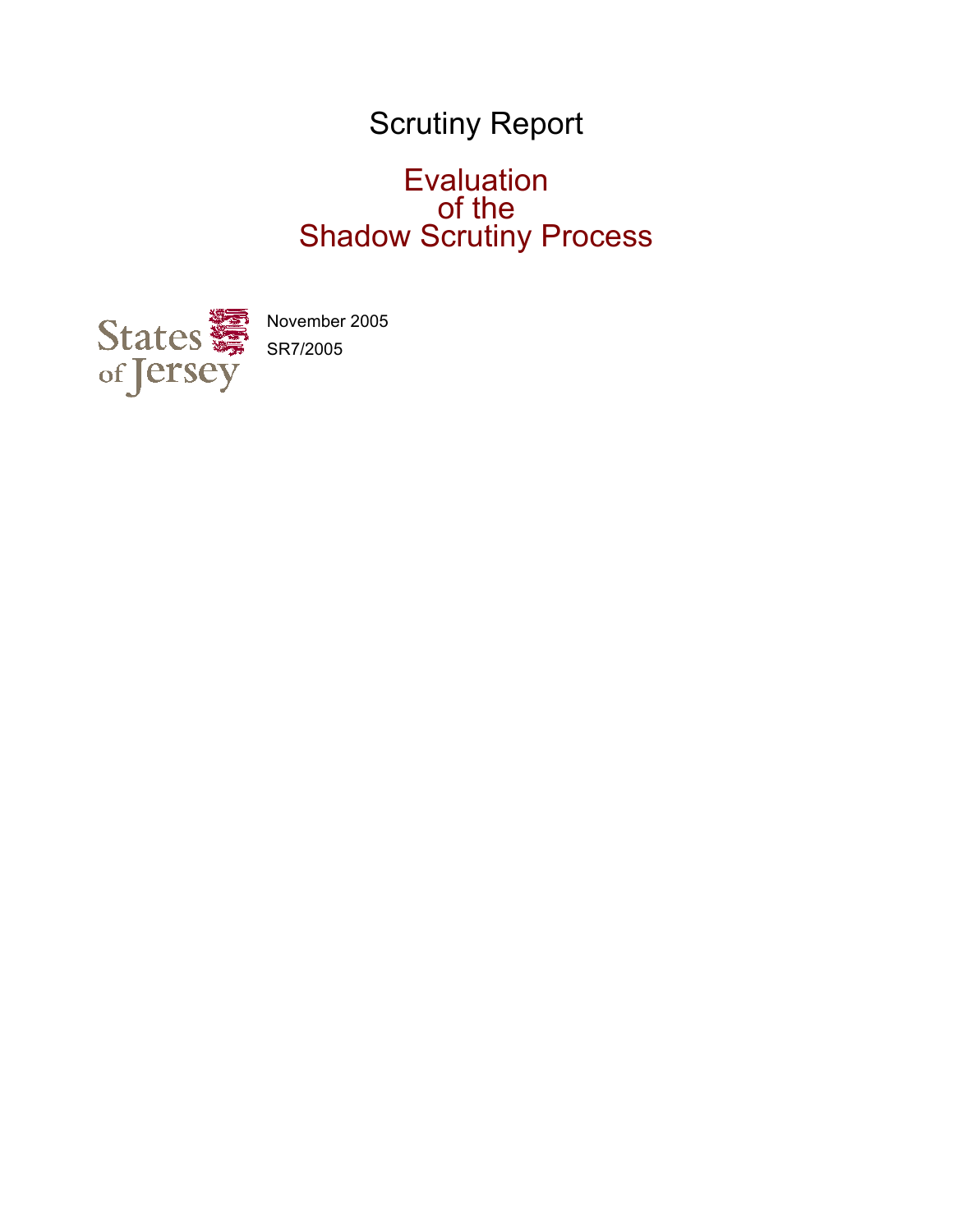The Privileges and Procedures Committee fully endorses the Shadow Scrutiny Evaluation report and has agreed that as the evaluation process was undertaken by the Chairmen's Committee the report should be presented to the States by Deputy R.C. Duhamel, Chairman of that Committee and not by the Privileges and Procedures Committee as originally envisaged.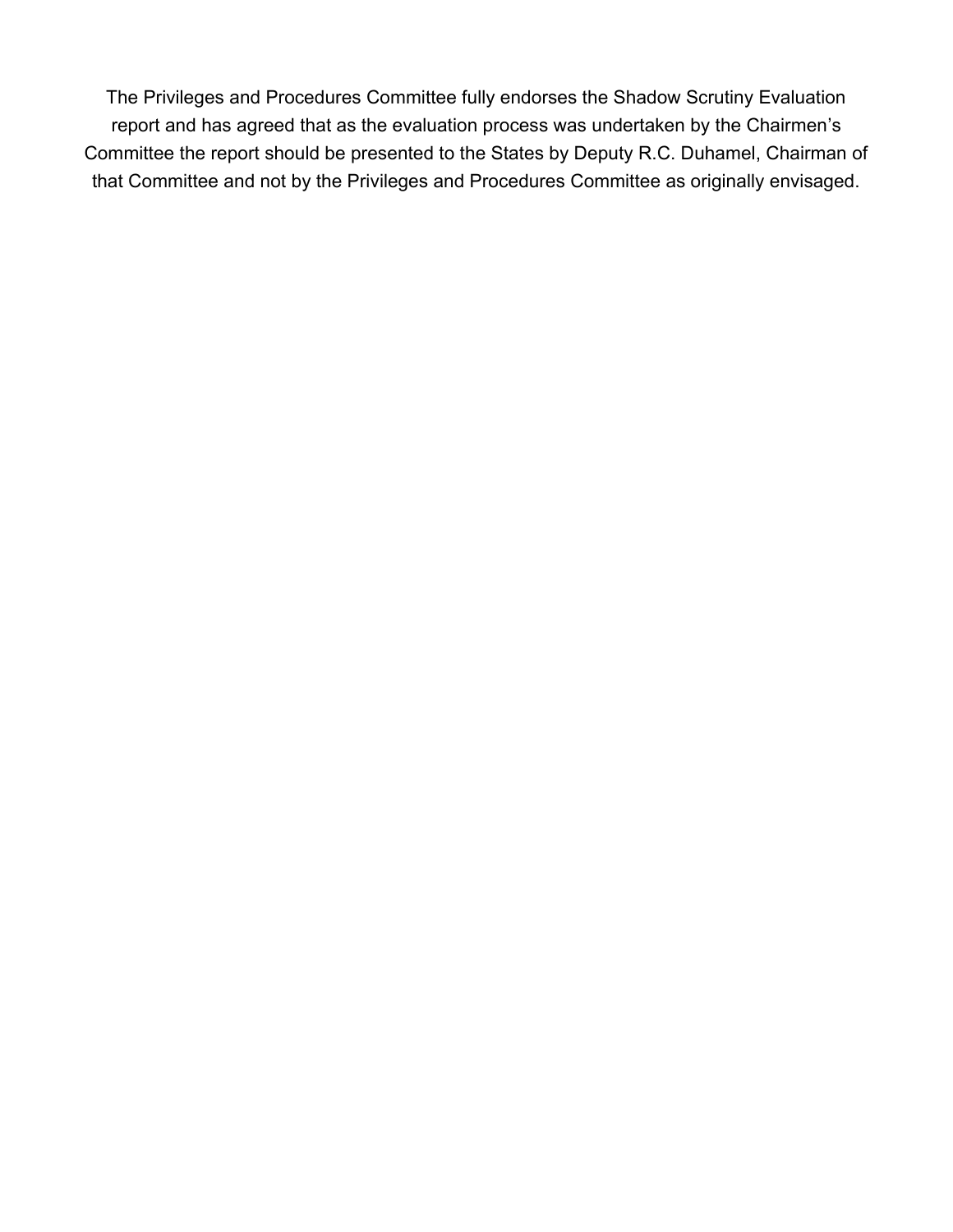## **CONTENTS**

EXECUTIVE SUMMARY

BACKGROUND

FINANCIAL AND MANPOWER ISSUES

CHAIRMANSHIP OF SHADOW PANELS AND SHADOW PUBLIC ACCOUNTS

COMMITTEE (SPAC)

MEMBERSHIP CHANGES

CHAIRMEN'S COMMITTEE

SHADOW SCRUTINY PANELS

EVALUATION OF DRAFT GUIDELINES FOR SHADOW SCRUTINY PANELS

SHADOW PUBLIC ACCOUNTS COMMITTEE (SPAC)

MANPOWER RESOURCES

ADVISORS

CALL-IN

CONFLICTS OF INTEREST

LEGAL ADVICE

LEGISLATIVE SCRUTINY

BUDGET SCRUTINY

POWERS OF SUMMONS

SCRUTINY WEBSITE/DATA PROTECTION

TRAINING

APPENDICES

## **EXECUTIVE SUMMARY**

The Chairmen's Committee has recently undertaken an evaluation of the Shadow Scrutiny process based on the draft guidelines as contained in the Appendix to P.186/2003 and wishes to officially record that the process has served as an excellent learning and developmental opportunity. In view of its experiences throughout the shadow phase, the Committee has concluded a set of recommendations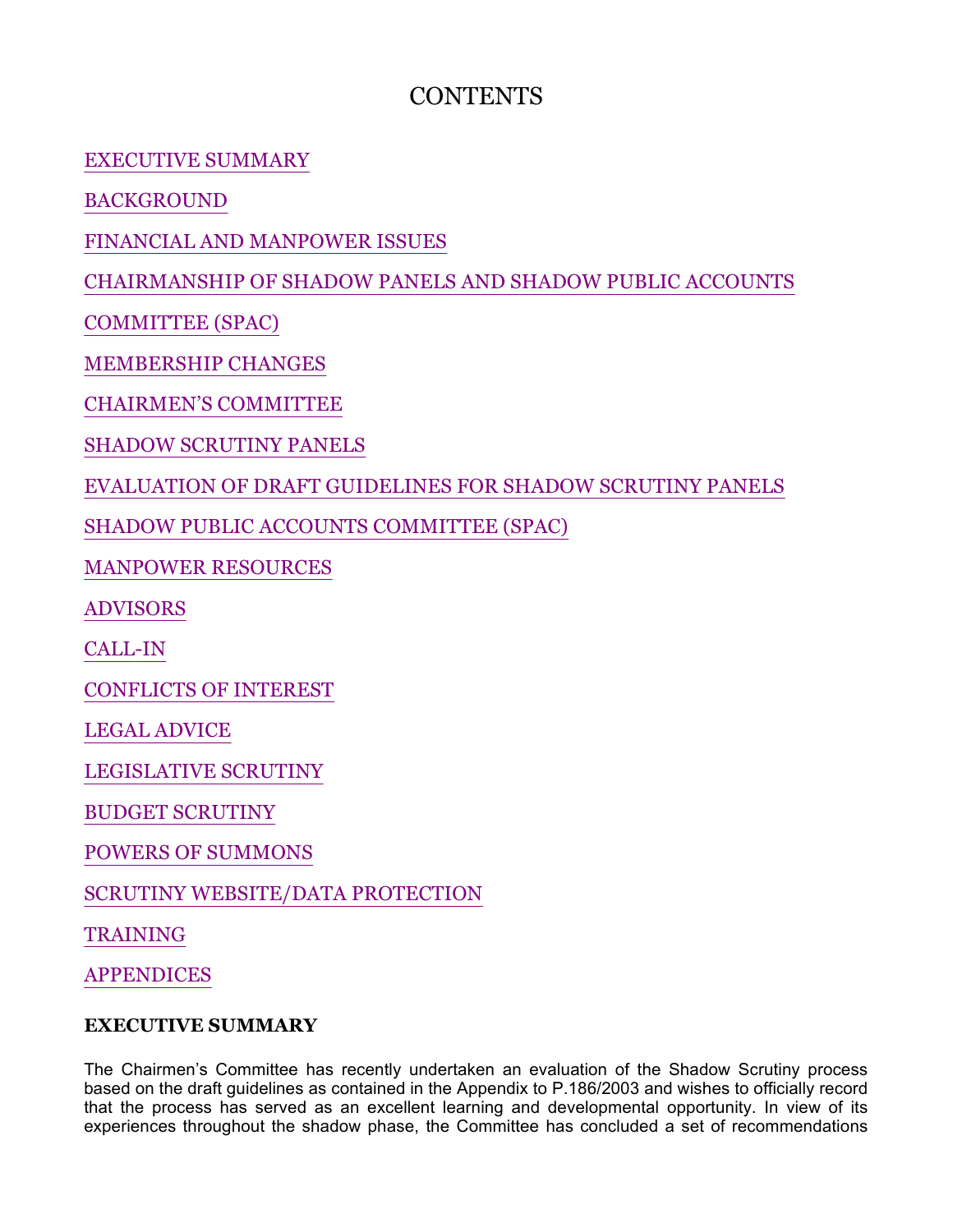which are set out below. It is hoped that these will form a sound basis for the future Scrutiny function as we move into the new government structure. However, it is recognised that Scrutiny will continue to develop and learn from future experiences and any future Chairmen's Committee should undertake to monitor further developments.

The Chairmen's Committee believes that, as a reminder, it is appropriate in this executive summary to stress the difference between the rôle of the Public Accounts Committee and the Scrutiny Panels. The PAC, with the aid of the Comptroller and Auditor General will be responsible for questioning Officers to ensure that States of Jersey policy has been implemented in the most efficient and effective manner. The Scrutiny Panels' role is to ensure that the ministers have reached their policy decisions in an appropriate manner and have addressed all of the issues that are relevant.

The Chairmen's Committee is currently preparing a draft Code of Practice for Scrutiny which will be made available to all States members for consultation.

#### KEY RECOMMENDATIONS

The recommendations below are fully explored throughout the report. Relevant paragraphs are indicated at the end of each recommendation

#### *Active participation in the Scrutiny process [Section 7]*

- It will be essential under the ministerial system of government for all non-Executive members of the Assembly to be actively involved in the Scrutiny process. [7.6 (i)]
- All members of the Scrutiny function should be committed to on-going training, including both inhouse training and training in specific skills such as chairing and questioning techniques. [7.6 (ii)]

#### *Chairmen's Committee [Section 7]*

- A strong and effective Chairmen's Committee will be vital to the smooth operation of scrutiny. Its rôle is that of a co-ordinating body between the four panels and the Public Accounts Committee and should be to confirm final work programmes, allocate resources fairly between the Panels and monitor the progress of reviews. [7.11]
- The Chairmen's Committee will also be the representative body for the Scrutiny function and should seek to develop good communication links with the Council of Ministers [7.12]

#### *Contact with States' departments [Section 7]*

 Departments should maintain full information and financial audit trails which support the Minister's course of action. These should be made readily available to future Scrutiny Panels upon request. [7.15]

*Working practices (witnesses, reports, collaborative working) [Section 7]*

- Preparation and structured questioning are critical elements in a well-organised hearing. Witnesses should be given an adequate briefing on the areas the Panels wants to explore. The level of detail in briefings should be given further consideration by the Chairmen's Committee. [7.19]
- Collaborative working practices must be developed between the Executive and Scrutiny Panels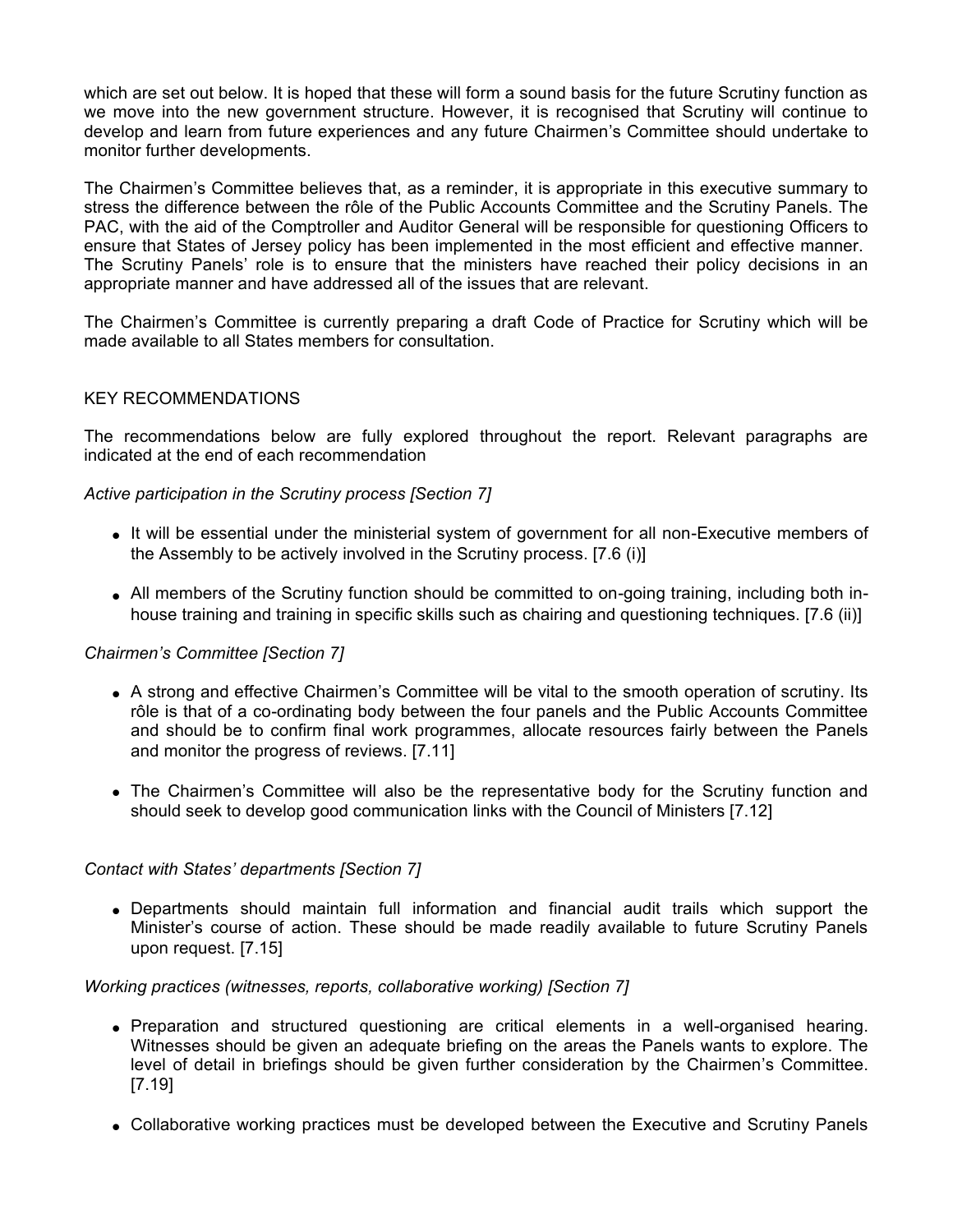in order to avoid unnecessary conflict. This includes willingness on the part of all involved to discuss openly forthcoming work programmes. In order to achieve a more transparent approach it is important that the Panels invite Ministers to discuss the priorities of their Departments at an early stage of the planning process. Further details of this approach will be contained in the draft Codes of Practice which are currently in the course of preparation by the Chairmen's Committee. [7.27]

• The Panels and respective Ministers should also meet regularly to consider the outcome of Scrutiny reviews and the implementation of Scrutiny recommendations. This should be monitored by the Chairmen's Committee and Council of Ministers. [7.29]

#### *Resources [Section 9]*

• It is essential that in the future all Scrutiny Panels including the PAC are fully supported by appropriately experienced staff. A Comptroller and Auditor General has recently been appointed by the States and it is anticipated that he will have the support of two Value for Money Auditors. [9.7]

#### *Advisors [Section 10]*

 Scrutiny Panels identify the need for an independent advisor, they should select advisors whom they consider have the appropriate level of expertise to assist them in their enquiries, in accordance with the procedures set down in the relevant States-approved Code of Direction.  $[10.25]$ 

#### *Call-In [Section 11]*

• The Chairmen's Committee should work closely with the Executive and consider the decisionmaking process used by the Executive. It should consider carefully whether the system needs to be strengthened to allow Panels to call for immediate reconsideration of decisions before they are implemented. An essential element of this monitoring will be an assessment of the system of promulgating key decisions. This must operate effectively if the Panels are to fulfil their key function of holding decision-makers to account for their actions. [11.20]

#### *Conflicts of Interest [Section 12]*

• The Privileges and Procedures Committee concluded that the Scrutiny process was an objective evaluation of the evidence presented which was reflected in the conclusions and recommendations made to the Assembly and in that regard the need for a witness to withdraw

through a conflict of interest should only occur in the rarest of circumstances.  $\left[1\right]$ [12.6 (iv)]

• It was agreed that

i) Should a person perceive that he has a conflict of interest, he should make this fact known to the Panel at the first available opportunity;

ii) it was for the Panel to determine whether that witness should appear and give evidence before it.

iii) If the Panel decided to take evidence, it would as a matter of course make a statement in its final report that a declaration of conflict of interest had been made.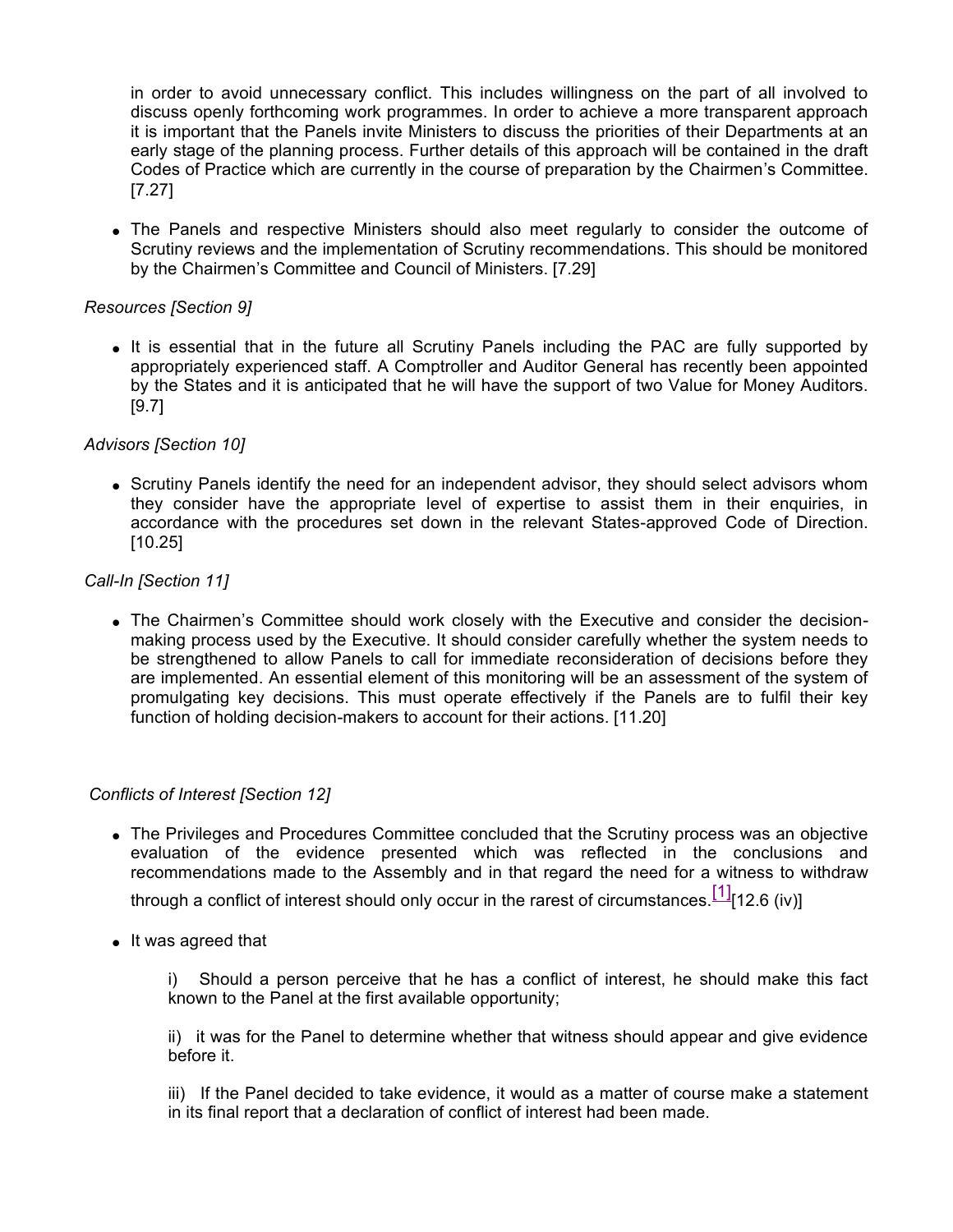iv) With regard to a third party assessment of a declared conflict of interest, the Chairmen's Committee has confirmed with the Privileges and Procedures Committee that this is inappropriate.

v) Future Panel members must not be conflicted from participating in specific reviews because of previous Committee membership.

#### *Legal advice [Section 13]*

- The Panels believe that they should have the same right to request Law Officers to disclose legal advice already given to the Executive for the purpose of conducting effective scrutiny. [13.8]
- The Panels believe that the possibility of taking independent legal advice allows Scrutiny to consider genuinely alternative perspectives on current policies in the same way that Scrutiny is entitled to engage other forms of alternative professional expertise. [13.12]
- The Panels also do not believe that it is necessary nor in the best interests of the public for legal advice to remain private as a matter of course. Scrutiny is based on the principle of open access to information. Exemptions to this principle should be confined to occasions when strictly necessary and should be justified according to clearly defined criteria on a case by case basis. [13.14]
- The Panels believe that their requirement for legal advice is likely to grow once the Scrutiny function is fully established. [13.15]

#### *Legislative scrutiny [Section 14]*

- The aspirations for effective legislative scrutiny will not be realised until certain conditions are in place, including adequate notice of draft legislation, good briefing and documentation from the Executive on the purposes of the legislation, realistic deadlines for scrutiny to report, and the provision of adequate legal assistance. [14.6]
- If in the future there is to be a Legislation Executive Sub-Committee, it would seem appropriate that this is balanced with a Legislation Scrutiny Panel; with clear lines of communication to the Legislation Sub-Committee.;

#### *Budget scrutiny [Section 15]*

• The Privileges and Procedures Committee met with the Presidents of the Policy and Resources and Finance and Economics Committees, Senator P.F.C. Ozouf and officers, on 3rd February 2005 and agreed the proposal that scrutiny should be able to shadow the whole process of formulating the States Business Plan and Budget with presence at meetings at key points during the process, but acknowledged that the process for each would be slightly different. [15.8]

#### *Powers of Summons [Section 16]*

 It will be essential for Scrutiny Panels to be provided with powers to issue a summons regarding a person to appear before it to give evidence and produce documents. Regulations governing the powers of Scrutiny Panels are in preparation. [16.2]

#### *Training [Section 18]*

• The Chairmen's Committee and Panels have recognised the benefits of training to date and see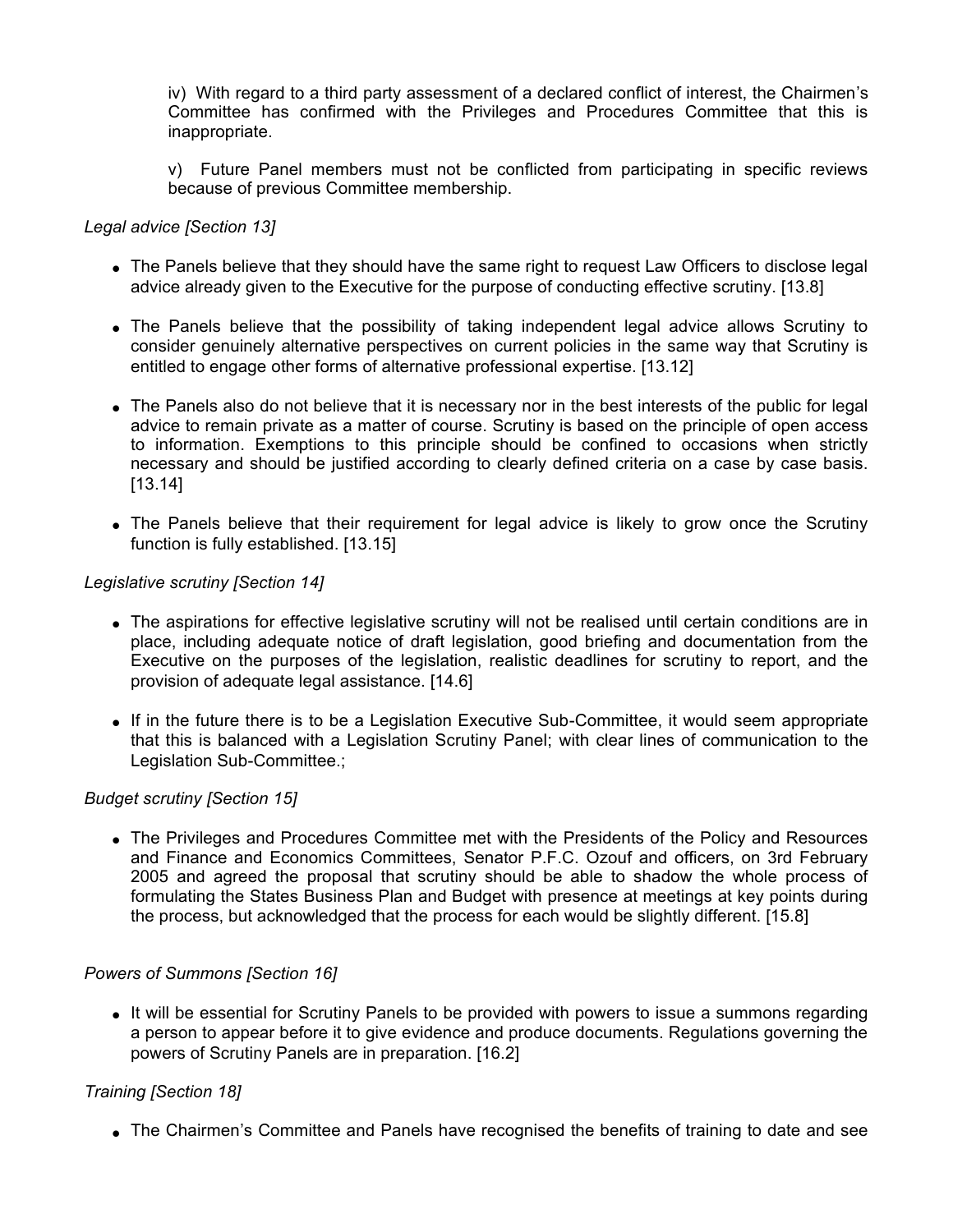this as an ongoing part of the developmental process of the Scrutiny function. Training for new Scrutiny members will be essential especially in work planning and questioning and chairing skills. Refresher training for re-elected members is also seen as an important part of the process. [18.28]

## **1. BACKGROUND**

1.1 On 28th September 2001, the States adopted P.122/2001 which agreed that the Island's present Committee system of government would be replaced by a ministerial system combined with a system of scrutiny.

1.2 In adopting P.79/2003 "Machinery of Government: Establishment of Scrutiny Panels and Public Accounts Committee" on 24th July 2003, the States approved a trial period of shadow scrutiny.

1.3 This was established in Jersey following the adoption of P.186/2003 "Shadow Scrutiny: Arrangements and Approval of Chairmen and Members" on 27th January 2004. The purpose of the Shadow period was -

- i) to create opportunities for training both members and officers in developing new skills;
- ii) to include a wide range of members in the shadow process;
- iii) to provide a learning experience
- iv) to develop the practical arrangements for a scrutiny system appropriate for Jersey
- v) to develop guidelines for the Scrutiny process
- vi) to assess the resource requirements for scrutiny
- vii) to develop awareness of the scrutiny function.

1.4 On 27th January 2004, the States adopted a proposition of the Privileges and Procedures Committee, and –

i) agreed that Presidents of Committee and members of the Privileges and Procedures Committee should be precluded from serving on Shadow Scrutiny Panels and on the Shadow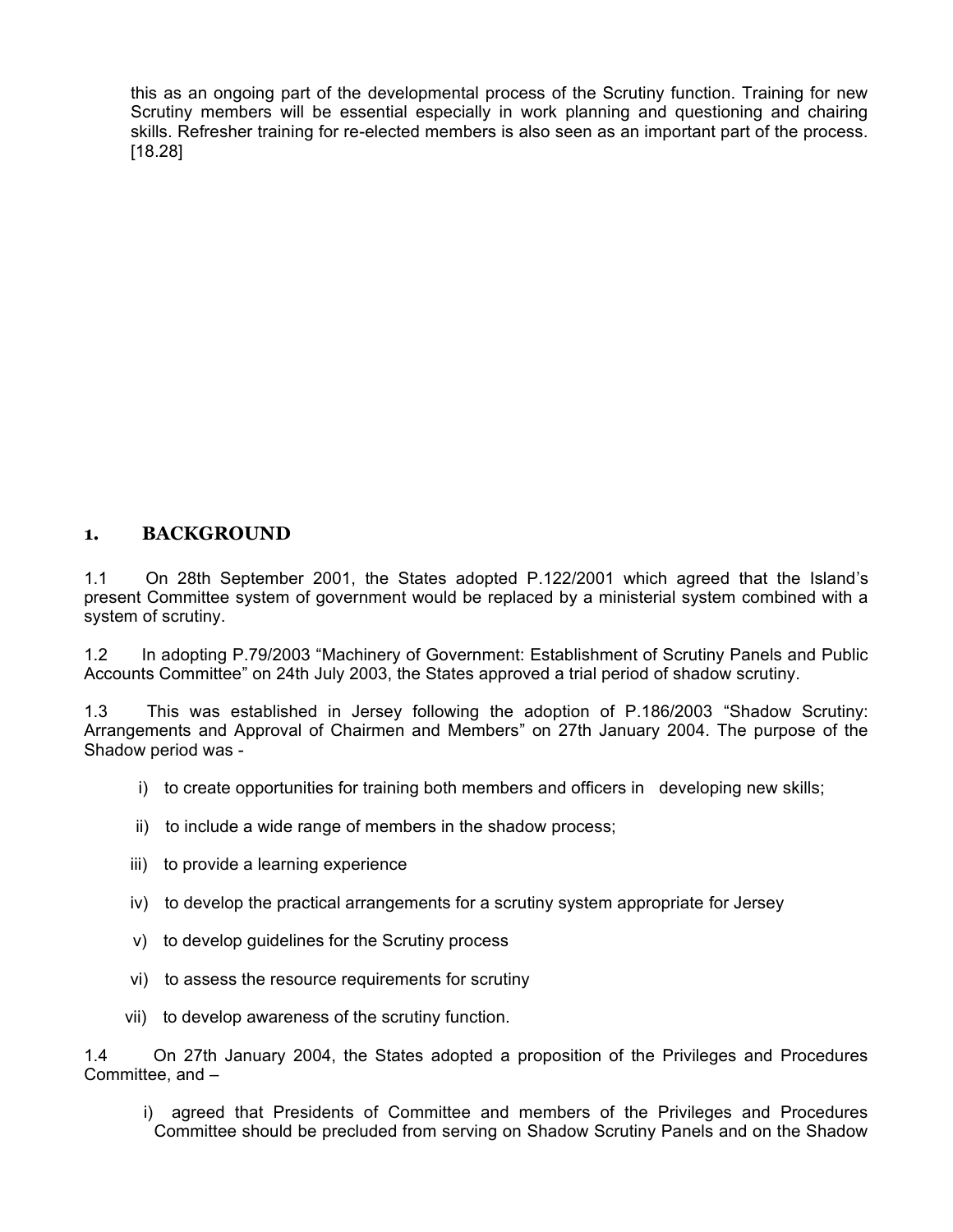Public Accounts Committee;

- ii) agreed that the States should, subject to the restriction in paragraph (a) above, appoint forthwith by ballot 2 members to be Chairmen of the 2 Shadow Scrutiny Panels for an initial period of 12 months;
- iii) agreed that the States should, subject to the restriction in paragraph (a) above, appoint forthwith by ballot a member to be the Shadow Chairman of the Shadow Public Accounts Committee for an initial period of 12 months;
- iv) appointed the following as members of the Shadow Scrutiny Panels, and agreed that the Chairmen appointed in accordance with the provisions of paragraph (b) above should rotate membership of the Panels over the initial 12 month period ensuring all the members appointed were able to participate in the shadow scrutiny process –

 Senator J.A. Le Maistre; Senator P.V.F Le Claire; Senator E.P. Vibert; Connétable of St Brelade; Connétable of St Mary; Connétable of St Helier; Connétable of Grouville; Deputy R.C. Duhamel of St. Saviour; Deputy of St. John; Deputy G.C.L. Baudains of St. Clement; Deputy J.L. Dorey of St. Helier; Deputy G.P. Southern of St. Helier; Deputy S.C. Ferguson of St. Brelade; Deputy J.A. Hilton of St. Helier;

- v) approved the protocols and guidelines for the operation of shadow scrutiny as outlined in the Appendix of the report of the Privileges and Procedures Committee dated 4th December 2003;
- vi) charged the Privileges and Procedures Committee, in accordance with its terms of reference
	- (a) to maintain an oversight of the shadow scrutiny process to ensure that the process was used to develop a robust scrutiny framework after the introduction of ministerial government; and
	- (b) to report to the States on the operation of the shadow scrutiny process, after consultation with the Chairmen and members of the Shadow Scrutiny Panels, at not less than 5 months before the introduction of ministerial government.

1.5 At the same meeting, the States appointed Senator E.P. Vibert and Deputy J.L. Dorey as Chairmen of the Shadow Scrutiny Panels and Deputy S.C. Ferguson as Chairman of the Shadow Public Accounts Committee<sup>[2]</sup>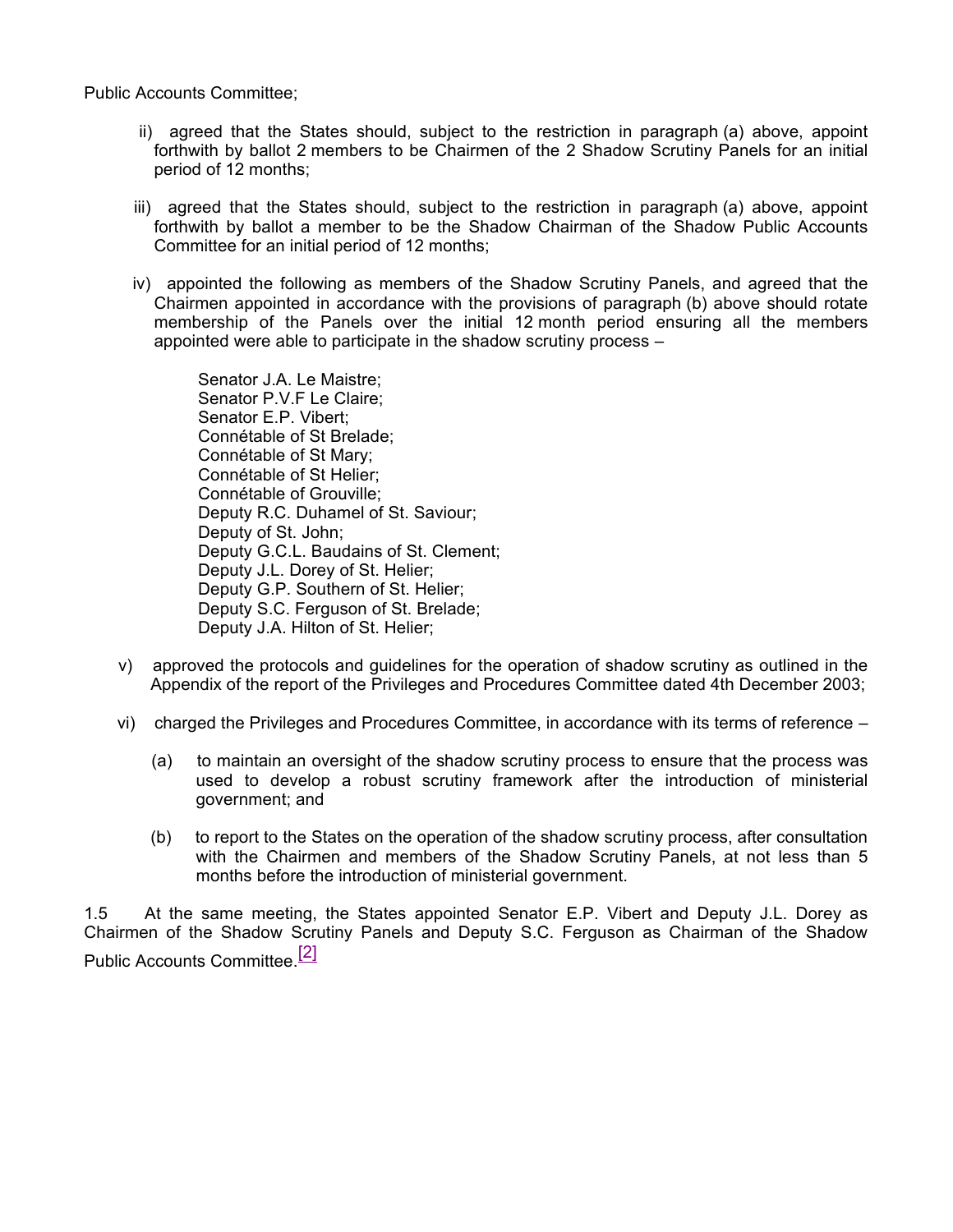## **2. FINANCIAL AND MANPOWER ISSUES**

2.1 In adopting P.186/2003, the States noted that the Privileges and Procedures Committee had a budget of £250,000 for 2003 and a similar sum for 2004, with the unspent balance from 2003 being carried forward to 2004. A bid would be made by that Committee in the 2005-2007 Fundamental Spending Review process for the funding required for the full scrutiny process in the ministerial system of government.

2.2 With regard to manpower, five secondment positions were made available, these being for four Shadow Scrutiny Officers and a Scrutiny Administrator. Three of the Shadow Scrutiny Officer secondments (Mr M. Haden, Mrs. C. Le Quesne and Mrs. K. Tremellen-Frost) were filled on 9th February 2004 with the fourth post (Mr. C. Ahier) commencing on 10th May 2004. The administrator (Mrs. F. Bryans) moved to the Scrutiny section during April 2004.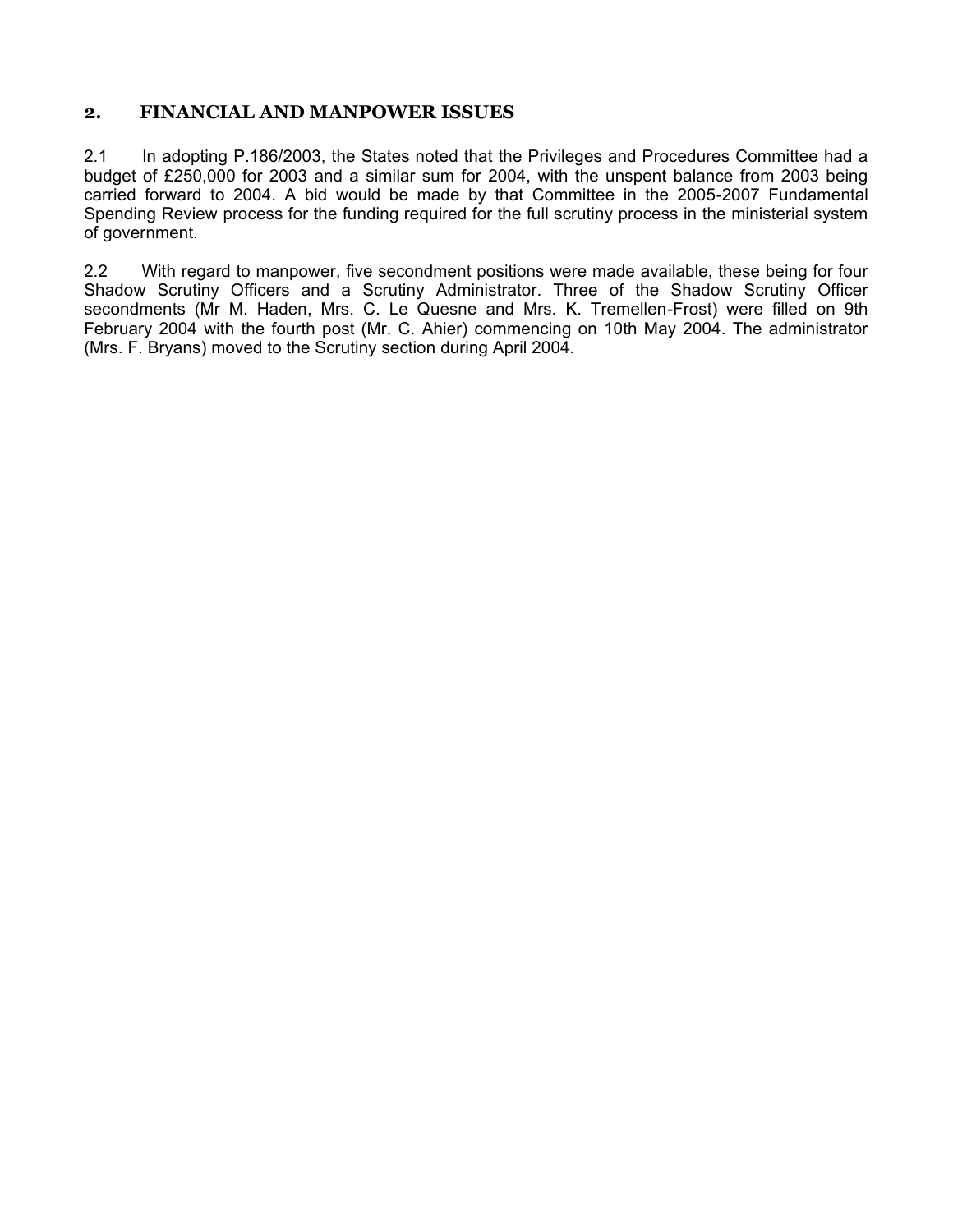## **3. CHAIRMANSHIP OF SHADOW PANELS AND SHADOW PUBLIC ACCOUNTS COMMITTEE (SPAC)**

| Senator E.P. Vibert <sup>[3]</sup>  | 27,01,04 to 26,01,05 | Note: Senator Vibert continued as<br>Chairman of the Panel reviewing the<br>draft Waste Strategy until 31.03.05 |
|-------------------------------------|----------------------|-----------------------------------------------------------------------------------------------------------------|
| Deputy J.L. Dorey                   | 27,01,04 to 26,10,04 |                                                                                                                 |
| Deputy R.C Duhamel                  | 27.01.05 to date     |                                                                                                                 |
| Deputy G.P. Southern                | 27.01.05 to date     |                                                                                                                 |
| Deputy S.C. Ferguson <sup>[4]</sup> | 27,01,04 to date     | <b>SPAC</b>                                                                                                     |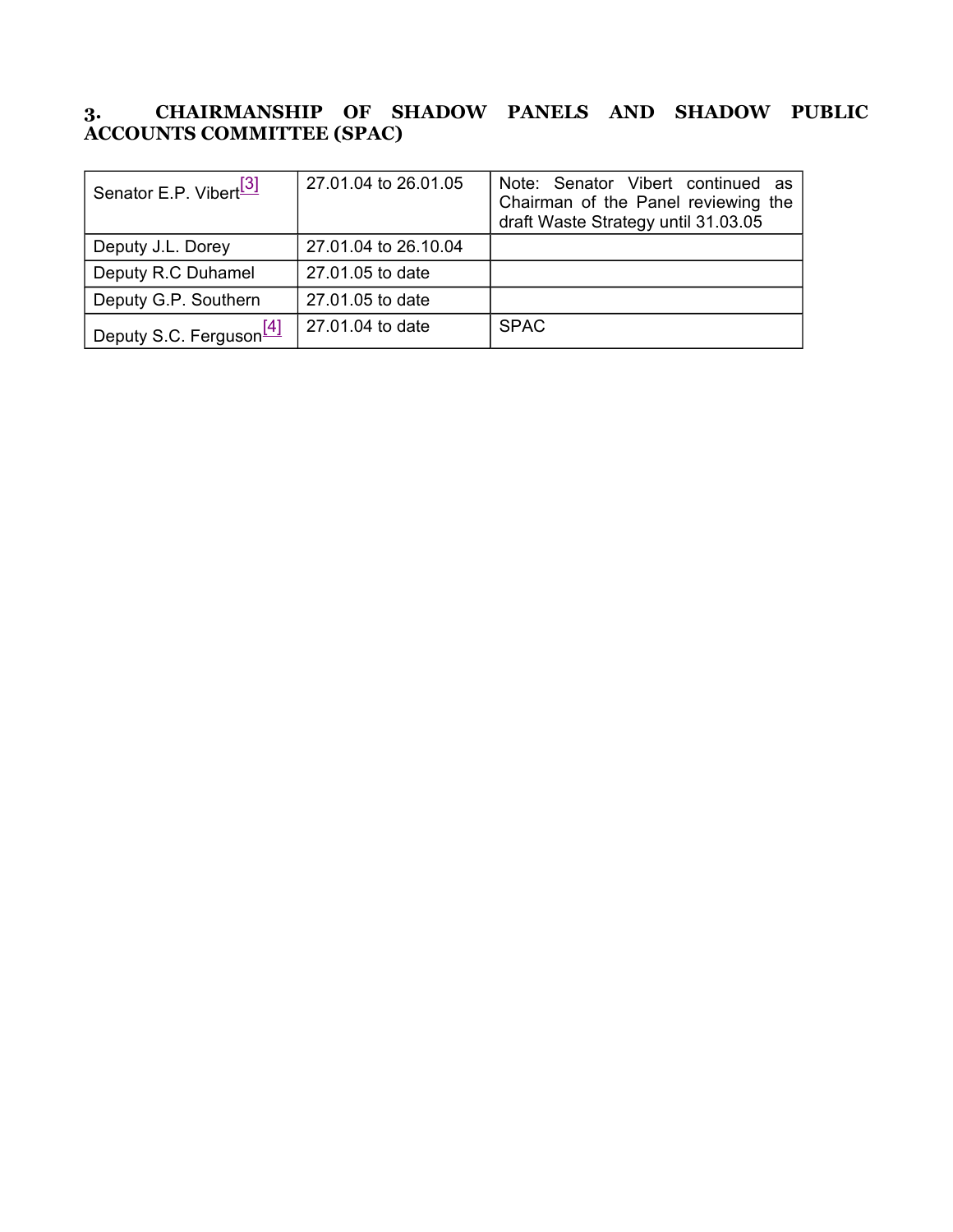## **4. MEMBERSHIP CHANGES**

4.1 Since the date of appointment of the original members above, there have been numerous changes of membership over the Shadow Scrutiny period. This was largely due to the pressure of work as some members were serving on both the Scrutiny Panels and Committees or were Parish Connétables.

| Senator P.V.F. Le Claire <sup>[5]</sup> | 18.02.04 | Became member of PPC                    |
|-----------------------------------------|----------|-----------------------------------------|
| Connétable of St. Mary                  | 20.04.04 | Workload                                |
| Connétable of St. Helier                | 19.05.04 | Workload. Later reappointed on 27.01.05 |
| Connétable of St. Brelade               | 08.10.04 | III health                              |
| Deputy J.L. Dorey                       | 26.10.04 | Became member of EPSC                   |
| Deputy G.P. Southern                    | 08.10.04 | Review issue - reappointed 26.10.04     |
| Connétable of Grouville                 | 26.01.05 | Move to SPAC                            |
| Deputy G.C.L. Baudains                  | 13.05.05 | Negative responses to scrutiny.         |

4.2 The following members resigned as follows -

4.3 The following members were appointed to the Scrutiny process subsequent to 27th January 2004 -

| Deputy J. Reed      | 17.02.04 | to SPAC, subsequently<br>appointed<br>also<br>appointed to Chairmen's Committee<br>on<br>01.03.05 |
|---------------------|----------|---------------------------------------------------------------------------------------------------|
| Deputy F.J. Hill    | 25.05.04 |                                                                                                   |
| Deputy M. Dubras    | 30.06.04 |                                                                                                   |
| Deputy J. Martin    | 18.01.05 |                                                                                                   |
| Deputy J. Bernstein | 01.02.05 |                                                                                                   |
| Deputy J.L. Dorey   | 01.03.05 | appointed to Chairmen's Committee                                                                 |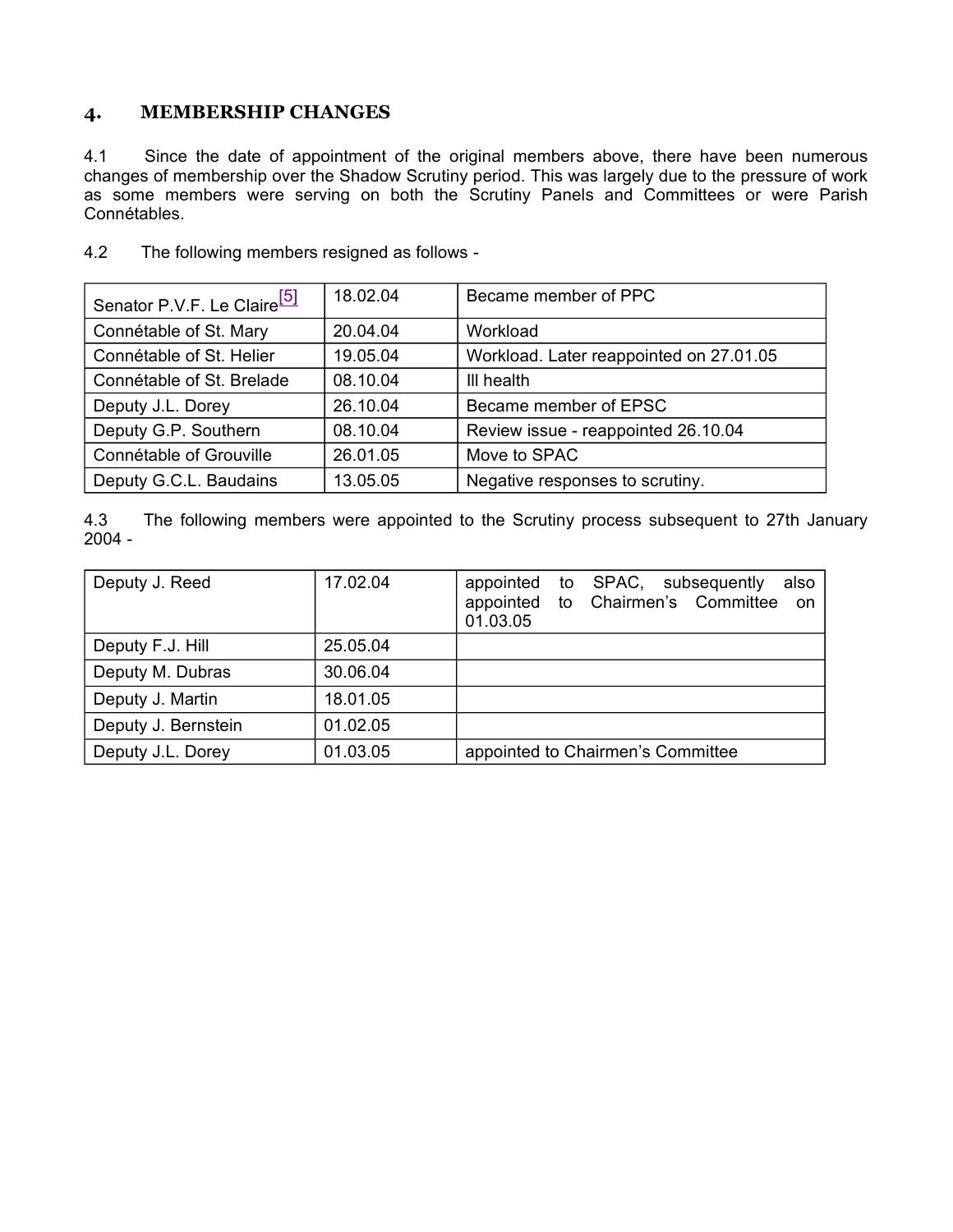## **5. CHAIRMEN'S COMMITTEE**

5.1 The principle behind the establishment of a Chairmen's Committee was to confirm and allocate the final work programme, discuss progress and ensure consistency of approach, allocate resources and advise the Privileges and Procedures Committee on progress and issues occurring during the shadow phase.

5.2 The intention was that the Chairmen of the Scrutiny Panels and the SPAC, together with the Shadow Chairman of SPAC would constitute the Chairmen's Committee

5.3 In the first year of the operation of Shadow Scrutiny the Chairmen's Committee met on just one occasion. Since January 2005 when new Chairmen were elected to the Scrutiny Panels, the Chairmen's Committee has met on regular occasions and has held seven meetings between January and August 2005. On 1st March 2005 the States appointed Deputies J.L. Dorey and J. G. Reed to serve on the Chairmen's Committee as independent members.

5.4 Mr. T. Dunningham stepped down from the Chairmen's Committee in April 2005 as he felt that the Committee was a political forum and it was inappropriate for him to express views at this level.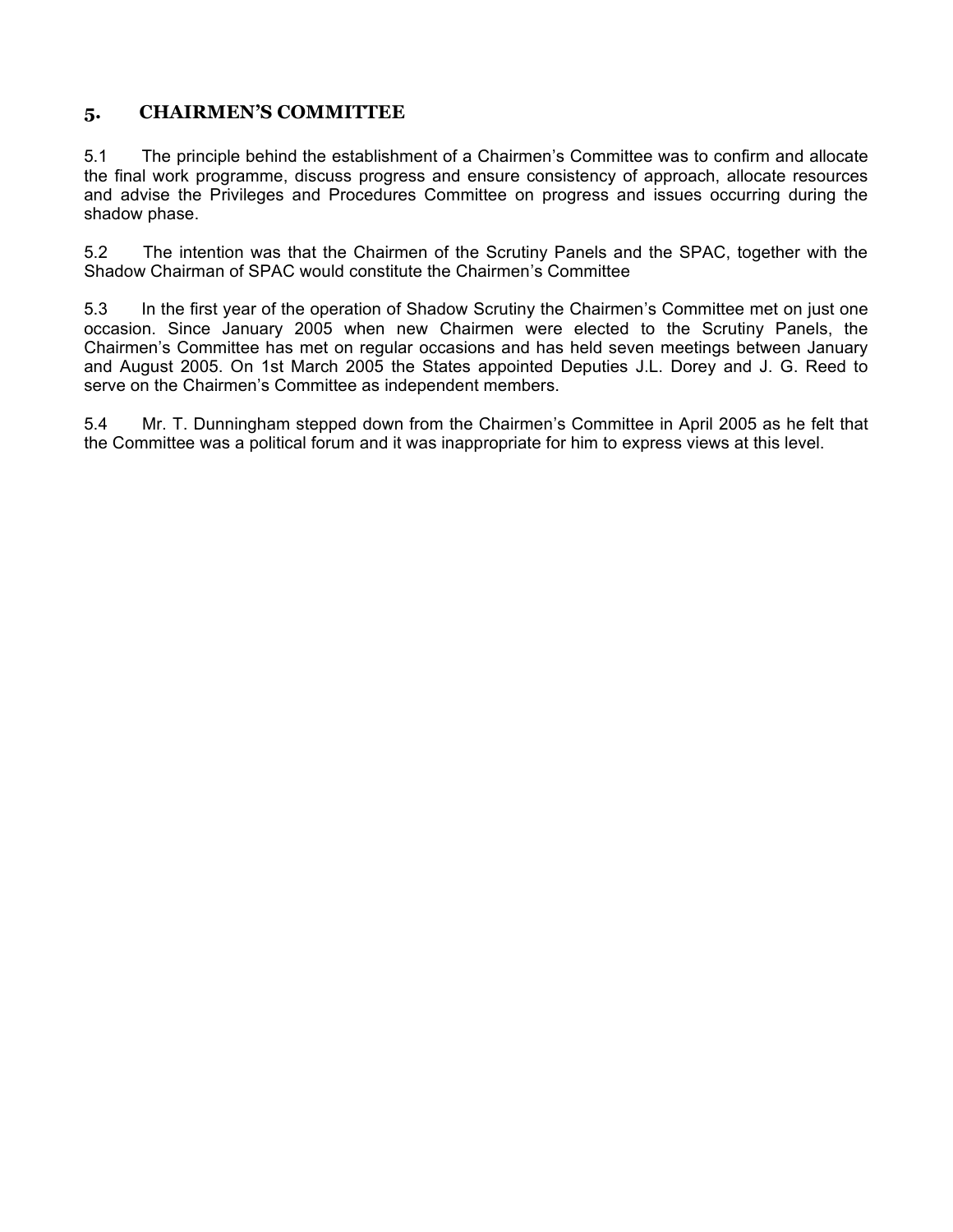## **6. SHADOW SCRUTINY PANELS**

#### *Meetings*

| 6.1 | The Panels have held the following number of Panel meetings - |  |
|-----|---------------------------------------------------------------|--|
|     |                                                               |  |

|                                         | Dorey | Vibert         | Duhamel | Southern | <b>SPAC</b>                   | Total |
|-----------------------------------------|-------|----------------|---------|----------|-------------------------------|-------|
| Planning<br>meetings                    | 12    | 19             | 13      | 12       | 24                            | 80    |
| <b>Public hearings</b>                  | 3     | 17             | [6]     | 6        | 2                             | 29    |
| Private and<br>Confidential<br>hearings |       | $\overline{2}$ | 0       |          | $\overline{S}$ <sup>[7]</sup> | 12    |

*Note: SPAC has also held a number of informal meetings for presentations by departmental officers.*

6.2 The total number of witnesses to have attended on the Panels to give evidence since the first hearing of 31st March 2004 to the time of writing is as follows:

|                        | <b>AES</b> | Drug<br>Use | <b>GST</b> | Migration | Tourism<br>Relocation | Trust<br>Port | Waste<br>Management | Water<br>Resources |
|------------------------|------------|-------------|------------|-----------|-----------------------|---------------|---------------------|--------------------|
| Witnesses              | 20         | 17          | 2          | 15        | 6                     | 12            | 42                  | 18                 |
| Appearances            | 24         | 17          | 2          | 17        | 6                     | 12            | 52                  | 18                 |
| Organisation/Committee | 13         | 13          | 2          | 10        | 4                     | 8             | 20                  | 9                  |

#### *Review Areas*

6.3 The Scrutiny Panels have undertaken and completed a total of eight reviews as follows -

 Agri-Environment Scheme Responding to Drug Use Future of Jersey Harbours Draft Water Resources Law 200- Draft Waste Management Strategy (Interim and final report) Jersey Tourism - relocation and lease Migration Policy: monitoring and regulation Goods and Services Tax (Interim Report currently being drafted)

- 6.4 A table illustrating the time span the reviews have taken is included at **Appendix A.**
- 6.5 *Costs Per Review*

The costs detailed below show the breakdown of expenditure per Scrutiny review. They do not include other costs related to such matters as accommodation, staffing etc.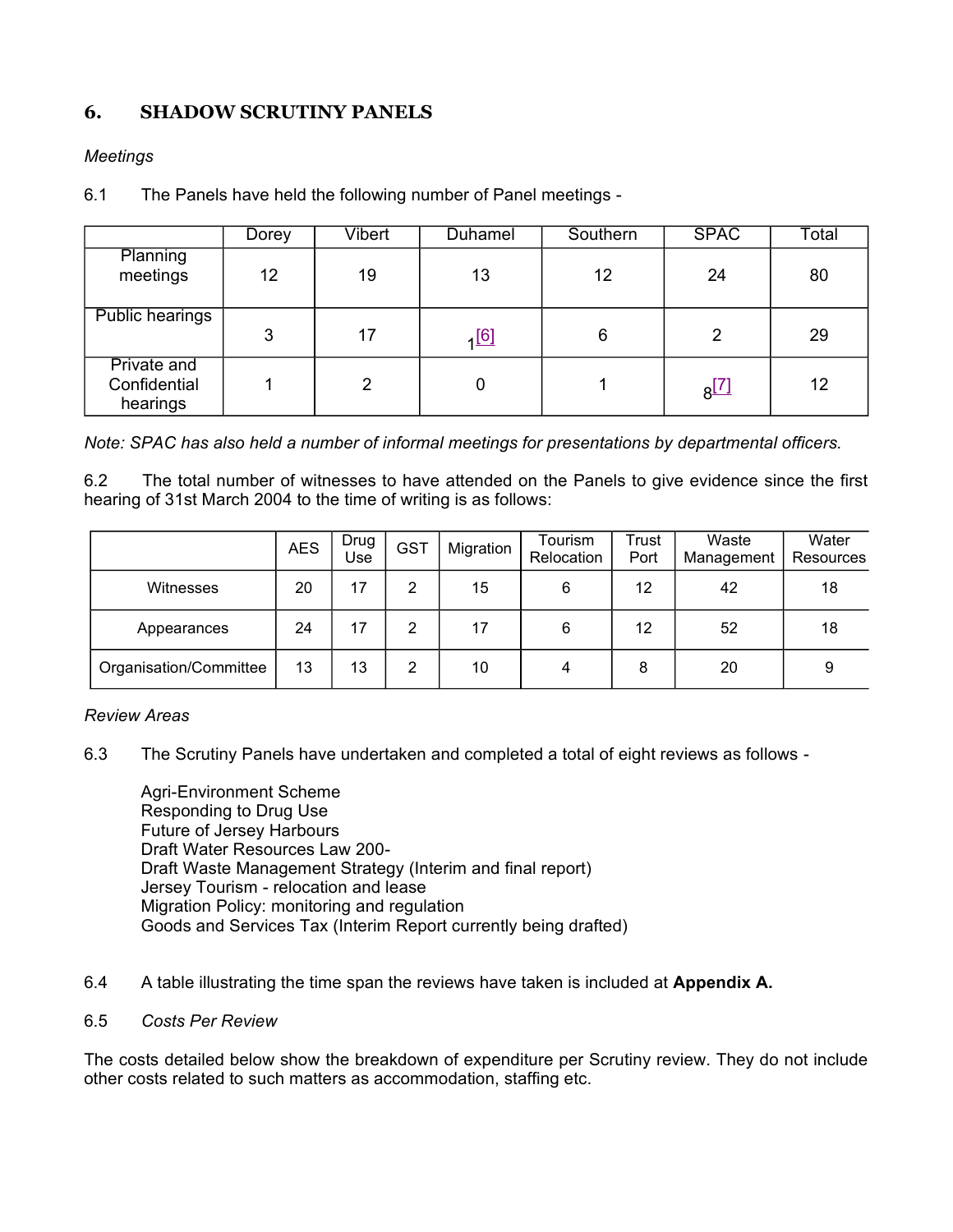## **Agri-Environment Scheme (2004)**

 $\mathbf{r}$ 

 $\overline{a}$ 

|                            | ż.      |
|----------------------------|---------|
| Advertising                | 128.48  |
| Fees & Expenses (Advisers) | 2127.95 |
| Transcription              | 3423.80 |
| Other                      | 181.90  |
| <b>Total</b>               | 5862.13 |

## **Trust Port (2004)**

|                            | ż.      |
|----------------------------|---------|
| Advertising                | 125.87  |
| Fees & Expenses (Advisers) | 697.74  |
| Transcription              | 2164.20 |
| Other                      | 120.00  |
| <b>Total</b>               | 3107.81 |

## **Waste Management Strategy (2004)**

|                            | £        |
|----------------------------|----------|
| Advertising                | 242.75   |
| Fees & Expenses (Advisers) | 9705.08  |
| Transcription              | 4803.50  |
| Other                      | 5159.84  |
| Total                      | 19911.17 |

**Waste Management Strategy continued (2005)**

 $\equiv$  $\equiv$ 

 $\overline{a}$  $\equiv$ 

|                            | £       |
|----------------------------|---------|
| Advertising                |         |
| Fees & Expenses (Advisors) | 1041.40 |
| Transcription              | 1500.00 |
| Other                      | 144.00  |
|                            |         |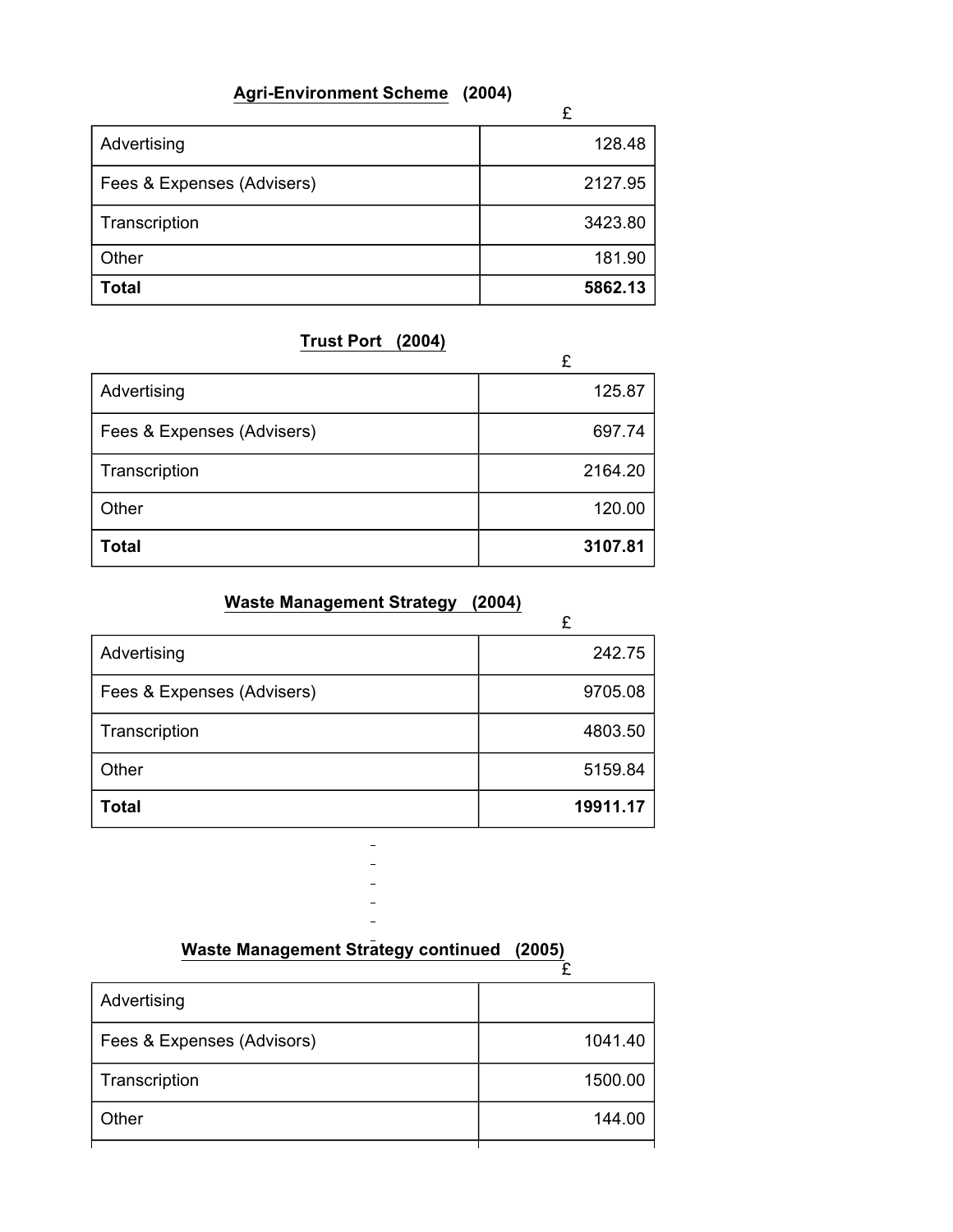| Total | 2685.40 |
|-------|---------|
|       |         |

 $\mathbf{r}$ 

## **Water Resources Law (2004)**

|                            | ż.       |
|----------------------------|----------|
| Advertising                | 206.28   |
| Fees & Expenses (Advisors) | 11186.95 |
| Transcription              | 1675.50  |
| Other                      | 266.00   |
| <b>Total</b>               | 13334.73 |

## **Migration Policy (2005)**

| Fees & Expenses (Advisors) | 4000.00 |
|----------------------------|---------|
| Transcription              | 3582.00 |
| Meals/entertainment        | 107.50  |
| Гоtal                      | 7689.50 |

## **GST (2005)**

|                                          | £        |
|------------------------------------------|----------|
| Advertising                              | 214.20   |
| Fees & Expenses (Advisors) Approximation | 11000.00 |
| Transcription                            | 552.00   |
| Meals/entertainment                      | 275.50   |
| Total                                    | 12041.70 |

## **Tourism relocation and lease (2005)**

| Transcription | 764.00 |
|---------------|--------|
| <b>Total</b>  | 764.00 |

## **Responding to Drug Use (2004)**

£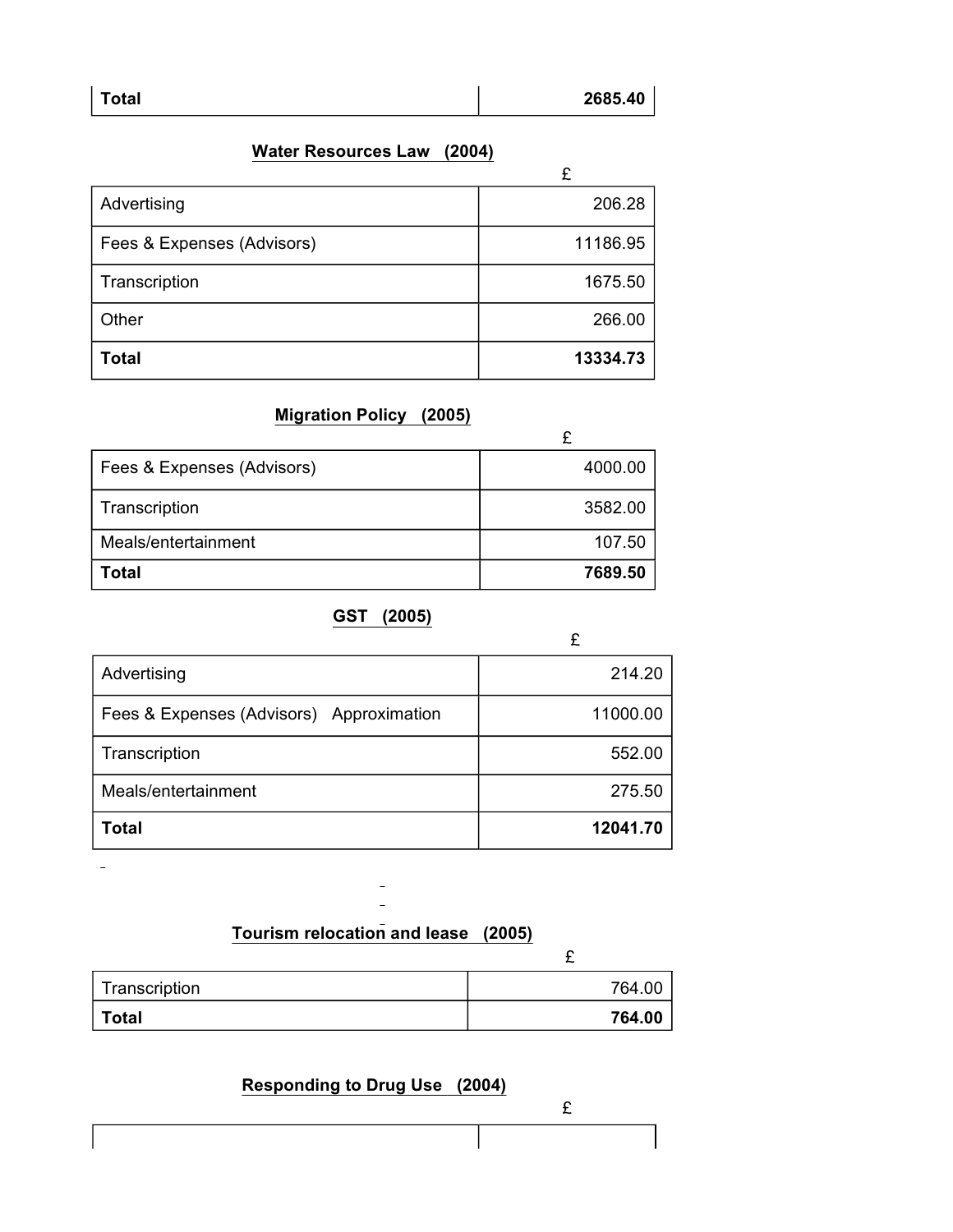| Advertising  | 103.14 |
|--------------|--------|
| Other        | 23.29  |
| <b>Total</b> | 126.43 |

6.6 The Chairmen's Committee agreed that in future, any evaluation of the Scrutiny function should include a more detailed analysis of expenditure.

#### *Protocols*

6.7 The Shadow Panels initially devised protocols under which they would conduct their business and be able to monitor the shadow scrutiny process. These are available on the website -

- i) Panel members evidence and witnesses
- ii) Witness protocols
- iii) Media and Panel Member Protocols
- iv) Members of the public during hearings
- v) Guidelines for officers

#### *Administration of individual reviews*

- 6.8 The general administration of each review took the following procedure
	- i) Decision of review topics<sup>[8]</sup>
	- ii) Scoping of review
	- iii) Terms of Reference
	- iv) Call for evidence
	- v) Consideration of appropriate witnesses
	- vi) Preparation and compilation of questions for witnesses
	- vii) Briefing witnesses prior to hearing
	- viii) Holding of public (or private) hearings recorded, log-notes taken and in most reviews transcription undertaken
	- ix) Transcripts circulated to witnesses for comment on technical matters
	-
	- x) Consideration of evidence and further hearings/research if necessary<br>xi) Assimilation of all evidence, drafting of report, considera Assimilation of all evidence, drafting of report, consideration of findings and recommendations.
	- xii) Presentation of final report to States
	- xiii) Response from Executive within three months

#### *Information gathering*

6.9 Panels employed a range of means of gathering evidence beyond the request for information from the relevant Committees and beyond a public call for written submissions through usual media channels. Officers undertook a wide range of in-depth research into most review areas which involved not just use of the internet but also engaging with colleagues in other jurisdictions to benefit from experience in these areas. On one occasion, a call for evidence was sent to libraries and parish halls for display on notice boards but it is not believed that this generated much response. In another review, a range of measures were taken to encourage individuals to make their views known on a confidential basis. Specific interest groups were also contacted directly for one of the reviews and asked to forward any written submissions they felt to be relevant to the terms of reference of that review. In one of the larger reviews, a considerable number of site visits were undertaken to ensure that the information which had been forthcoming was accurate and to gain a deeper understanding of current practices and potential technical processes.

*Engaging with the public and the media*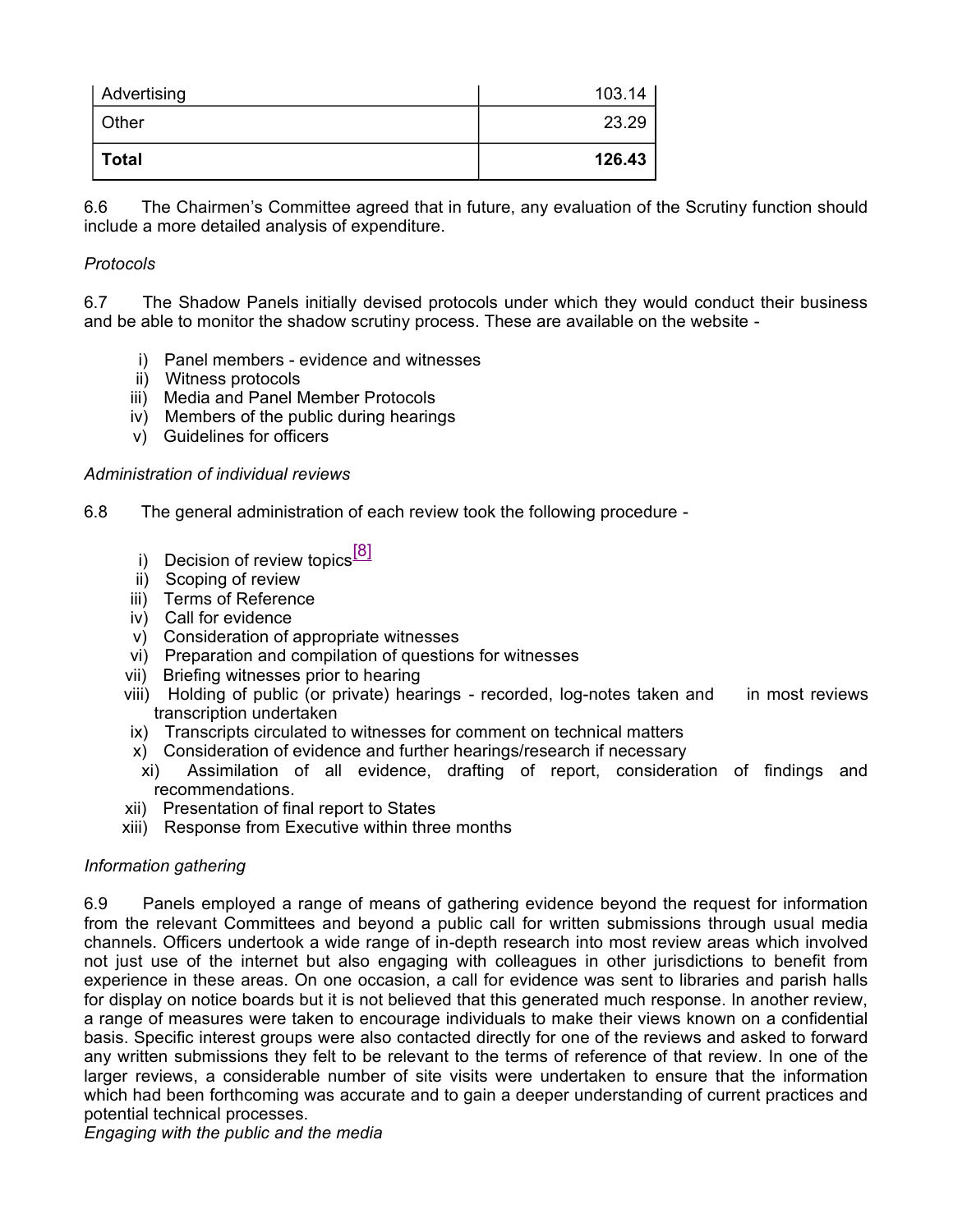6.10 The House of Commons Liaison Committee in its 2003-2004 Annual Report stated: -

 "Gaining the attention of the public and the media is a worthy objective for two principal reasons: if the public are better informed about how they are governed as a result of Ministers and officials having publicly to explain their actions as part of a select Committee inquiry, a fundamental requirement of a functioning democracy has been served; secondly, the more public interest there is in a particular inquiry, the greater will be the public debate that it generates, and the more pressure there will be for the Government to recognise the importance of the recommendations based on the evidence received. Therefore, gaining the attention of the

public and the media is a necessary select committee objective" $\overline{[9]}$ 

Whilst there has been an attempt to engage the public, it is considered that this is an area which will merit from ongoing development.

#### *Transcription*

6.11 Three out of the four Panels decided that transcription would be essential for accurate recall of information and to assist in developing further questions and the final report. There being no suitable local company to provide this service, the Panels decided to outsource this. Two companies were trialled, namely, Smith Bernal Wordwave and Marten Walsh Cherer Limited. It was decided that the latter provided a speedy, accurate and efficient service and all three Panels using transcription decided to use the services of this company.

6.12 Some research was undertaken to retain the services of a partially sighted individual recommended by the Employment and Social Security Department. This was investigated by the States Greffe but not pursued due to equipment and accommodation difficulties.

#### *Review Evaluation*

6.13 It was determined that a review group for each individual review as constituted in P.186/2003 would be inappropriate given some of the issues which had arisen throughout the shadow period. The review has, however, been undertaken as described below.

6.14 The Vibert/Duhamel and Southern Panels undertook a review of the overall process based on the terms of reference as set out in P.79/2003 and the Guidelines set out in P.186/2003.<sup>[10]</sup>

6.15 An evaluation of the overall process for each specific review has been undertaken and has taken the following format.

- i) Scrutiny Panels undertook own evaluation of each review
- ii) States members who appeared as witnesses were requested to feedback through the Scrutiny Office to Deputy J.G. Reed who was nominated by the Chairmen's Committee to undertake this evaluation as an independent member of that Committee who had not been involved in the work of any of the four Scrutiny Panels
- iii) Departmental Officers were given the opportunity to feedback either in written form or at a meeting with Scrutiny Officers
- iv) Scrutiny Officers provided feedback to Deputy Reed who was acting in the same capacity as with States members appearing as witnesses.
- v) The Department Officers who had attended on the Shadow Public Accounts Committee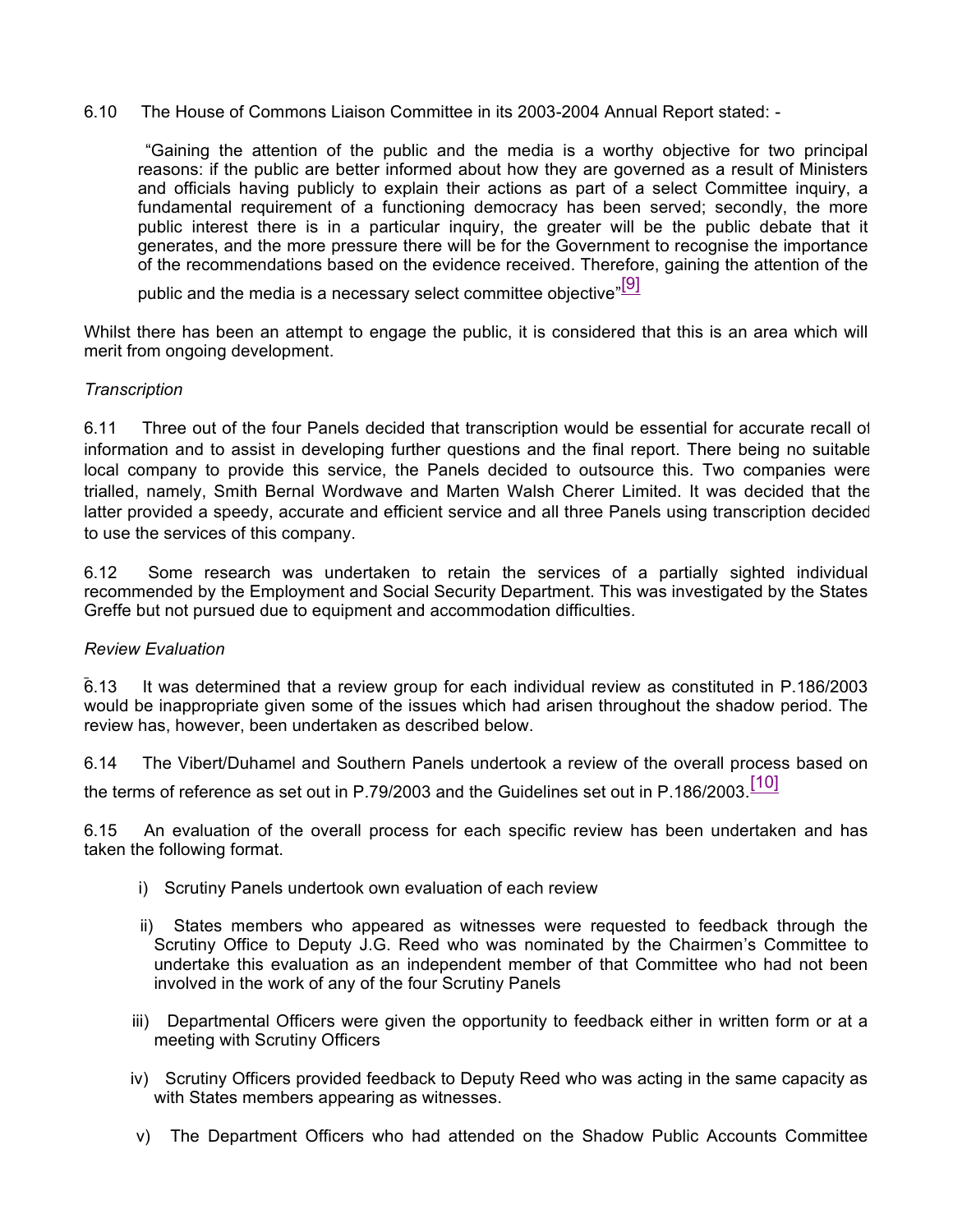(SPAC) provided feedback to Deputy J.L. Dorey who had been nominated by the Chairmen's Committee to undertake this as an independent member of that Committee and not involved in the work of SPAC

6.16 In the main, feedback was readily forthcoming, especially from Departmental Officers. Feedback on some of the reviews from some States members remains outstanding which is disappointing. A summary of the feedback comments received is contained at **Appendix B**.

6.17 The following matters have been afforded a separate section specifically dedicated to them as they have been a major focus throughout all the reviews. They are:-

 Advisers Call-In Declaration of Interest Legal Advice Legislative scrutiny Budget Scrutiny Powers of Subpoena **Training** 

*Committee Responses*

#### **Responding to Drug Use**

6.18 The Health and Social Services and Home Affairs Committees provided a detailed response to the Panel's 21 recommendations, concluding that the review had confirmed that 'we are going in the right direction' as well as highlighting some areas to address. (SR1 Res)

6.19 The response also drew attention to the cost of the review to the Departments concerned in terms of the time commitment of senior officers working on submissions and responses to the review. They recommended that, where possible, Committees are given sufficient notice of the intention to conduct a scrutiny review in order to allow key officers the opportunity of re-prioritising their workload.

#### **Agri-environment Scheme**

6.20 The need for a response to the Panel's report was circumvented by a report and proposition to the States P.220/2004 from Senator R.J. Shenton which was approved by the States on 8th December 2004.

#### **Future of Jersey Harbours**

6.21 No formal response has been received from the Committees involved, namely the Harbours and Airport, Policy and Resources and Finance and Economics Committees.

#### **Draft Water Resources (Jersey) Law 200-**

6.22 The Environment and Public Services Committee provided a detailed response to the Panel's recommendations, rejecting the Panel's principal conclusion that the introduction of the Law should be delayed pending further investigations. A group was set up by the Department to discuss with the Water Diviners and Engineers Association the possibility of further investigations into deep water resources.

6.23 The Committee declared its intention to present the draft Law to the Assembly for debate as soon as practicable. The Law is currently awaiting confirmation of human rights compliance from the Attorney General.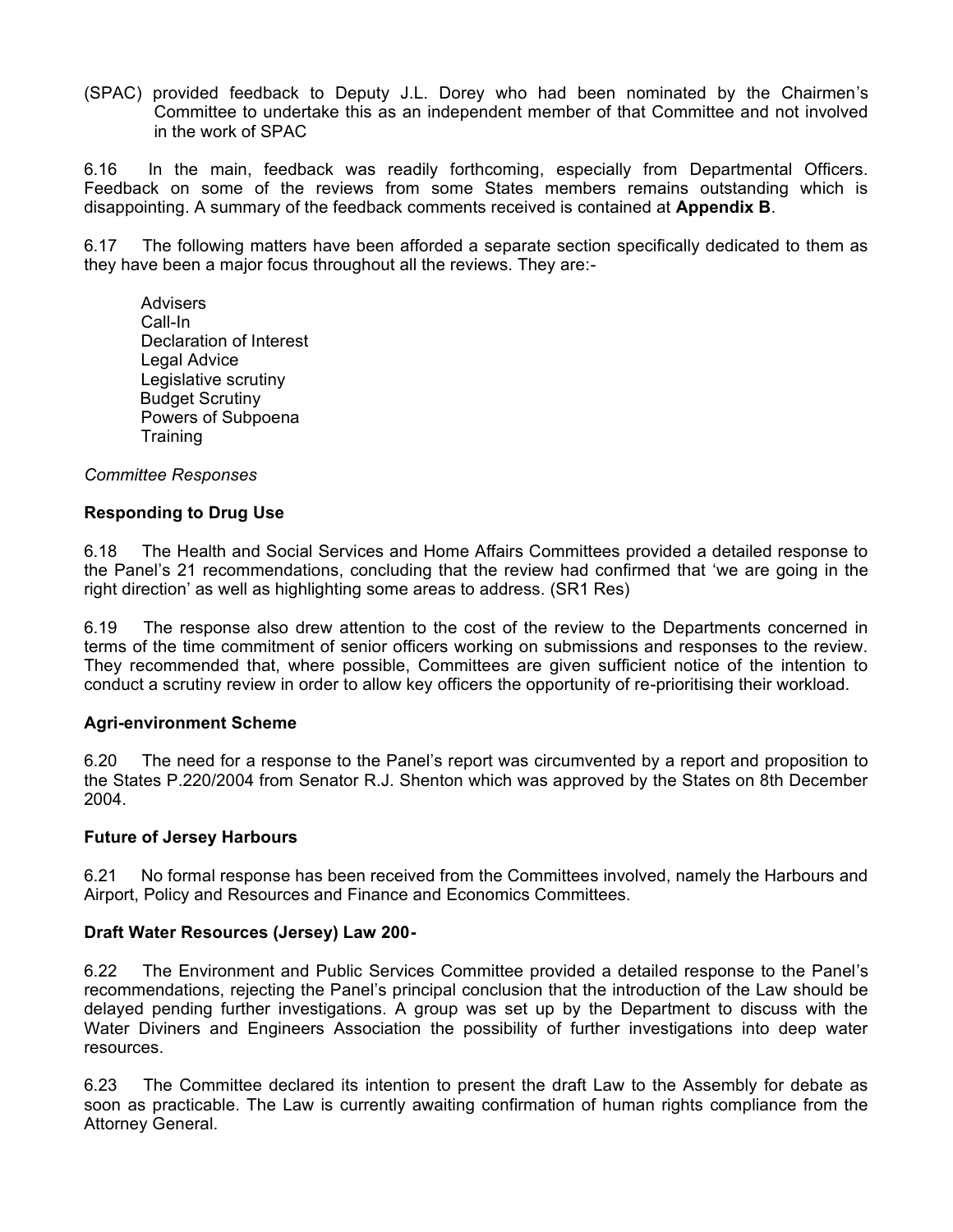#### **Jersey Tourism: relocation and lease**

6.24 There was no formal response from the Economic Development Committee as a debate in the States on its deferred proposition proceeded as soon as the Panel's report was presented to the States.

#### **Draft Waste Management Strategy (Interim and final report)**

6.25 A response from the Environment and Public Services Committee was presented to the States on 31st May 2005. The Committee commented that it recognised "the contribution of the Scrutiny Panel in raising the level of debate on the Solid Waste issues, and wishes to thank the Panel for its work and effort in putting this important matter into the public domain". Further work was undertaken in respect of the draft Solid Waste Strategy which was adopted by the States, as amended, following substantial work by one of the Scrutiny Panels, on 13th July 2005.

#### **Migration Policy: monitoring and regulation**

6.26 The Policy and Resources Committee responded to the key findings and recommendations in the Panel's report. The Committee supported each of the recommendations in principle with the exception of the final recommendation to delay the debate of the policy in the States. P.25/2005 was subsequently adopted by the States.

#### **Goods and Services Tax**

6.27 The Panel's interim report was lodged on 6th September 2005. The response of the Finance and Economics Committee is awaited.

#### *Monitoring*

6.28 The Panels believe that it is important to develop a system of monitoring progress in the implementation of recommendations accepted by the Executive. The Panels should request a progress report from Ministries on key developments subsequent to the completion of reviews.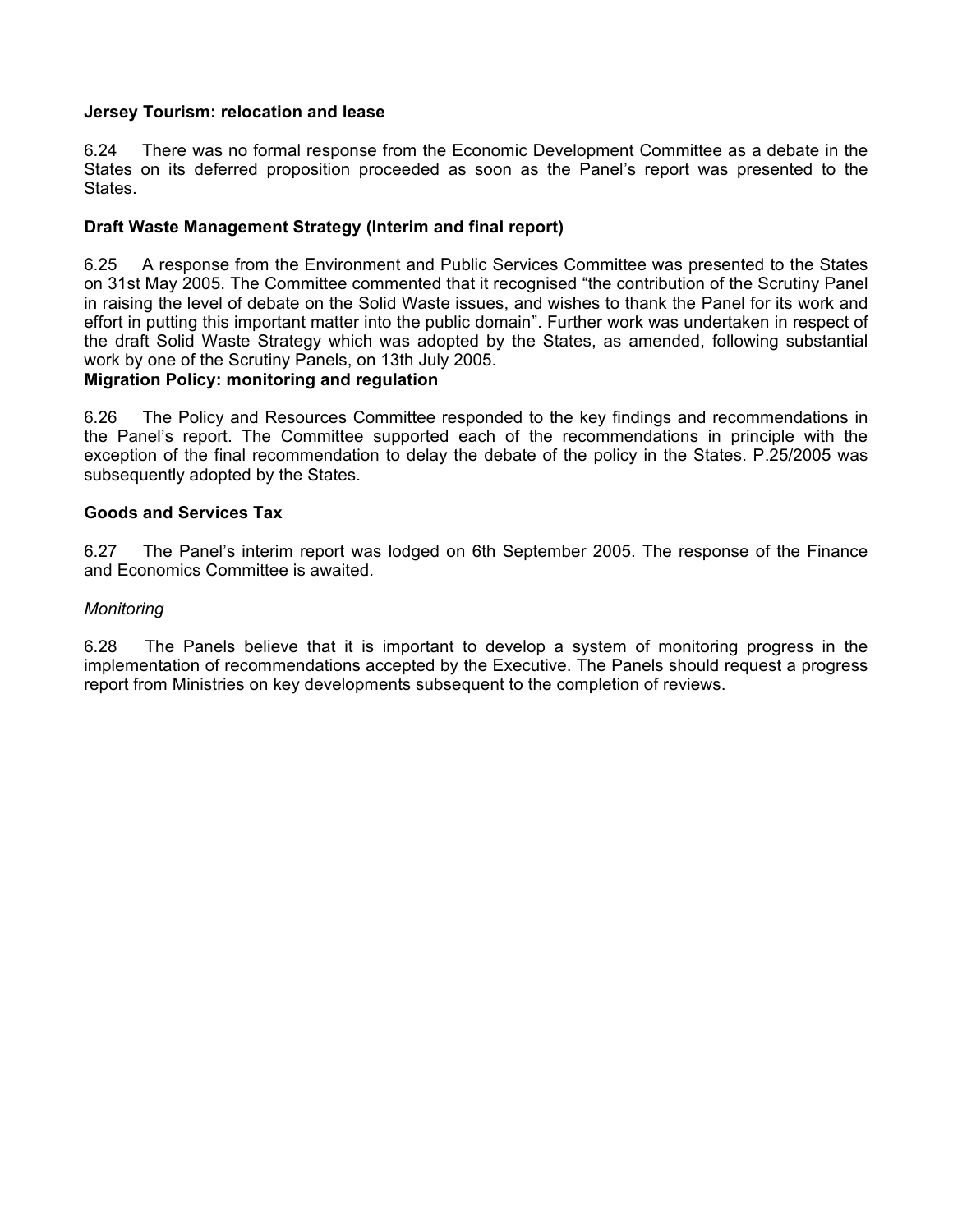## **7. EVALUATION OF DRAFT GUIDELINES FOR SHADOW SCRUTINY PANELS**

7.1 The Panels reviewed the shadow process based on the draft Guidelines for Shadow Scrutiny Panels which were contained in the Appendix to P.186/2003<sup>[11]</sup>

The terms of reference were as follows -

- i) to hold reviews into such issues and matters of public importance as the Panel. After consultation with the Chairmen's Committee, may decide, and to report to the States with recommendations if appropriate;
- ii) to consider and report on the existing and proposed policy of the Executive;
- iii) to scrutinize all primary legislation, consider possible amendments if appropriate, and report thereon to the States before the legislation id adopted by the States;
- iv) to consider subordinate legislation before it is made by the States, or after it is made by a Minister as appropriate and, if the Panel so decides, scrutinise such legislation and report thereon to the States and the Executive with recommendations;
- v) to scrutinise proposed international conventions and agreements before they are extended to the Island;
- vi) to scrutinise the draft annual Resource Plan and Budget and other financial proposals of the Executive and report thereon with recommendations;
- vii) to liaise with the Public Accounts Committee through the Chairmen's Committee to ensure appropriate co-ordination of the scrutiny function.

There were four main areas that the Shadow Scrutiny Panels were tasked to consider. These were -

- a) Policy
- b) Primary/Subordinate legislation
- c) Resource plan/Budget
- d) Other matters of public interest

#### 7.2 **The Chairmen's Committee will be presenting to all States Members for consultation all States members a draft Code of Practice for Scrutiny developing the comments contained in the following paragraphs.**

#### *Terms of Reference: General*

7.3 The Panels have focussed in the Shadow period on reviews into matters of public importance and existing and proposed policies of the Executive. They have not attempted to follow the process outlined in P.79/2003 in respect of legislative scrutiny. It was considered that it would not have been possible to consider all primary legislation and if this were to be adopted by the States for the future Scrutiny Panels, together with the scrutiny of subordinate legislation, a dedicated Panel would be required with dedicated resources. Further consideration of legislative scrutiny is contained in Section 13 of this report.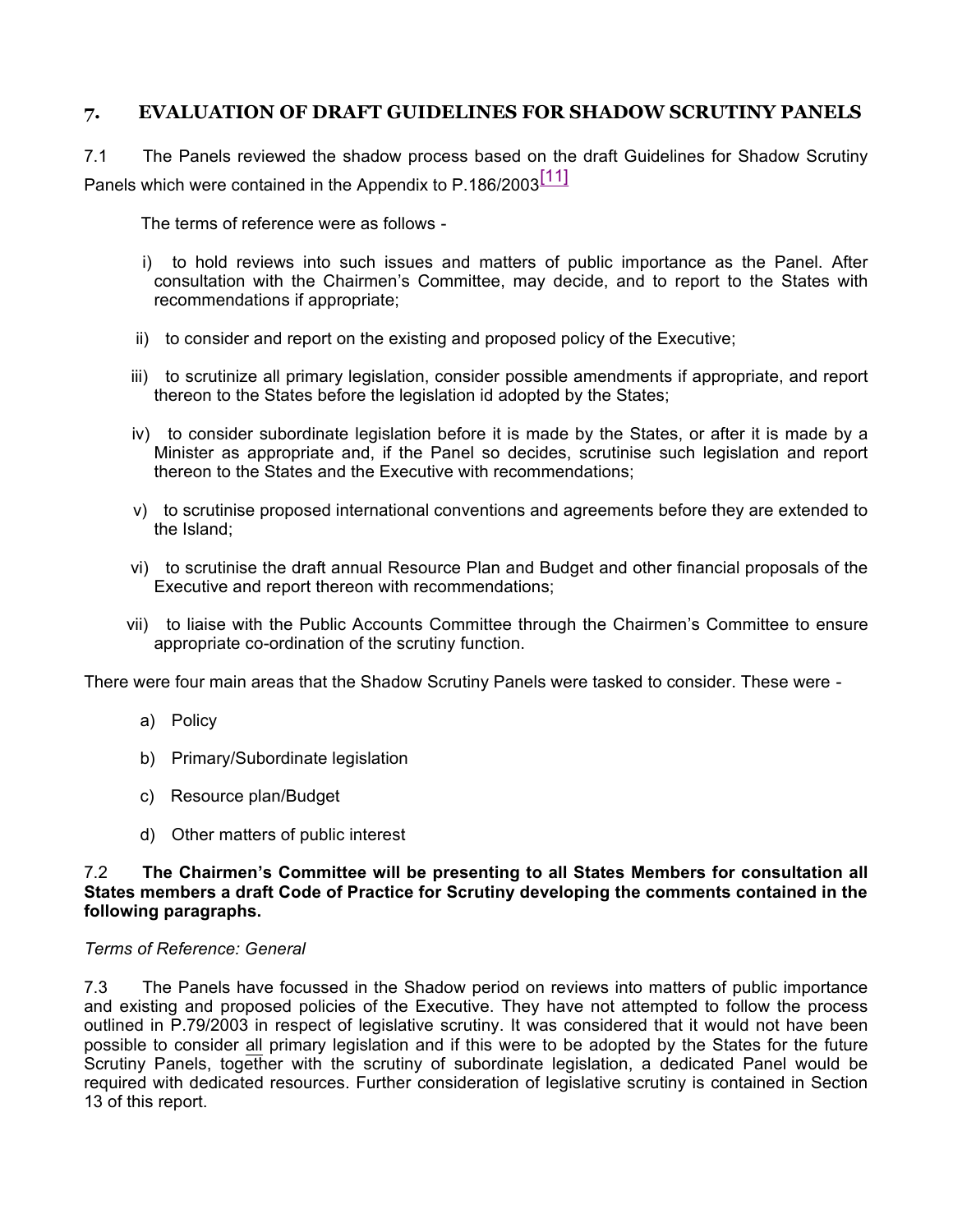7.4 Further to the above, it had proved impractical to scrutinise proposed international conventions before they are extended to the Island. It became apparent that it was necessary for the Executive to inform the Scrutiny Panels of international conventions under consideration for a Panel to be able to undertake such scrutiny.

7.5 There had been an attempt to scrutinise the Budget but not the Resource Plan due to insufficient resources. The implications in scrutinising the entire Budget are enormous both in manpower requirements and time-input of Panel members. Following one area of the budget through the process is in itself, an extremely large and lengthy task. Further consideration of Budget scrutiny is contained in Section 14 of this report.

#### *Objectives of Shadow Scrutiny*

7.6 The majority of the objectives listed in the Guidelines had been achieved within the Shadow phase with the exception of the inclusion of a wide range of members. The Panels commented on the objectives as follows -

> (i)  **Including a wide range of members**: Despite continued attempts to encourage more members to join the shadow scrutiny function, the numbers involved have been limited. The Panels recognise that the workload of Scrutiny Panel members is substantial and time-consuming and understand that during the shadow phase some members would have been unable to manage such a workload and their Committee workload. There are, however, members who have served on neither scrutiny nor Committees and this is of concern. **The Panels believe that it will be essential under the ministerial system of government for all non-Executive members of the Assembly to be actively involved in the Scrutiny process.**

> (ii)  **Providing a learning experience - A wide range of training opportunities** had been made available during the Shadow period. Further consideration of Scrutiny training is contained in Section 17 of this report. **Panel members stressed the importance of on-going training including both in-house training and specific training in chairing and questioning techniques.**

> (iii)  **Developing Guidelines and practical arrangements** Protocols have been formulated and assessed in practice. Feedback forms completed by witnesses following attendance at a hearing had all been positive. It is recognised that the Guidelines will be under continuous development as the process beds in.

> (iv)  **Assessing Resource requirements:** Experience during the Shadow period has proved the importance of adequate resourcing. While financial resourcing has been satisfactory to meet the needs of the Shadow Panels, it is clear that expenditure on external advisers has the potential to absorb significant amounts of the budget allocation to scrutiny. In addition, the manpower resources available to support the Panels have been stretched to meet the programme of work which the Panels wished to undertake. It has been necessary to postpone some work due to the current limitations of scrutiny officer support. It is likely that the Panels will wish to undertake even more work in the future once Non-Executive members relinquish their Committee responsibilities and this is a matter which the Chairmen's Committee will need to keep under review.

#### *Chairmanship*

7.7 The Shadow process has demonstrated to those involved that the range of skills required in the Chairman of a Panel is very different to those of a President of a traditional States Committee.

7.8 In accordance with the Guidelines the chairmanship of the Panels was changed after the initial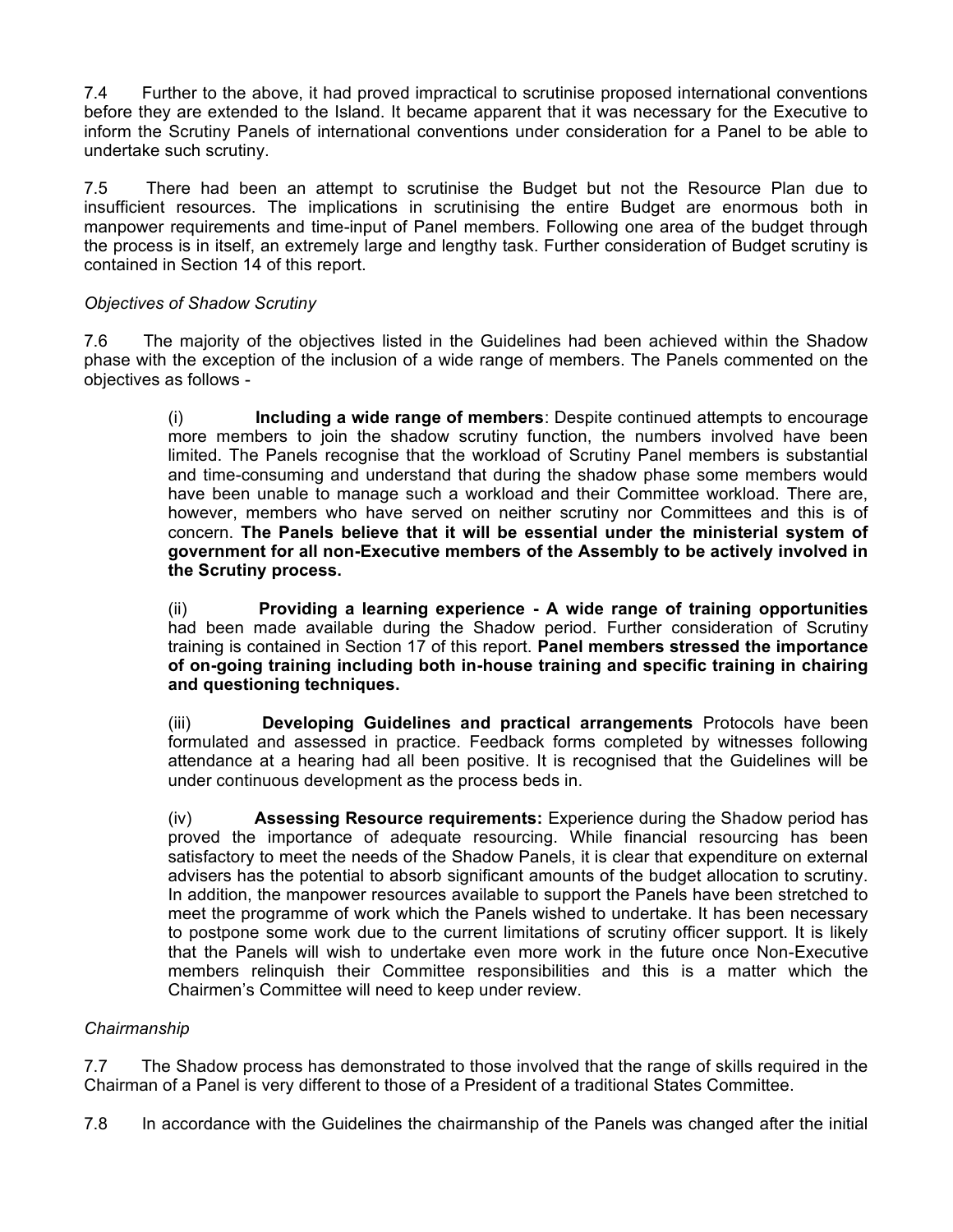period of twelve months to give various members the opportunity to experience the role. In one of the Panels, chairing of public hearings took place on a rotation basis in order to provide each member with learning opportunities.

7.9 Training in the art of chairing has also taken place during the shadow period.

#### *Shadow Chairmen's Committee*

7.10 In the first year of the operation of Shadow Scrutiny the Chairmen's Committee met on just one occasion as it had difficulties in establishing itself. The vacuum left by this was filled by the Privileges and Procedures Committee until January 2005 when new Chairmen were elected to the Scrutiny Panels. Since that date, the Chairmen's Committee has met on regular occasions and has held seven meetings between January and August 2005. On 1st March 2005 the States appointed Deputies J.L. Dorey and J. G. Reed to serve on the Chairmen's Committee as independent members. The Chairmen's Committee believes that it has served a valuable purpose in the last year in having an overview of the shadow scrutiny function and in the co-ordination of that process. Any future Chairmen's Committee should continue to operate in a similar manner.

7.11 **The Panels believe that a strong and effective Chairmen's Committee will be essential to the smooth operation of scrutiny. Its role should be to co-ordinate functions such as final work programmes, allocate resources fairly between the Panels and monitor the progress of reviews. It should also continuously review practice and procedures and ensure value for money.**

#### 7.12 **The Chairmen's Committee as the representative body for the Scrutiny function should seek to develop good communication links with the Council of Ministers.**

#### *Code of Conduct (Panel Members)*

7.13 **Personal criticism**: The Panels believe that robust questioning of other members in positions of Executive responsibility has been, and must always remain, a key element of scrutiny. The focus should remain on political judgement and this should not be confused with personal criticism.

7.14 **Personal agendas**: The Panels are aware that there has been some criticism during the Shadow period of Panel members pursuing issues which have previously concerned them either as members of Committees or in individual campaigns. The Panels believe that it is natural for members to persist in investigating issues where they believe that a satisfactory resolution has not been achieved. Individual members will need to persuade other Panel members that their interests deserve a priority against any other issues proposed for scrutiny. This will provide an adequate safeguard against undue intrusion of personal agendas.

#### *Contact with States Departments*

7.15 With regard to contacts with States Departments most of the terms of reference had been fully achieved with some divergence between the working styles of different Panels. It was recognised that States Departmental officers had been very co-operative, however, **departments would benefit from maintaining full information and financial audit trails which support the Minister's course of action. These should be made readily available to future Scrutiny Panels upon request.**

7.16 The Panels noted that the Guidelines stated that they would not be permitted to question departmental officers directly other than as witnesses at a properly convened hearing. The reasons behind this are understood: it is important that officers are not approached without a co-ordinated plan and that all information collected in response from officers is properly collated through the Scrutiny office. However, the evaluation has shown that a blanket prohibition on approaching officers for information is too inflexible. Suitably prepared fact-finding visits to discuss operational or service details with senior officers can be very beneficial to the Panel in understanding the implications of policy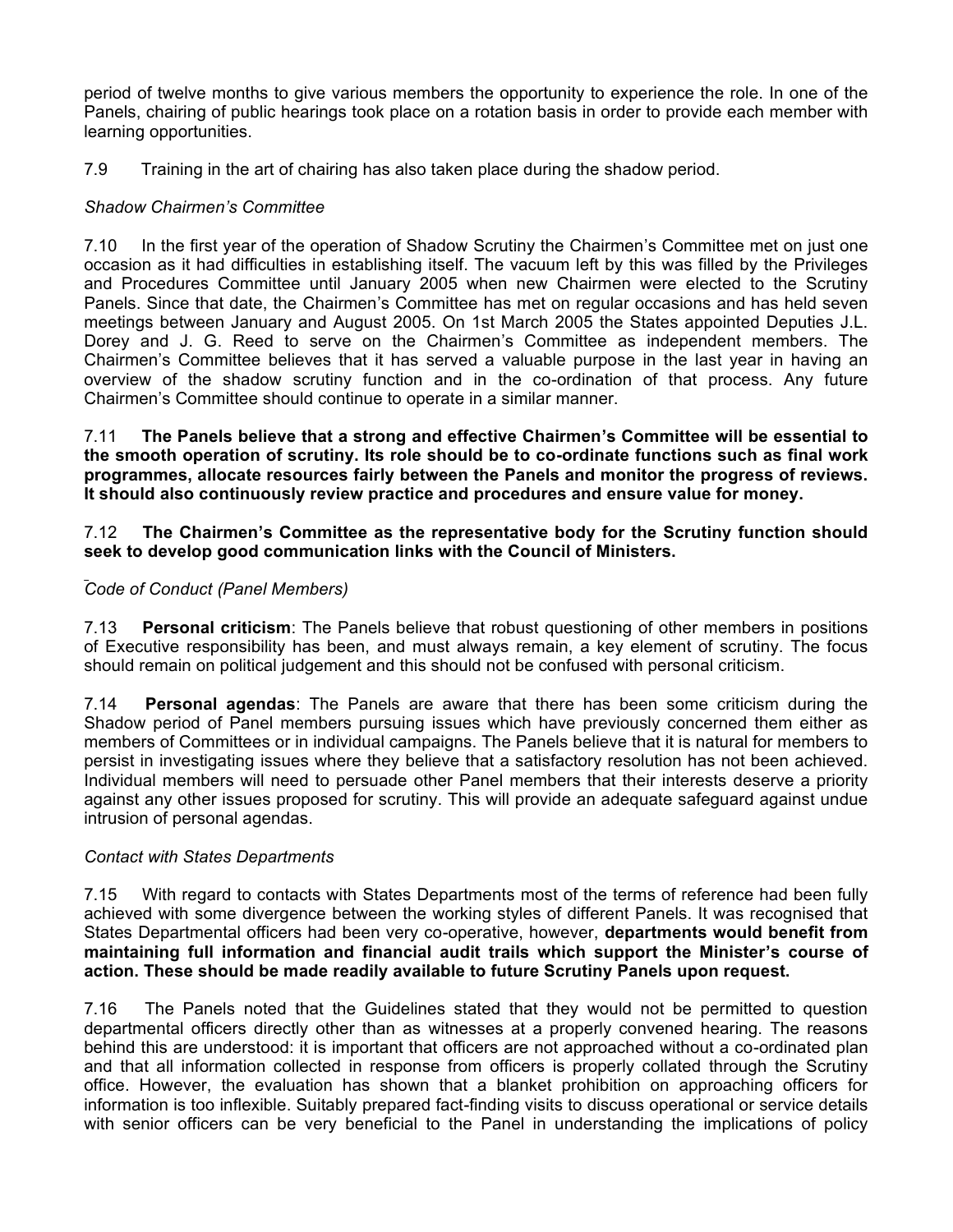developments. Feedback has also been received that some officers would welcome this opportunity.

7.17 Officers have on several occasions proved to be important witnesses in the course of a review, giving evidence either in support of the Committee President or on an individual basis. The Panels recognise that questions to officers must be confined to matters of fact and technical operation. Officers should not be put in the position of commenting on the merits of policy.

#### *Witnesses*

7.18 The principal matter of debate arising from the section on witnesses was the issue of briefing forthcoming witnesses of the topics and questions about which they would be asked.

7.19 In general, Panels have endeavoured to inform witnesses in good time about the chief areas of interest and likely lines of questioning so that they can prepare thoroughly for an oral evidence session. Sometimes, however, reviews have gathered pace and time constraints have created difficulties in undertaking this in good time.

7.20 There have also been mixed views from the Panels about the depth to which witnesses should be briefed prior to attending on the Panels. This is a matter for further consideration by the Chairmen's Committee.

#### 7.21 **Training provided by Mr. John Sturrock QC in questioning skills clearly showed that preparation was an essential part of any hearing both on the part of the questioner and the witness and consequently hearings would produce a more beneficial outcome.**

#### *Work Programmes*

7.22 The Panels endorsed the section of the Guidelines on selection of topics and work programming. They believe that adequate scoping of each individual review is an essential element in the overall effectiveness of the scrutiny process. There was a pressure point during 2004/2005 when three reviews were developing concurrently and there was a reduction in manpower due to prolonged sickness. This was an important learning point. Workload and time-scales are important issues which need thorough consideration when planning a review. It is also understood that sufficient time for report drafting and finalisation should be incorporated in the planning phase.

7.23 Reviews should be programmed to commence at different stages throughout the year. Experience showed that starting a number of reviews concurrently placed an extreme workload on both Panel members and Scrutiny officers.

7.24 The work programme should allow sufficient flexibility for the Panels to undertake ad hoc reviews on matters of public interest.

7.25 Developing a forward work programme is a key element in the establishment of an effective scrutiny function. While some forward planning was undertaken at the beginning of each year by the Panels, they believe that such forward planning will be essential through collaborative working with the Executive. **In order to achieve a more transparent approach it is important that the Panels invite Ministers to discuss the priorities of their Departments at an early stage of the planning process. Further details of this approach will be contained in the draft Codes of Practice which are currently in the course of preparation by the Chairmen's Committee.**

7.26 The importance of work programming will be included at an early stage in the training programme for Panel members.

#### *Presentation of Reports*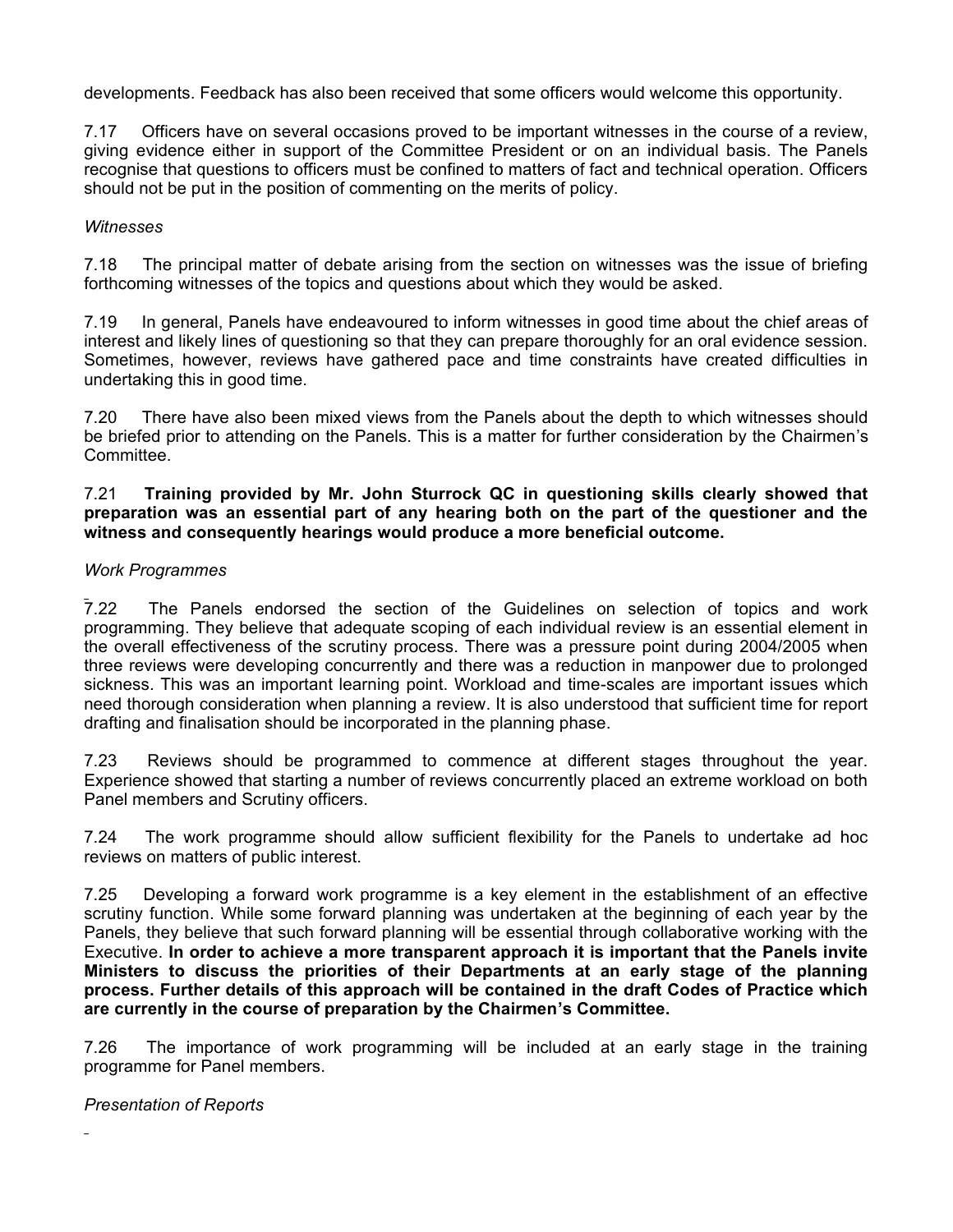7.27 The Panels have generally sent relevant draft sections of their reports to principal witnesses in advance of publication so that they might make any factual corrections. **The Panels do not believe that it is appropriate to give advance notice of their findings and recommendations**, **however, do believe that it is appropriate to issue the report to the relevant ministry at the same time as it is circulated to the media to allow the Minister sufficient time to consider the report prior to being requested for an interview by the media.**

7.28 Where Panel members are dissatisfied with progress or the actions taken by the Executive, the Panels may decide that further scrutiny should be undertaken. The Panels may decide to seek a States debate to pursue their concerns

#### *Conclusion*

7.29 **The Chairmen's Committee believes that it is imperative to establish collaborative working practices between the Executive and the Scrutiny Panels. This should be two-pronged: there should be regular meetings between the Chairmen's Committee and the Council of Ministers. Secondly, the Chairmen's Committee should encourage regular meetings between the Scrutiny Panels and Ministers of departments as appropriate. These meetings should address forward work programmes and monitoring of whether review recommendations have been implemented.**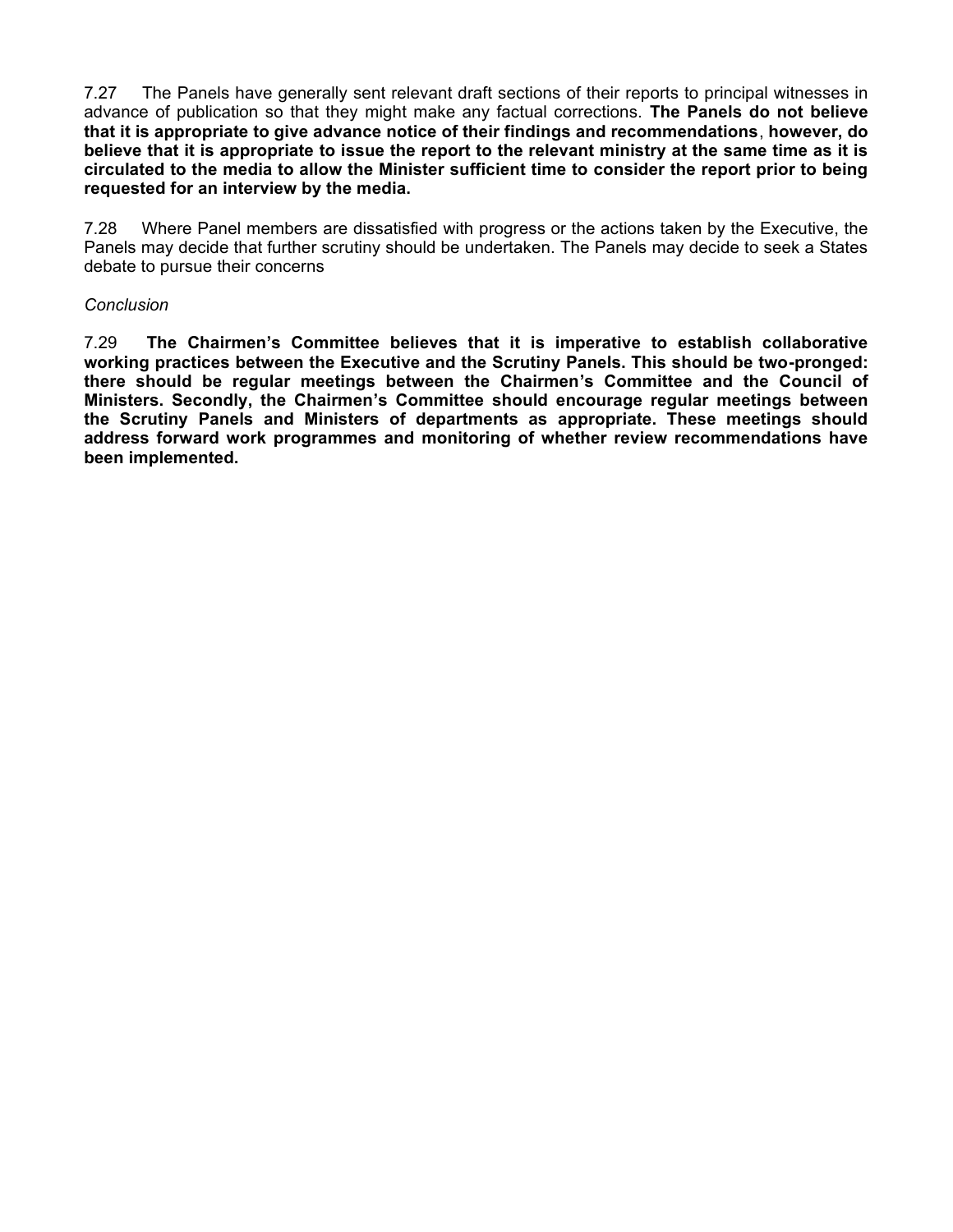## **8. SHADOW PUBLIC ACCOUNTS COMMITTEE (SPAC)**

#### *Modus Operandi*

8.1 The Scrutiny Panels examine and challenge policy whilst the SPAC questions whether the policy is delivering value for money.

8.2 In this SPAC is more straightforward than the Policy Scrutiny Panels. There is an underlying premise that transactions should provide value for money for the States. It follows that it should also comply with Codes of Practice and the operations of the States should comply with the principles of Corporate Governance.

8.3 It should be remembered that the Value for Money concept does not necessarily mean the cheapest price. There are other qualities of goods and services to take into account. These might include length of life or adaptability.

8.4 Corporate governance principles provide a framework for the manner in which the States goes about its business. As far as SPAC, and the Audit Commission before it, are concerned accountability and transparency are particularly important.

8.5 There are areas where there it is possible that there might be an overlap with the Scrutiny Committees. This underlines the importance of the Chairman's Committee and the discussion of future programmes. Examples of these are shown in the **Appendix D.**

#### *Structure of SPAC*

8.6 The policy of the Audit Commission was to assemble a team of members with specialised knowledge in a wide variety of areas. SPAC recognises that this variety is not always possible with the elected members and the States has agreed to retain the presence of independent members so that the advantage of this broad experience will be continued.

#### *Approach of SPAC*

8.7 SPAC is not a political committee as policies do not come into the remit of SPAC. The objective is more efficient use of resources and hence more cost effective government.

8.8 On the whole SPAC hearings have been detailed and searching but not hostile.

8.9 There have been two types of hearing conducted by SPAC. The first type has been informational hearings conducted with the Chief Officer and perhaps the financial or other officer. Certain generic questions have been supplied beforehand with follow-up questions relating to matters brought up in the discussion or to areas where SPAC members have a particular interest.

8.10 The second type of hearing is directed towards a particular topic. For example sickness levels throughout the States or discussion of a particular audit report. In this second type of hearing, the subject is focussed. Some broad general queries have been supplied beforehand where the subject is extensive.

8.11 The discussion of the report of the external auditors to the States falls into this second category. The format of this is slightly different in that the auditors make a presentation which is then followed by questions.

#### *Subject Matter of SPAC*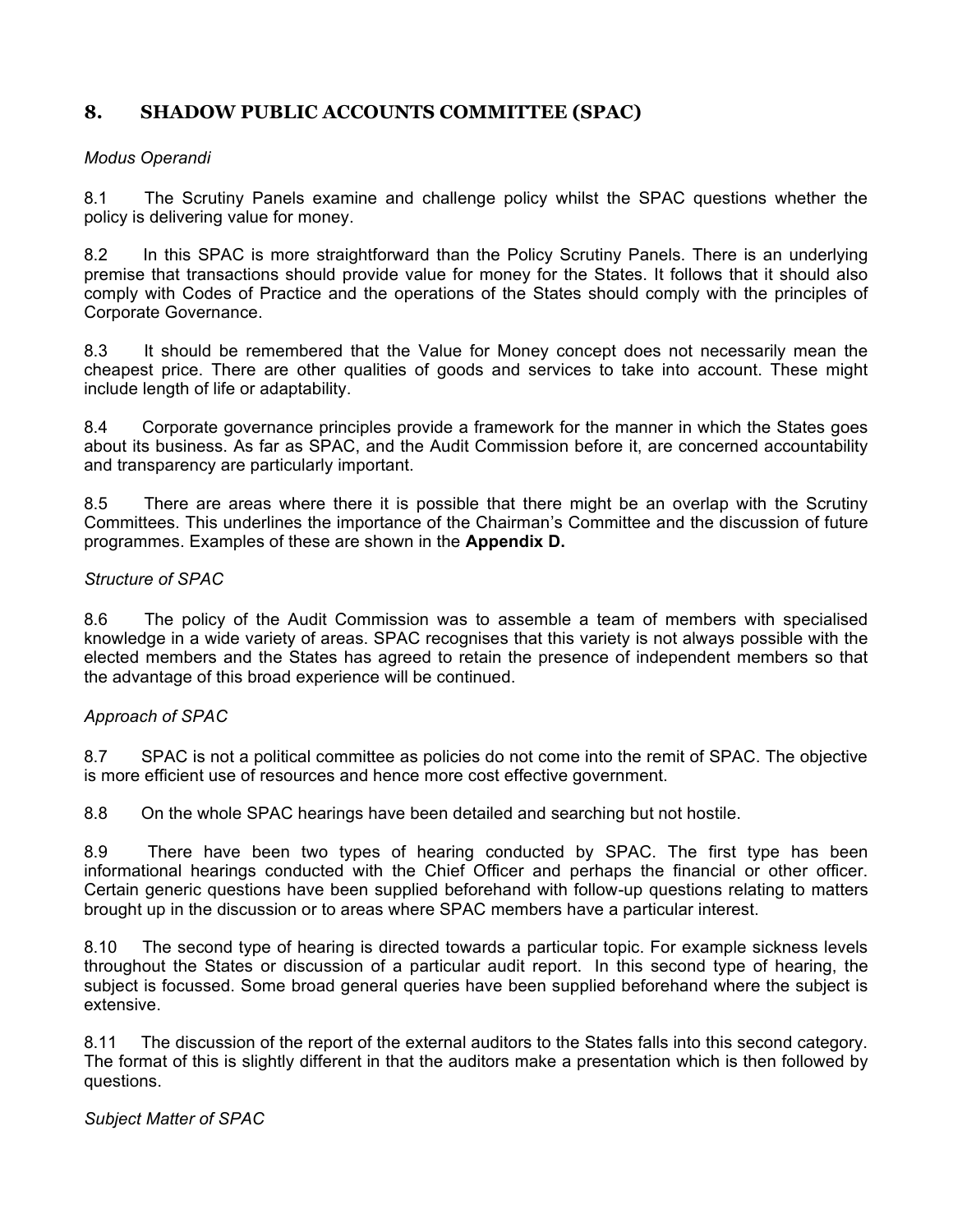8.12 Subjects for investigation have arisen from a number of sources. The main source is that of the audit reports issued by the Chief Internal Auditor. However, other topics represent a review of areas formerly investigated by the Audit Commission in order to establish progress in following the recommendations of the Commission. Some investigation has followed up reports to the States whilst other concerns have arisen from observation and knowledge of the operations of the public sector.

#### *Opinion of SPAC*

8.13 SPAC has not been able to cover as much ground as it would have liked due to the lack of personnel. This is due to a combination of circumstances. The Audit Commission had two value for money auditors devoted exclusively to the Commission. The two posts were removed from the Internal Audit Department as part of the FSR spending cuts and were then held in abeyance prior to the appointment of the Comptroller and Auditor General. Consequently, for the first year of the SPAC, a considerable amount of work was done by the Chief Internal Auditor in addition to her normal workload. This was not the most efficient method of working as well as causing certain apparent conflicts of interest. As a result SPAC was allocated a newly appointed part time scrutiny clerk. This clerk, although extremely competent, has had to deal with normal scrutiny work as well as a great deal of SPAC work in areas with which he was unfamiliar. [Section 9 refers]

8.14 This "practice" period of operations for SPAC was extremely useful and should enable the Committee to "hit the ground running" when the PAC commences operations under ministerial government. It is, perhaps, unsatisfactory that certain projects may not be completed due to the lack of manpower but solid groundwork has been laid.

8.15 **An evaluation of the Shadow PAC scrutiny process, based on comments from witnesses, was undertaken by Deputy J. Dorey. The report of this evaluation is included at Appendix E.**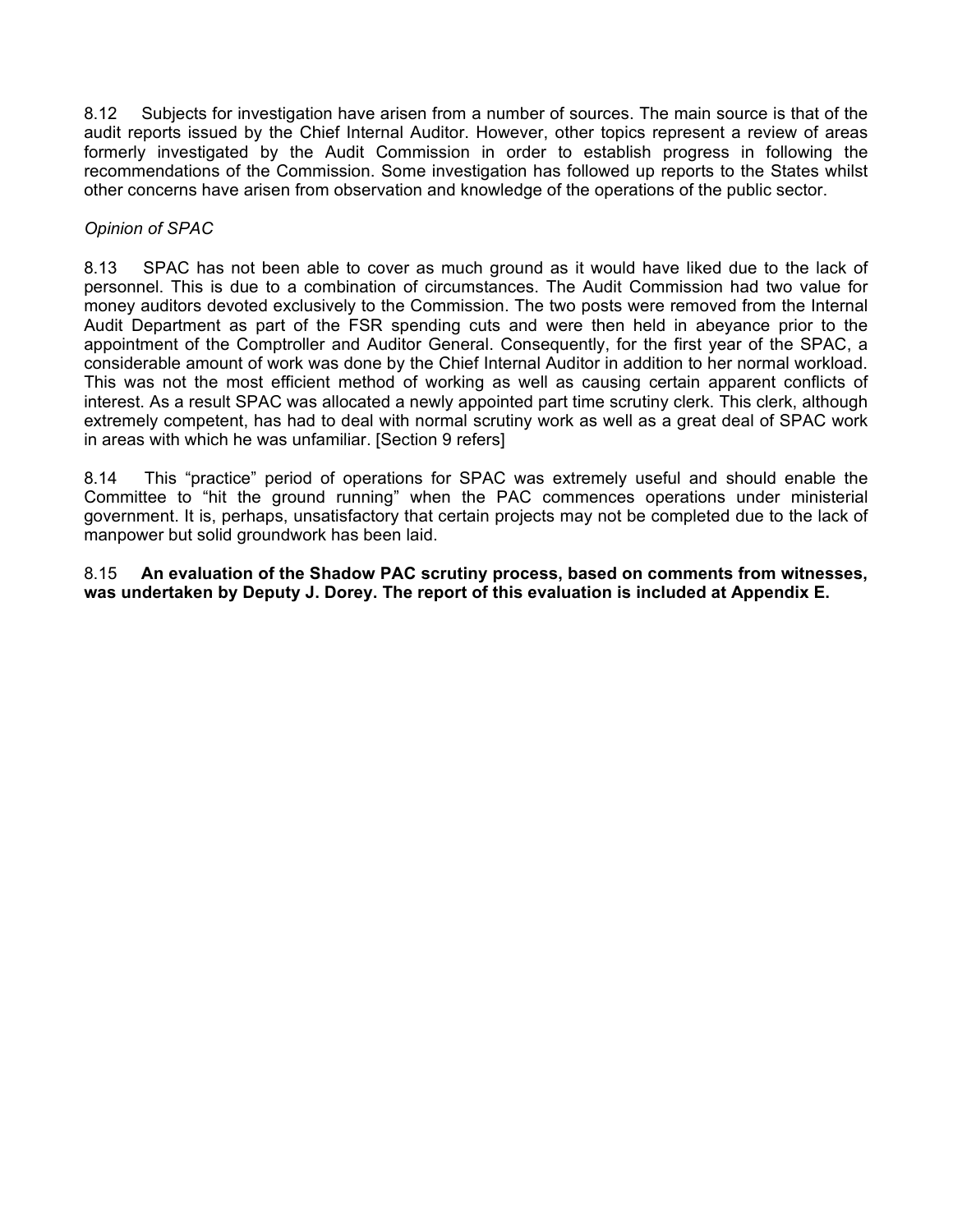## **9. MANPOWER RESOURCES**

9.1 Officer support was provided through the States Greffe as previously stated in Section 2.2 of this report and four full time Scrutiny Officers and an administrative assistant were in post by early May 2004.

9.2 The intention had been that the four officers would provide support to the two Shadow Scrutiny Panels and some administrative assistance to the Shadow Public Accounts Committee.

9.3 Initially a large amount of work was undertaken for the SPAC by the Chief Internal Auditor. This was in addition to her normal workload.

9.4 This working practice gave cause for concern regarding a potential conflict of interest: namely the Chief Internal Auditor reporting to the Treasurer of the States and also undertaking work on behalf of SPAC which could be investigating Treasury matters.

9.5 Due to these circumstances, it became necessary to release one of the Scrutiny Officers from part of the work of the Scrutiny Panels to undertake in-depth SPAC work. This eventually necessitated releasing that Officer completely from the work of the Scrutiny Panels. This situation was far from satisfactory in that it had an effect on the work of the Scrutiny Panels and the Officer was unfamiliar with the specific work of SPAC.

9.6 It was unfortunate that further manpower difficulties were experienced due to long-term sickness in the Scrutiny Office which, in effect, meant that the two Scrutiny Panels were being supported by two full time officers to undertake a large amount of outstanding work.

#### *Conclusion*

9.7 It is essential that in the future all Scrutiny Panels including the PAC are fully supported by appropriately experienced staff. A Comptroller and Auditor General has recently been appointed by the States and it is anticipated that he will have the support of two Value for Money Auditors.

9.8 In order to provide the necessary manpower resources to future Scrutiny Panels, support from the Scrutiny Office to the PAC will be limited and consideration of this is ongoing.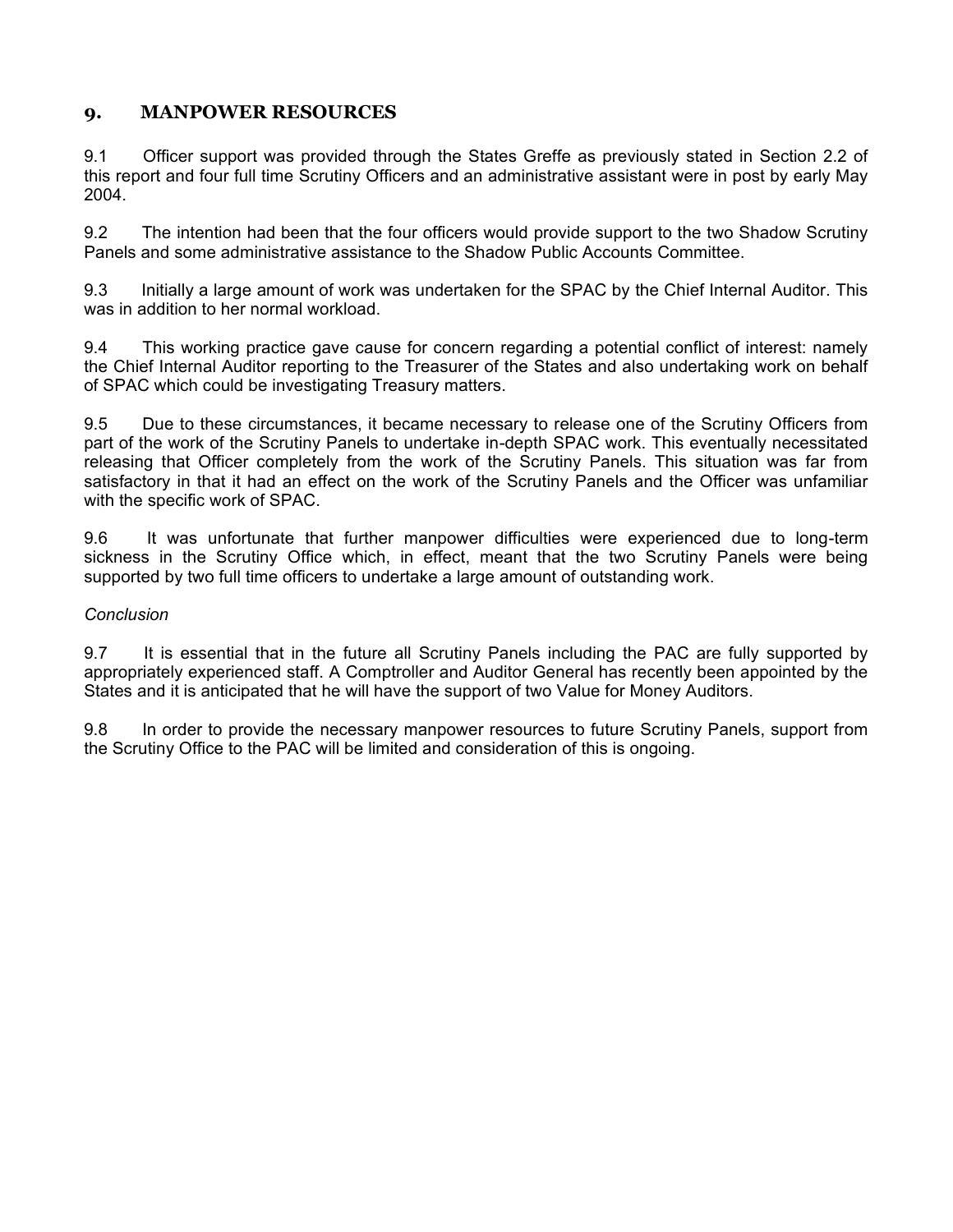## **10. ADVISORS**

#### *Introduction*

10.1 This paper outlines the experience of the Panels during the Shadow period in respect of the appointment of advisors and how the appointment process might be undertaken by Panels under the new ministerial system of government. The principal issues are -

> The identification of suitable advisors Recruitment process to be used Terms of employment and project brief Budget and remuneration in accordance with Treasury Code of Direction No. 27

#### *Advisors retained during the Shadow period*

10.2 The Panels have during the Shadow Scrutiny period, retained the services of a number of advisors for some to the reviews dependant upon the complexity of the subject and the experience of the Panel members. The appointment of advisors was in accordance with details provided in P.186/2003 where it is stated -

 'In addition to designated officers, a small budget has been allocated for the engagement of consultants where appropriate. The allocation of this budget will be at the discretion of the Chairmen's Committee in liaison with the Privileges and Procedures Committee.'

Details of those appointments are as follows -

#### *(a) Agri Environment Scheme Review - Mrs. J. Dwyer*

10.3 The Panel selected Dr. Janet Dwyer on the basis that she had previously been retained by a States Department and was well respected within the industry. The selection of Dr. Dwyer was endorsed by the Chairman's Panel and the Privileges and Procedures Committee. The criteria for the appointment was as follows and was outlined in the Agri -Environment Scheme Report SR2/2004 published in November 2004-

> i) The Panel employed Dr. Janet Dwyer, MA (Natural Sciences), PHD (Agricultural Economics), who is currently employed as Reader in Rural Studies at the University of Gloucester as an independent adviser to the Panel.

> ii) Dr. Dwyer has considerable experience of sustainable agriculture and rural development, including mechanisms for, effective nature conservation and landscape management in the United Kingdom and throughout Europe. She has also served as a specialist adviser to Parliamentary inquiries on hedgerows and biodiversity.

 iii) Dr. Dwyer had gained considerable knowledge about Jersey's countryside whilst reviewing and providing an analysis and comparison of the Agri-Environment aspect of the Policy Report 2001 with other schemes in the United Kingdom and Europe.

10.4 The total cost of retaining the services of Dr. Dwyer inclusive of her daily fee, travel and subsistence costs was £2127.95. Dr. Dwyer charged the Panel the same fee which she is paid when retained by UK authorities which is £100 daily plus reasonable expenses. The Panel felt that it received value for money and that the brief that it had agreed with Dr. Dwyer prior to her engagement had been fully met.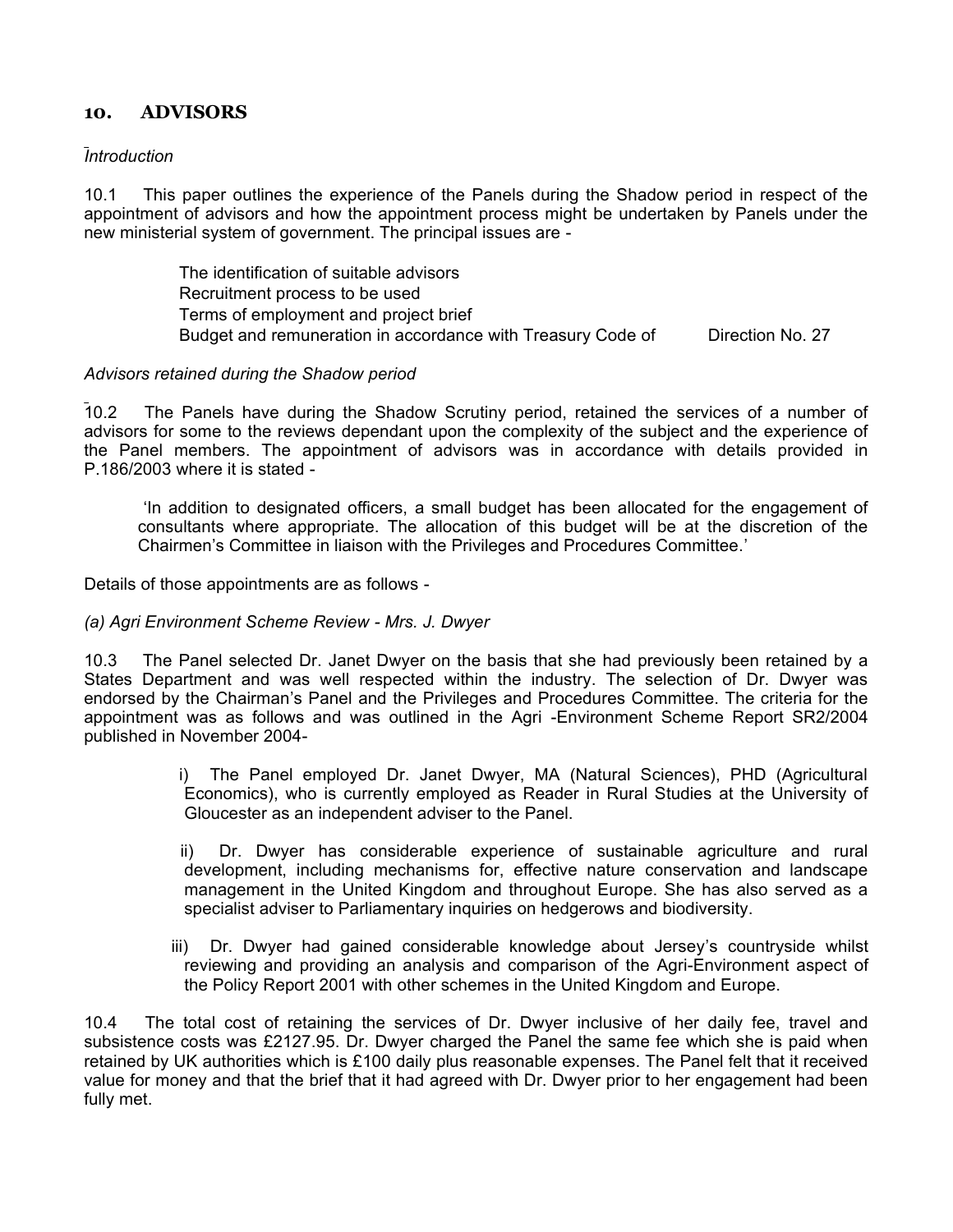#### *(b) Water - Dr. S. Sutton*

10.5 The Panel decided that given the level of technical information to consider with this review it would need the assistance of an advisor. The Panel approached two candidates and decided that Dr. Sutton's expertise better matched its requirements and on that basis it sought to retain his services.

10.6 Dr. Stuart Sutton was an Associate Director Entec United Kingdom Limited and had previously provided comments on the report of the British Geological Survey on Jersey Groundwater.

10.7 The Panel sought the endorsement of the Chairman's Panel and the Privileges and Procedures Committee.

10.8 The total cost of retaining the services of Dr. Sutton was approximated at  $£7,110$ . The final cost inclusive of travel and subsistence was £11,186.05. The Panel received a written quotation from Dr. Sutton prior to his services being retained, his daily remuneration was set at £790 per day plus reasonable expenses and it was provided with his terms of business. The Panel was content that Dr. Sutton had fulfilled the brief he had been provided with.

Dr. Sutton was retained by the Panel as its advisor and also gave evidence as a witness. This dual role has not been applied with all advisors.

*(c) Waste Management - Professors J. Swithenbank and C. Coggins.*

10.9 The Panel initially decided to appoint one advisor to the Panel and having identified Professor Swithenbank as suitably qualified, appointed two advisors to this review to deal with the various technological aspects -

10.10 Professor J. Swithenbank, B.Sc., Ph.D., EEng., FInst.E., FICh.E - Chartered Engineer, Director of Sheffield University Waste Incineration Centre

 ("Note: During December 2004, the Panel was advised that Professor Swithenbank had become Chairman of SELCHP (South East London Combined Heat and Power) which is owned by a consortium including two of the London Local Authorities and three industrial Companies, only one of which is ONYX. The appointment was designed to provide an independent balance between the various interests.")

Professor P. C. Coggins, BSc., PhD., FCIWM., FRGS (with IBG)

10.11 Professor Swithenbank had extensive expertise in incineration whilst Professor Coggins provided the Panel with expertise in alternative technologies and treatment of waste streams. Professor Swithenbank was identified as a potential advisor on recommendation and through his links with the University of Sheffield. Professor Coggins was recommended to the Panel by Professor Swithenbank.

10.12 Professor C. Coggins was retained by the Panel as its advisor and also gave evidence as a witness. This dual role was not required of Professor J. Swithenbank

10.13 The total advisor cost for the review inclusive of all expenses was £10,746.48 the daily rate in respect of both advisors was negotiated at £450 per day.

#### *(d) Goods and Services Tax - Mr. P. Frith and Mr. R. Murphy*

10.14 The Panel approached a number of official bodies including The Chartered Institute of Taxation (CIOT) and the Institute for Fiscal Studies (IFS) to identify potentially suitable individuals to undertake the role of advisor for the review. The Panel also approached individuals from the local finance industry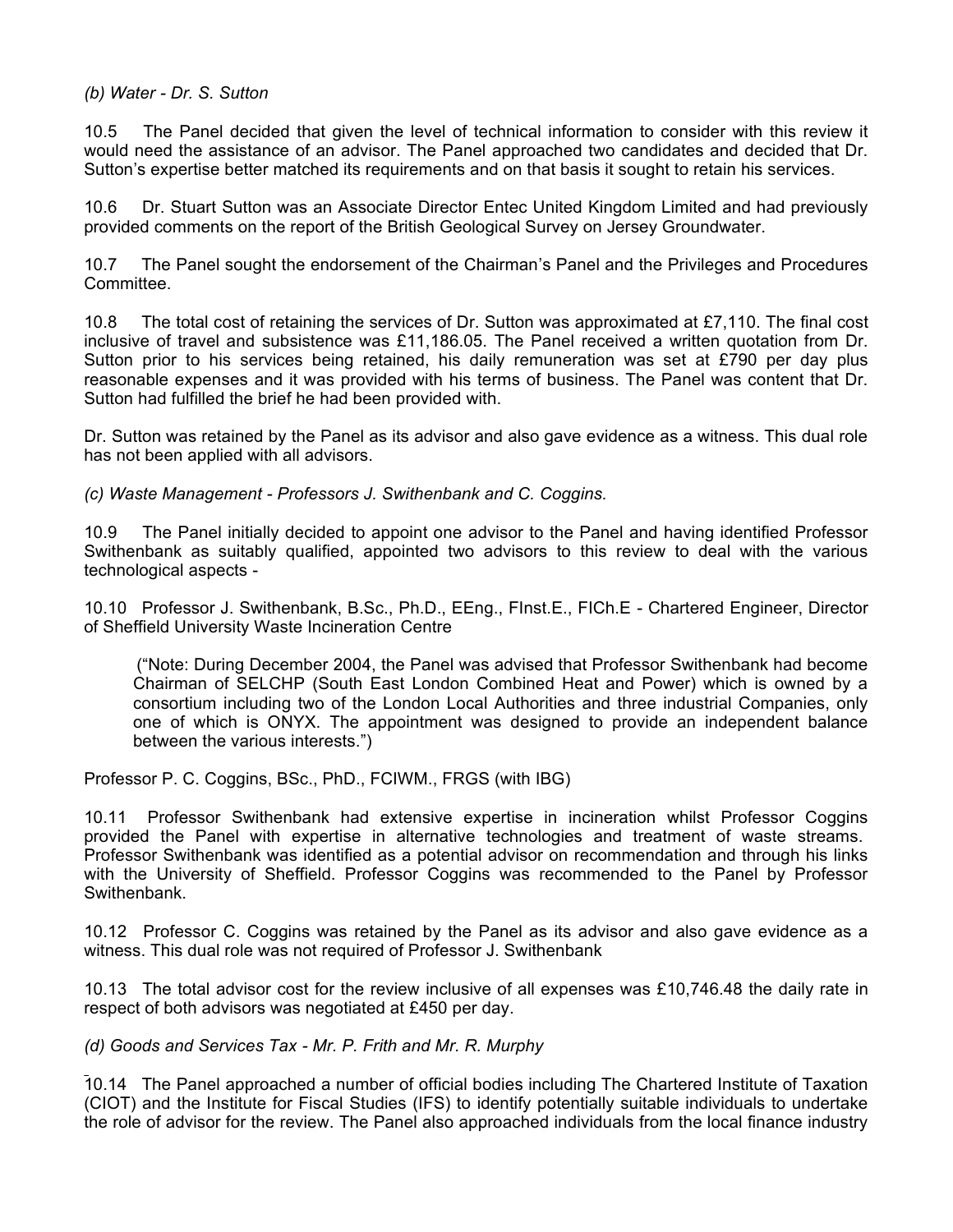to assist them in the selection of potential advisors. The following review advisors were selected upon recommendation and were appointed on the basis of their individual expertise in addition to their availability. The Panel interviewed both advisors prior to their engagement.

- i) Mr. Paul Frith, Fellow of the Chartered Institute of Taxation, Member of the Society of Trust and Estate Practitioners. Mr. Frith did not charge the Panel for his services.
- ii) Mr. Richard Murphy BSc FCA, Chartered Accountant, Director, Tax Research Limited. Mr. Murphy was retained on the basis of 14 days at £450 and subsequently £750 per day (8 hours). The total advisor cost to date for the review inclusive of all expenses was £9,266.07

10.15 The Panel received correspondence expressing concern over the selection of Mr. Murphy as one of its advisors. The Panel consulted the Privileges and Procedures Committee and subsequently decided to retain the advisor of its choice. At the time of the appointment of its advisor it was aware of his views on the local tax position. However, it did not consider that the outcome of the review could be pre-judged on that basis. The Panel retained the services of Mr. Paul Frith, a locally based professional to ensure an alternative view and to provide what it considered would be a balanced approach to the review. This model of two advisors working on other reviews with differing views or perspectives had previously been successful. The Panel was of the opinion that it was difficult to identify an expert individual who would not have made a statement in public on one side or another on this important subject.

#### *(e) Migration - Advocate T. Hansen, Hansen Renouf Partners*

10.16 On this occasion the Panel decided to retain the services of a legal advisor on the basis that it was unable to obtain the necessary support from the Law Officers Department on the basis of time constraints. *See separate section*.

*The use of independent Panel Advisors in addition to professional advice received by the Ministry Policy/Decision under Review*

| <b>Advisor role</b>                           | <b>Agri Env</b>        | Water                                                        | <b>Waste</b>                                        | <b>GST</b>                                            |
|-----------------------------------------------|------------------------|--------------------------------------------------------------|-----------------------------------------------------|-------------------------------------------------------|
| Involvement in drafting Terms<br>of Reference | $\overline{\text{No}}$ | No                                                           | No                                                  | No                                                    |
| Preparation of questions                      | Yes<br>informally      | <b>Yes written</b><br>questions<br>prepared and<br>submitted | Yes informally                                      | Yes written<br>questions<br>prepared and<br>submitted |
| Questioning at the hearing                    | Yes                    | Yes.                                                         | Yes                                                 | Yes                                                   |
| Giving evidence                               | No                     | Yes                                                          | Prof. Coggins<br><b>Yes</b><br>Prof.<br>Swithenbank | <b>No</b>                                             |

10.17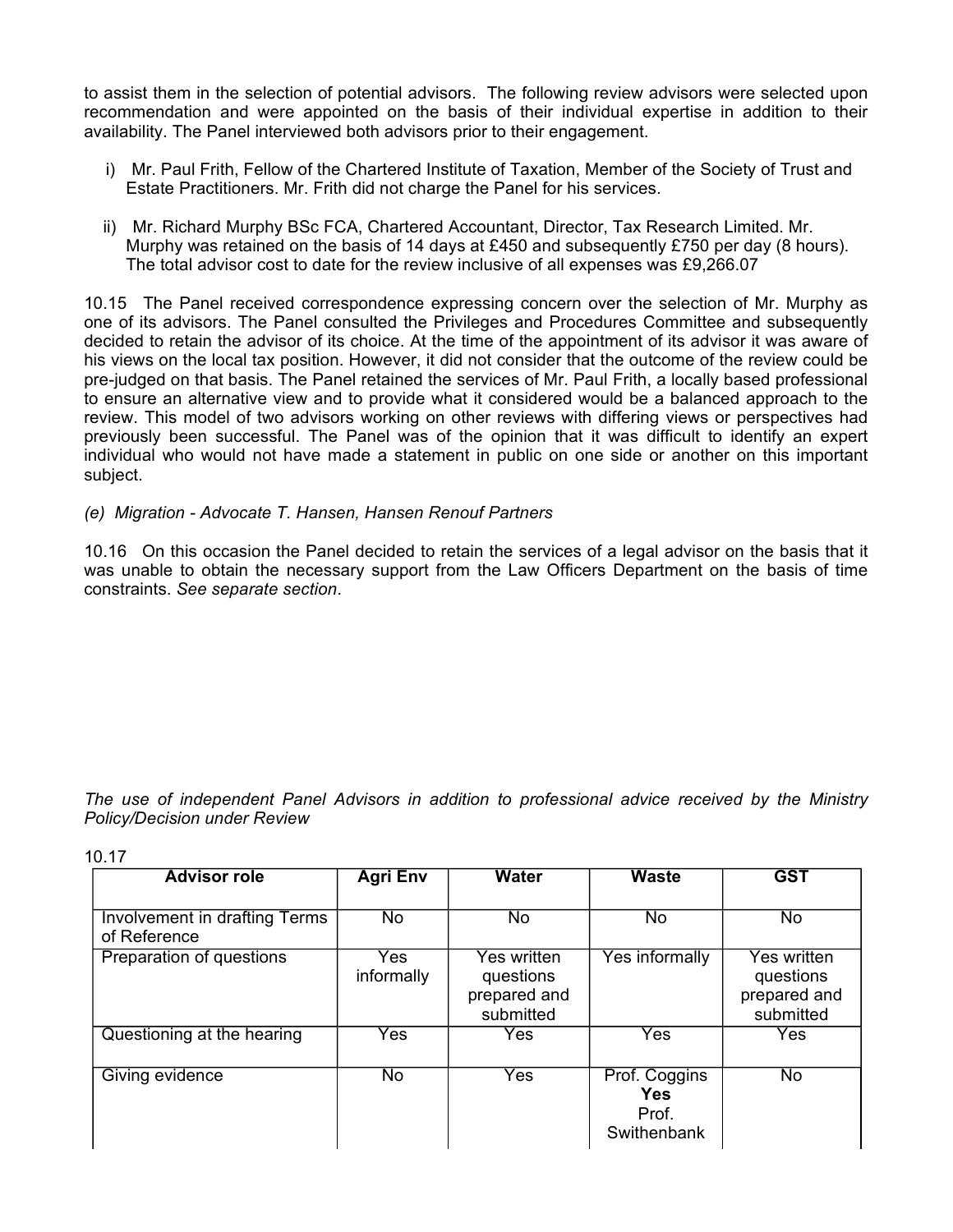|                                                                     |     |                             | No  |                             |
|---------------------------------------------------------------------|-----|-----------------------------|-----|-----------------------------|
| Producing<br>and<br>summary<br>analysis of the evidence<br>received | No. | Yes                         | No  | Informally                  |
| Producing information briefs                                        | No. | Yes technical<br>assessment | Yes | Yes                         |
| Assist with the drafting of the<br>review report                    | No. | No.                         | No. | Key points only<br>provided |

#### *Experience during the Shadow period*

10.18 The Panel had positive experiences when using advisors to assist with reviews. The Panel faced some challenges in identifying suitable individuals to meet its requirements and was obliged to seek the expertise from the United Kingdom. The diversity of costs was marked with advisors having differing views on their charging structure although the quality of the advice received was considered by the Panels to be satisfactory to the requirements of the reviews and the project briefs were met on each occasion. It may be of benefit to consider at what point advisors are sought in the review process and whether they might be involved as early as developing the defined terms of reference following the initial subject scope. It will also be important for Panels to decide to what extent they wish advisors to participate in the reviews and whether they should attend all hearings to ensure that they are fully conversant with the progress and direction of the review.

10.19 Matters for further consideration -

- i) How might suitable advisors be identified?
- ii) Should they only be identified through accredited bodies and professional associations?

iii) Should the Department related to the review be asked to provide a list of professional organisations which could be approached to identify a suitable individual for the role?

iv) Should an advisor be called as a witness?

v) Is it acceptable that timescales dictate the ability of a Panel to fully investigate and select a suitable advisor?

vi) Should Panels tender both locally and in the UK for advisors?

vii) Should a definitive brief be provided to the advisor together with a Contract and terms of employment?

viii) What are considered to be acceptable levels of remuneration?

#### *Freedom to select advisors*

 10.20 The Panels have been challenged on selection processes particular with regard to the GST review and although the process was questioned the Panel maintained its choice. It was suggested that the Panels should be free to select the advisor of their choice on the basis of that individual's expertise and experience without consulting the Executive and that subject to the justification of retaining a particular advisor and outlining the draft budget for the appointment it should be endorsed by the Chairmen's Committee. Advisors were identified through their association to recognised professional bodies or through recommendation.

*Views of the Privileges and Procedures Committee*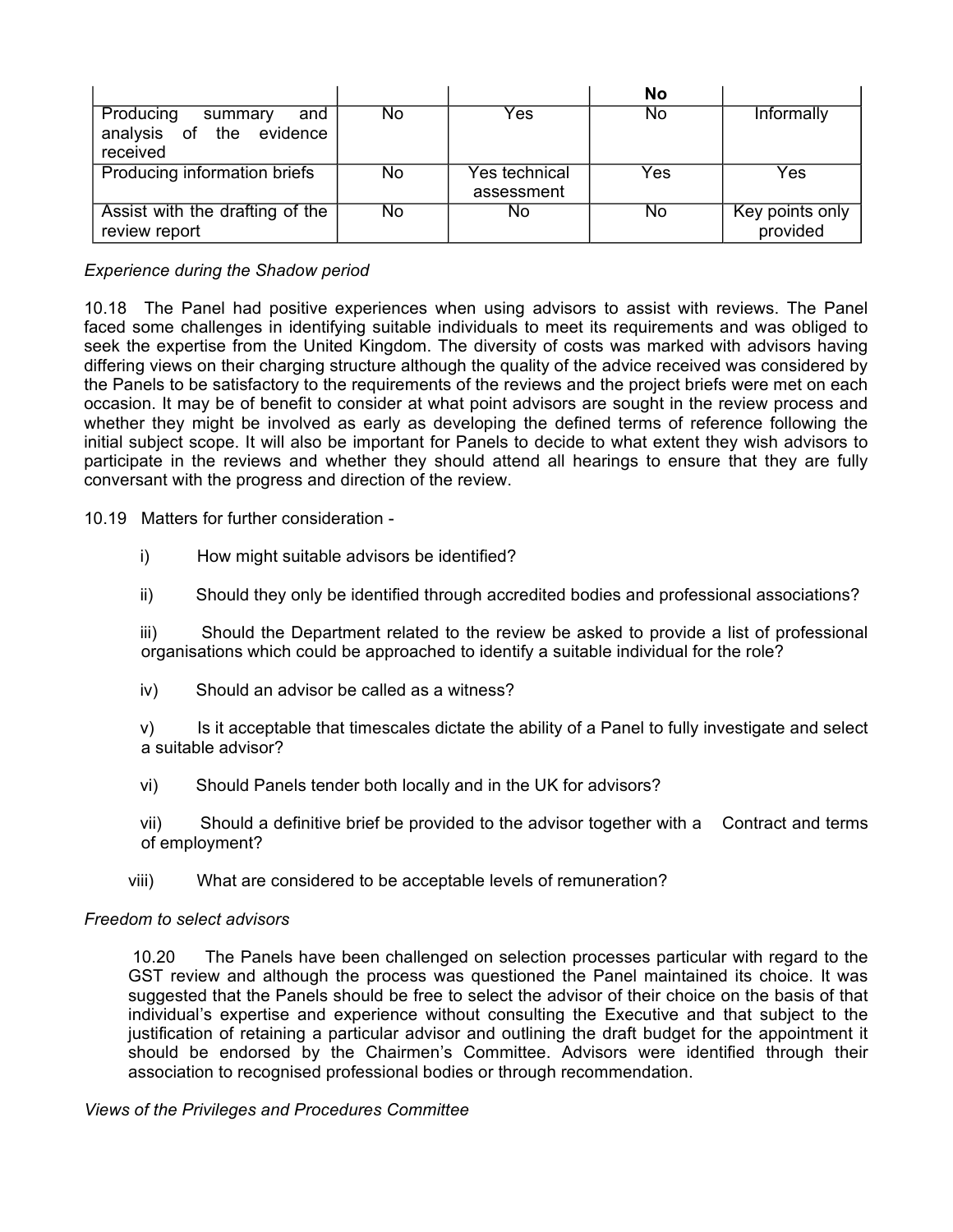10.21 The Privileges and Procedures Committee has during the Shadow Scrutiny period supported the Panel's selection on each occasion that they have appointed advisors. An anticipated budget has been provided with the request for consideration in most instances.

#### *Independent legal advice*

10.22 The Panels have on one occasion sought external legal advice and this area is covered comprehensively in another section of the report.

#### *Development of a register of potential local advisors to provide support for the Panels*

 10.23 The appointment of advisors during the Shadow period has identified a huge variance in cost dependant upon the individuals and their charging structures. The additional cost of transport from the UK has been the norm with the appointment of advisors in most instances. The retention of one advisor on the same rate as paid by Select Committees £100 per day and one advisor at no charge was achieved. It may be that Scrutiny will in the future be in a position to secure the services of more local professionals to assist the panels for a reduced daily fee or at no charge. Through contact with the Committee Secretariat it has been recognised that many jurisdictions develop a register of advisors over a period of time.

#### *The Audit Report*

 10.24 Whilst the process for the appointment of advisors including the tendering programme, development of terms of employments and costs are broadly in line with Code of Direction No.27 it would benefit from closer adherence to the guidelines outlined for the management of consultancy projects.

#### *Conclusion*

10.25 A number of points have been learned about the appointment of advisors and there remain outstanding considerations which the Chairmen's Committee will continue to address (detailed in 9.19]. However, when **Scrutiny Panels identify the need for an independent advisor, they should select advisors whom they consider have the appropriate level of expertise to assist them in their enquiries, in accordance with the procedures set down in the relevant States-approved Code of Direction.**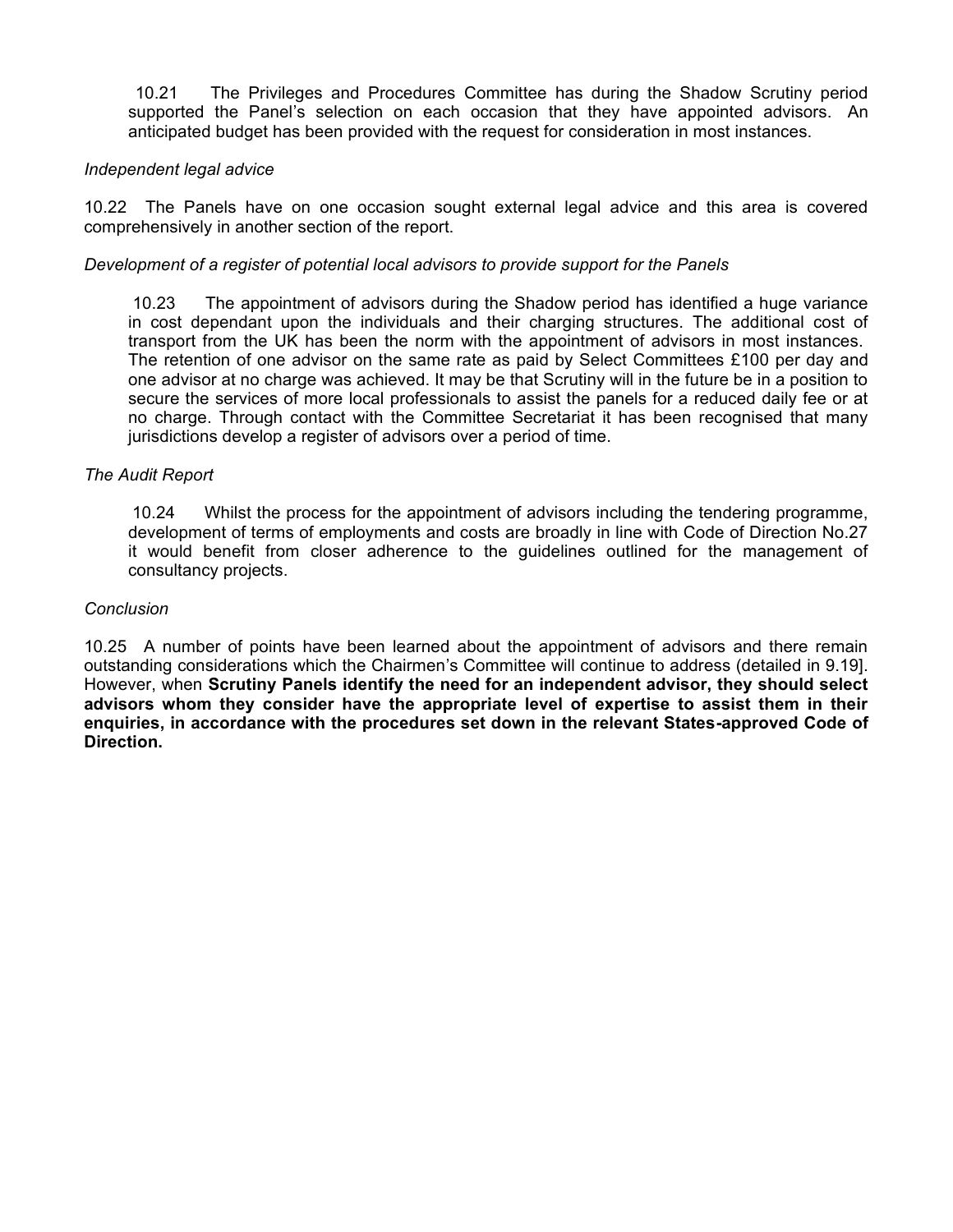## **11. CALL-IN**

#### *Background*

11.1 The ability to 'call-in' Executive decisions has been identified as one of the key mechanisms introduced in the United Kingdom Local Government Act 2000 for holding the Executive to account. Recent evidence, however, shows that its use has been infrequent and its capacity to provide a critical

challenge to the Executive has been misunderstood (Leach 2005) $\left[ \frac{12}{2} \right]$ 

11.2 'Call-in' is essentially the ability for Scrutiny Panels to delay the implementation of 'key decisions' taken by the Council of Ministers, individual Ministers, or officers with delegated authority from their Ministers if it is felt that the decision in question is inconsistent with approved policies, appropriate consultation has not taken place or some relevant consideration has been overlooked.

11.3 The 'call-in' mechanism was considered by the States for inclusion among the powers of Scrutiny Panels. However, it was decided, on the recommendation of the Privileges and Procedures Committee, not to introduce this feature during the initial Shadow period. Instead, the Chairmen's Committee was charged to review the matter during the first year of operation of the Panels.

11.4 Although not recommending a 'call-in' mechanism for the Shadow period, the Privileges and Procedures Committee set out how 'call-in' might operate in Jersey. This is included at **Appendix F** to this report.

#### *Experiment in 'call-in'*

11.5 The Southern Panel undertook an experiment in 'call-in' when it decided to review the proposition of the Economic Development Committee to relocate the offices of Jersey Tourism (P.22/2005). The Committee agreed voluntarily to a request from the Panel to defer the States debate on its proposition for a two week period to allow the Panel to examine background papers and to interview the President, the Chairman of the Tourism Board and officers involved in the preparing the proposition.

11.6 Strictly speaking this was not a matter of delaying the implementation of an Executive decision. A decision had not actually been taken. The matter was for the consideration of the States, not a 'ministerial' decision. However, other circumstances made this a useful exercise in which to assess the implications of 'call-in':

 i) The issue adequately fulfilled the criteria set out in the appendix to P.79/2003 for calling in a key decision -

> The decision involved the financial and environmental benefits the States might receive from the commercial development of the derelict island-site;

> The decision would have a significant impact on Liberation Square, an important location in the town area, and on the development of the planned Transportation Centre; The Tourism Board appeared to not to be supportive of the proposal

The brief delay did not prejudice the commercial development of the area.

- ii) Within three working days the Panel received from the Department for Economic Development and the Property Services Department copies of files containing all reports and background papers relating to the proposition
- iii) Key witnesses attended a public hearing with the Panel at short notice to explain the reasons for the proposed relocation.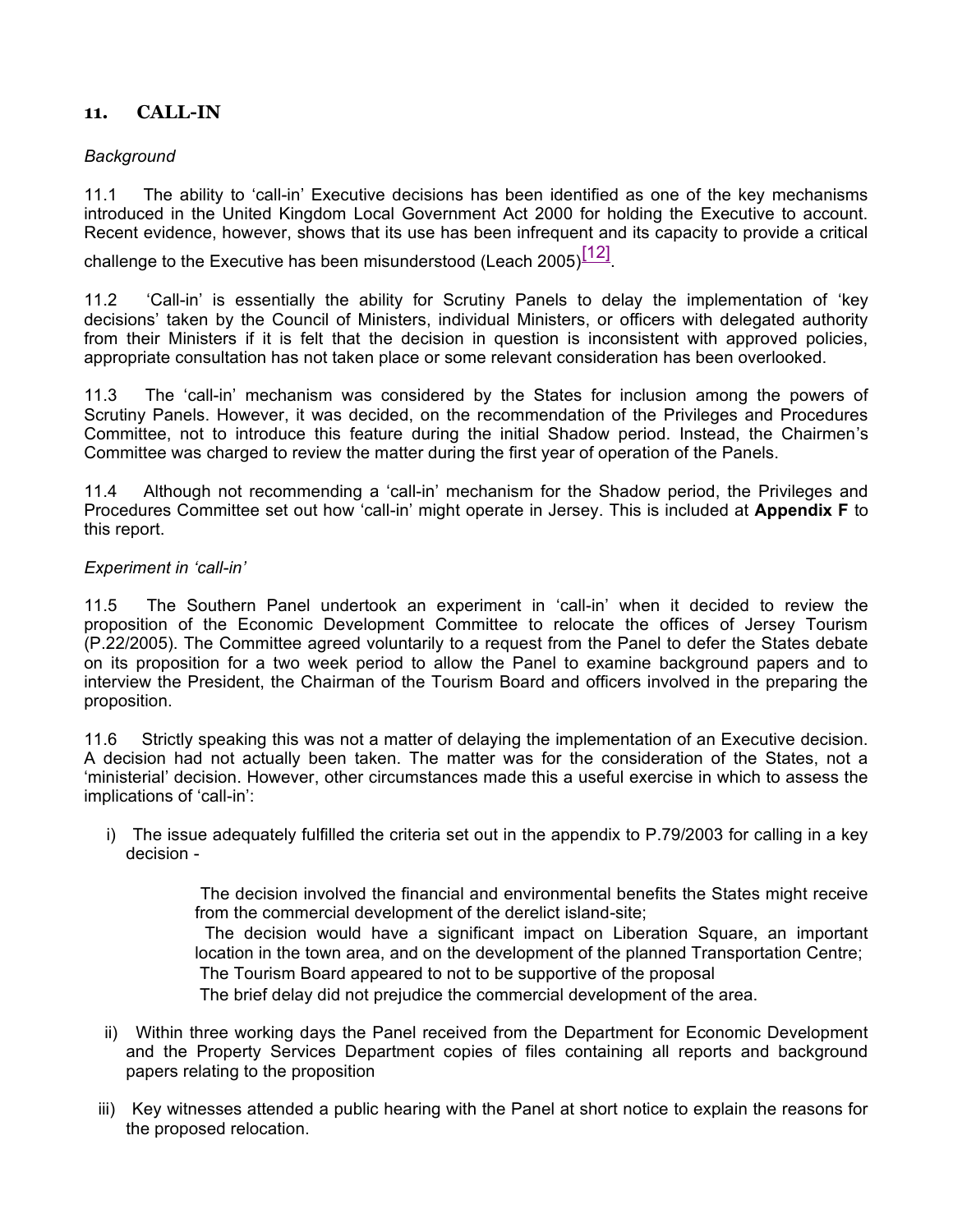iv) The Panel prepared a report with detailed findings and recommendations in time to inform the debate in the States.

#### *Conclusions from the experiment*

11.7 Experience of this review showed clearly that 'call-in' is resource intensive, demanding a considerable commitment of time of elected members and officers from both the Scrutiny and the Executive sides. It was necessary to suspend work of all other Panel priorities for the two week period in order to focus on the issue which had been called in.

11.8 The Committee's proposition was approved by the States notwithstanding the Scrutiny Panel's challenge to reconsider the proposed course of action. Nevertheless the Panel believed that this was a valuable exercise in 'holding the Executive to account' -

- i) It revealed weaknesses in the decision-making process alternative options for Jersey Tourism building had not been properly examined;
- ii) Serious questions were raised about the value the States was receiving through the transaction. The Economic Development Committee was obliged to disclose details of the financial arrangements to States members in camera during the States debate;
- iii) States members were better informed about the implications of the relocation.

#### *The case against 'call-in'*

11.9 The arguments against the introduction of 'call-in' as part of the machinery of government changes in Jersey are set out in section 25 of P.79/2003 on the Establishment of Scrutiny Panels and the Public Accounts Committee. They are summarised below:

- i) 'Call-in' could be very resource intensive with few tangible and useful results;
- ii) 'Call-in' might be over-used and unduly delay decision-making by the Executive;
- iii) 'Call-in' would require Panels to monitor long lists of ministerial decisions on a daily basis;
- iv) 'Call-in' is not a feature of national parliaments;
- v) 'Call-in' suggests that the Executive is not to be trusted;
- vi) Scrutiny will be more effective when it sets its own priorities for policy review and development rather than when it simply requests reconsideration of decisions already made.

#### *Why the States should adopt 'call-in'*

11.10 The arguments against the introduction of 'call-in' in P.79/2003 emphasise the proactive role of Scrutiny in conducting in-depth reviews of developing Executive policy as opposed to the reactive nature of scrutinising decisions that have already been made. Indeed, the Panels have focussed on policy review and development in the reports they have produced during the Shadow period. Effective scrutiny, however, has a broader role which includes monitoring the actions of the Executive. This was

clearly envisaged in the Clothier report $^{[13]}.$ 

*"An effective democracy requires not just an Executive but the balance of a strong Assembly which holds the executive to account and scrutinises its actions as well as contributing to the formation of policy"* (paragraph 3.4).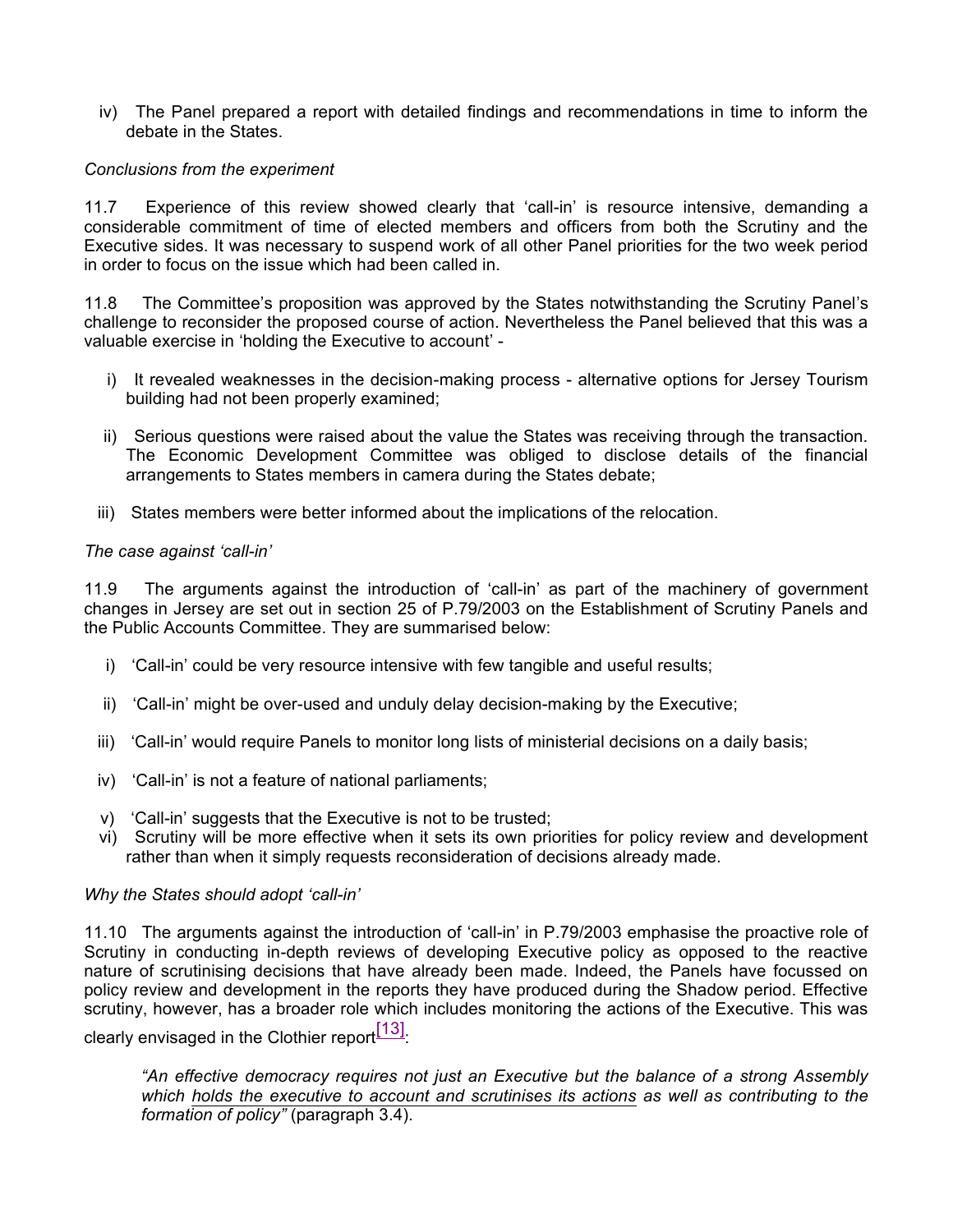11.11 'Call-in' provides non-Executive members with an important tool which can wield a powerful influence over the Executive. The fact that a decision can be halted for a brief period and the Executive required to explain in public the reasons for its actions can make an important contribution to the democratic vitality of the States, even if the eventual outcome does not bring about a change to the original decision. Sandford  $(2005)^{[14]}$  writing about the tools and intended outcomes of effective scrutiny in the United Kingdom, acknowledges that scrutiny committees in all tiers of government have

limited powers over Executive policy and decision-making:

*"Their actual power rests almost entirely on influence within the political process, strong arguments and attracting public attention. … The power of 'call-in' of a policy decision gives them a strong sanction against being entirely ignored".* (paragraphs 34 & 35)

11.12 'Call-in' need not be used often in order to be effective. Indeed it is evident that Panels would not have the time or resources to call in decisions on a regular basis. The capacity for Scrutiny to intervene at the last moment should mean that the Executive will keep Scrutiny members informed well in advance of a key decision being taken. This should ensure that Scrutiny members are able to participate, object or submit alternative proposals.

11.13 It is argued in P.79/2003 that if a decision was not called in the Executive might claim, at a later date, that the decision already had the tacit approval of the relevant Scrutiny Panel. Thus any future scrutiny of the decision would be compromised. The Panels do not accept this argument. The Panels may decide that an investigation is required in the future into the operation of a decision to determine whether the objectives set out in the original decision have been met in reality.

11.14 Good means of communication and sharing information with Scrutiny members on key decisions must be developed to enable effective scrutiny to operate. This should not necessarily result in a burdensome and complex system of publishing information as modern electronic systems should enable the easy dissemination of documents. Key decisions, those which have a significant impact on a broad section of the community, will be limited in number and should not overwhelm the Scrutiny Panels in the way envisaged in P.79/2003.

11.15 The fact that 'call-in' is not available to Scrutiny Committees in national parliaments should not necessarily rule out the introduction of this mechanism for Jersey. The States Assembly has a unique constitution composed of independent members without currently a strong political party system to provide a check and balance on the Executive. A Scrutiny function was recommended by the Report of the Review Panel on the Machinery of Government in Jersey (the "Clothier Report"). It stated: *"an effective democracy required not just an Executive, but the balance of a strong Assembly which holds the Executive to account and scrutinises its actions as well as contributing to the formation of policy…it is not necessarily adversarial or destructive".* The report recommended "*the setting up of 3 or 4 Scrutiny Committees to cover between them the whole range of government functions."*

The States now has the opportunity to mould its own system of scrutiny adapted to the unique characteristics of the Assembly drawing on effective tools from any tier of government.

11.16 A major reservation about the introduction of 'call-in' is the suspicion that the mechanism might be used irresponsibly, merely as a tool of opposition to block effective decision-making by the Executive. Negative use of 'call-in', however, will be self-defeating and scrutiny resources will be wasted. On the other hand, the potential for 'call-in' to provide a positive challenge to policies and decisions in a way that adds value has been highlighted by Leach (2005):

"If scrutiny is to be taken seriously, it must be based on rational argument and the collection and rigorous analysis of evidence. Explicit party political challenges through scrutiny are pointless. It is of no value for an opposition member to 'call in' a cabinet decision (or to try to) on the basis that he or she does not agree with it. There is considerable value in their doing so if they can demonstrate that the proposed decision is based on faulty logic, or that relevant information has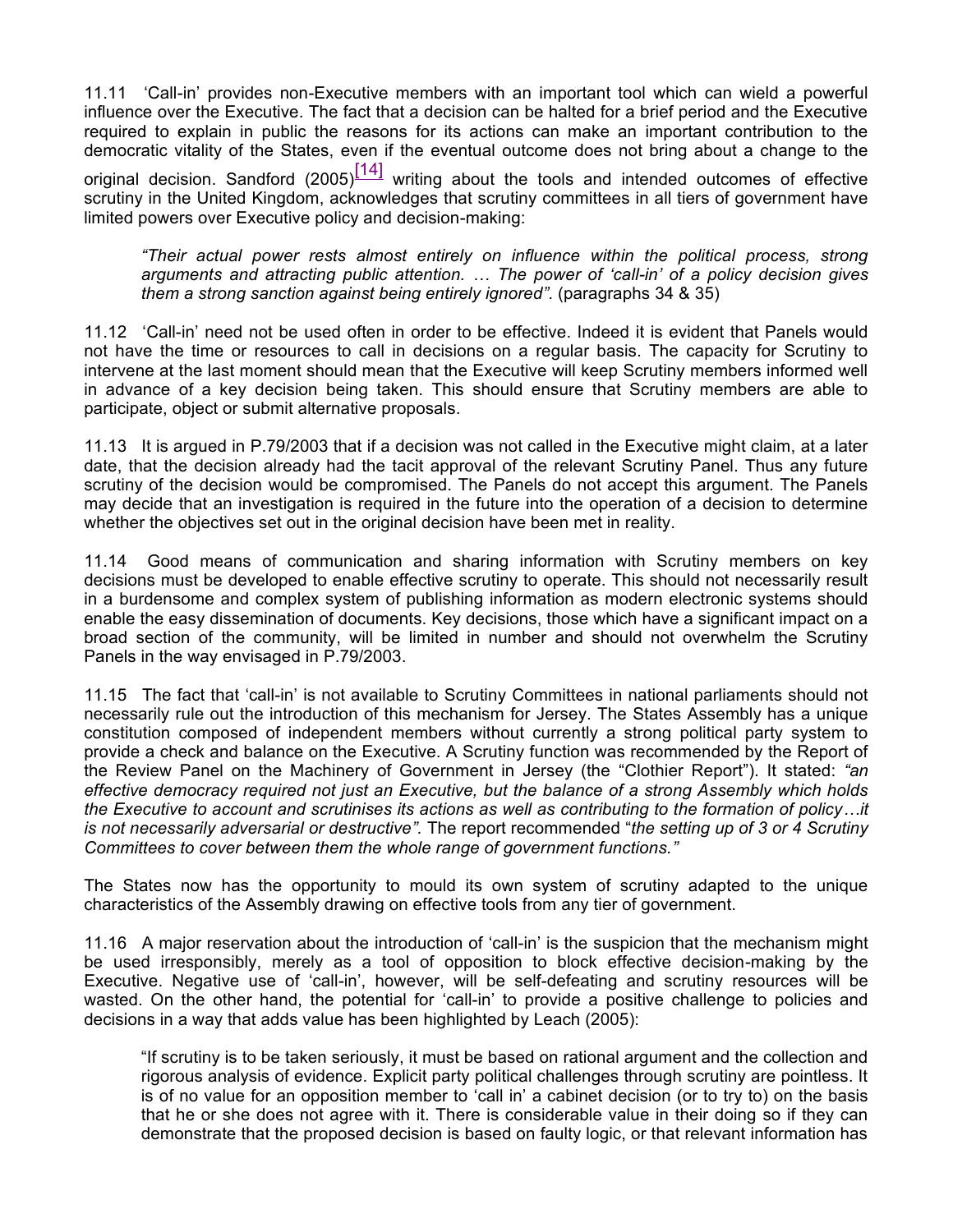not been considered, or that a viable option has not been explored, or that the policy has not met the objectives that had been set for it. Challenge mounted on these kinds of arguments should stimulate a lively debate and put pressure on the Executive to take the recommendations from Scrutiny seriously, at the very least, by requiring it to provide a convincing repudiation of the arguments presented". (page 19)

#### *Examples of situations where call-in might be appropriate*

11.17 In order to appreciate how 'call-in' might operate a few theoretical examples are set out below. Some are adapted from examples of issues which have actually been 'called-in' by Scrutiny Committees in the United Kingdom.

- i) A decision by the Minister of Health and Social Services, in the light of budget restraints, to introduce charging for and/or limitations in patient transport services;
- ii) A decision by the Minister of Planning and Environment to approve a planning development brief for a particular site in the town area;
- iii) A decision by the Minister of Housing to privatise property management services;
- iv) A decision by the Minister of Education, in the light of budget restraints, to cut a Youth Counselling facility in the town area;
- v) A decision by the Minister of Transport to agree to certain alterations in bus routes
- vi) A decision by the Airport Director to change the hours of opening at the Airport

#### *Conclusion*

11.18 The Chairmen's Committee favours the principle of introducing a 'call-in' mechanism for the Scrutiny function for the following reasons -

- i) 'Call-in' would provide a mechanism for Panels to play a part in the decision-making process prior to implementation of policies or final adoption by the States.
- ii) 'Call-in' would encourage the Executive to adopt rigorous and open methods of recording and promulgating decisions and proposed decisions. In the event that collaborative working practices develop, there might only be rare, if any occasions when the 'call-in' procedure needs to be used.
- iii) 'Call-in' would provide Scrutiny with the necessary counter-balance against the power and resources of the Executive.

11.19 The Chairmen's Committee recognises that practical reasons prevent the immediate introduction of 'call-in'. Primary legislation in the form of an amendment to the States of Jersey Law would be required in order to introduce this mechanism. It would take time to prepare and introduce this. Meanwhile, the full Scrutiny function will come into force without the power to delay the implementation of Executive decisions.

11.20 **The Chairmen's Committee should work closely with the Executive and consider the decision-making process used by the Executive. It should consider carefully whether the system needs to be strengthened to allow Panels to call for immediate reconsideration of decisions before they are implemented. An essential element of this monitoring will be an assessment of the system of promulgating key decisions. This must operate effectively if the Panels are to fulfil their key function of holding decision-makers to account for their actions.**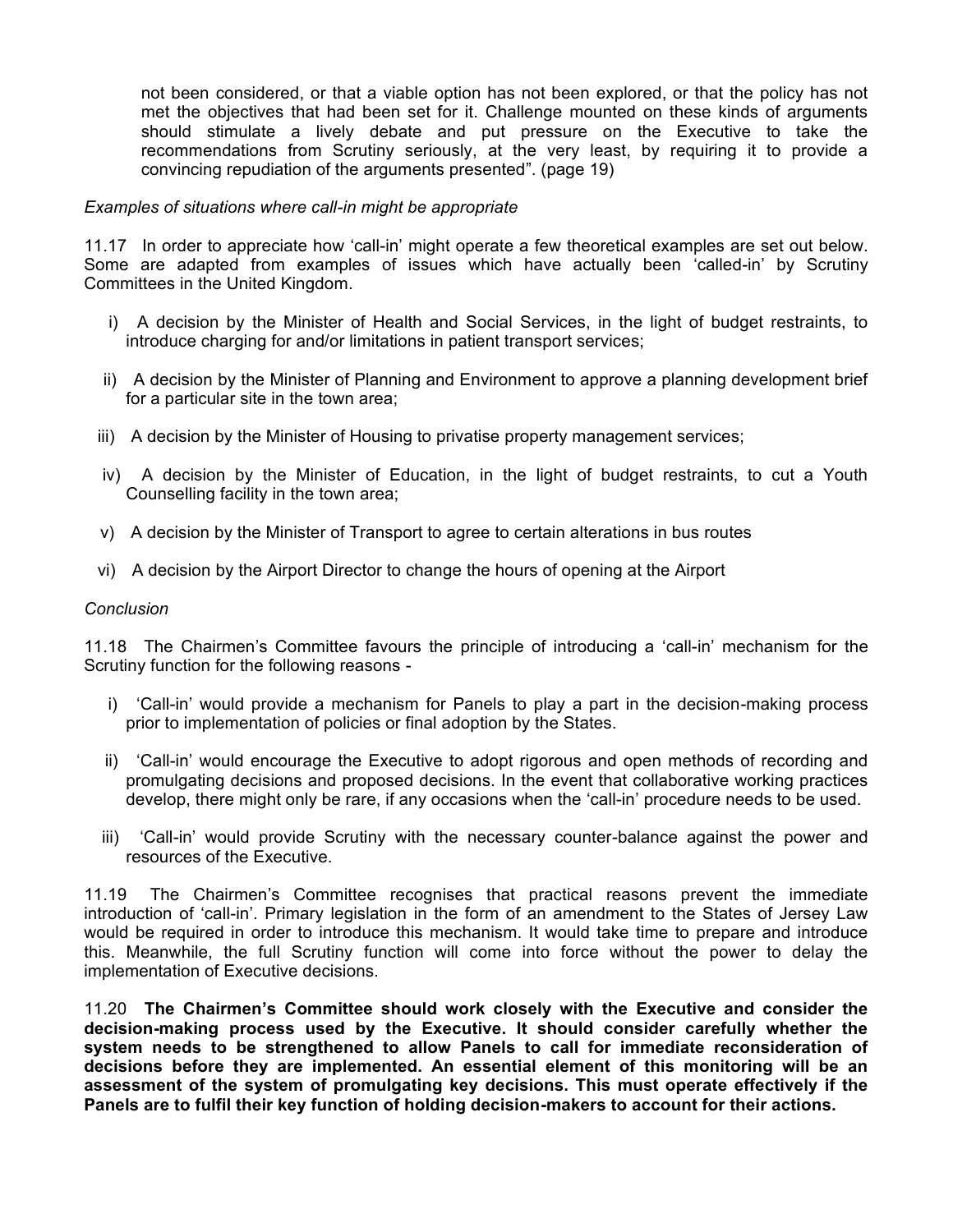# **12. CONFLICTS OF INTEREST**

12.1 During the course of the shadow process the issue of declaration of conflict of interest has arisen on a few occasions. This led to the matter being referred to the Privileges and Procedures Committee and a considerable amount of work has been undertaken by this Committee.

12.2 The question of whether potential conflicts of interest other than those of a purely financial nature should be regulated, particularly with regard to the operation of Scrutiny Panels, has already been raised under the transitional period leading to ministerial government.

12.3 There are, however, a number of additional issues to consider. These are matters of degree and proportionality and they include –

- i) the degree to which the interest in question is personal to the Member in question,
- ii) the relevance of interests held by friends or relatives, and
- iii) the relevance of non-pecuniary interests.

## *Witnesses*

12.4 In one instance, during the course of its review of the Agri-environment Scheme a key witness declared a conflict of interest and declined to appear before the Panel in a public hearing. The Panel was requested to accept a substitute witness instead. In the Panel's view this witness had actually been overly cautious in declaring an interest.

#### *Panel members*

12.5 During the same time issues arose concerning Panel members having potential conflicts of interest in respect of -.

- i) the appropriateness of a Panel member asking questions at public hearings when they had had previous involvement in the review topic whilst serving on the relevant Committee was queried;
- ii) the possibility of a Panel member appearing as a witness because of that previous knowledge;
- iii) a witness appearing before a Shadow Scrutiny Panel contended that he should not be questioned by a particular Panel member who had been a former member of the very group about which he was asking the witness questions.

12.6 The Panel requested that the Privileges and Procedures Committee consider the matter as part of its ongoing review of Standing Orders. After researching these areas and subsequent to considerable deliberation, the Privileges and Procedures Committee decided that

- i) in the first case of declaration of a conflict of interest that the witness had misunderstood the rôle of scrutiny and misconstrued the threat posed by his appearance before the Panel.
- ii) It also determined that it would be inappropriate for Panel members to also appear as witnesses.
- iii) In the case of a witness contending that he could not be questioned by a Panel member due to previous membership of a relevant Committee, the Privileges and Procedures Committee did not support this view. It stated "*were the Scrutiny Panels operating as a court, rather than as a political process, the requirements in relation to the objectivity of the Panel members might be more rigorous. However, the Scrutiny Panels are indeed a political process and there are a number of examples of situations occurring in the Select Committees of the UK House of*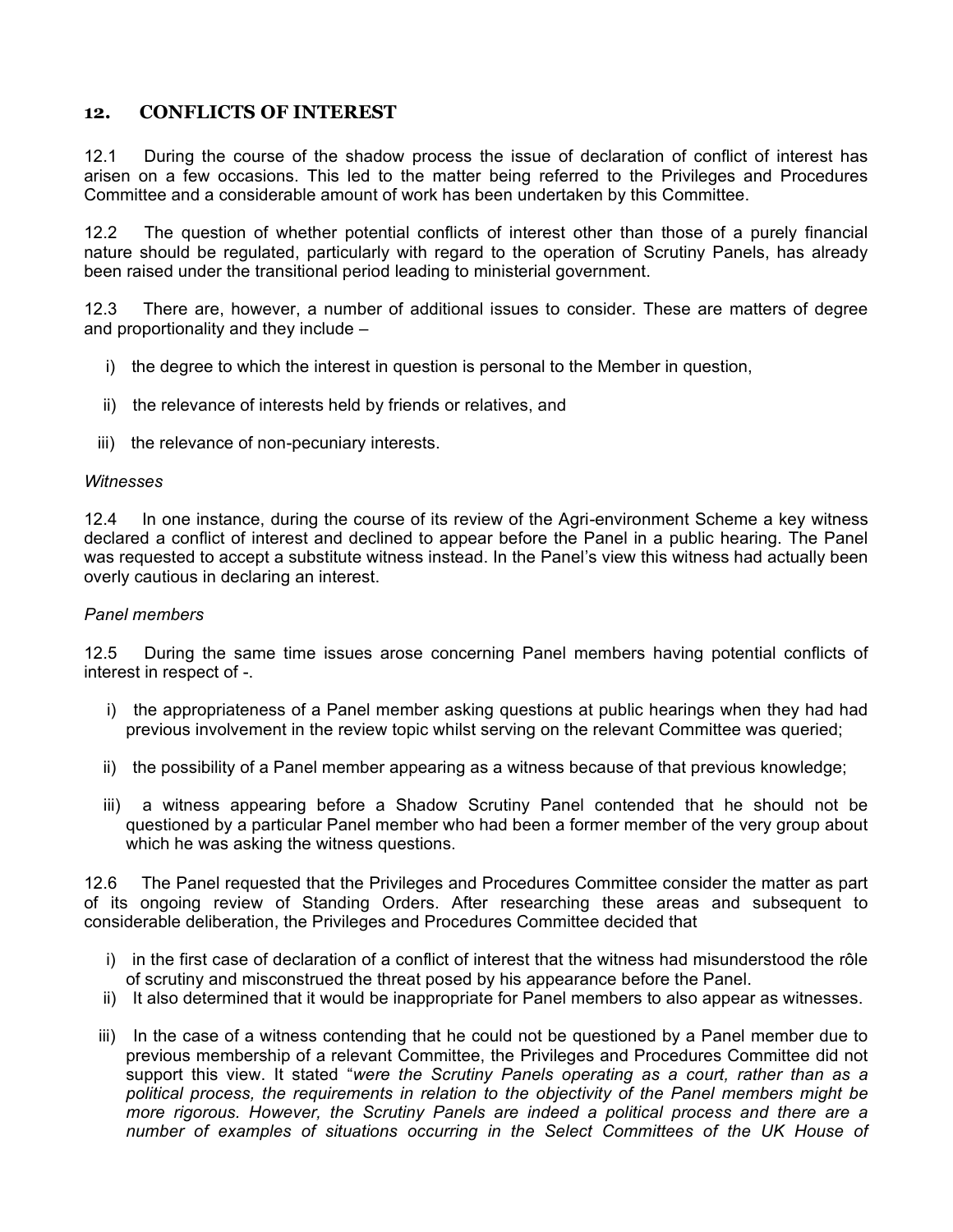- *Commons which might be perceived as being similar to the situation experienced by the Deputy. For example, Crispin Blunt MP has, since 1997, been a member of the Defence Committee, which is engaged in a review of the continuing military operations in Iraq. The fact that he rose to the rank of Captain in the British Army and that, prior to being elected, he was employed as a Special Adviser to the Conservative Secretary of State for Defence and the Secretary of State for Foreign Affairs between 1993 and 1997 did not preclude his appointment*."
	- iv) The Privileges and Procedures Committee concluded that the Scrutiny process was an objective evaluation of the evidence presented which was reflected in the conclusions and recommendations made to the Assembly and in that regard **the need for a witness to withdraw**

# **through a conflict of interest should only occur in the rarest of circumstances**. [15]

- 12.7 It was agreed that
	- i) should a person perceive that he has a conflict of interest, he should make this fact known to the Panel at the first available opportunity;
	- ii) it was for the Panel to determine whether that witness should appear and give evidence before it.
	- iii) If the Panel decided to take evidence, it would as a matter of course make a statement in its final report that a declaration of conflict of interest had been made.
	- iv) With regard to a third party assessment of a declared conflict of interest, the Chairmen's Committee has confirmed with the Privileges and Procedures Committee that this is inappropriate.

12.8 Future Panel members must not conflicted from participating in specific reviews because of previous Committee membership. [11.8]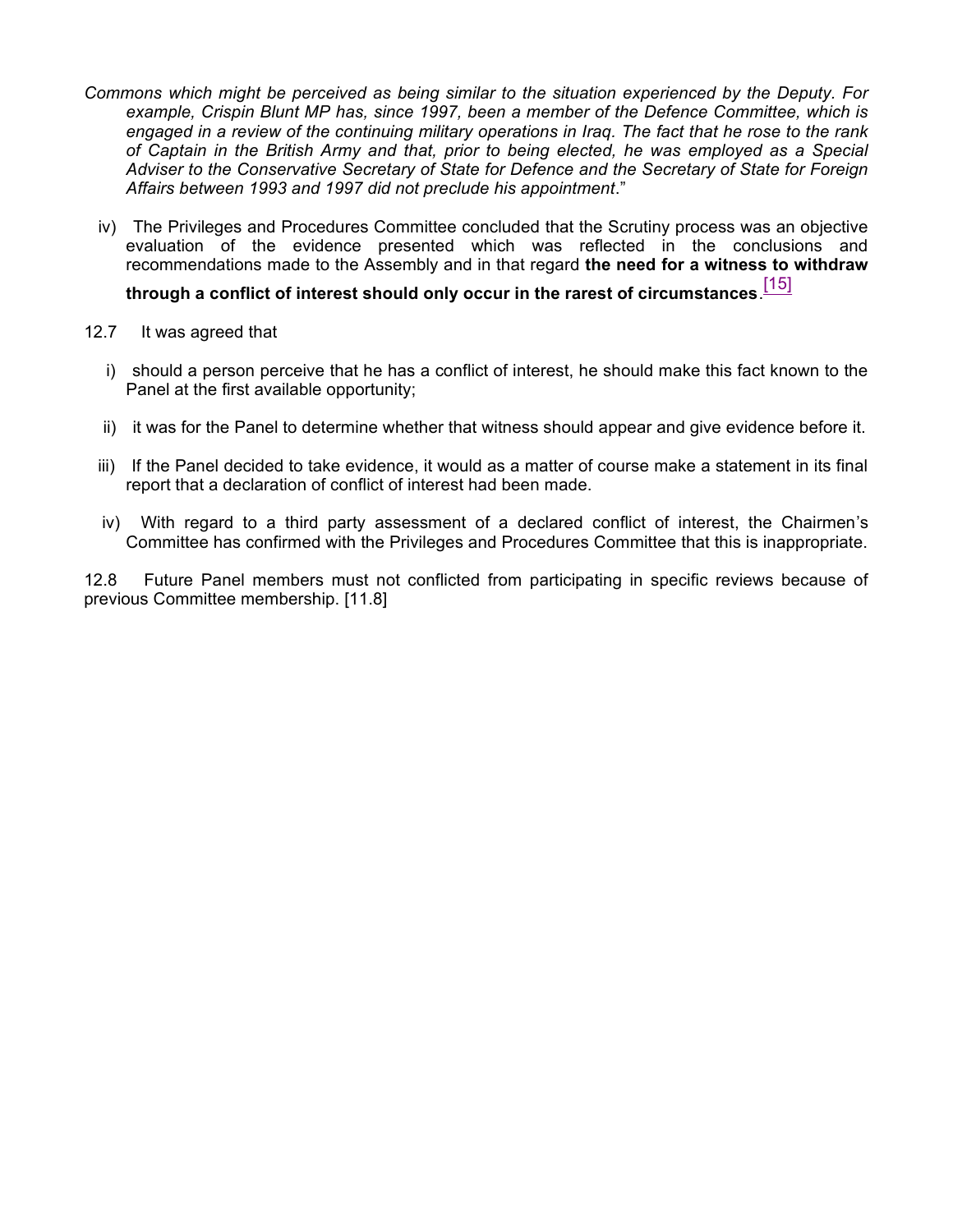# **13. LEGAL ADVICE**

## *Legal advice to Scrutiny Panels*

- 13.1. Legal advice has been sought by the Panels on a number of occasions during the Shadow period as part of the preliminary process of gathering evidence on which to base their investigation of the policies of the Executive. Thus, the Panels have approached the Law Officers Department for advice on:
	- i. the ownership of underground water, springs and flowing surface water;
	- ii. international conventions relating to the transportation of waste across international boundaries;
	- iii. the Covenant with the Parish of St. Helier regarding disposal of refuse at Bellozanne; and
	- iv. the human rights implications of the Migration Policy in respect of housing and employment regulations.
- 13.2. The Panels have found that legal advice is often an essential element of the technical knowledge which they must acquire in order to comprehend fully the issues under review. In line with paragraph 24.3 of P.79/2003, they have sought in some cases to gain access to advice already given by the Law Officers' Department to the Executive. This issue has been a matter of discussion between the Attorney General and both Panels.
- 13.3. In other cases, for example the transportation of waste, the Panels have asked for clarification of issues which they felt had not been fully covered by the relevant Committee.
- 13.4. In addition, the Southern Panel has exercised the option of seeking private legal advice with regard to the human rights implications of the Migration Policy.
- 13.5. At the time of writing, a full report on the experience of both Panels during the Shadow Scrutiny period regarding the provision of legal advice, including recommendations for the full Scrutiny function, is being prepared by the Southern Panel. It is anticipated that this report will be presented to the States before the end of the current Assembly.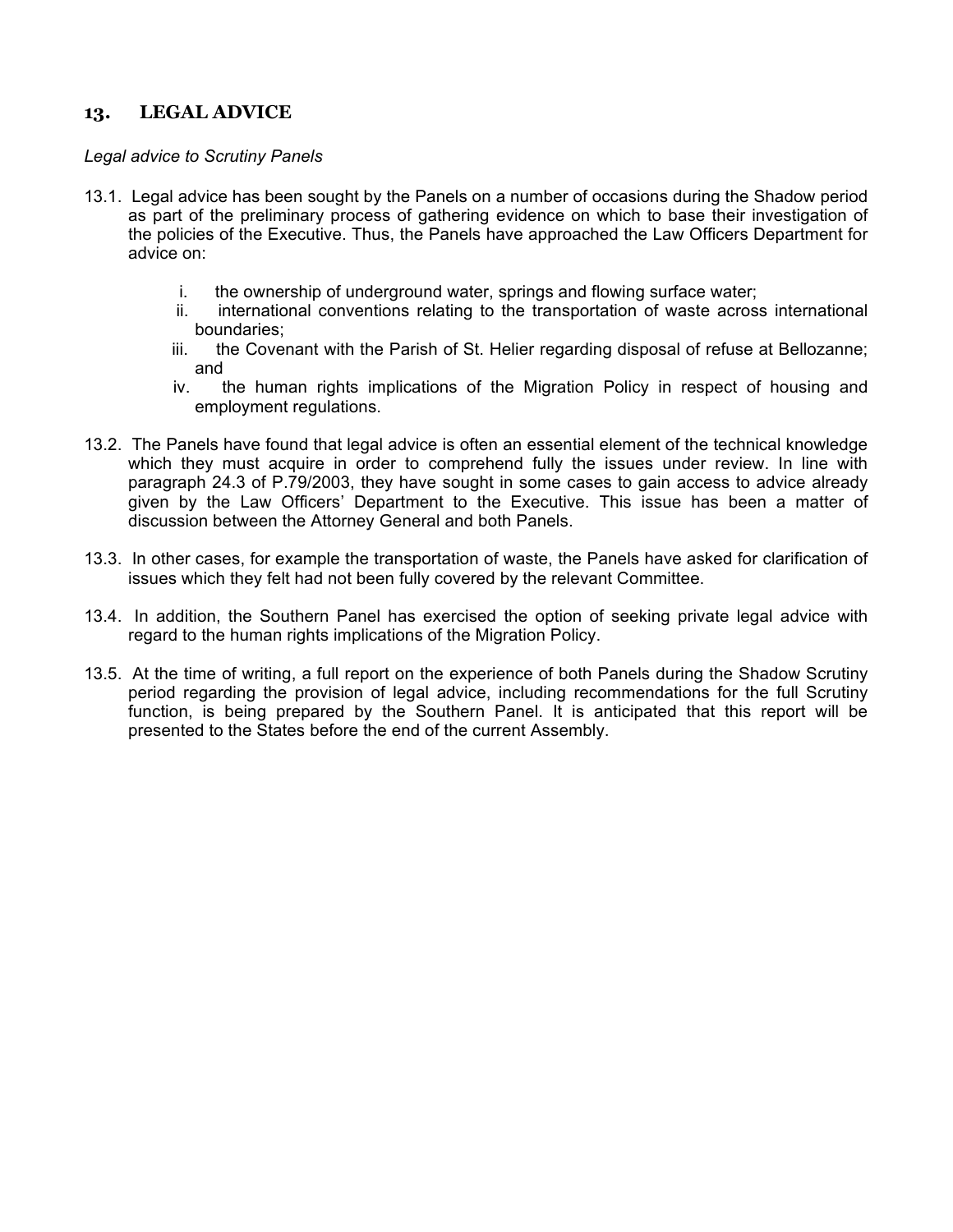# **14. LEGISLATIVE SCRUTINY**

## *Background*

14.1 Legislative scrutiny was highlighted in P.79/2003 as a major innovation for the States. The establishment of a system of scrutiny was seen as an opportunity to introduce a new and improved method of dealing with primary legislation. It was envisaged that a relevant Scrutiny Panel would fulfil the function of a Committee Stage in other jurisdictions once the general principles of the draft legislation had been considered and approved by the States Assembly. This would enable a Panel -

- i) to conduct detailed analysis of complicated legislation;
- ii) to call Ministers and officers from the instructing Department to explain the reasoning behind the content during an article by article consideration of the draft Law
- iii) to hear from Law Officers and/or Law Draftsman
- iv) to invite comments from interest groups, professional bodies or members of the public affected by the draft legislation
- v) to report back to the States and to propose amendments.

## *Experience during Shadow Scrutiny*

14.2 The Panels, however, have not attempted during the Shadow period to follow the process outlined in P.79/2003. Two draft pieces of legislation were, however, considered for pre-legislative scrutiny, that is before they were finalised and lodged au Greffe by the sponsoring Committee:

 **Draft Water Resources (Jersey) Law 200-**. The Vibert Panel was principally interested in examining the policy rationale for the legislation spending relatively little time on detailed examination of the provisions in the draft. It concluded that the introduction of the legislation as a whole should be delayed pending further investigations into the Island's water resources. The sponsoring Committee, which had brought over to the Island for the scrutiny hearings the environmental lawyer, who had been advising them on the legislation, in order to deal with the detail of the legislation, found itself instead defending the case for the need for the law itself rather than the detail of particular provisions in the draft. The Committee ultimately found little reason to amend the draft as a result of the review and decided that it would proceed in due course to lodge the draft au Greffe for debate in the States in the traditional manner .

 **Draft Consumer Safety (Jersey) Law 200-:** The Dorey Panel considered scrutinising this draft before it was finalised. However, after a preliminary survey of the draft, the Panel decided not to pursue any further scrutiny.

## *Impediments to legislative scrutiny*

14.3 Whilst being aware that the Law Drafting Programme is approved by the States within the Resource Plan, during the shadow process, the Panels had been unable to determine how the legislative programme was developing in practice. Instead of scrutinising draft legislation, the Panels have focussed on other areas of the their terms of reference which allowed for broader challenges to the Executive, namely investigations into matters of public interest and reviewing existing and proposed policy of the Executive. These have proved more attractive to Panels than detailed legislative scrutiny which is a function which has traditionally been undertaken by Committees. There are a number of reasons behind the reluctance of Panels to engage in this process -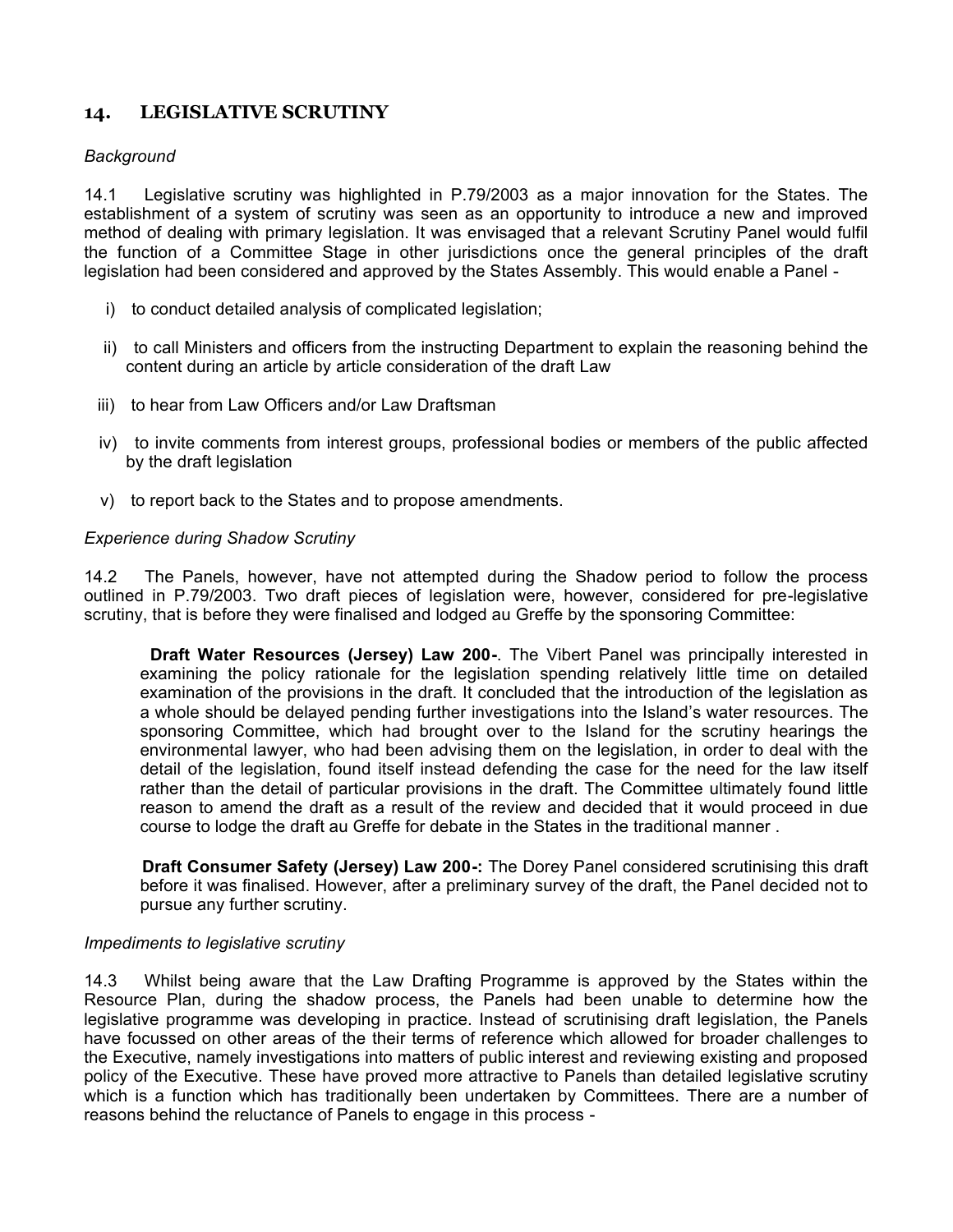- i) The scrutiny of draft legislation involves Panels being responsive to an Executive-driven programme rather than being able to initiate their own enquiries. It is unsurprising that legislative scrutiny has been given lower priority;
- ii) The Panels need to have good advance notice of the Executive's legislative programme if they are to make a constructive contribution, particularly in view of the limited time envisaged under the new draft Standing Orders for Panels to deal with a draft before the second reading in the Assembly (draft Standing Order 72 specifies that the second reading should not be later than the 4th meeting following the debate upon the principles, that is 8 weeks in most cases) **If in the future there is to be a Legislation Executive Sub-Committee, it would seem appropriate that this is balanced with a Legislation Scrutiny Panel with clear lines of communication to the Legislation Sub-Committee.;**
- iii) Legislative scrutiny is time-consuming. It has the potential to dominate the activity of the Panels and impose an extra burden on resources. 18 primary laws and 26 amendments, together with numerous Regulations and Orders, have been presented to the States during the period of Shadow Scrutiny. The Panels have the capacity in time and manpower support to deal with only a small percentage of this outflow of legislation;
- iv) Legislative scrutiny requires a grasp of technical detail. The Panels need to have access to appropriate expert advice, including specialist legal assistance from Law Officers and/or Law Draftsmen, in order to understand the potential implications of the legislation. There must be a firm commitment on behalf of the Executive to ensure that this support is available to the Panels on a regular basis;
- v) The Executive, in the form of sponsoring Committees, have traditionally been resistant to amendments of draft legislation once it has been lodged. The willingness of the Executive to respond to amendments from Scrutiny is yet to be tested;
- vi) In the two cases mentioned above, the sponsoring Committee had already conducted public consultation on its legislative proposals thus limiting the Panel's scope for engagement with interest groups and the general public. On the one hand, there is a risk that the Panel's call for evidence from the public might duplicate work already carried out by the Executive side; on the other, there is a risk that Panels may become a focus for interest groups and others who are opposed to the legislation in principle or feel that their views have been ignored. It may be that it would be more appropriate for the Panels to conduct the public consultation on a draft on behalf of the Executive, providing an independent viewpoint on the legislative proposals. This could be done without the Panels being drawn into apparent support of the Executive programme. Therefore, there needs to be good communication between the Executive and the relevant Panel on the consultation process and its purpose.

## *Pre-legislative scrutiny*

14.4 An alternative to the legislative scrutiny process outlined in P.79/2003 would be for the Panels to undertake further pre-legislative scrutiny, that is, dealing with draft legislation before it has been finalised and lodged 'au Greffe'. It is worth noting that this form of scrutiny is being promoted as part of the modernisation agenda for Select Committees in Westminster. The advantages of this form of scrutiny for Panels are -

- i) they would be able to deal with broader issues of principle and policy rather than being limited to the provisions;
- ii) they could be involved at an earlier formative stage and exert greater influence over the final legislation provisions;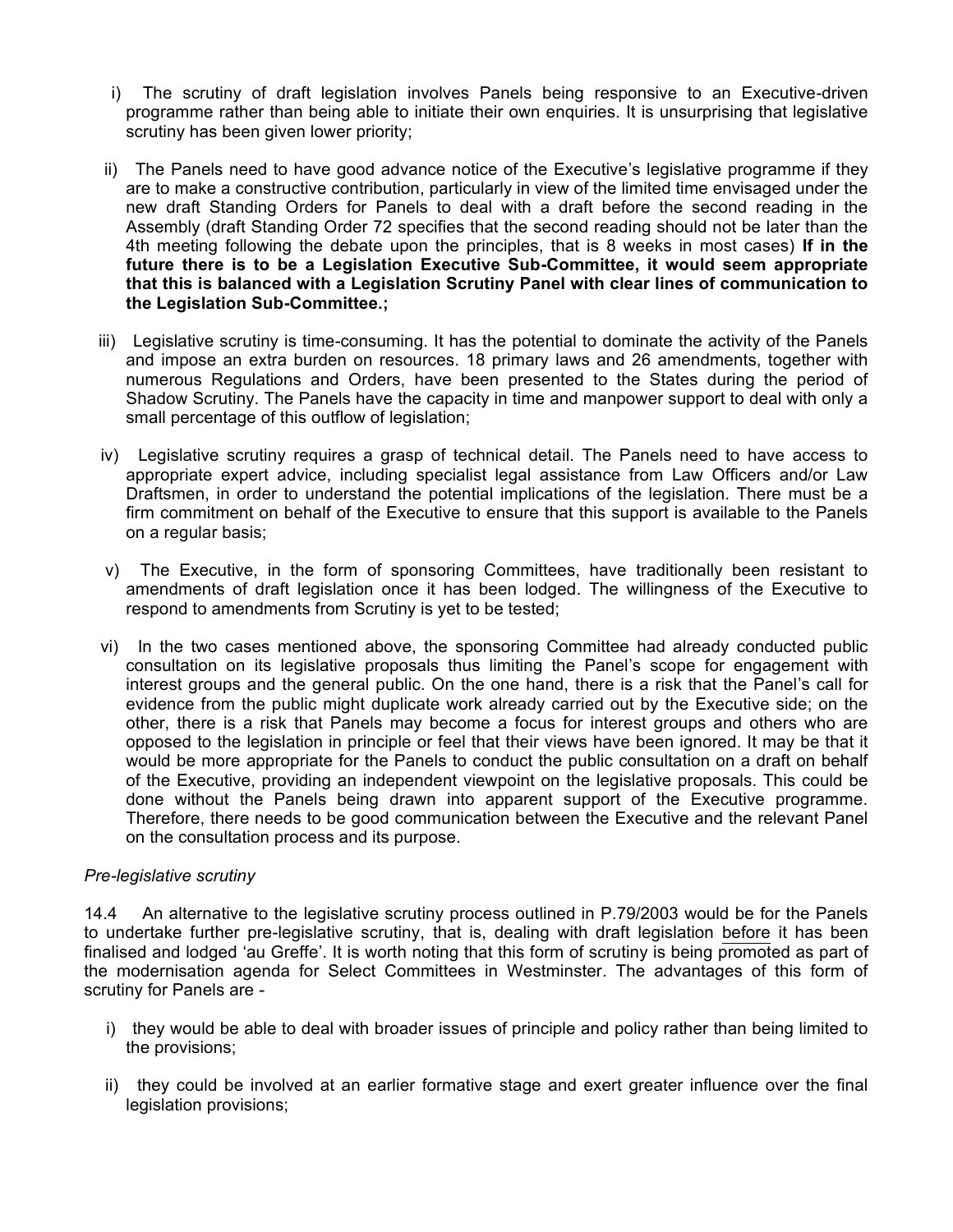iii) they could have more flexible deadlines to deal with complex issues.

## *Training*

14.5 In order to promote a better understanding of the potential of legislative scrutiny, the Chairman's Committee is currently investigating the possibility of providing a training opportunity for members involved in Scrutiny to be led by an experienced member from one of the Committees of the Scottish Parliament. A major part of the Committee's work in Scotland is the scrutiny of legislation. Valuable lessons can be learnt from their experience.

## *Conclusion*

14.6 In summary, it is clear that further thought needs to be given to the purposes of legislative scrutiny and the ways in which Scrutiny Panels can an effective contribution to the work of the Assembly**. The aspirations for legislative scrutiny will not be realised until certain conditions are in place -**

- **i) Adequate notice of draft legislation**
- **ii) Good briefing and documentation on the purposes of the legislation**
- **iii) Realistic deadlines for scrutiny to report**
- **iv) A commitment to provide adequate legal assistance**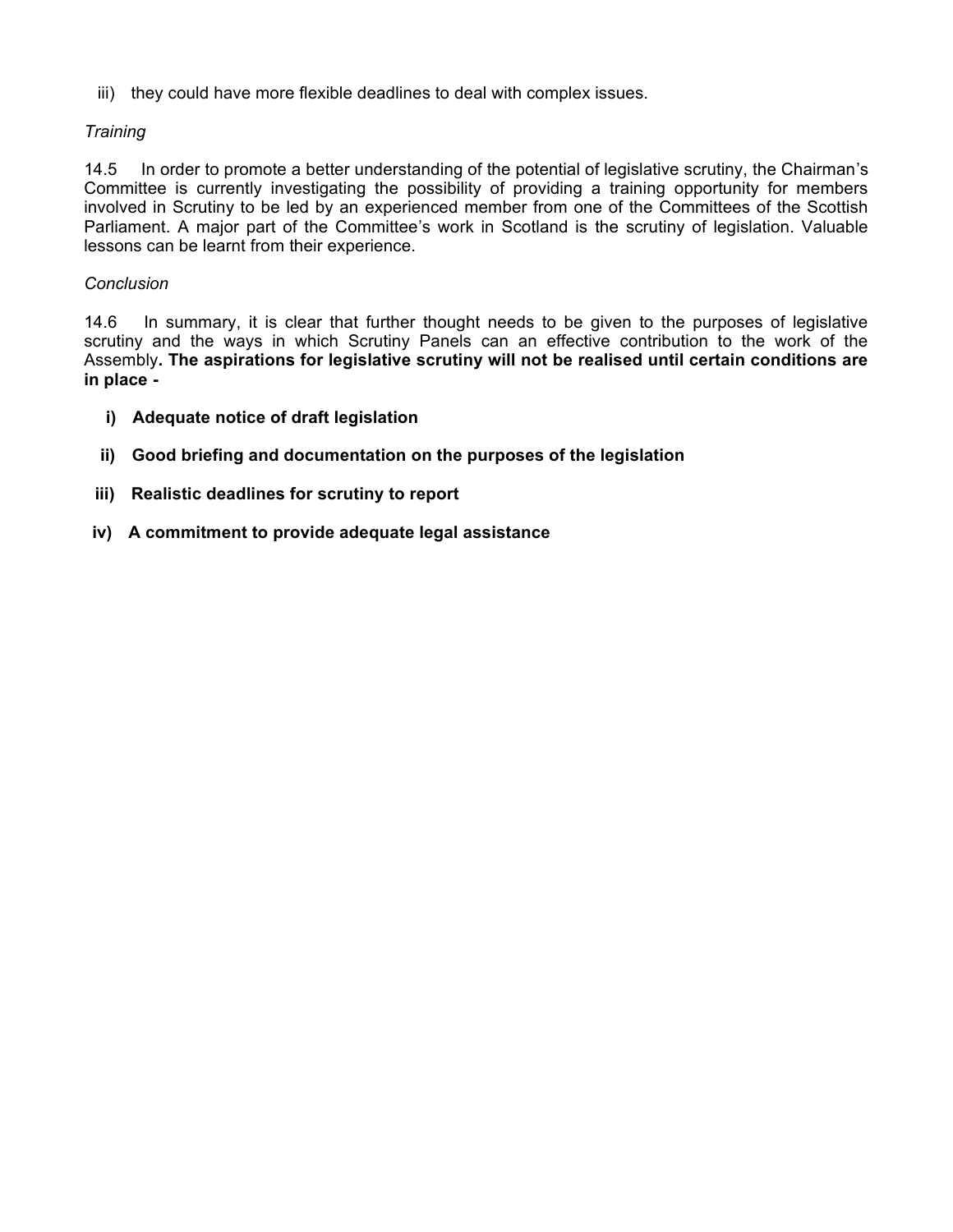# **15. BUDGET SCRUTINY**

15.1 Scrutiny of the Budget and the States Business Plan was proposed as part of the original proposition setting up Shadow Scrutiny. During this phase it has proved very difficult for the Scrutiny Panels to undertake a comprehensive review of this area due to both time and resource constraints. A successful meeting was held on 3rd February between the Privileges and Procedures Committee, Presidents of the Policy and Resources and Finance and Economics Committees, Senator P.F.C. Ozouf and officers. This meeting agreed that scrutiny should be able to shadow the whole process of formulating the States Business Plan and Budget with presence at meetings at key points during the process, acknowledging that the process for each would be slightly different.

The Panel attended four workshops involving the Committee of Presidents as observers and conducted additional ad hoc meetings. However, no complementary public or private hearings were held.

15.2 Following approval of the approach to Budget Scrutiny , an ad-hoc sub-panel was convened at various stages of the Budget/Business Plan process and the following States members, representing both the Shadow Scrutiny panels and the Shadow Public Accounts Committee (SPAC), have participated at various times over the course of the review:

- Deputy R. C. Duhamel
- Deputy R. G. Le Herissier
- Deputy S. C. Ferguson
- Deputy G. P. Southern
- Deputy J. L. Dorey
- Deputy J. G. Reed

The full report of this sub-panel is included in **Appendix G**

15.3 Discussions between officers of the Scrutiny Section, officers and the President of Policy and Resources Committee and officers and the President of Finance and Economics Committee had previously identified the following aims for the scrutiny process:

- i) inform States members about the processes involved;
- ii) suggest improvements to the processes;
- iii) evaluate whether the outcomes are a fair reflection of the processes;
- iv) assess the impact of proposals on stated strategic aims, eg impact of the agri-environment scheme on environmental aims;
- v) reporting to States members on the above.

15.4 A framework and timetable was developed for this process. However a number of factors conspired to prevent the model being fully applied. These included:

- i) The workload of the Panels. The work programme had already been set and reviews were underway.
- ii) Timing: There was relatively short notice as it had previously been decided that there was insufficient time and resources. Subsequently it was felt that the Budget/Business Plan should be scrutinised in some way during the shadow phase.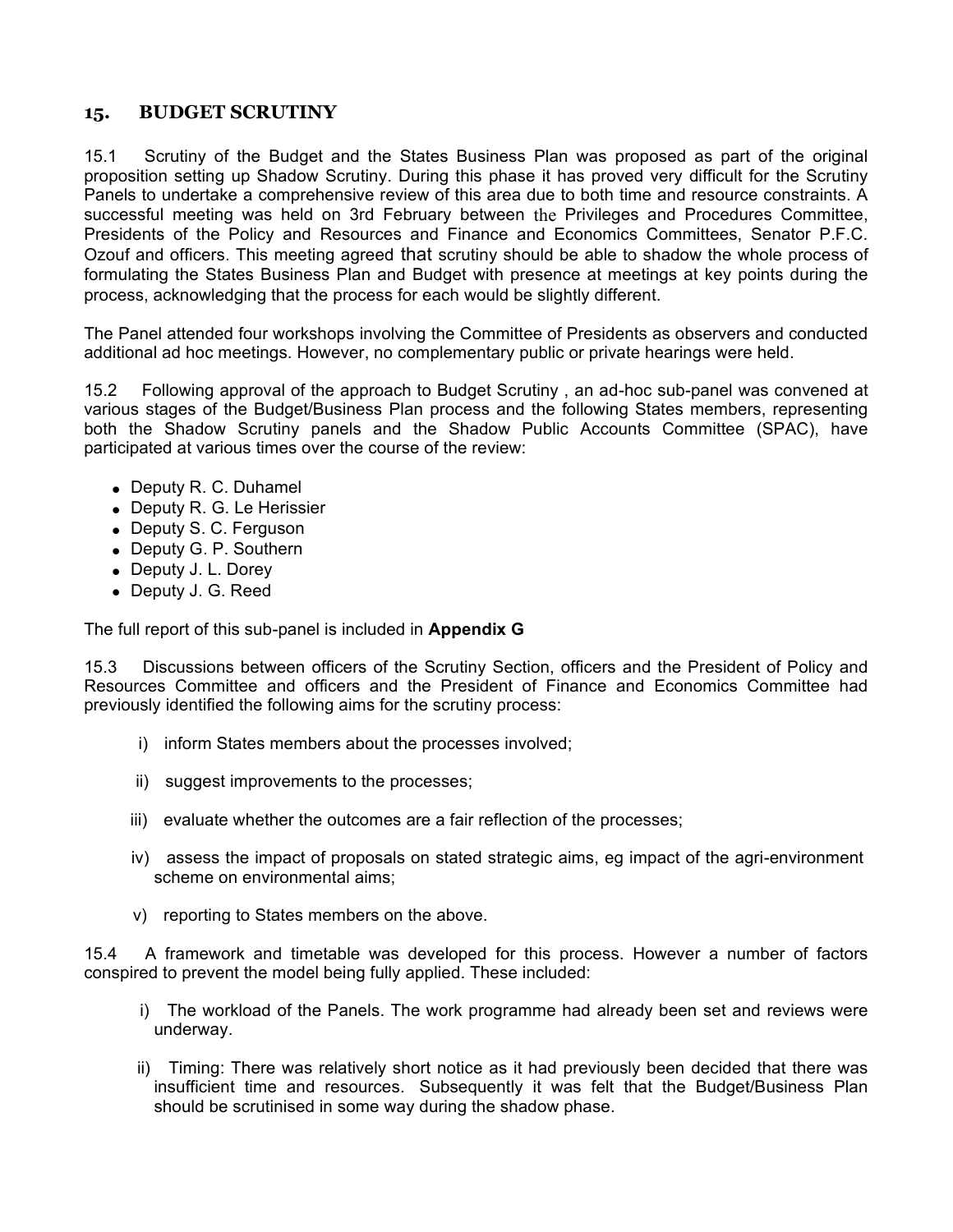- iii) There were misgivings about the appropriateness and depth of scrutiny that could be attributed in this area.
- iv) States members involved in Scrutiny had little time to spare and, as such, it was difficult to form a Panel to deal with this area.
- v) There were diverging opinions about the best approach to carrying out scrutiny in this area. There were also diverging opinions about desired outcomes.

15.5 As a result of the scrutiny of the States Business Plan/Budget the following suggestions were discussed in order to enhance future budget scrutiny:

- i) The introduction of a dedicated panel to enable sustained and in depth scrutiny. It became evident during the shadow phase that it is extremely difficult to incorporate Business Plan/Budget scrutiny into the workload of a Scrutiny Panel;
- ii) The States Treasury was very thorough in allowing access to all relevant papers concerning the Committee of Presidents meetings that the Scrutiny Panel attended. However, it was felt that complete access to all meetings of officers and politicians during the process would add value to scrutiny;
- iii) It was further suggested that a scrutiny member be appointed to shadow the Treasury  $\&$ Resources Ministry and thus add a greater understanding and knowledge of the process and discussions that have lead to the formulation and production of the States Business Plan/Budget.
- 15.6 The following sets out the timeline for the new process:

#### *December*

 From December through to January the financial framework is set by the Council of Ministers, this involves a prioritisation process and the setting of 3 year cash limits for Committees/Ministries. From January through to March the Committees produce Business Plans based upon these cash limits. As Committees adopt three year rolling business plans the third year of the business plan would be updated although the preceding two years would also be reevaluated by the relevant Committee.

*April*

In April the Council of Ministers assesses the departmental business plans.

*May*

In May a revised States Business Plan is produced.

*June*

In June the States Business Plan is lodged

*July*

In July the States Business Plan is debated by the States

15.7 The resulting document, the States Business Plan, provides the basis for the Budget once approved by the States.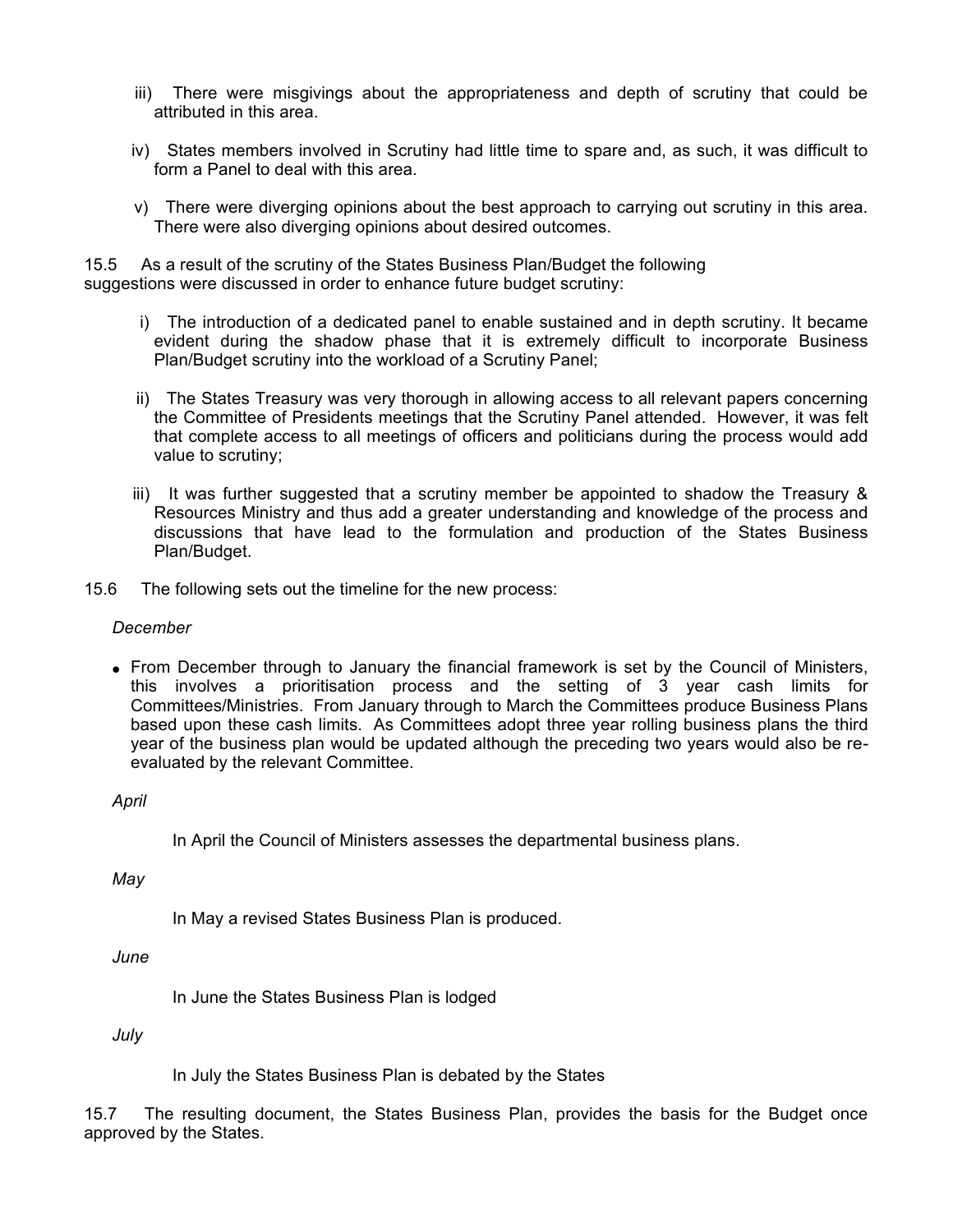15.8 In view of the above meetings, a positive outcome has been achieved and a proposal agreed that scrutiny should be able to shadow the whole process of formulating the States Business Plan and Budget with presence at meetings at key points during the process, but acknowledged that the process for each would be slightly different.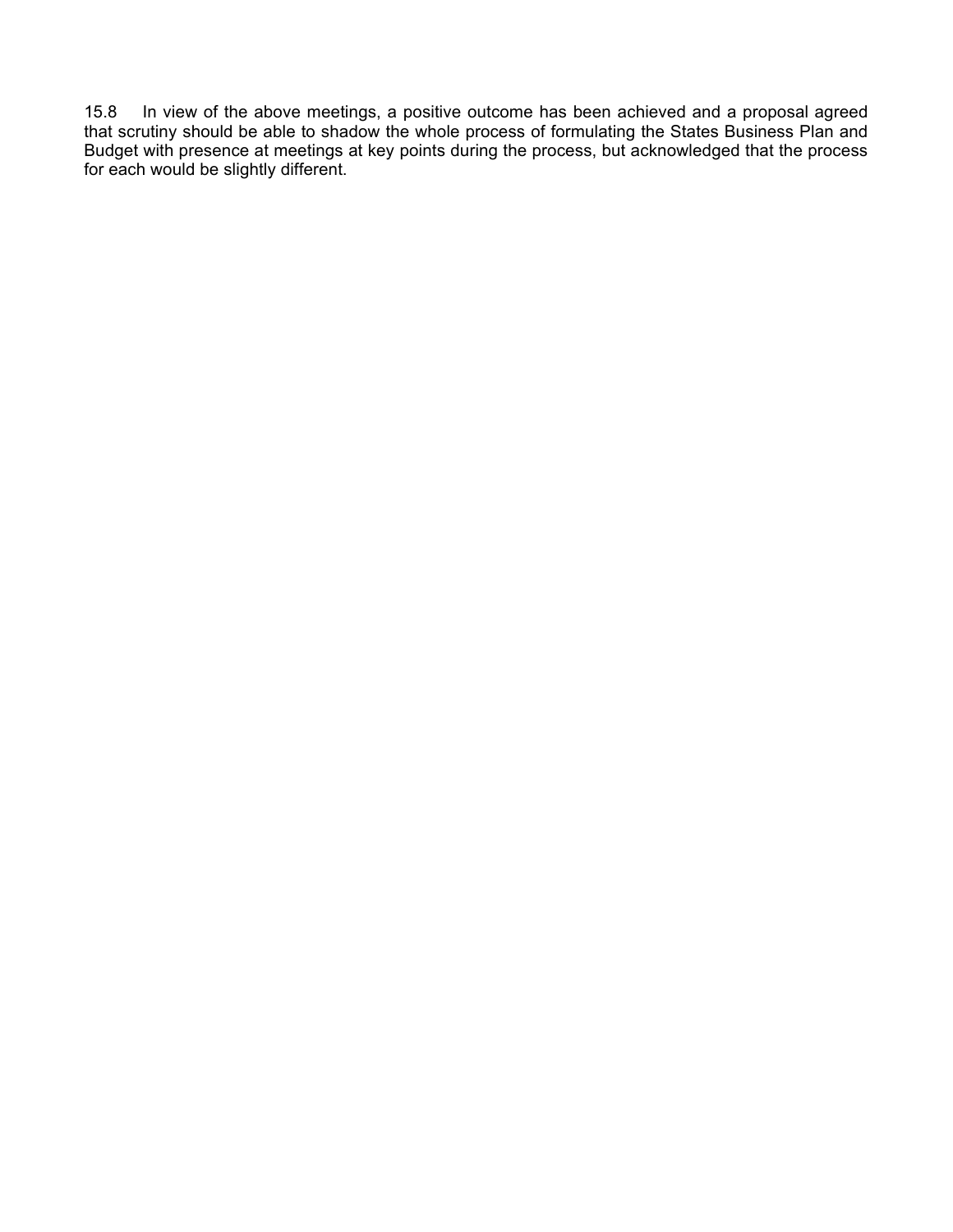## **16. POWERS OF SUMMONS**

16.1 The Panels have on occasion, been forced to look at alternative routes to obtain information that they have required for reviews, due to not having the power to summon individuals or information during the Shadow period. The difficulties were highlighted by two invited witnesses in the Trust Port Review refusing to attend upon the Panel. It should be noted that neither of the witnesses were employed by the States of Jersey at that time. Whilst the Panel did obtain the information it required through other means it was a longer process and the lack of co-operation did cause a delay to the review process. The inability to require written information has arisen with a recent review and been more problematic as the information was not available through an alternative source.

16.2 **It will be essential for Scrutiny to be provided with powers to summon both individuals and information if it is to operate efficiently and effectively. Regulations governing the powers of Scrutiny Panels are in preparation.**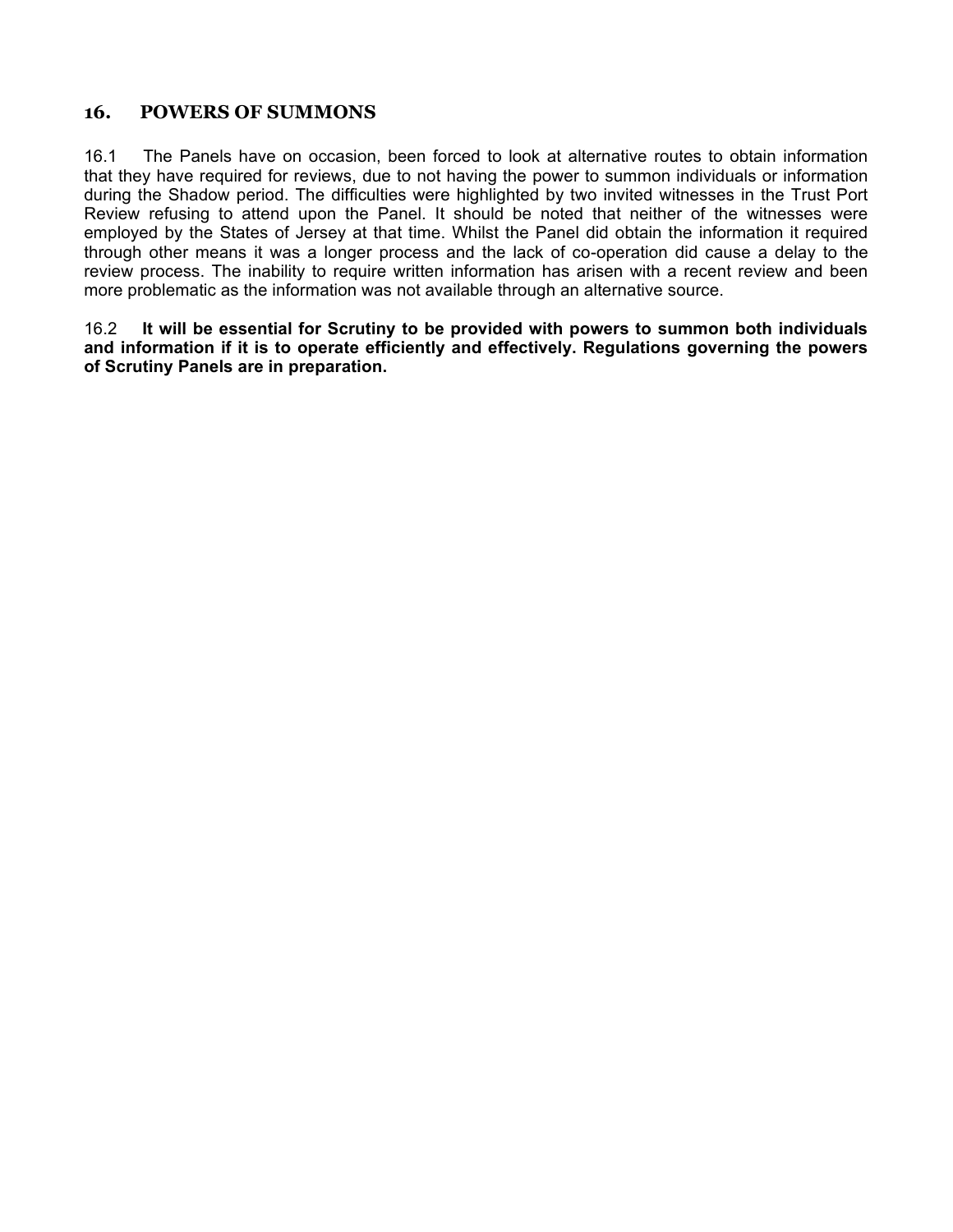# **17. SCRUTINY WEBSITE/DATA PROTECTION**

17.1 Early in the Shadow process a scrutiny website linked to the States Assembly website was created. In order to differentiate from the States Assembly areas a different colour to that of the Assembly was used. The site has been developed throughout the process and will continue to develop as we move into the ministerial system.

#### 17.2 **As scrutiny is a transparent process it has been the intention that all evidence received has been uploaded with the exception of any confidential material**.

17.3 Advice has been taken in respect of the Data Protection (Jersey) Law 2002 and amendments to documentation will occur to comply with this and ensure that as much information as possible will be uploaded to the website.

17.4 A Guestbook facility has been added to the website in order to promote feedback from the public on the reviews that have been undertaken.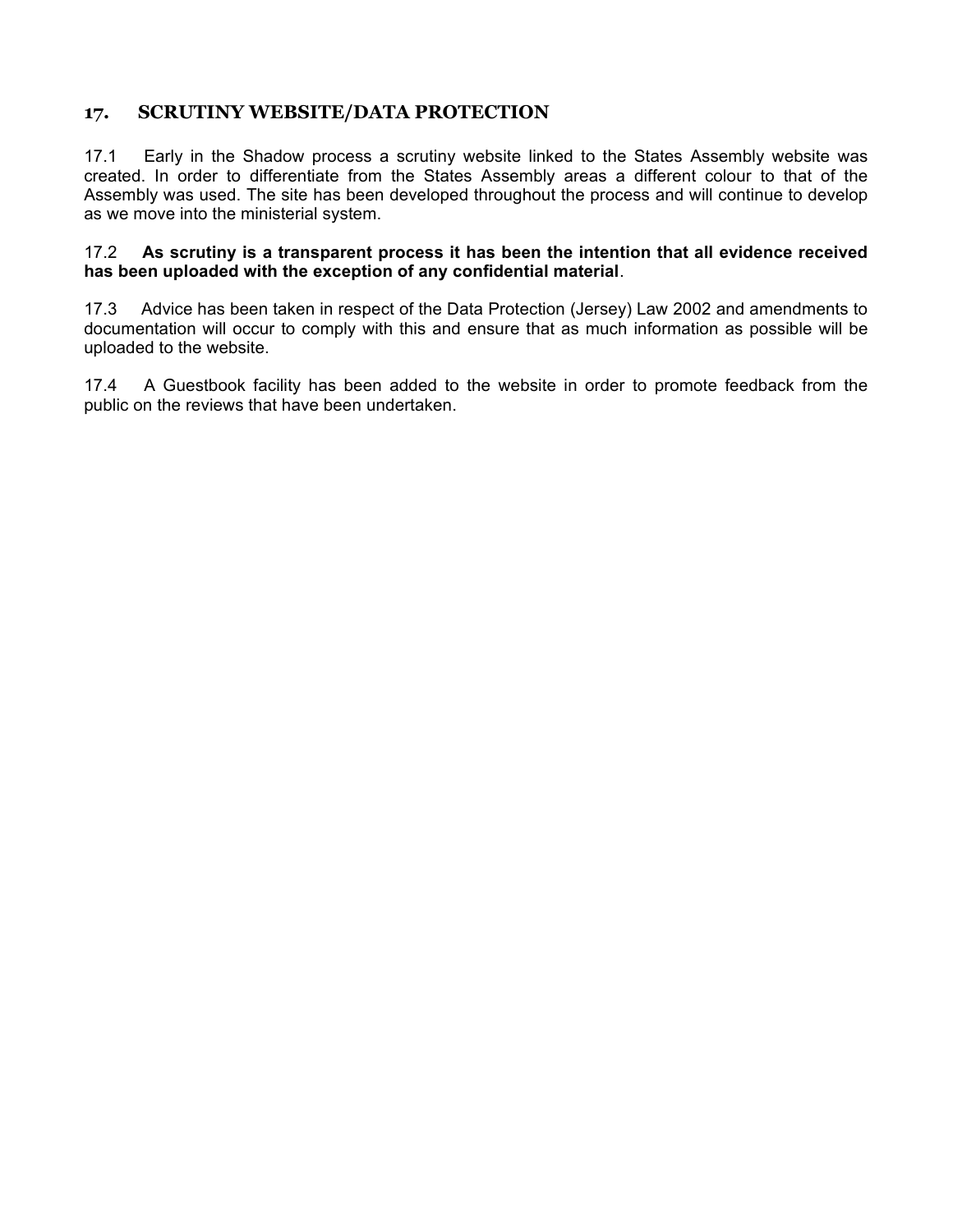# **18. TRAINING**

## **States Members**

## *Initial training*

18.1. A three-day training session was organised in Jersey in March 2004 for members who had been appointed to the Shadow Scrutiny Panels and the Shadow Public Accounts Committee. The course, attended by 12 members, was provided by RIPA International (Royal Institute of Public Administration). RIPA offers management consultancy and training to senior personnel in government and public service organisations and private sector companies throughout the world. The trainer was Richard Harbord, former Chief Executive of two London Boroughs, responsible for the implementation of scrutiny in Hammersmith and Fulham for three years.

18.2. The course covered the principles of Scrutiny; the operation of Scrutiny in United Kingdom central and local government; evidence-based reviews; the selection of a work programme; the conduct of meetings; questioning and chairing skills; budget scrutiny; involvement of external agencies; management and clerking and the preparation of reports. The training approach included general discussion and group work, commentary on videos of Select Committees in action, and case studies of reviews undertaken by various Scrutiny Committees in the United Kingdom.

18.3. During the course of the training, Panel members began practical work on planning their initial work programme with a consideration of topic areas which might be explored. These suggestions were used by the two Scrutiny Panels as the starting point for their work programme in 2004.

18.4. The final session included a meeting with the Chairman and members of the Shadow PAC to discuss the relative roles of Scrutiny and PAC.

18.5. Despite initial scepticism on the part of some members about the value of committing three days to training out of their busy schedule, participants in the course were in agreement at the end of the course that the experience had given a valuable insight into the potential strengths of the scrutiny process and the culture change required for those involved as members of Panels, as well as examples of good practice elsewhere. Some commented that this was the first opportunity they had had for extended training in their role as elected members.

## *Further training opportunities*

18.6 Following the initial training session a small group of Panel members visited the Scottish Parliament to get first-hand experience of the working of the Scottish Committee system, including its research and information provision. The visitors were particularly impressed with the innovation of a Public Petitions Committee.

18.7 An opportunity was also arranged in June 2004 for other States members not directly involved in Scrutiny to attend a similar, one-day awareness-raising course, held in Jersey and led by the same tutor. One of the key issues to arise from discussions during this course was the lack of awareness on the part of most States members about what was involved in the process of a Scrutiny review. Those involved in the Panels should be confident in proclaiming the potential of Scrutiny and communicating what the Panels were doing in order to ensure that both States members and the general public gained a better understanding of what could be achieved through the process.

18.8. In February 2005, a group of six States members visited the Greater London Assembly, Lambeth City Council and the Centre for Public Scrutiny in London with a particular view to learning more about Budget Scrutiny.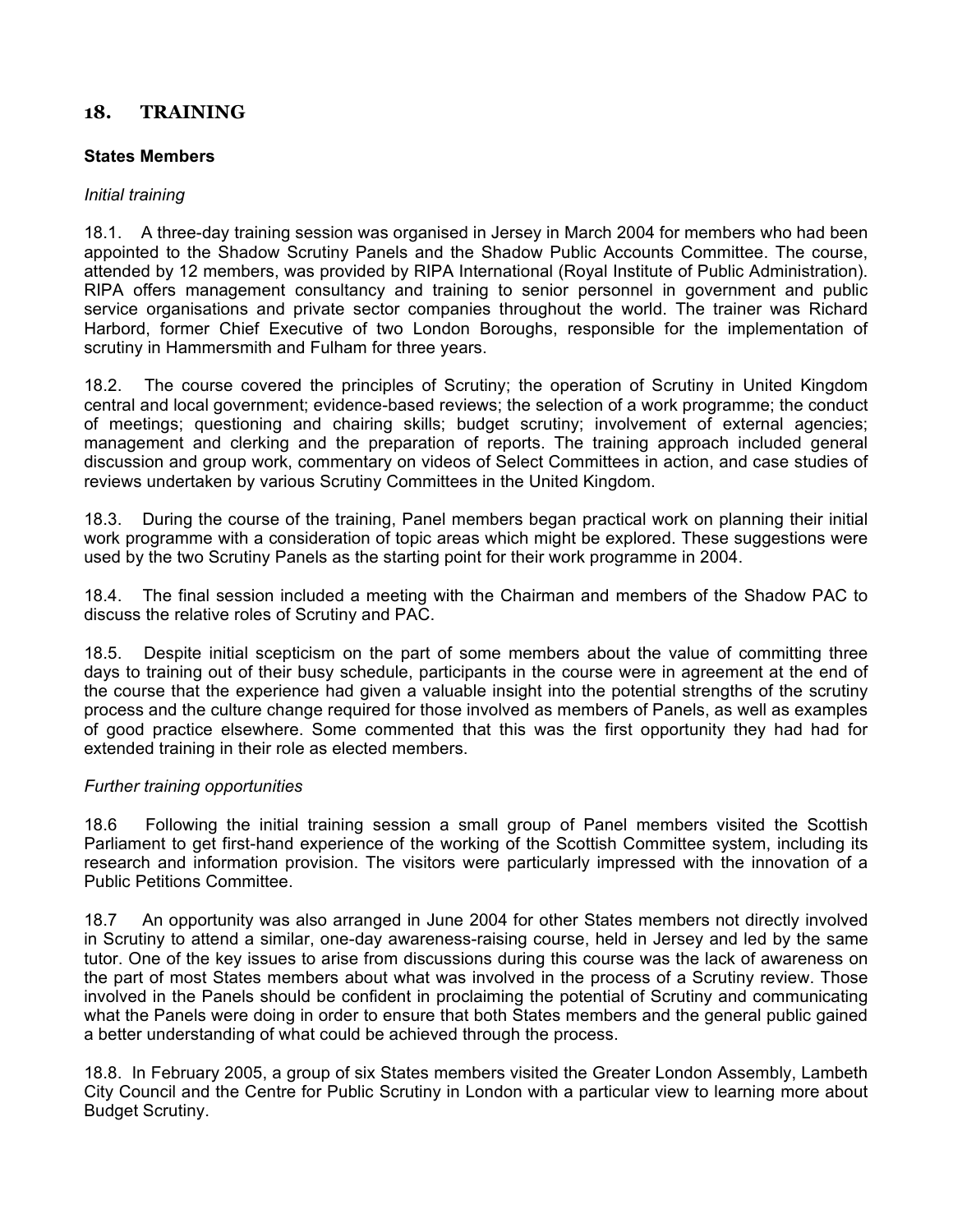18.9 In April 2005, eleven States members attended a one-day workshop delivered by RADA in Business in the art of conducting a successful meeting. The course was designed to practice and explore the key elements of effective communication.

## *Questioning skills*

18.10 The most successful Scrutiny training event during the Shadow period took place later in April 2005 when Mr. John Sturrock, a Scottish QC and Director of Core Solutions Group, was invited to deliver a course on skills in questioning witnesses. The course was provided over a day and a half in which members could opt to join one or more half-day sessions. An evening session was included to allow greater flexibility for those who wished to attend.

18.11 Twenty-one States members in total participated in the sessions which were open to all members of the States, and offered training in skills required when appearing as a witness for those in the Executive as well as those involved as questioners on the Panels.

18.12. The course began with a presentation and discussion on effective preparation strategies for witness sessions, the components of effective communication and methods of directing and controlling witnesses through use of deliberate question techniques. Members then had the opportunity to practice these skills through role play. They were split into small groups with one member from each group being nominated to play the role of witness. Members were then given background information on a topic of local relevance and time to prepare their questioning strategy.

18.13. The evidence sessions were then run as a Panel meeting would normally be conducted. John Sturrock offered comments and constructive criticism throughout the session. Each session was filmed and the footage played back so that members could see themselves in action and other members could peer review their performance.

18.14. The training encouraged members to think about many practical aspects about the treatment of witnesses and how to refine their questions in order to develop probing lines of questioning. A key point of learning was the importance of thorough preparation in formulating questions. It was essential to gather as much information as possible in advance of deciding on which witnesses to call for evidence sessions with the Panel. Equally witnesses should be given the opportunity to prepare themselves for these sessions with an adequate briefing on the areas of questioning.

18.15. The feedback from participants in these sessions was very positive. A number of members commented that there should be a follow-up to enable as many members as possible to take part in these opportunities.

## *Next steps*

18.16. The period after the 2005 elections will present an important opportunity for induction training for newly elected members and for returning members to enhance their skills through further training opportunities in advance of launching the Panels' work programme for the new States session in 2006.

18.17. Newly elected members will be contacted as soon as the elections to the Panels have been completed with a view to in-house induction into to the procedures and protocols involved in the Scrutiny process. This will be followed as soon as possible with a one-day introductory training course for all new Panel members provided by an experienced facilitator in new political arrangements, followed by more detailed work in early January 2006 on work programming.

18.18. Early in February 2006 it is proposed to offer Panel members further training by John Sturrock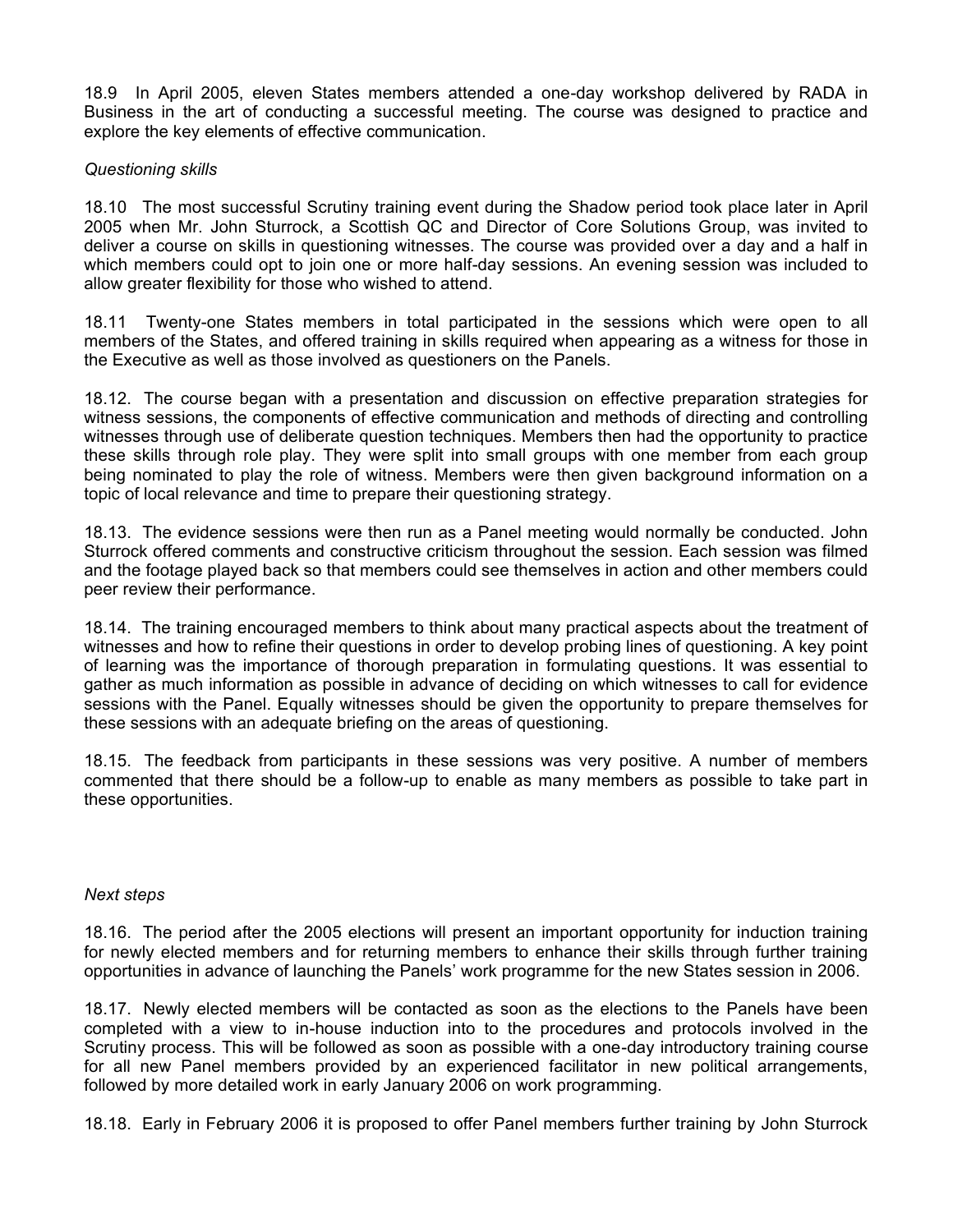in questioning and chairing skills. Returning Members will be able to assess whether they have used the skills and to build on the points made at the previous session. Newly elected members will experience for the first time how a Panel hearing is conducted.

18.19 Panel members will be offered further specialised training at an early stage in the year to enable them to reflect on the skills required for the scrutiny of legislation and of the Resource Plan and Budget. These are important and complex elements of the Panels' terms of reference which have yet to be put into operation. Assistance will be sought from other jurisdictions with experience in conducting both forms of scrutiny.

18.20 The PAC with the Comptroller and Auditor General will consider and organise specific training for members of that Committee

## **Scrutiny Officers**

18.21. The three officers originally seconded to support the Panels visited the Scottish Parliament in February 2004 to observe the operation of the Committee system and discuss the review process with clerks.

18.22. The officers subsequently attended a one-day course in Jersey arranged through States Human Resources Department provided by the Centre for Management and Policy Studies (Civil Service College). The course tutors were experienced in the working of Select Committees in Westminster and provided an insight into the relationship between officers and Panel members in managing the review process.

18.23. The Scrutiny Officers also attended and facilitated training events for elected members and chief/senior officers.

18.24. The Scrutiny Officers have participated in twice yearly meetings of the Committee Secretariat Network, comprised of clerks form the national assemblies in the United Kingdom, and meetings of the Inter-parliamentary Research Network.

18.25. In addition, officers have attended the Annual Conference for the Centre for Public Scrutiny linked with the Scrutiny Officer Development Day in London. The Centre aims to define, promote and support effective scrutiny in modern government. Officers are members of the Scrutiny Officer Development Forum which is designed to facilitate professional development opportunities for officers.

18.26. It is intended to link further training opportunities for Scrutiny officers to the visits of the training providers for States members.

## **Chief officers/Senior officers**

18.27. One-day training courses have been arranged by the States Human Resources Department for chief officers and senior departmental officers who may be called as witnesses by the Scrutiny Panels or the Public Accounts Committee. The courses, which were provided by the Centre for Management and Policy Studies, dealt with the principles of scrutiny and financial accountability and the role of officers in supporting politicians called to appear before Panels. Participants found role playing exercises as witnesses enabled them to consider strategies for facing differing lines of questioning. The courses, which have been over-subscribed, will be repeated regularly.

18.28 The Chairmen's Committee and Panels have recognised the benefits of training to date and see this as an ongoing part of the developmental process of the Scrutiny function. Training for new Scrutiny members will be essential especially in work planning and questioning and chairing skills. Refresher training for re-elected members is also seen as an important part of the process.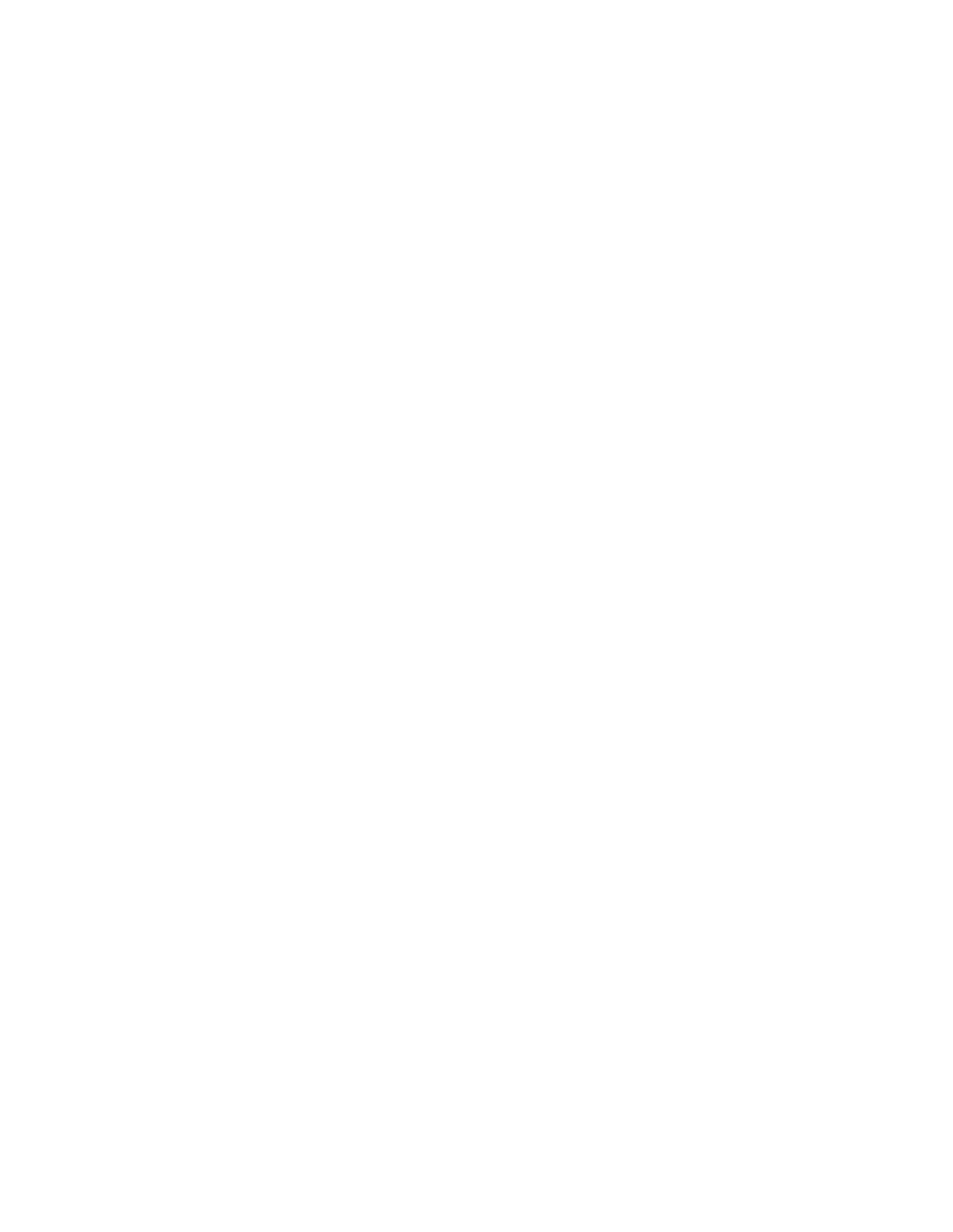# **19. APPENDICES APPENDIX A**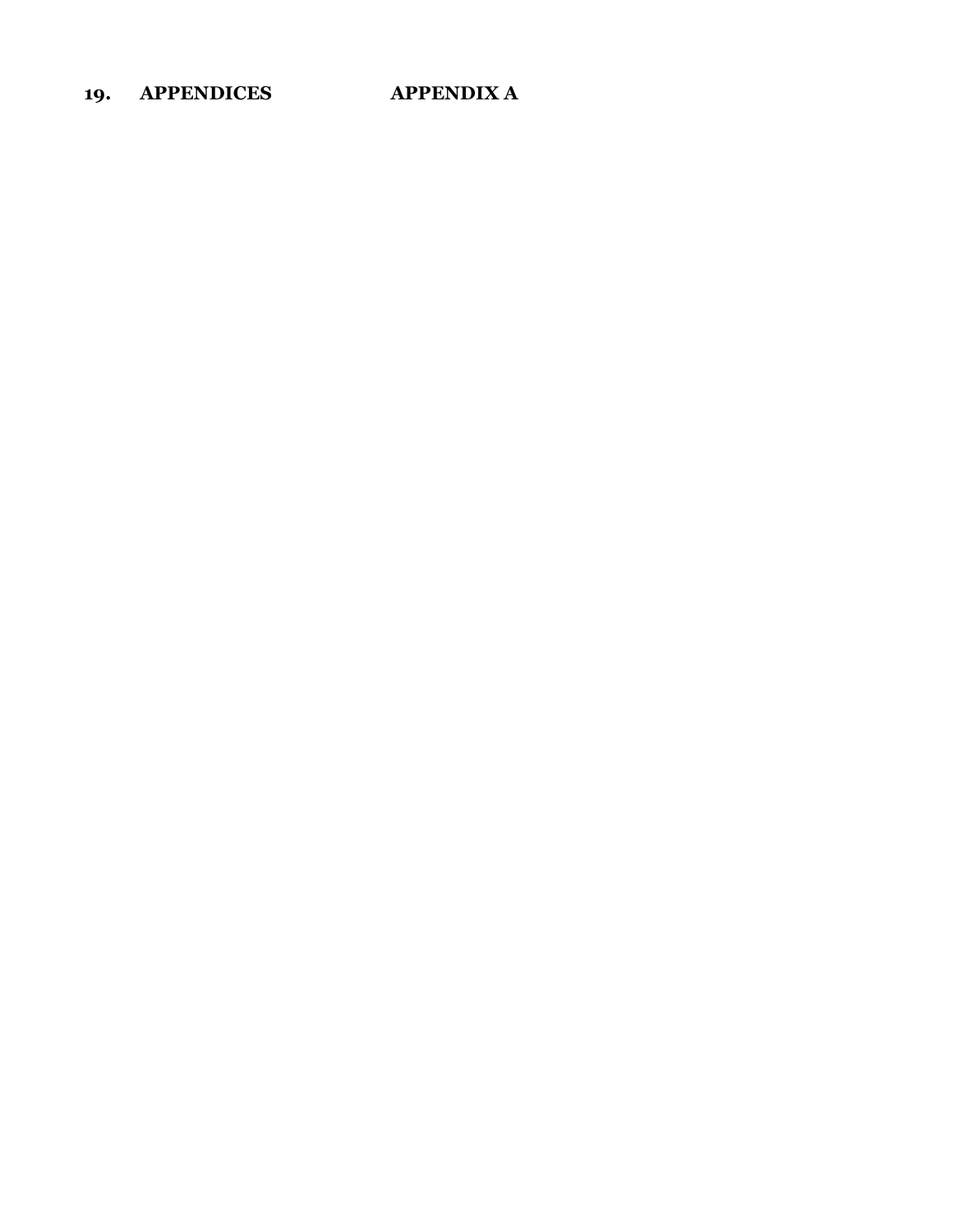|                                           | SHADOW SCRUTINY REVIEWS: TIMINGS                                                                                                                         |
|-------------------------------------------|----------------------------------------------------------------------------------------------------------------------------------------------------------|
|                                           | Aug-05<br>写写<br>Apr-05   May-05   Jun-05  <br>Mar-05<br>Apr-04   May-04   Jun-04   Jul-04   Aug-04   Sep-04   Oct-04   Nov-04   Dec-04   Jan-05   Feb-05 |
| RESPONDING TO DRUG USE                    |                                                                                                                                                          |
| AGRI-ENVIRONMENT SCHEME                   | Recess                                                                                                                                                   |
| DRAFT WATER RESOURCES LAW 200-            | Recess                                                                                                                                                   |
| DRAFT WASTE MANAGEMENT STRATEGY           | Recess                                                                                                                                                   |
|                                           | interim                                                                                                                                                  |
| JERSEY TOURISM RELOCATION & LEASE         |                                                                                                                                                          |
|                                           |                                                                                                                                                          |
| TRUSTPORT STATUS                          | Recess                                                                                                                                                   |
|                                           |                                                                                                                                                          |
| DRAFT MIGRATION POLICY                    |                                                                                                                                                          |
| PROPOSED GOODS AND SERVICES TAX           |                                                                                                                                                          |
|                                           |                                                                                                                                                          |
| Submission collation and initial research |                                                                                                                                                          |
| Hearings                                  |                                                                                                                                                          |
| Report drafting                           |                                                                                                                                                          |
| Presentation to States                    |                                                                                                                                                          |
|                                           |                                                                                                                                                          |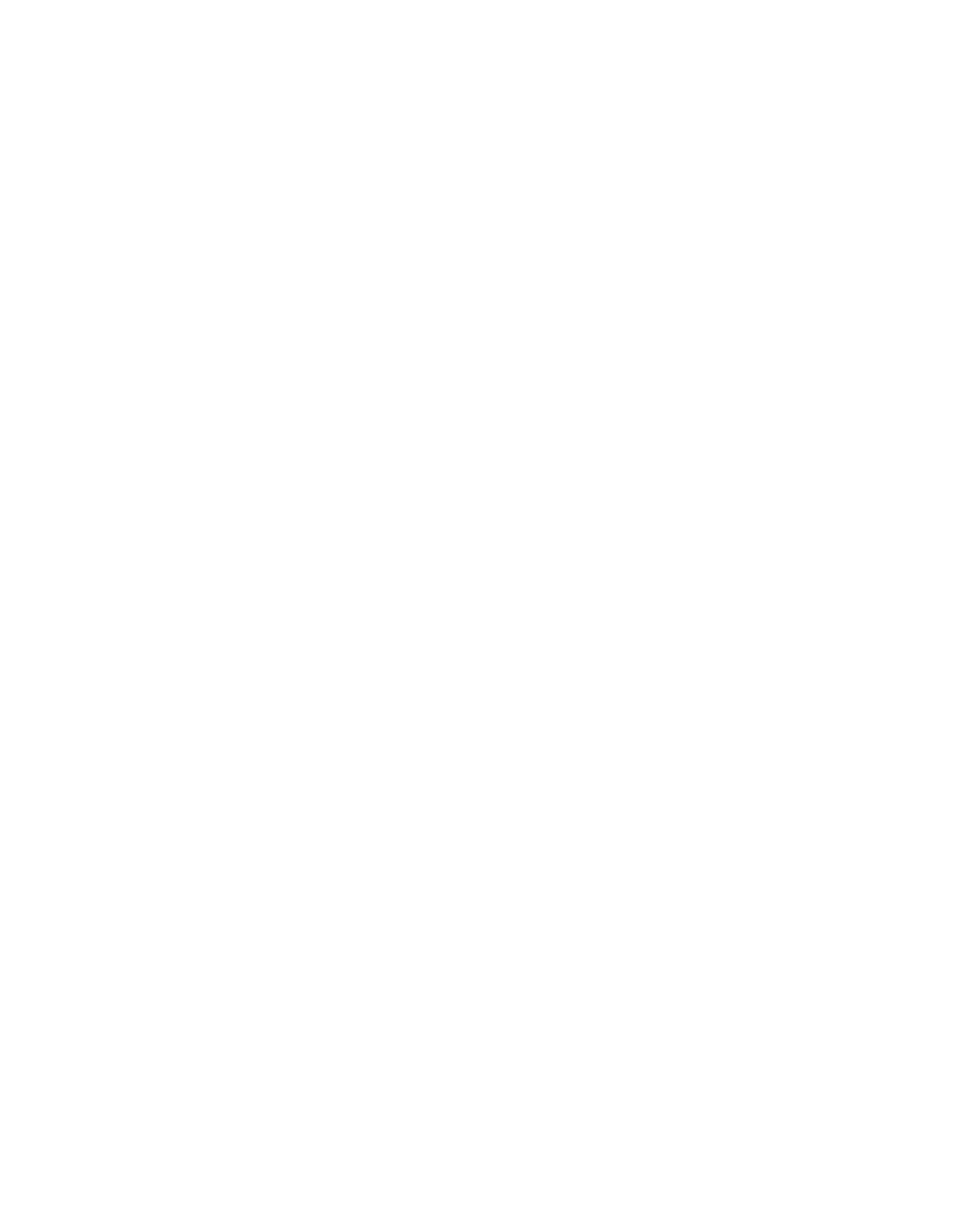# **APPENDIX B - SCRUTINY PANELS - FEEDBACK COMMENTS**

In order to produce a balanced evaluation report, feedback comments are non-attributable and take a generic approach rather then itemising matters under each review and thereby avoiding duplication.

The following are the main points which have arisen from the feedback undertaken. It should be noted that the comments listed below do not represent the views of the Panels:

| Choice<br>οf             |                                  |                                                                                       |
|--------------------------|----------------------------------|---------------------------------------------------------------------------------------|
| <b>Review Topics</b>     |                                  |                                                                                       |
| Agri-environment         | $1_{-}$                          | Should not have been top of the list                                                  |
| scheme                   | $2_{-}$                          | Reasonable                                                                            |
| <b>Draft Waste</b>       | 3.                               | Very important to Island and especially residents in and                              |
| Management               |                                  | around both Bellozanne and La Collette                                                |
| Strategy                 | 4.                               | Reasonable                                                                            |
| <b>Migration Policy:</b> | 5.                               | A high profile, economic and social issue of<br>great                                 |
| monitoring and           |                                  | importance and entirely appropriate for scrutiny                                      |
| regulation               |                                  |                                                                                       |
| <b>General comments</b>  | 6.                               | Reviews should not have focussed on one Department as it                              |
|                          |                                  | places too much burden on resources.                                                  |
|                          | $7_{\scriptscriptstyle{\ddots}}$ | Undertaking large reviews concurrently makes it likely that                           |
|                          |                                  | justice is not done to any                                                            |
|                          | 8.                               | The selection of topics should have been impartial to avoid                           |
|                          |                                  | Panel members being conflicted in any way.                                            |
|                          |                                  | <b>NOTE:</b> No definitive comments regarding the selection of the other reviews were |
| forthcoming              |                                  |                                                                                       |

| <b>Terms of Reference</b> | These need to be established only after full discussion with<br>1. |
|---------------------------|--------------------------------------------------------------------|
|                           | the Committee/Minister as an accurate understanding of the         |
|                           | situation was not represented in the Terms of Reference.           |
|                           | 2.<br>Good                                                         |
|                           | 3.<br>Reasonable                                                   |
|                           | 4.<br>These were challenged by the Committee                       |
|                           | 5.<br>Very wide-ranging                                            |
|                           |                                                                    |
|                           | 6. Wide terms of reference were drawn up for one review due        |
|                           | to the fact that insufficient preparatory work had been            |
|                           | undertaken by the appropriate Committee.                           |
|                           | Appropriate for the review<br>7.                                   |
|                           | Well-formulated and achievable<br>8.                               |
|                           | 9.<br>Care needs to be taken that the terms of reference do not    |
|                           | unduly restrict the course of a review and if necessary, the       |
|                           | terms of reference should be revised during a review               |
|                           |                                                                    |
|                           | 10. Should have focussed on one specific area rather than          |
|                           | broadening the review to consider financial aspects                |
|                           | Advisers involvement (See employment and rôle of<br>11.            |
|                           | advisers)                                                          |
|                           | 12. If terms of reference are changed during a course of a         |
|                           | review, the Minister and Department should be informed             |
|                           | immediately                                                        |
|                           |                                                                    |

| Written submissions | This was requested at extremely short notice |
|---------------------|----------------------------------------------|
|                     |                                              |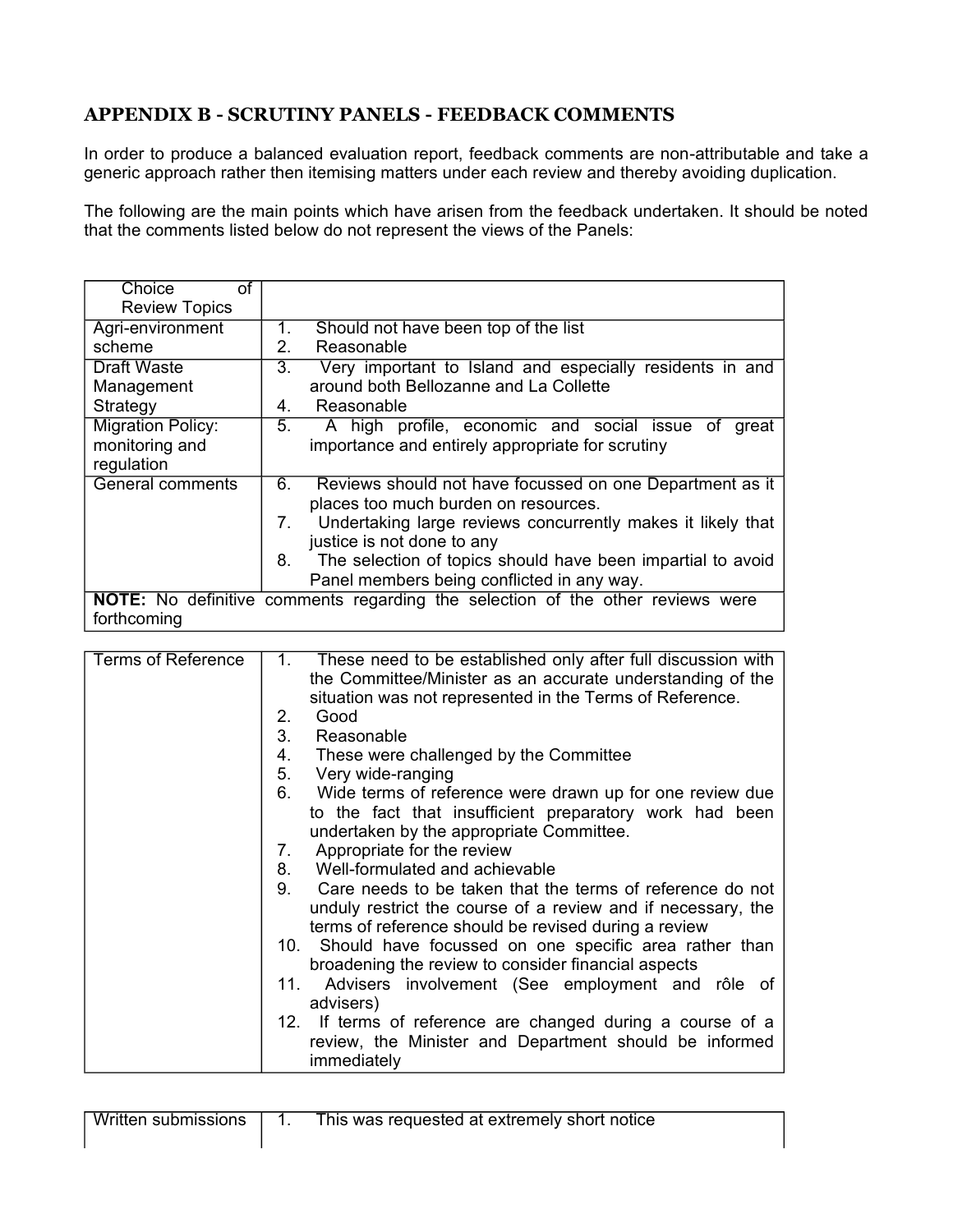| 2 <sub>1</sub> | Difficulties been faced by Department by constant requests<br>for information.                         |
|----------------|--------------------------------------------------------------------------------------------------------|
| 3.             | Good                                                                                                   |
| 4.             | Contacted independent interest groups directly                                                         |
| 5.             | Timely Committee submission provided but it was very<br>broad brush                                    |
| 6.             | Committee submission was thorough, timely and well-<br>prepared                                        |
| 7.             | It was necessary to be proactive in requesting submissions<br>as they were not immediately forthcoming |
| 8.             | Some matters refused as they had been submitted to<br>Committee on confidential basis                  |

| Contact with | $\mathbf{1}$ . | Scrutiny officers met with Department Officers for pre-   |
|--------------|----------------|-----------------------------------------------------------|
| Departments  |                | briefing                                                  |
|              | 2.             | No presentation to Panel but would have been helpful      |
|              | 3.             | Good. Fully co-operative                                  |
|              | 4.             | Excellent - extremely helpful and never obstructive       |
|              | 5.             | A briefing for the Panel would have been of more value at |
|              |                | the start of the review process in a non-confrontational  |
|              |                | setting                                                   |
|              | 6.             | Need closer working relationship with Ministers and       |
|              |                | Department officers                                       |

|                | Public Engagement   1. Fair level of public interest                             |
|----------------|----------------------------------------------------------------------------------|
| 2 <sub>1</sub> | Moving out of the Hearing Room to contact members of the<br>public was essential |
| 4.             | Witnesses came forward in confidence<br>No real input from public                |

| <b>Fact-finding visits</b> |    | Officer-level fact-finding visits useful but that was after the<br>establishment of the terms of reference |
|----------------------------|----|------------------------------------------------------------------------------------------------------------|
|                            | 2. | Very useful overall for obtaining overall picture of current<br>situation                                  |
|                            | 3. | Meaningful and valuable                                                                                    |
|                            | 4. | Time-consuming to organise but provided essential<br>understanding                                         |
|                            | 5. | Panels and Ministers need to work more closely together on<br>such visits                                  |

| Employment and  |    | There were issues relating to the appointment of the Panel      |
|-----------------|----|-----------------------------------------------------------------|
| use of advisers |    | adviser and the perception of personal interest.                |
|                 |    |                                                                 |
|                 |    | 2. Advisers had provided a valuable aspect although their rôles |
|                 |    | had been unclear                                                |
|                 | 3. | Advisers selected by Panel members through personal             |
|                 |    | contacts and should be appointed through the tendering          |
|                 |    |                                                                 |
|                 |    | process                                                         |
|                 |    | 4. Varied rôles of advisers (as witness for example)            |
|                 | 5. | The Panel decided not to release advise provided by the         |
|                 |    |                                                                 |
|                 |    | Adviser to the Committee but had they so done discussion of     |
|                 |    | the evidence would have been stronger                           |
|                 | 6. | Appropriate independent adviser with local knowledge,           |
|                 |    |                                                                 |
|                 |    | excellent advice and at a very economical cost                  |
|                 | 7. | Departments hold lists of organisations which give details of   |
|                 |    | advisers but departments were not asked for this by the         |
|                 |    |                                                                 |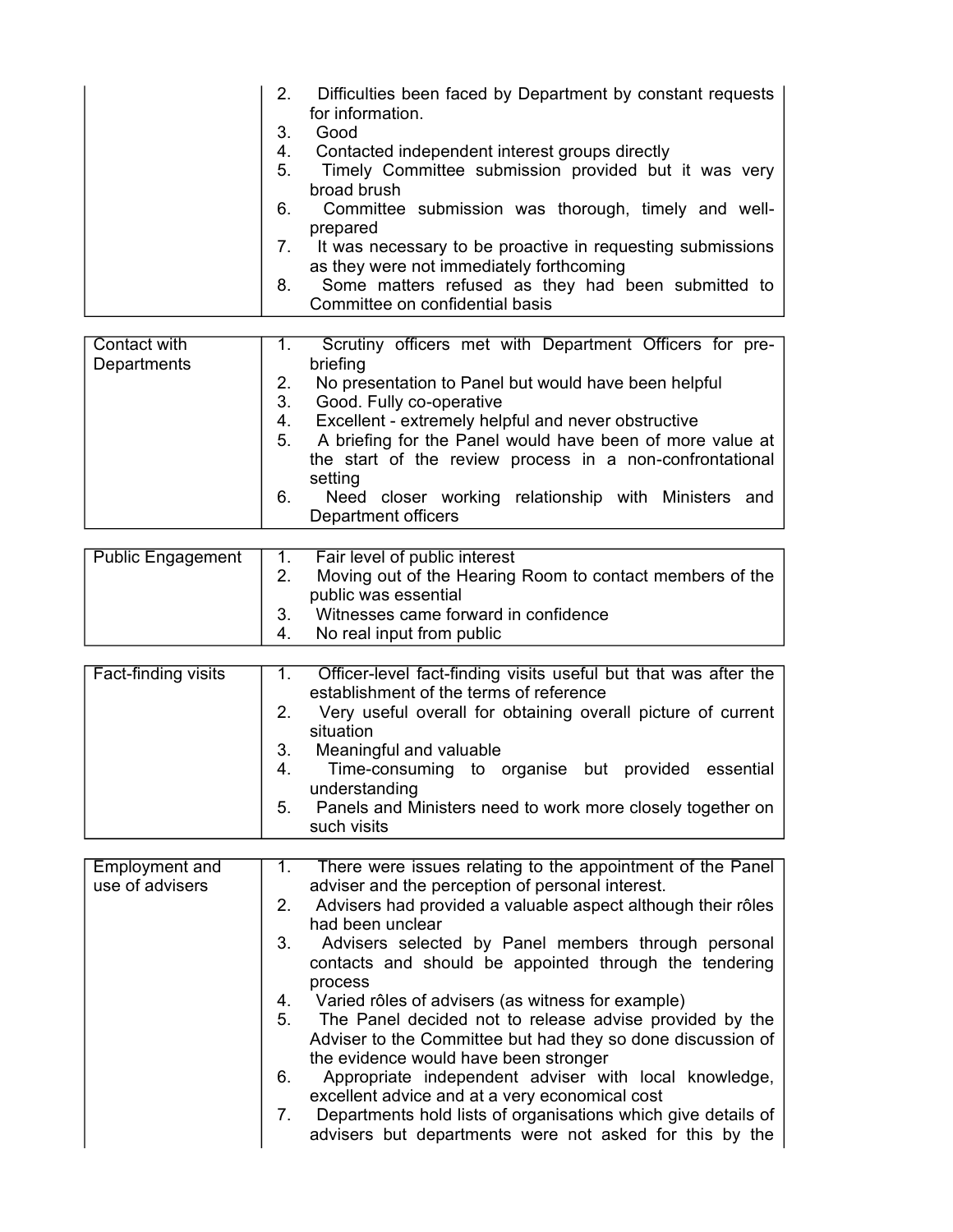|                                 | <b>Scrutiny Panels</b><br>Advisers should accompany members on fact-finding visits<br>8.<br>Advisers were not involved from the very start of a proposed<br>9.<br>review and were not, therefore, involved in drawing up the<br>terms of reference which should occur after a presentation<br>from the Minister/department<br>10. Advisers should brief Panel members on technical issues,<br>prepare questions, brief on visits with technical input, provide<br>Panels with summaries of technical outcomes from hearings<br>11. Advisers did not attend all hearings and therefore were not<br>fully conversant with developments.                                                                                                                                                                                                                                                                                                                                                                                                                                                                                                                                                                                                                                             |
|---------------------------------|-----------------------------------------------------------------------------------------------------------------------------------------------------------------------------------------------------------------------------------------------------------------------------------------------------------------------------------------------------------------------------------------------------------------------------------------------------------------------------------------------------------------------------------------------------------------------------------------------------------------------------------------------------------------------------------------------------------------------------------------------------------------------------------------------------------------------------------------------------------------------------------------------------------------------------------------------------------------------------------------------------------------------------------------------------------------------------------------------------------------------------------------------------------------------------------------------------------------------------------------------------------------------------------|
| Pre-hearing<br><b>Briefings</b> | Timing and depth of information varied from review to<br>1.<br>review<br>Specific questions not provided<br>2.<br>3.<br>Insufficient preparation time given to allow for thorough<br>preparation<br>Mixed views as to whether witnesses should be briefed at all<br>4.<br>and if so to what extent<br>These should remain generic and the Panel reserved the<br>5.<br>right to ask any questions which arose from information<br>presented at the hearing<br>There was a lack of consistency between the generic areas<br>6.<br>anticipated to be discussed in the hearing and what actually<br>was discussed<br>Clearly understandable and timely<br>7.<br>Short notification of question areas<br>8.                                                                                                                                                                                                                                                                                                                                                                                                                                                                                                                                                                            |
| Hearings                        | Very important process<br>1.<br>2.<br>The manner in which the Panel conducted itself was<br>impressive<br>3.<br>The hearing was conducted in a relaxed manner and<br>opportunities were given for the explanation of the position of<br>the Committee.<br>Repeated hearings had been difficult to accommodate into a<br>4.<br>busy schedule<br>5.<br>Confusion as to who was chairing the hearing<br>Concerns from invited witnesses who declined due to<br>6.<br>perceived bias within the terms of reference.<br>7.<br>Well organised<br>8.<br>Held more than had been anticipated and some difficulty in<br>access to witnesses.<br>No public participation<br>9.<br>10. One confidential hearing held<br>11. Arrangements for a number of witnesses had not been<br>made<br>12.<br>Adequate time per witness should be made available to<br>allow for comprehensive addressing of all issues<br>13. Hearing rooms are inappropriately furnished<br>14. The Chairperson is a strong and key rôle at hearings<br>15. Polite and courteous<br>16. Too politically and sensitively charged<br>17.<br>Incorporated too many areas into one hearing instead of<br>focussing on one specific area per hearing.<br>Concern expressed by a witness at inappropriate use of oral<br>18. |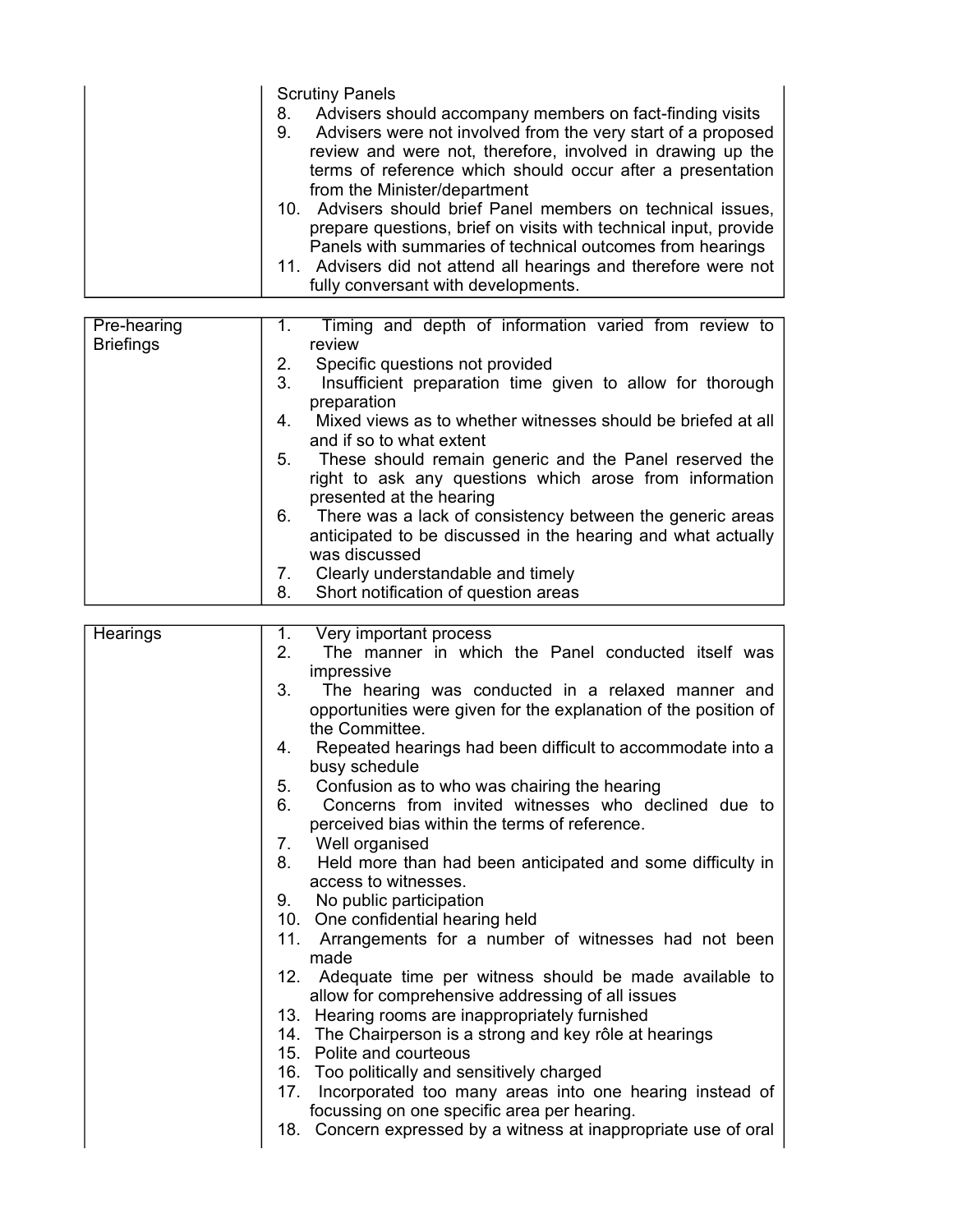|                                | evidence by a Panel member in another political context before<br>the review had been finalised.                                                      |
|--------------------------------|-------------------------------------------------------------------------------------------------------------------------------------------------------|
| Questioning                    | The questions tended to ask for personal opinion rather than<br>1.                                                                                    |
|                                | facts<br>With experience and training in questioning techniques<br>2.                                                                                 |
|                                | improvement should have occurred                                                                                                                      |
|                                | Some questions were "off-topic" and more relevant to other<br>3.<br>areas of scrutiny                                                                 |
|                                | The Panel's questions were clearly put<br>4.<br>Some questions digressed significantly from the Terms of<br>5.                                        |
|                                | Reference                                                                                                                                             |
|                                | Thorough preparation of questions is needed before a<br>6.<br>hearing                                                                                 |
|                                | More training on questioning techniques is required.<br>7.                                                                                            |
| <b>Transcription</b>           | Good quality and significant value<br>1.                                                                                                              |
|                                | Some difficulties when members/witnesses are quietly<br>2.<br>spoken or not near the microphones                                                      |
|                                | Some difficulties when people cough or overspeak<br>3.                                                                                                |
|                                | Panel not disadvantaged by not having transcription but<br>4.<br>some witness statements can achieve more impact when                                 |
|                                | transcribed verbatim                                                                                                                                  |
|                                | Transcription preferable to note taking for reasons of<br>5.<br>accuracy, transparency and objectivity                                                |
|                                | Essential when checking evidence and formulating report<br>6.                                                                                         |
|                                |                                                                                                                                                       |
| <b>Timing and</b><br>Timescale | This was initially too short but was extended in recognition<br>1.<br>of the preparatory work and research being undertaken<br>within the Department. |
|                                | 2.<br>Good<br>3.<br>Should be shorter but "it takes two to tango".                                                                                    |
|                                | Review slowed down due to Panel recess<br>4.                                                                                                          |
|                                | 5.<br>Panel met target deadline                                                                                                                       |
|                                | 6.<br>Two weeks because of commitment to report within that<br>time                                                                                   |
|                                | 7.<br>Target date for report presentation changes which had<br>impact on workload                                                                     |
|                                | Review took longer than initially planned as further<br>8.                                                                                            |
|                                | questions arose from public hearings, a delay in the<br>Committee response and the length of time to draft and                                        |
|                                | finalise the final report (approx 6 weeks)                                                                                                            |
|                                | The target date for presentation of the report had been met<br>9.<br>within 21 days                                                                   |
|                                | 10. Report preparation is a time-consuming part of a review                                                                                           |
|                                | 11. The timescale impacted on the department in that other<br>administrative tasks had to be postponed                                                |
|                                | 12. Due to the report having to meet very tight deadlines for                                                                                         |
|                                | presentation, the evidence sections could not be referred<br>back to the Department for checking. This would have                                     |
|                                | alleviated some subsequent difficulties                                                                                                               |
|                                | 13. Moving timescales were difficult to manage                                                                                                        |
|                                | 14. Relevant for Scrutiny as it was ahead of the States debate<br>and therefore avoided duplication and met its deadline                              |
|                                | Timing in terms of the decision to scrutinise could have been<br>15.                                                                                  |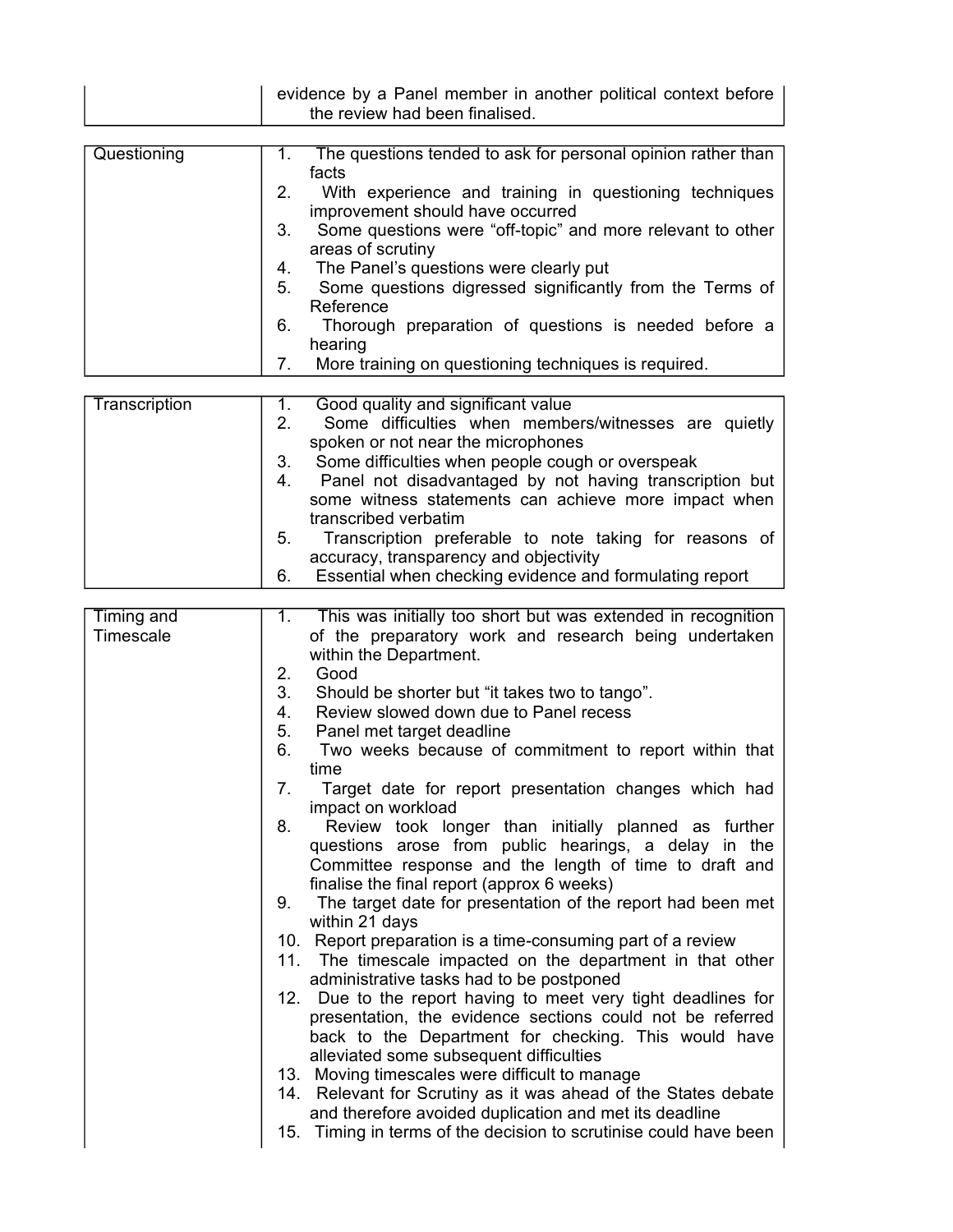|--|--|--|--|

| Follow-up |   | No response from Committee despite request for this in the<br>Panel's report   |
|-----------|---|--------------------------------------------------------------------------------|
|           |   | None required as subsequent States decision superseded a<br>Committee response |
|           |   | Committee responded within three months.                                       |
|           | 4 | Immediate States debate.                                                       |

| <b>Conflict of Interest</b> | 2.                         | Panel members with any previous knowledge of a topic<br>under review should have withdrawn from the Panel.<br>Impartiality of Panels should be monitored.                                                                                                                                                                                                                                                                                                                                                                        |
|-----------------------------|----------------------------|----------------------------------------------------------------------------------------------------------------------------------------------------------------------------------------------------------------------------------------------------------------------------------------------------------------------------------------------------------------------------------------------------------------------------------------------------------------------------------------------------------------------------------|
| General                     | 2.<br>3.<br>4.<br>5.<br>6. | The procedures which were followed appeared to work<br>smoothly<br>Generally the process was satisfactory<br>Process allowed expression of public viewpoint<br>It was appropriate to have the opportunity to comment on<br>the report's recommendations<br>Notification of reviews occurred through the media<br>Public hearings were a less effective and reliable method of<br>gathering evidence than objective analysis of documentation<br>which should be undertaken in full prior to any hearing dates<br>being arranged. |

During the evaluation period, suggestions regarding how the process might be improved were also received. These included -

 It was recognised that Scrutiny was a vital part of the forthcoming government structure but that it should maintain the right focus in order to achieve the best results.

A balanced approach must be taken to reviews to ensure the future credibility of scrutiny.

 the Chairmen's Committee has a vital role to play in the finalisation of work programmes and ensuring that the timing of reviews is appropriate and at a useful stage of the policy development

 work programmes should be released in advance and organised to include commencement and completion dates;

 the decision to undertake a review should not result from a wish to delay the States decision making process;

the Scrutiny process should not provide a forum for the pursuance of personal interests;

 it should be recognised that, with the powers that will come with Scrutiny there will come a greater responsibility to undertake reviews judiciously, carefully and fairly;

terms of reference should be tight and focused;

 it may be beneficial for Panels to receive a detailed presentation from the relevant Department prior to finalising its Terms of Reference;

 there were some confidentiality issues with regard to provision of evidence material and contact with the press, appropriate use of the media should be assured;

 questioning in hearings should be undertaken in a structured way and should be focused on the terms of reference not the individual President/Minister;

 training provision on questioning skills had been excellent as had the initial training and much more of this should be provided;

press releases should be included on the website which was considered to be very useful;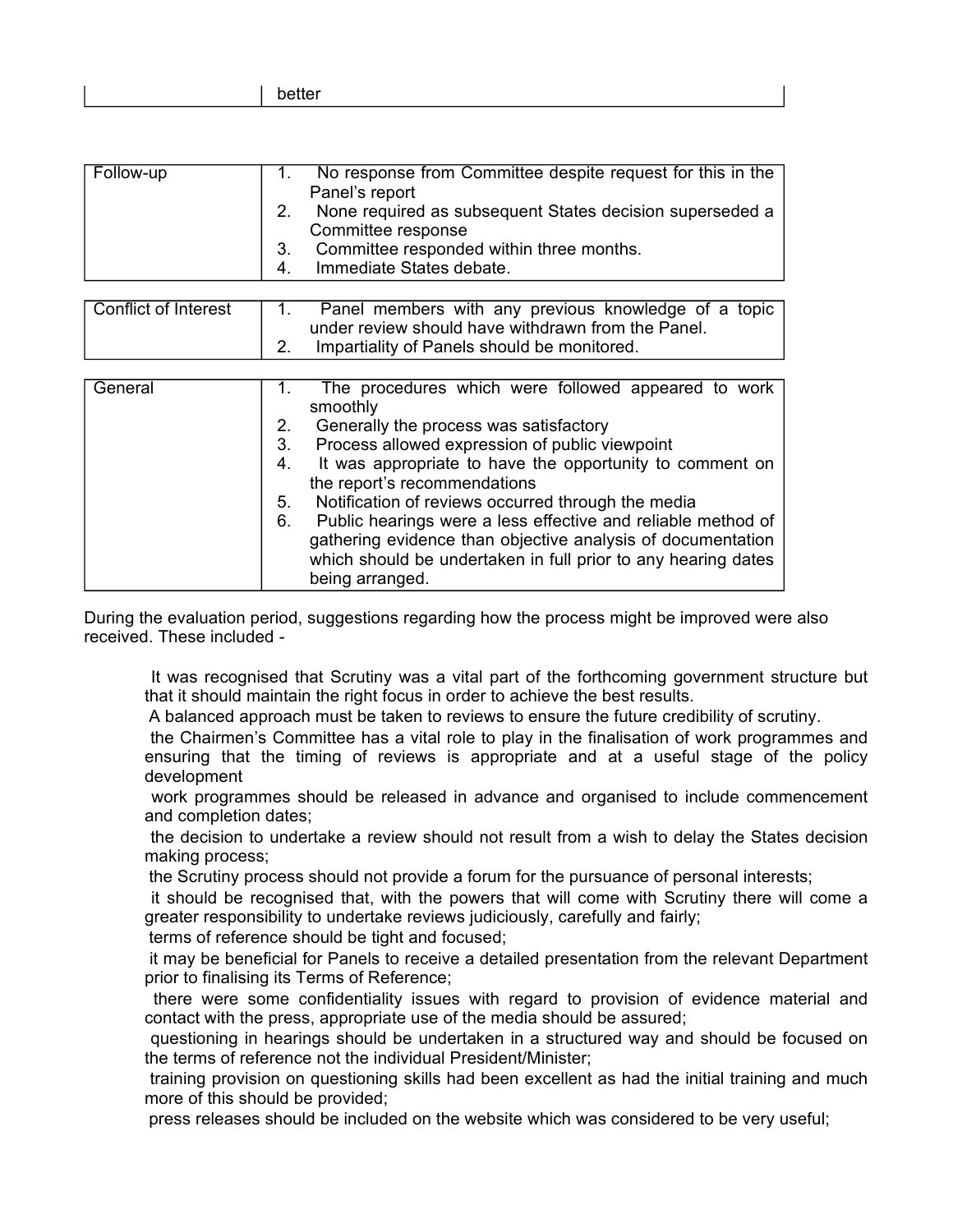closed session hearings should be held when sensitive information was being considered; press attendance had been consistent;

 the provision of transcripts was very helpful and the quality had improved significantly as time went on;

 clear information should be provided on who is responsible for leading a review as a lack of clarity is problematic;

 approaches made directly by States members to Departments for information can be problematic and does not provide for an adequate audit trail of information exchange nor does it ensure its dissemination to all involved in the review;

the final report should be made available to the Minister in draft form;

 the content of the reports could be more succinct with less padding, the value of the report and its potential effectiveness should be considered prior to its release.

reports should be easy to read;

the use of expert advisors and their role should be examined further;

advisors should not have a dual rôle as witnesses;

 advisors should have a clear and defined function in the review process which is made clear to all participants;

the issue of independents appointed to Panels should be considered;

Scrutiny Officers should be provided with more powers

 Panels should be cautious in using anecdotal evidence and the means by which they evaluate and weight evidence.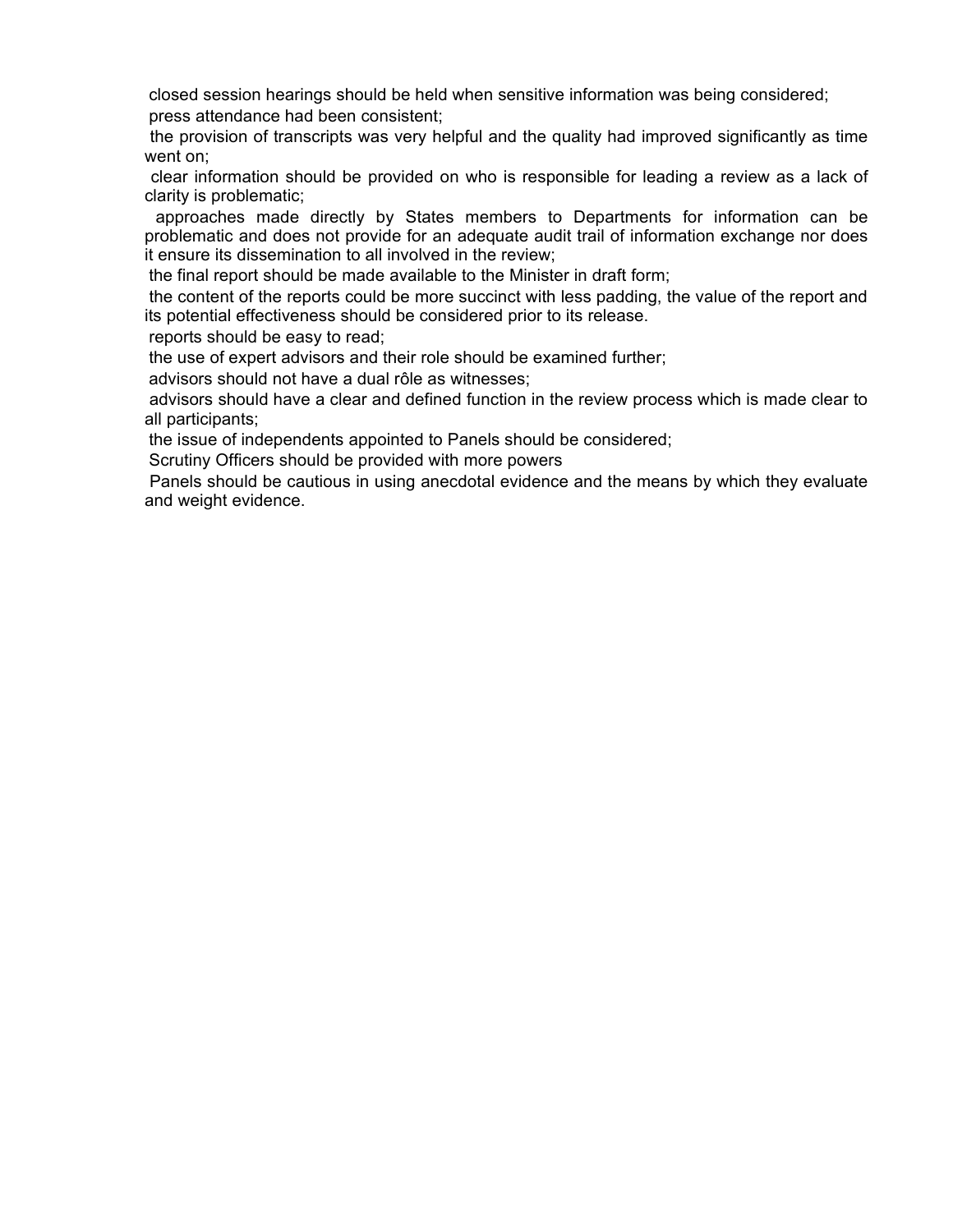# **APPENDIX C** - **DRAFT GUIDELINES FOR SHADOW SCRUTINY PANELS**

The terms of reference set out in P.79/2003 for Scrutiny Panels are as follows –

- (a) to hold reviews into such issues and matters of public importance as the Panel, after consultation with the Chairman's Committee, may decide, and to report to the States with recommendations if appropriate;
- (b) to consider and report on the existing and proposed policy of the Executive;
- (c) to scrutinize all primary legislation, consider possible amendments if appropriate, and report thereon to the States before the legislation is adopted by the States;
- (d) to consider subordinate legislation before it is made by the States, or after it is made by a Minister as appropriate and, if the Panel so decides, scrutinise such legislation and report thereon to the States an the Executive with recommendations;
- (e) to scrutinise proposed international conventions and agreements before they are extended to the Island;
- (f) to scrutinise the draft annual Resource Plan and Budget and other financial proposals of the Executive and report thereon with recommendations;
- (g) to liaise with the Public Accounts Committee through the Chairmen's Committee to ensure appropriate co-ordination of the scrutiny function.

Members involved in the process should understand that the objectives of shadow scrutiny are to  $-$ 

 create opportunities for training both members and officers – in particular developing new skills;

include a wide range of members in the shadow scrutiny process;

provide a learning experience;

develop the practical arrangements for a system of scrutiny appropriate for Jersey;

develop guidelines governing the scrutiny process;

assess the resource requirements for scrutiny;

develop awareness of the scrutiny function.

The purpose of shadow scrutiny is not to  $-$ 

provide an opposition to States policy;

further personal or political agendas;

 examine minor matters, individual complaints, internal disciplinary matters, or other matters prejudicial to the public interest.

Shadow scrutiny is not attempting to provide a fully functioning scrutiny system from the outset (although this may be an outcome of the work done).

## **Chairmen of Shadow Scrutiny Panels**

The Chairman of each Panel will be appointed by the States and will serve for an initial period of 12 months. The States will then be asked to appoint a replacement for a further 12 months, or until the introduction of ministerial government.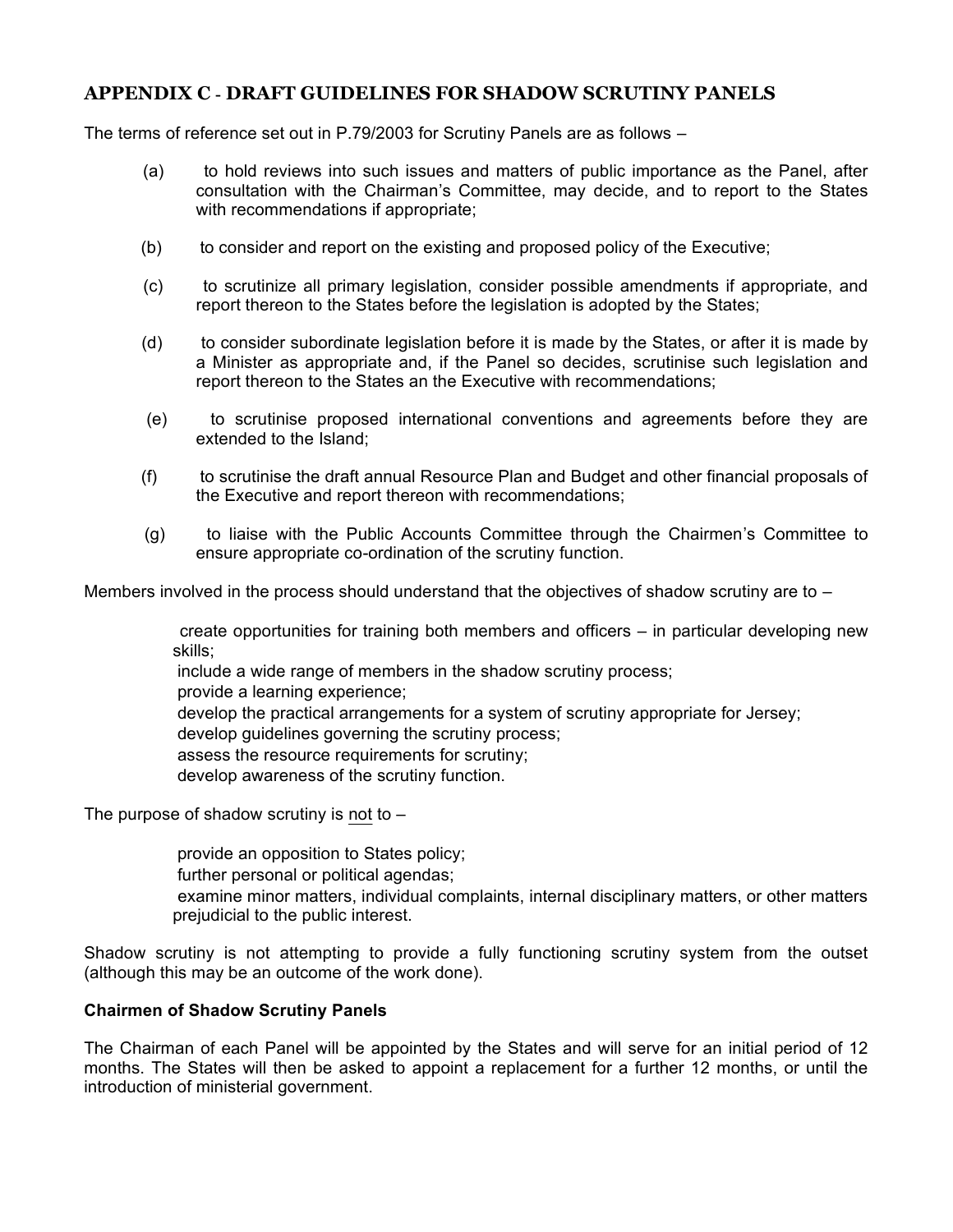The Chairman of the shadow panel shall –

 develop and provide strong and fair leadership and clear guidance to members and officers involved in the shadow scrutiny function;

 develop clear understanding of the terms of reference of the Shadow Scrutiny Panel and the scope and range of the scrutiny functions;

 ensure that the Panels are effective in developing a process that will contribute to the achievement of the States' strategic aims and priorities and the continuous improvement in services and implementation of best practice;

 agree all agendas for the Panel's meetings and take a lead in developing a forward work programme and ensuring that it is adhered to within the resources available;

 meet on a regular basis and consult with the other Panel Chairman and the Shadow Chairman of the Shadow Public Accounts Committee through the Chairmen's Committee;

 ensure that the appropriate members of States Committees are briefed about the work of the Panel;

 have overall responsibility for liaison with chief officers responsible for services within the Panel's programme;

ensure that requests for information are fair and reasonable;

seek to involve all scrutiny members in the work of the Panel;

decide, in consultation with officers, which witnesses to invite to hearings;

chair scrutiny hearings in public, ensuring fairness to witnesses;

develop a clear brief for each piece of work;

 chair the post-review meeting between the Panel and the Committee to assess the effectiveness of the process and identify problems.

In addition, the Chairmen of the Panels and the Shadow Chairman of the Shadow Public Accounts Committee will form a Shadow Chairmen's Committee, which shall –

> confirm and allocate the final work programme; meet to discuss progress and ensure consistency of approach; allocate resources; advise the Privileges and Procedure Committee on progress and issues.

## **Members of Shadow Scrutiny Panels**

The Chairman of each panel will select 4 members from the list of members approved by the States. Each member will be given the opportunity to serve on a panel for a similar length of time. This may be through each members serving for a fixed period. Alternatively, all selected members can be co-opted onto Panels from the outset, but allocated in fours to specific reviews.

Members shall –

 refrain from personal criticism of other members; not permit personal agendas, rivalries and differences to deflect them from properly fulfilling their duties as scrutiny members; declare any interest in the matters under scrutiny, pecuniary or otherwise; attend all scrutiny training sessions where possible.

## **Meetings**

A Chairman and 2 members will be a quorum for the purpose of holding meetings and hearings.

If the Chairman cannot attend then the members may appoint a temporary Chairman from their number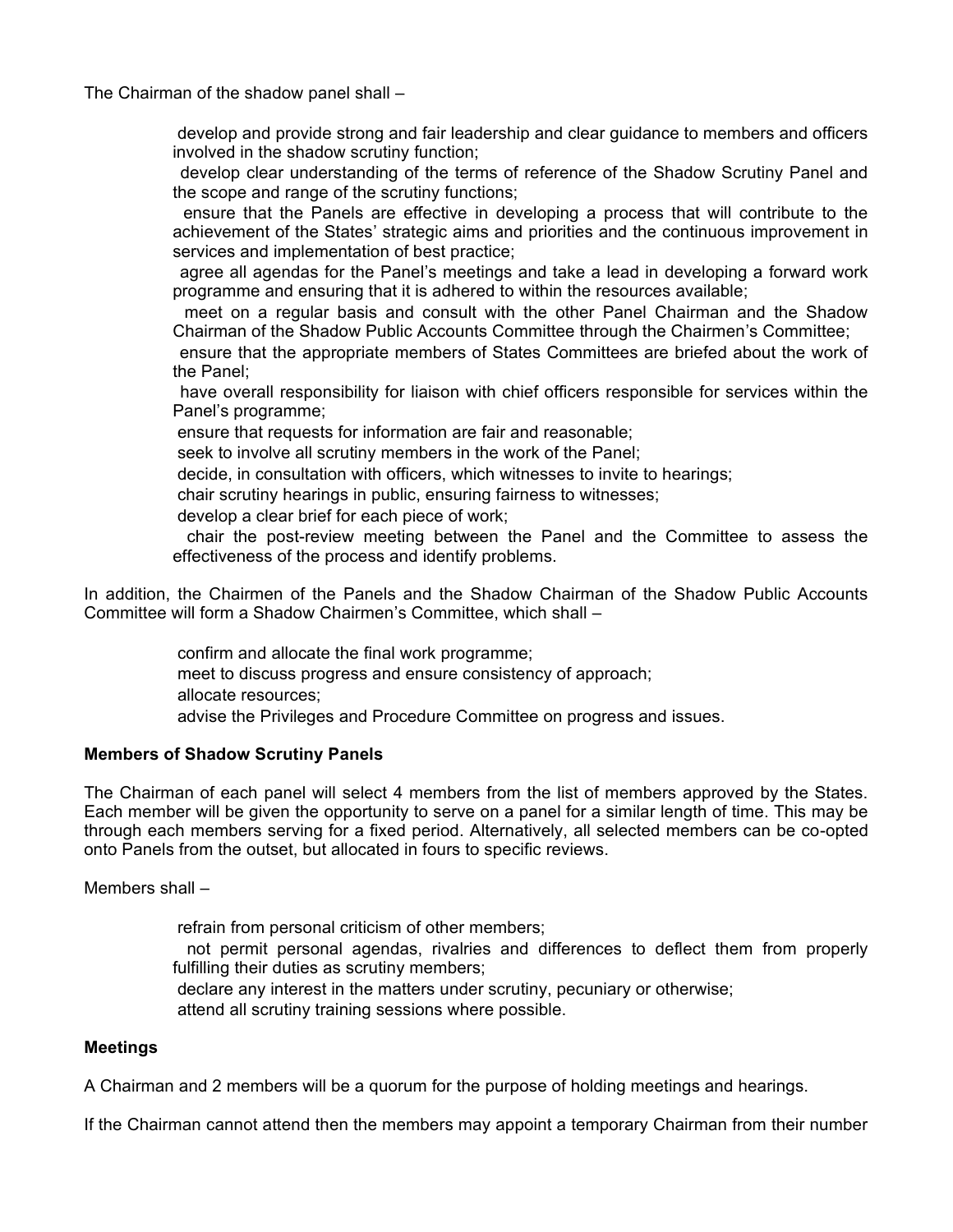for the duration of the meeting.

The Shadow Chairmen's Committee should meet not less than four times per year to review progress.

## **Resources**

Each Shadow Scrutiny Panel will be resourced with 2 Shadow Scrutiny Officers.

The role of the Scrutiny Officer will be to –

 provide the Panel with professional and technical information and advice relevant to the issue under scrutiny; obtain and collate information, documents, written and verbal reports and other appropriate information or evidence; obtain appropriate expert advice when necessary; undertake research; provide executive and administrative support; arrange, attend and record meetings and hearings; draft reports; liaise with States departments, other parliamentary services, media, pressure groups, stakeholders and other relevant external bodies; ensure that the scrutiny website is updated; provide executive support to the Shadow Chairmen's Committee; provide executive and administrative support to the Shadow Public Accounts Committee.

In addition to designated officers, a small budget has been allocated for the engagement of consultants where appropriate. The allocation of this budget will be at the discretion of the Chairmen's Committee in liaison with the Privileges and Procedures Committee.

## **Contact with States Departments and Other Witnesses**

Contact with States Departments will initially be between the Chairman of the Panel and the President of the Committee and the Chief Officer.

Presidents/Chief Officers will be informed of the Shadow Scrutiny work programme as soon as it is agreed. Copies of terms of reference for reviews will be provided to Committees/Departments as soon as they are available to give maximum notice of the subject under review.

The Chairman may request that the Panel visit the department to discuss the scope of a particular review, or to receive an overview of a particular service.

The Scrutiny Officer will make requests for specific information thereafter in writing either directly to the Chief Officers or his/her nominee.

Requests for information should be reasonable. Non co-operation or other difficulties should be reported to the Chairman who will contact the President of the Committee in the first instance and the Privileges and Procedures Committee thereafter if the issue cannot be resolved.

Panels will have automatic access to non-restricted (Part A) Committee minutes. Access to restricted (Part B) minutes will be through a request by the Panel Chairman to the Greffier of the States.

Panel members will not be permitted to question departmental officers directly other than as witnesses at a properly convened hearing, although direct requests for information will be progressed by the Scrutiny Officer.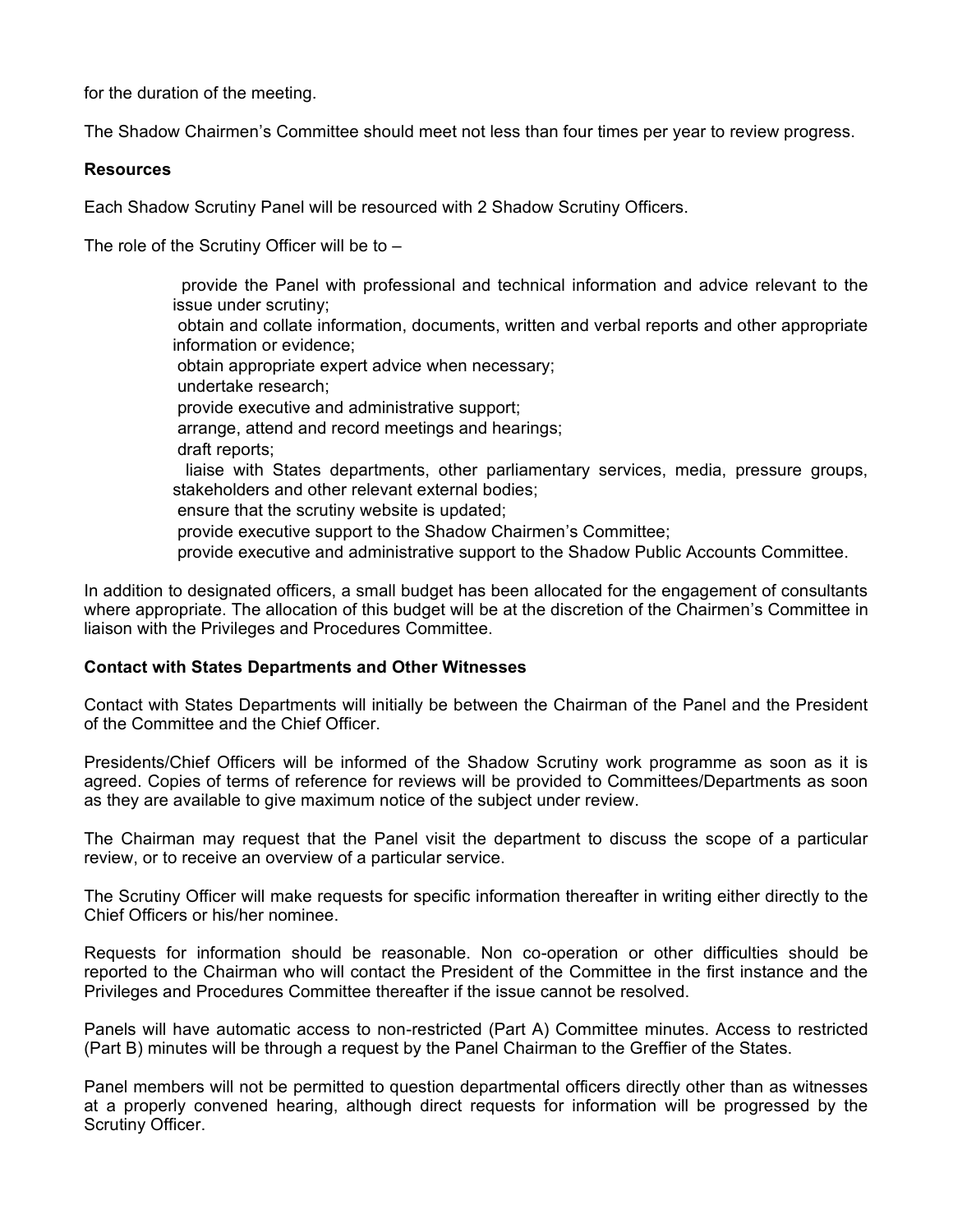Shadow Scrutiny Panels will invite witnesses to appear before them as required. In such circumstances, the Panel will –

> inform the witness of the time, date and place of the scrutiny meeting at which their evidence is to be taken;

> inform the witness of the matters about which the scrutiny body wish to ask them. Inform the witness of any documents that the Panel wish to have produced for them;

> provide reasonable notice of all the requirements of the Panel to enable the witness to respond in full at the earliest opportunity;

provide copies of all relevant reports, papers and background information;

 ensure that all witnesses are treated with courtesy and respect and that all questions to witnesses are made in an orderly manner as directed by the Chairman of the Panel; following the proceedings, write to the witness to confirm their testimony.

## **Work Programme**

The selection of topics for scrutiny is the first, most critical step in the entire scrutiny process to ensure that the objectives set for it are achieved.

Scrutiny should add value to the work of the States and produce worthwhile outcomes. The programme for each of the Shadow Panels will be determined though discussion with all of the members nominated by the States as Panel members.

Where possible, the programme should be based on a policy theme.

Each Panel should ensure that the four main roles of scrutiny are included in the work programme i.e. –

 Policy Primary/subordinate legislation Resource Plan/budget Other matters of public interest

Reviews selected should be capable of completion within an appropriate period and add to the overall training experience. The workload should also not exceed the capacity to do a thorough job.

The programme will be refined by the Shadow Chairmen's Panel, which will consist of the Chairmen of the Shadow Scrutiny Panels and the Shadow Chairman of the Shadow Public Accounts Committee. The programme will be endorsed by the Privileges and Procedures Committee to ensure that it meets the objectives of the shadow scrutiny process.

Terms of reference will be drawn up for each policy review or any review into a matter of public interest. These will be supplied to the relevant States Committee/Department prior to the commencement of the review.

A review group comprising the Shadow Panel, scrutiny officers and the chief/departmental officers, involved in each review and Privileges and Procedures Committee officers, will assess the effectiveness of the process and identify problems encountered by either side during the review process.

## **Selecting Topics**

Topics should be considered if they –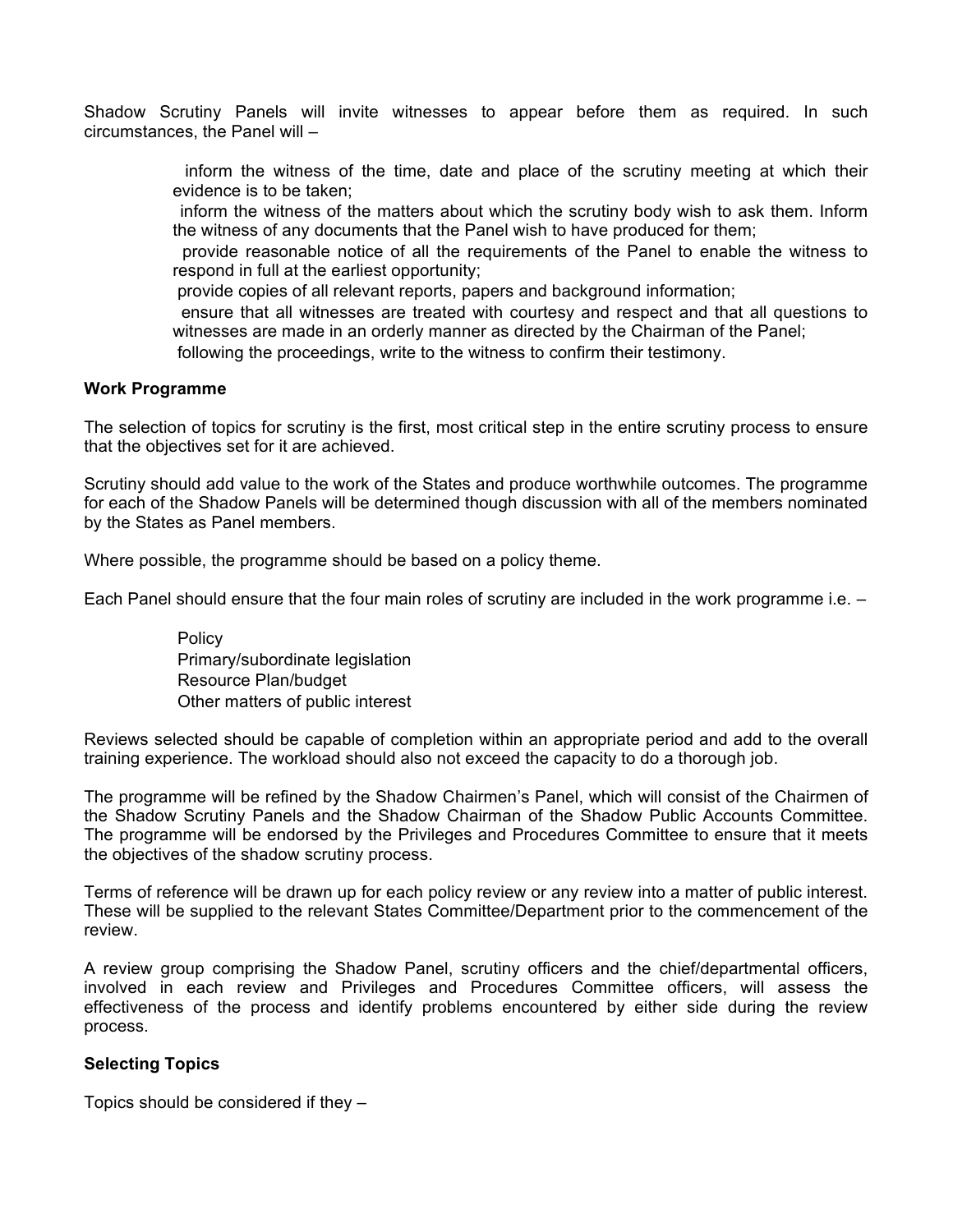meet the criteria as a training exercise i.e. not too long, not too complex; are likely to result in improved service; are a community/corporate priority area; are linked to States strategic objectives/plans; are a key issue for the public; relate to a poor performing service; relate to a service/issue where there is a high level of dissatisfaction.

Topics should be rejected if they are –

 already being addressed by others; subjudice or prejudicial to States interests; fall within a complaints procedure; an individual disciplinary/grievance matter; unlikely to result in improved service.

## **Presentation of Reports**

The findings of the Panel will be incorporated into a report prepared with the assistance of the Scrutiny Officer.

The report will be submitted to the Committee concerned for consideration and comment. The Committee concerned shall consider every report within 3 months.

Subject to any amendments, the report will be presented to the States for information.

## **Role of the Privileges and Procedures Committee**

The role of the Privileges and Procedures Committee will be to –

 provide resources for the shadow scrutiny process – within the limits of the budget allocated;

monitor the effectiveness of the process;

develop and provide an effective training programme for scrutiny members and officers;

comment on the appropriateness of the work programme;

develop a scrutiny awareness programme across the public sector;

provide advice if required;

provide liaison if required;

develop and recommend to the States the framework for full scrutiny;

develop these guidelines based on the experiences of the shadow process.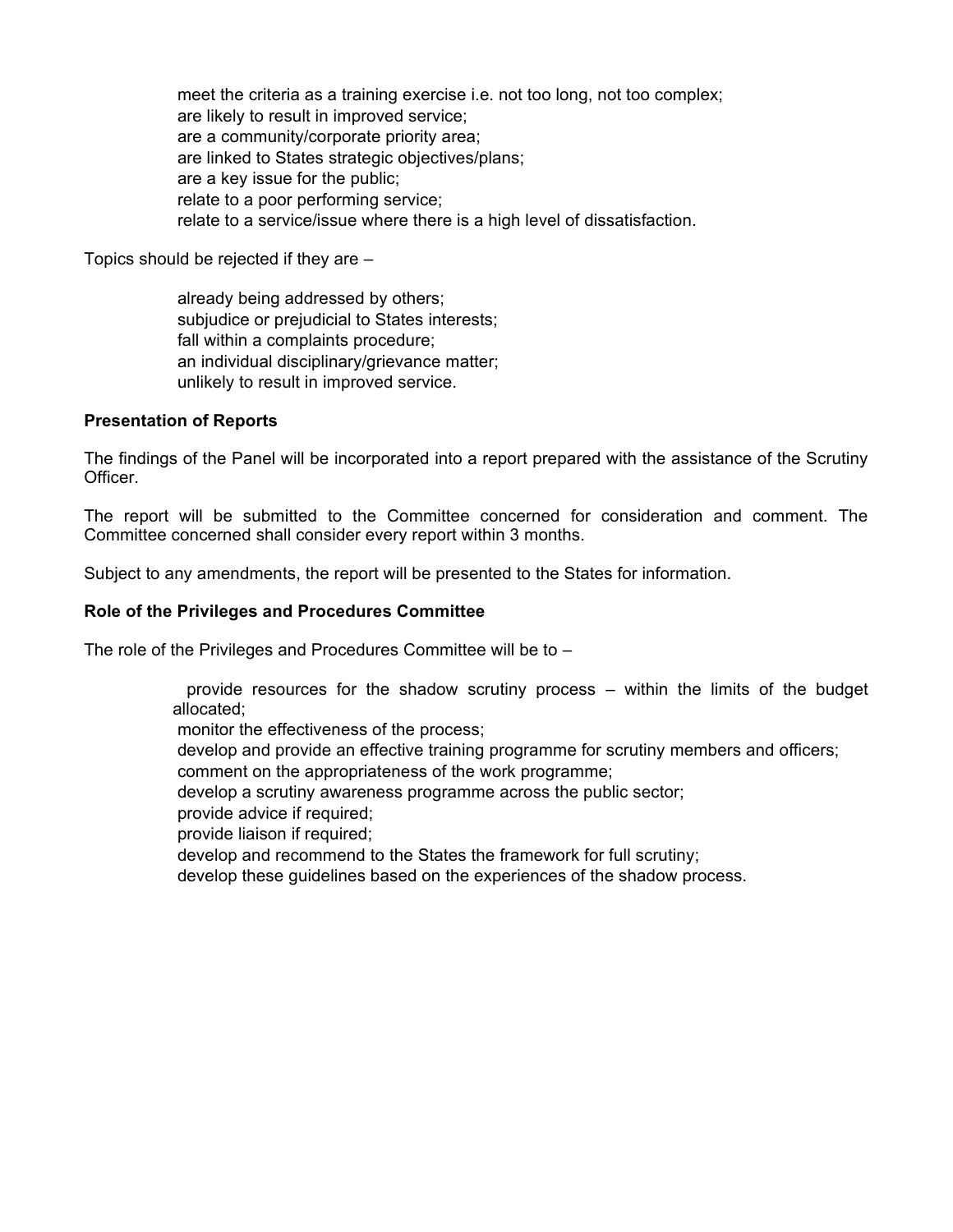## **THE ROLES OF SHADOW SCRUTINY COMMITTEES VS THE SHADOW PUBLIC ACCOUNTS COMMITTEE**

| <b>SCRUTINY COMMITTEES</b>                                 | <b>PAC</b>                                                                                                                                                                                                                                                                 |
|------------------------------------------------------------|----------------------------------------------------------------------------------------------------------------------------------------------------------------------------------------------------------------------------------------------------------------------------|
| <b>REVIEW POLICY</b>                                       | <b>REVIEW IMPLEMENTATION OF POLICY</b>                                                                                                                                                                                                                                     |
| Laws                                                       | Whether the Law is being applied/enforced                                                                                                                                                                                                                                  |
| Policy decisions                                           | Whether policies are being implemented with due<br>regard to cost, efficiency and effectiveness                                                                                                                                                                            |
| Capital programme                                          | Individual capital projects – whether a project has<br>been delivered to time and within budget and<br>whether the expenditure has achieved value for<br>money – the PAC would not question the need<br>for the project in the first place as that is a policy<br>decision |
| Strategy                                                   |                                                                                                                                                                                                                                                                            |
| Budget high level – e.g. taxation and spending<br>policies | Detail of the budget - outcomes expected from<br>expenditure                                                                                                                                                                                                               |
|                                                            | The annual accounts                                                                                                                                                                                                                                                        |

## **Concentrate on questioning Ministers (Committees) "the policy makers"**

## **Concentrate on questioning Chief Officers (Accounting Officers) "the policy implementers**"

By asking the appropriate question of the appropriate person in the appropriate forum we will make them accountable for their decisions. If we muddle this area we will not be able to ask clear questions and therefore will not get clear answers. By forcing both the ministers and the civil servants to understand their responsibilities we will ensure better government.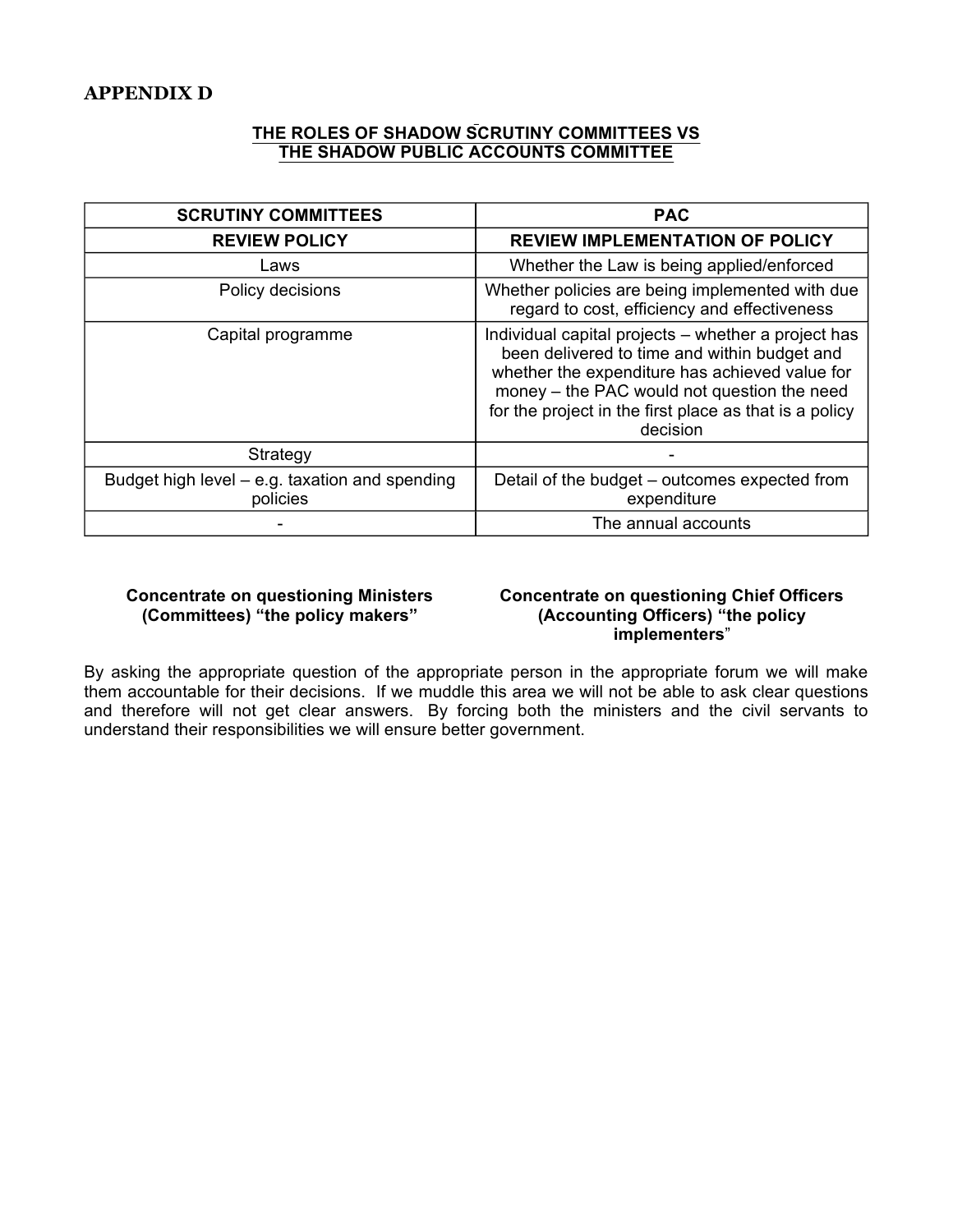## **Examples of areas which the PAC examines:**

Purchasing of goods and services across the States; the role of the Corporate Supplies Department

Cost of overtime

Control of sickness absence

Building maintenance

Service reviews of organisations to report on whether they are exercising their duties with due regard to value for money

Grants paid to third parties – whether these are achieving value for money and are in support of States objectives

Savings and costs arising from the Machinery of Government reforms

Terms and conditions of employment of States employees – the cost and appropriateness of these

Performance measurement

## **Some examples of grey areas – Scrutiny Committee or PAC or both?**

The Bus Strategy and the contract with Connex

Haut de la Garenne

Hip replacements

Waste Management Law

**Outsourcing** 

Parks & Gardens

Support to industries – Agriculture, Tourism, Finance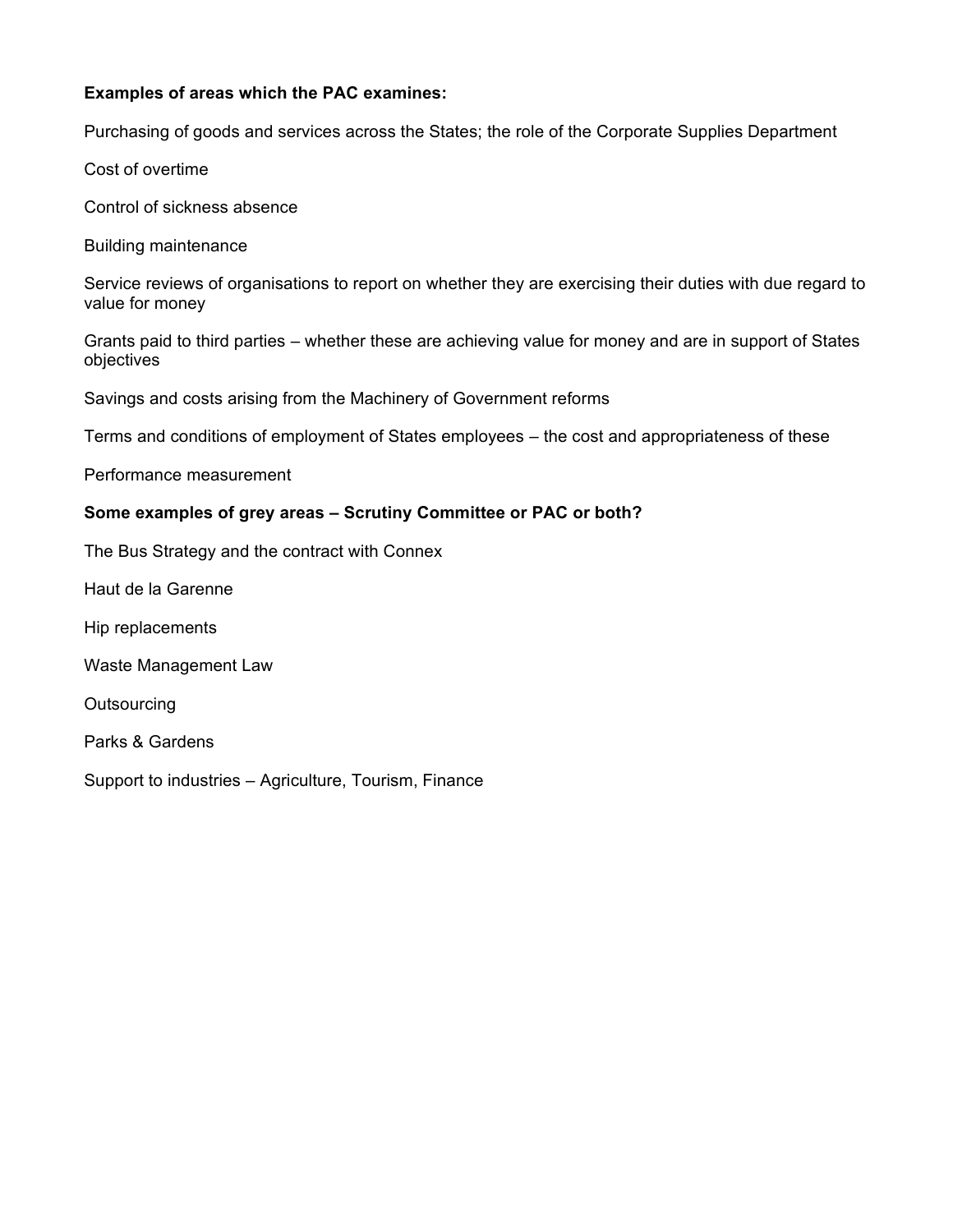# **APPENDIX E**

# **SPAC PROCESS EVALUATION**

#### **1. Introduction**

It was agreed by the Chairmen's Panel that I should solicit comments from Shadow Public Accounts Committee ('SPAC') 'witnesses', and collate those comments in order to provide structured feedback on the PAC scrutiny process.

Contact was made with the officers who had been interviewed by the SPAC, and comments were received from all but one of those canvassed by the middle of August (one was on leave). One officer had recently retired, and was not initially approached. I asked that he should be contacted if at all possible.

I have taken the view that the Chairmen's Panel, and the SPAC, are likely to be interested in what was said, rather than in who said it, and have therefore not attributed any comments to any individual. (It was previously agreed by the Panel that any other approach would run the risk of inhibiting frankness.) I have therefore tried to distil the responses received, and then appended my own assessment in italics.

## **2. Responses**

## **2.1 Selection of scrutiny area**

Views on this varied widely, from "No comment" and "The selection of items of review is not a matter on which an officer should comment", through "... considered ... a legitimate area for scrutiny - it clearly has significant financial consequences for the States", all the way to "...my impression was that the agenda was far too wide for a body undertaking its first steps into scrutiny. The meeting necessitated a huge amount of preparatory work in the department …the Shadow PAC were most grateful for the effort put into this but frankly, without it, the PAC would not have been able to conduct the meeting."

*While the purist view would be that topic selection is a matter purely for the SPAC to decide (and some officers appear to agree with that view) it seems clear that best results will be achieved when there is a shared understanding between SPAC and the 'witness' Departmental officers as to the appropriateness of the review being undertaken (not to mention a shared understanding of its objectives, and resource implications).*

## **2.2 Pre-hearing briefing/notification**

N.B. Some respondents made no distinction between this and the next issue on which views were specifically sought (Time of notification in respect to hearing date).

Generally, witnesses appeared content with this aspect of the process – "… impressed by the level of information that had been supplied to us in connection with the areas that would be covered by the Scrutiny Panel and the arrangements attaching to the meeting" – "guidance given to the department prior to the meeting was sufficient to enable us to research the subject matter properly and provide a comprehensive brief" – "time of notification about the hearing was good and there are no criticisms about the organisation or process" – "no problem - the review's information requirements and scope were made available in advance" - "arrangements for notification of invitation to attend SPAC were adequate, allowing ample time for preparation".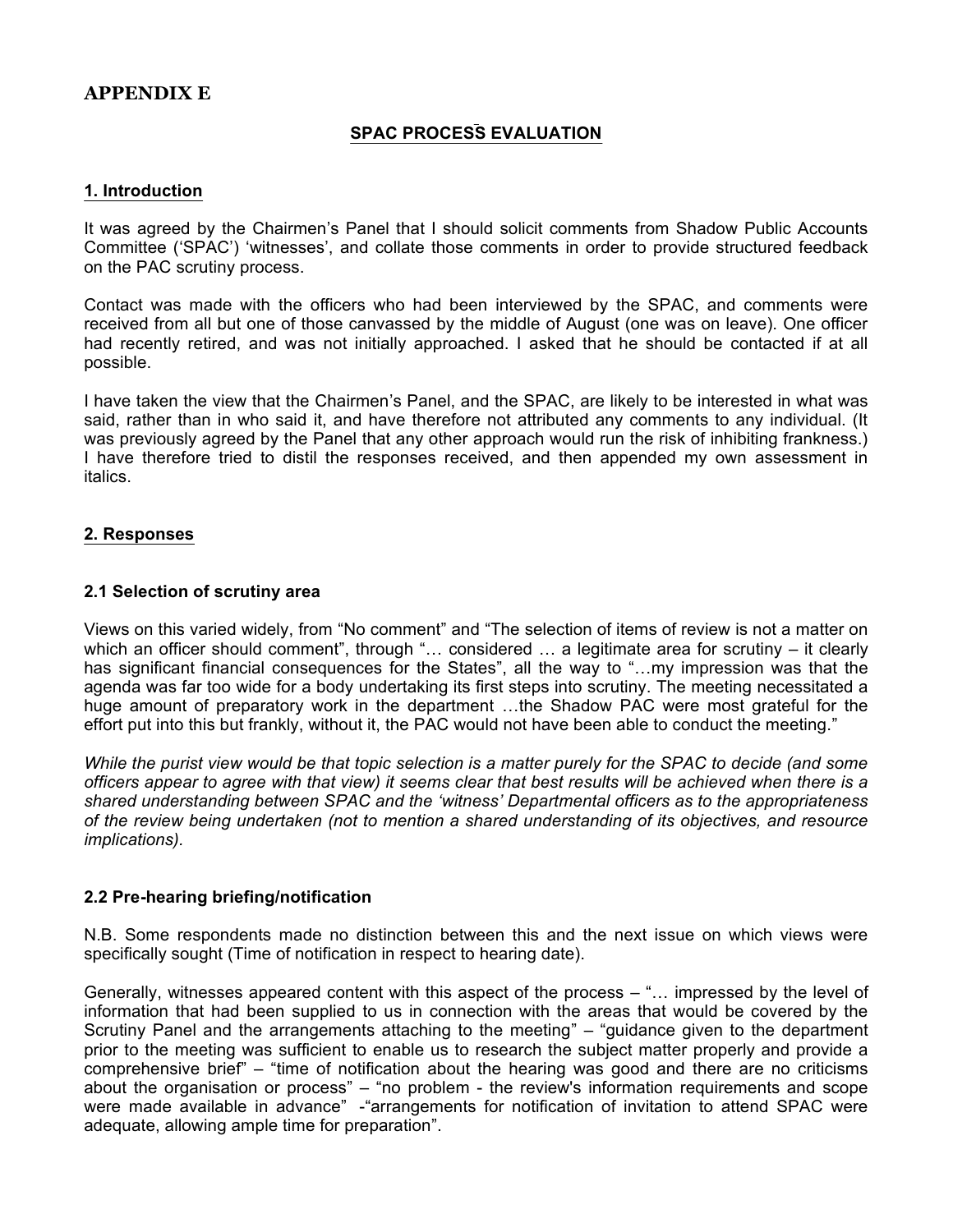There were some reservations, however, (including from the same respondents quoted above) around issues which a number of respondents also raised under the heading 'Any other matters':

"The only difficulty experienced was in compiling the large volume of detailed information which the Scrutiny Committee required" – "had we known how much work would be involved, I would have liked at least two month's notice. I think it was only about a month" – "if members were given areas of questioning to prepare prior to the hearing and adhere to these this might lead to a more focussed hearing" – "the arrangements for pre-hearing briefing could be improved".

*Generally, the consensus view would appear to be that, although officers fully recognise the legitimacy of SPAC inquiries, and will do everything possible to co-operate, they feel that the process could be improved, and therefore lead to better outcomes, if more effort was devoted to preparation. Officers would like to begin an inquiry with a clear shared understanding of the objectives and resource demands of an investigation, a recognition on the SPAC's part that information sometimes requires time to collate, and a clear sense that the SPAC's investigations, and lines of questioning, were structured. Officers are prepared to accept that the overall objective is to seek out the facts in a cooperative manner – but unannounced lines of questioning tend to shake that belief.*

## **2.3 Time of notification in respect to hearing date**

As stated above, a number of respondents made little or no distinction between this issue and the previous one. As such – with the particular proviso about resource demands – comments were generally positive.

#### **2.4 Conduct/organisation of hearing**

It will come as no surprise to the SPAC that one issue was raised, in relation to information being released by the SPAC to the media before witnesses had been given an opportunity to comment/refute.

*I understand that this was an isolated incident, fully discussed in the interim, and from which lessons have been learned. My only comment here, then, on this particular matter, is that it is important that the 'adversarial' aspect of investigations should be kept to the minimum compatible with doing the job effectively, and that officers, whatever the outcome of an inquiry, should always perceive the process as a fair one.*

Other comments were generally positive – "hearing had been fair and responsible" – "hearings have been courteous" – "meetings were conducted in a courteous and business-like manner" – "On the whole, felt that the investigation of the issues …was very thorough" "…discussions lasted for about three hours… felt stretched by the experience. However, the ground that we covered and the questions that were posed were all fair and acceptable."

The one consistent reservation about conduct of meetings related to the unstructured nature of questioning – "more focussed briefing could lead to the more effective use of time" – "found the hearing to be rather disorganised and unstructured with little, if any, continuity between members of the Panel. The result was that lines of questioning were not developed, indeed often broke down, making it very difficult for the Panel to obtain a holistic review of the subject and a clear, consistent understanding of the issues."

*It seems clear, from the feedback received, that inquiry sessions have sometimes been testing – as they should be – but without leaving witnesses feeling either 'ambushed' or 'on trial'. I believe, however, that the witnesses themselves clearly believe that their contribution could have been more productive if the SPAC had devoted more time and effort to (a) preparing consistent lines of questioning and (b)*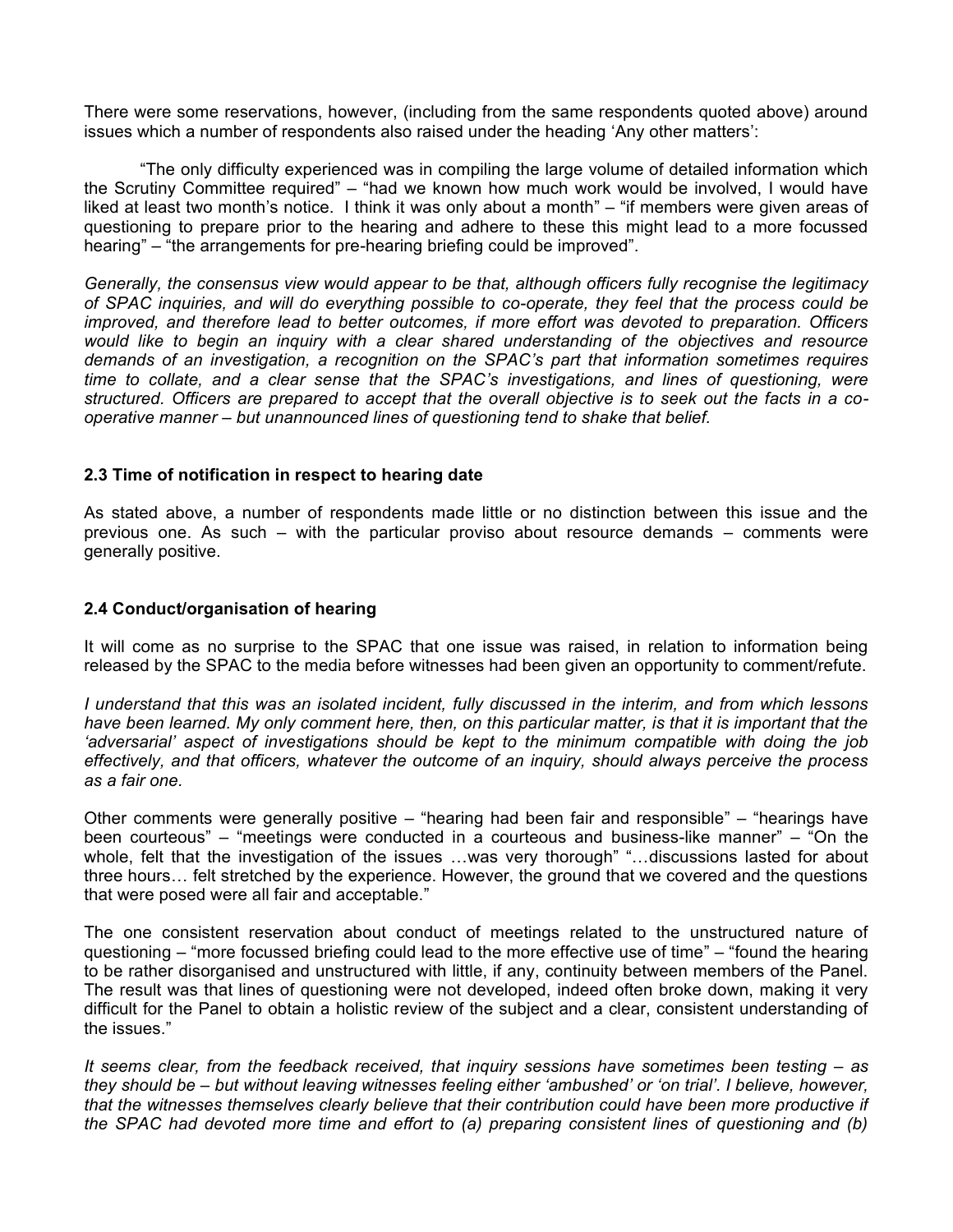*making it clear, in advance, to witnesses, what those lines of questioning would be, and what they were aiming at. One respondent did make a point of saying,* "I am sure the Shadow PAC was `feeling its way' at that time and my comments should be considered with that in mind" *– but these comments would seem to indicate that it would be desirable for members to make a reasonably long-term career of PAC/scrutiny, in order to hone the requisite questioning skills.*

## **2.5 Any other matters on which comments received**

As might be expected, this final area drew out more responses than any other – but most of the matters raised had already been touched on, in one way or another, in comments under other headings.

A number of respondents referred to the resource implications of preparing for a hearing, while recognising that the process of inquiry is both necessary and valuable - "The only other issue that we would wish to highlight is the amount of time that it took to prepare for the meeting. Clearly, we were both anxious to ensure that we were fully briefed and prepared for our encounter with the Shadow PAC and this preparation took up a significant part of our time. Nevertheless, we do recognise and accept that the executive and its officers must be held to account for their actions and the scrutiny process is a legitimate way in which to achieve this."

Respondents were as keen to see the time of the Committee effectively used, as their own - "more is likely to be gained from such scrutiny if the subject matter is kept very focussed on specific issues rather than taking a `state of the nation' approach. Additionally, departments should be given ample time to prepare properly and marshal their records and evidence" - "… a considerable amount of time was expended at the beginning of the meeting exploring decisions which have been made over time. I observed that it proved difficult for Members of the Committee to clarify the areas under examination… It appeared to me that this process was frustrating for both parties and did not lead to an entirely satisfactory or satisfying outcome. I appreciate that the examination of issues by the Committee will inevitably result in unanticipated lines of enquiry but remain convinced that advanced notice of the major areas for consideration would prove helpful to all parties by facilitating meaningful and wellinformed discussion." – "Allowing for the inexperience of the Shadow PAC, I would go as far as to say that the momentum of the meeting was dictated by (us). There were many situations where they weren't quite sure what questions to ask so we volunteered information by making assumptions as to what they needed to know. I am sure that the Shadow PAC has since become far more adept at questioning and probing."

As mentioned previously, the importance of structure and preparation was repeatedly stressed – "There should be a professional review before any hearings and hearings should remain focussed on the specific matter and not allowed to stray into wider areas." – "A clear programme of reviews for the year would be beneficial for all with target timings." – "My perception is that the hearing was undertaken before the facts had been agreed, which probably contributed to the unstructured hearing. I would suggest that in the future the facts be agreed with all parties before the hearing to enable a more informed and structured discussion".

Witnesses felt that a shared understanding of timescale, and follow-up, were as important as effective preparation – "This review has been underway for several months and is still continuing; to the best of my knowledge a report, even an interim one, has not been published. I feel that in future every review should have a plan / timetable by which to monitor progress, create clarity around the objectives and outcomes and advise all parties involved as to the actions at each stage and the associated timescales (I am sure that the Panels themselves would expect to see evidence of such plans for the projects which they review!)" – "I would expect to hold a meeting, to update shadow PAC of progress, towards the end of the year as I believe a proactive engagement is far better than a reactive one."

One respondent made a comment which was particularly instructive, since it relates to a perception of what PAC is 'for': "There might be a danger of SPAC slipping into an overall critical mode and selecting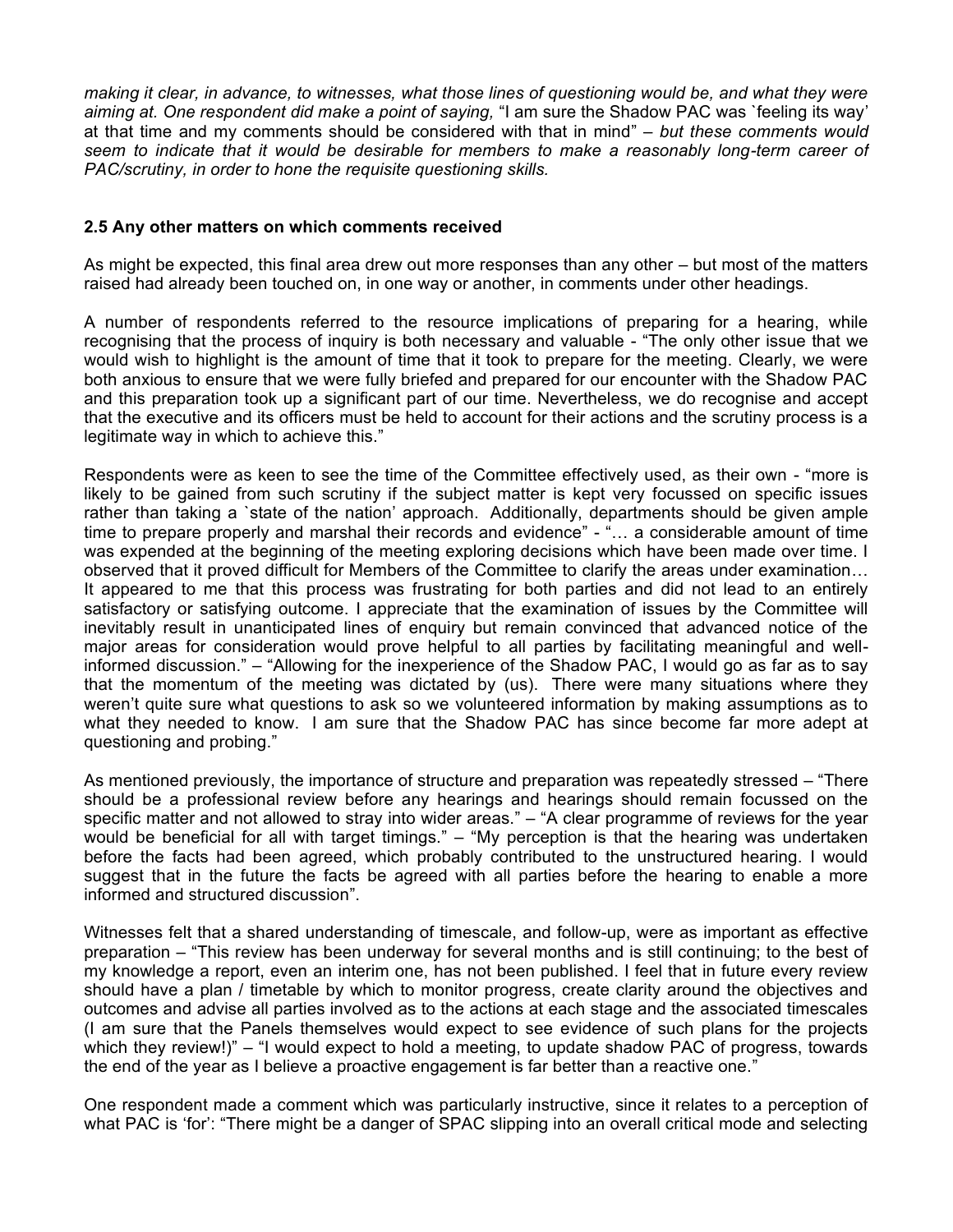reviews based on matters that have gone wrong rather then being more objective and selecting a balanced range. It is important that reviews look to improvements in the future and do not necessarily solely apportion blame." *Most politicians, at least, seem to have taken the view that the purpose of the SPAC (as distinct from scrutiny generally) is to investigate areas where they believe there may be a problem. If this is also the SPAC's own belief, it is vitally important that (a) it should make that fact clear to all potential 'witness' Departments and (b) it should continue in the path that it would appear to have already chosen, of courteous and fair investigations.*

*Overall, the feedback received would seem to point to a need for the SPAC to 'work within itself', concentrating on a relatively small number of highly-prepared, highly-focussed investigations, making every allowance for the need of both the witnesses and the Committee itself to be quite clear about the objectives of each inquiry, and with a clear, time-lined program from well before the hearings all the way through to following up recommendations.*

Jerry Dorey 17th August 2005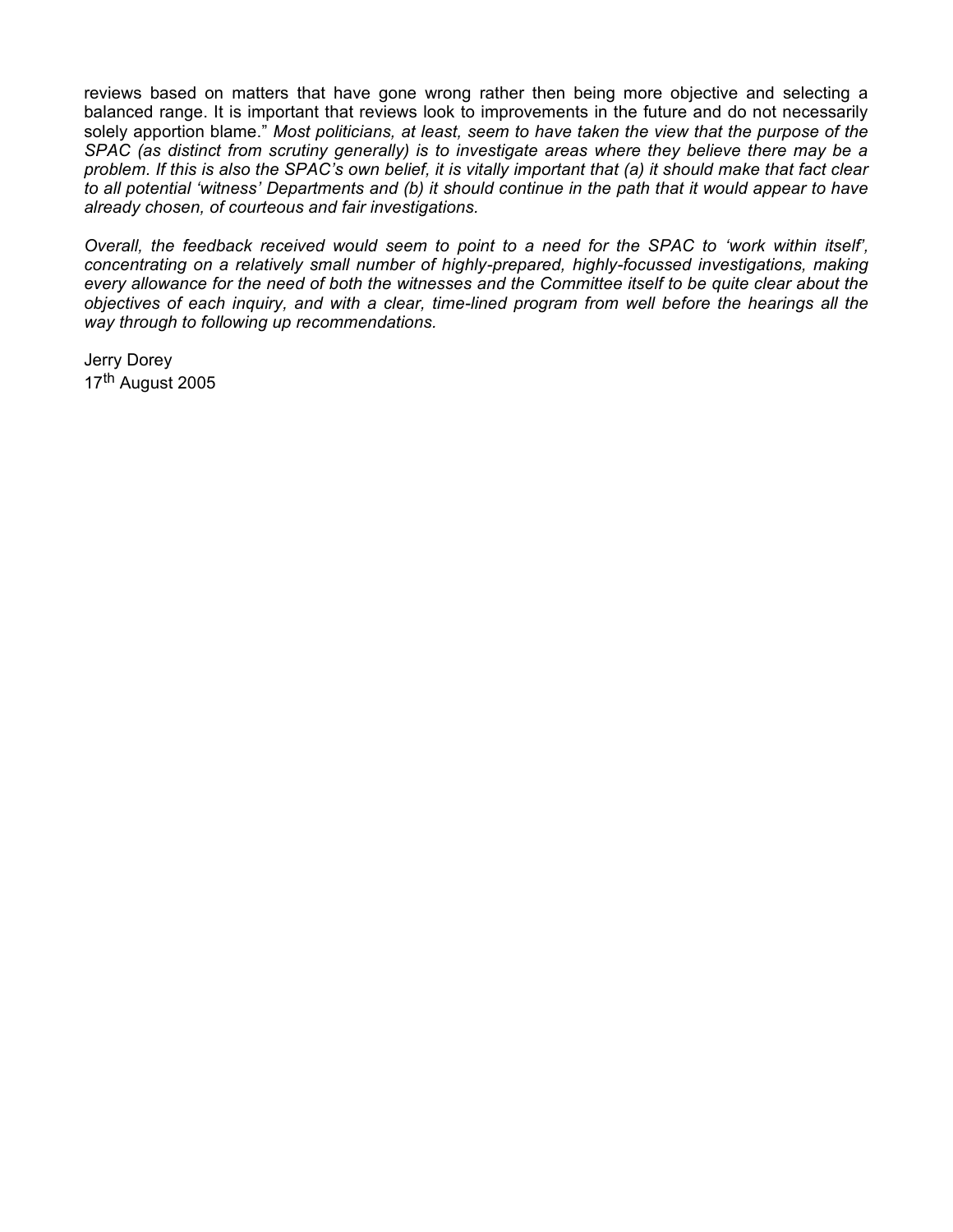# **APPENDIX F**

## **'CALL-IN' OF EXECUTIVE DECISIONS**

- IV.1 Although, as set out in Section 25, the PPC has decided not to recommend the immediate introduction of a 'call-in' mechanism the Committee believes that it is helpful to set out how such a system could operate if introduced at a later date.
- IV.2 It would almost certainly be necessary to define 'key decisions' of the Executive which would be those capable of being called in. These might be ones that involving significant expenditure or savings and/or would be significant in terms of their effect on the community. Typical criteria for a key decision might be that –

the decision involved expenditure of over £100,000;

 the decision appeared to be contrary to one or more of the approved policies or strategies of the States;

 the decision appeared to be inconsistent with any form of policy approved by the Council of Ministers;

 the decision appeared to be inconsistent with recommendations previously made by a Scrutiny Panel and accepted by the States or the Council of Ministers;

 the Minister or the Council of Ministers appeared to have overlooked some relevant and material consideration in arriving at the decision;

 the Minister or Council of Ministers appeared to have failed to consult relevant stakeholders or other interested persons before arriving at the decision;

 the decision in question had already generated particular controversy amongst those likely to be affected by it or, in the opinion of the Scrutiny Panel, was likely to do so;

 the decision appeared to be particularly novel and therefore likely to set an important precedent.

Panels would, nevertheless be expected to satisfy themselves that –

 the decision in question was more than 'a day to day management or operational decision of the type normally taken by officers' – such a decision should not normally be called in;

 that the request for 'call-in' was not intended simply to delay or slow down the decision making process;

 that the delay which would ensue as a consequence of calling in the decision in question was unlikely to cause prejudice to the interests of the States of Jersey, the public or third parties; and

 the request for 'call-in' might not be dealt with more appropriately in another way, for example through a question, complaint or appeal procedure.

IV.3 If a 'call-in' mechanism were introduced the request for 'call-in' would need to be made within a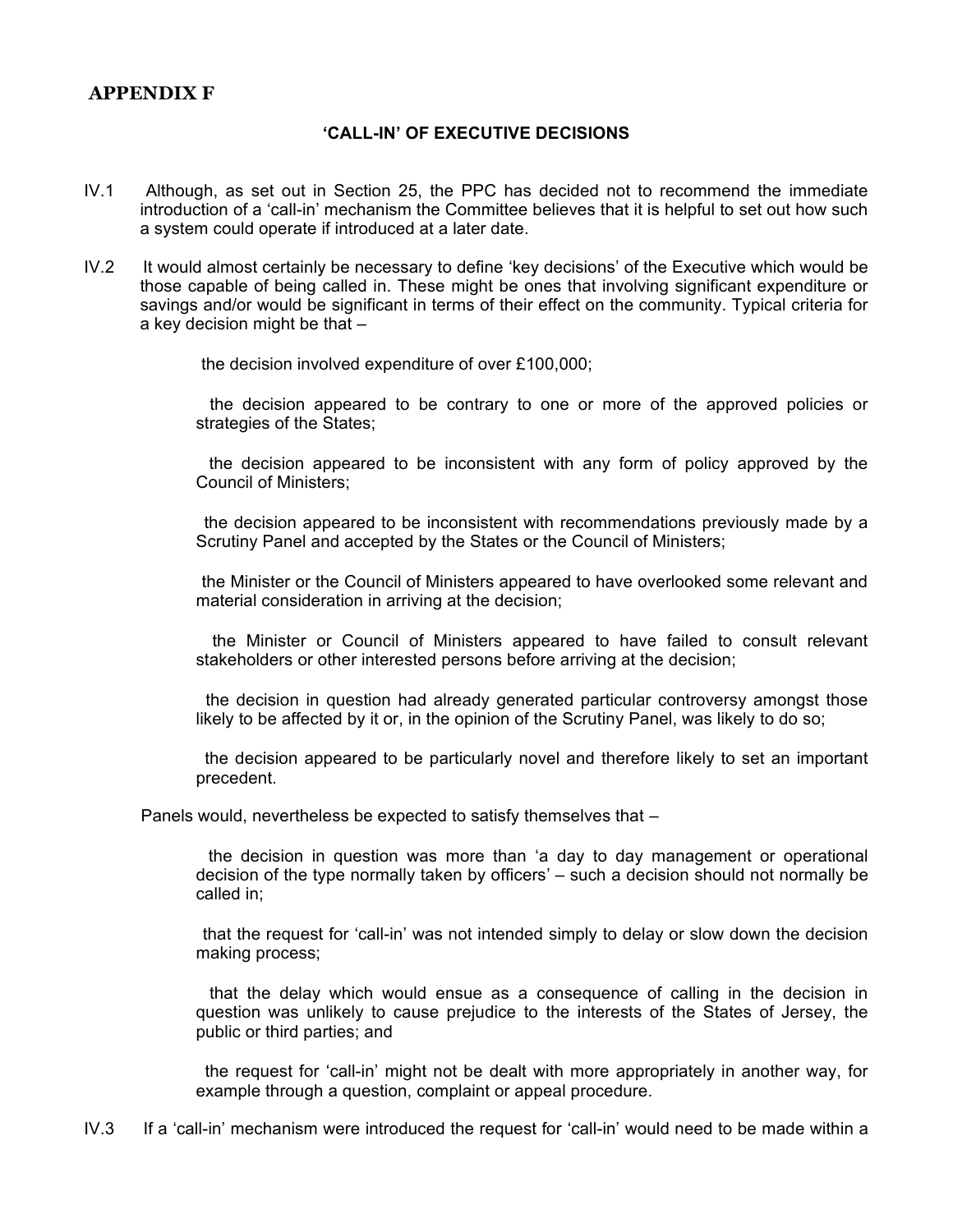- set period, typically three working days of the decision being recorded and published. It is important to stress that the fixed period would run from the date of publication of the decision, not from the date it was made, and if there was any delay by the Executive in recording and publishing the decision this would not prevent 'call-in' although it would, of course, increase the time between a decision being made and its possible implementation. It would be vital that all decisions made by Ministers and by the Council of Ministers were correctly recorded and published, with supporting papers and reasons for the decision being made available, so that non-Executive members could consider whether or not a decision met the criteria of a 'key decision' capable of being called in.
- IV.4 Once a request to 'call in' a decision had been notified to the Executive a meeting of the relevant Scrutiny Panel would be held within a set period, typically within eight working days, to consider the matter. The opportunity for any action to be taken would lapse if the meeting was not held within the fixed period.
- IV.5 The members requesting 'call-in' would be required to prepare a report giving their reasons for taking this action (in accordance with one or more of the criteria set out for 'call-in') and the relevant Minister and/or officers would be requested to attend the meeting of the Scrutiny Panel to discuss the matter. All the reports and background papers on which the original decision was based would be available to the Scrutiny Panel and officers who prepared the reports would attend the meeting to provide relevant advice and information.
- IV.6 If the Scrutiny Panel decided to take no action after its initial inquiries, the Executive would be notified and the decision could be implemented. Alternatively the Scrutiny Panel might decide to ask the Minister or Council of Ministers to reconsider the decision.
- IV.7 The reconsideration would have to take place as soon as possible, as the decision would not be capable of implementation until the Executive had responded to the Scrutiny Panel. The Chairman of the relevant Scrutiny Panel and/or any other members who made the original request would have the right to be heard to set out the reasons why they believed the decision should be reconsidered.
- IV.8 The Minister concerned, or the Council of Ministers in the case of a Council decision, would decide whether or not to amend the original decision in the light of the request for reconsideration. The outcome would be notified to the relevant Scrutiny Panel and, as soon as this had been done, the decision, amended or not as the case might be, could be implemented. It is important to stress that the Executive could not be forced to amend the decision and might decide to maintain the original decision notwithstanding the 'call-in' request. There would be no second round of 'call-in'.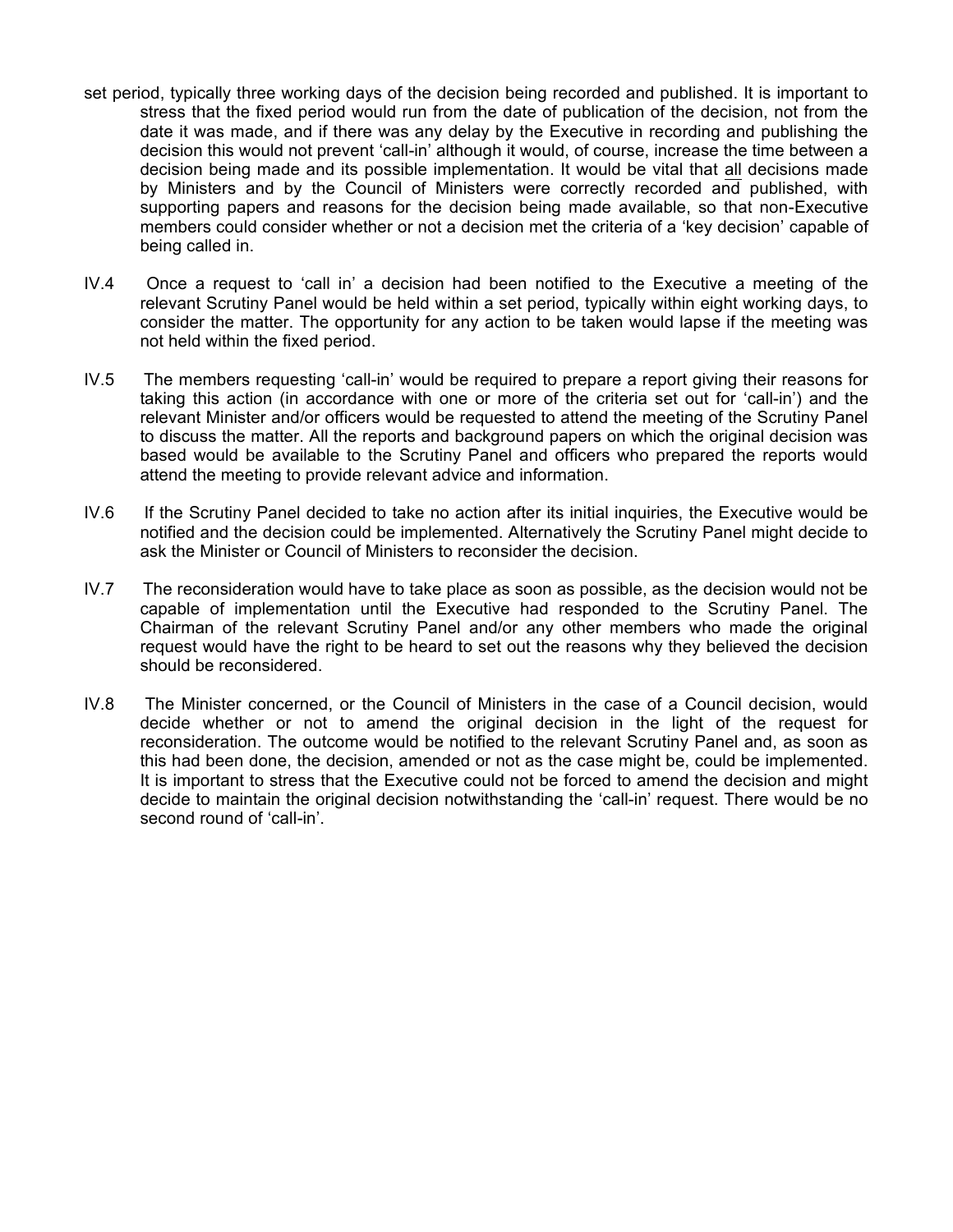# **APPENDIX G**

#### **Scrutiny of the States Business Plan and Budget Initial Comments by the States Shadow Scrutiny Panels and Shadow Public Accounts Committee on the Resource Allocation Process 2006-2008**

These initial comments on behalf of the Shadow Scrutiny Panels and the Shadow Public Accounts Committee (SPAC), relating to the Resource Allocation Process, are based upon the meeting of Committee Presidents held at the RJA&HS on Monday 7<sup>th</sup> February 2005. They form an isolated part of an ongoing review.

The briefing notes received prior to the meeting in question laid out the following statement in the 'Background' information:

*'The States Strategic Plan 2005-2010 includes the initiative "Agree rolling three-year spending plans in its Annual Business Plans, with clear targets for service improvements" with a success indicator of "Resources allocated in accordance with the Strategic Plan"'.*

The briefing notes also included one particularly important and relevant quote:

*'Feedback received during the three resource allocation processes from 2003 to 2005 has indicated the following: "There was a strong desire of States Members, repeated during the recent Budget debate, for a more strategic, high level approach to apportioning resources between Committees."'*

Generally the process appeared much more businesslike than before. It was clear from the papers supplied, and the explanations provided by both Senator T. A. Le Sueur and Mr. W. Ogley, that a determined attempt had been made to allocate resources, based on the States Strategic Plan 2005 to 2010. However, where policies did not fully comply with strategic aims, it would have been helpful to know the rationale behind this as the following list demonstrates the strategic approach may not have been entirely successful:

- In section 4 of the resource allocation proposals, the Policy and Resources Committee put forward a 'Further reduction in Secretarial Training Scheme' with a stated impact of '…numbers will be cut from six to four and the further reduction of trainees will have a major impact on the availability of secretaries throughout the States.' This would appear to run counter to the States Strategic Plan 2005-2010. In 2.2, it is stated that the States will 'Develop a strategy to broaden and enhance the skills base of the Island, support business development and provide employment for the resident population. The success indicators for such an aim are listed in 2.2 as follows 'A rise in the level of appropriately skilled and qualified people resident in the Island; A better match of skills vs. skills shortages; and A reduction in the demand for migrant labour'. The proposals by the Policy and Resources Committee would also appear to contradict the aim, as set out in 5.2 of the States Strategic Plan, to 'Improve access to a range of educational and training opportunities so that young people can maximise the educational, career and job opportunities available to them';
- In section 5 of the resource allocation proposals, the Privileges and Procedures Committee put forward a reduction to the Scrutiny Function budget. This action appears to be in direct conflict with the stated aims of sections 8.1 and 8.2 of the States Strategic Plan, i.e. to 'Take steps to encourage all States Members to feel fully engaged and to develop a fuller understanding of the work of the public service' and to 'Implement the proposed scrutiny system to ensure that there is full accountability to States' Members and the public' respectively;
- The Economic Development Committee put forward proposals in section 7 that cut 8% from the total marketing budget. Their proposal itself states 'These cuts do not allow the department to be consistent with either the States or the Tourism strategies which require additional investment and greater effort to achieve the economic targets which have been set';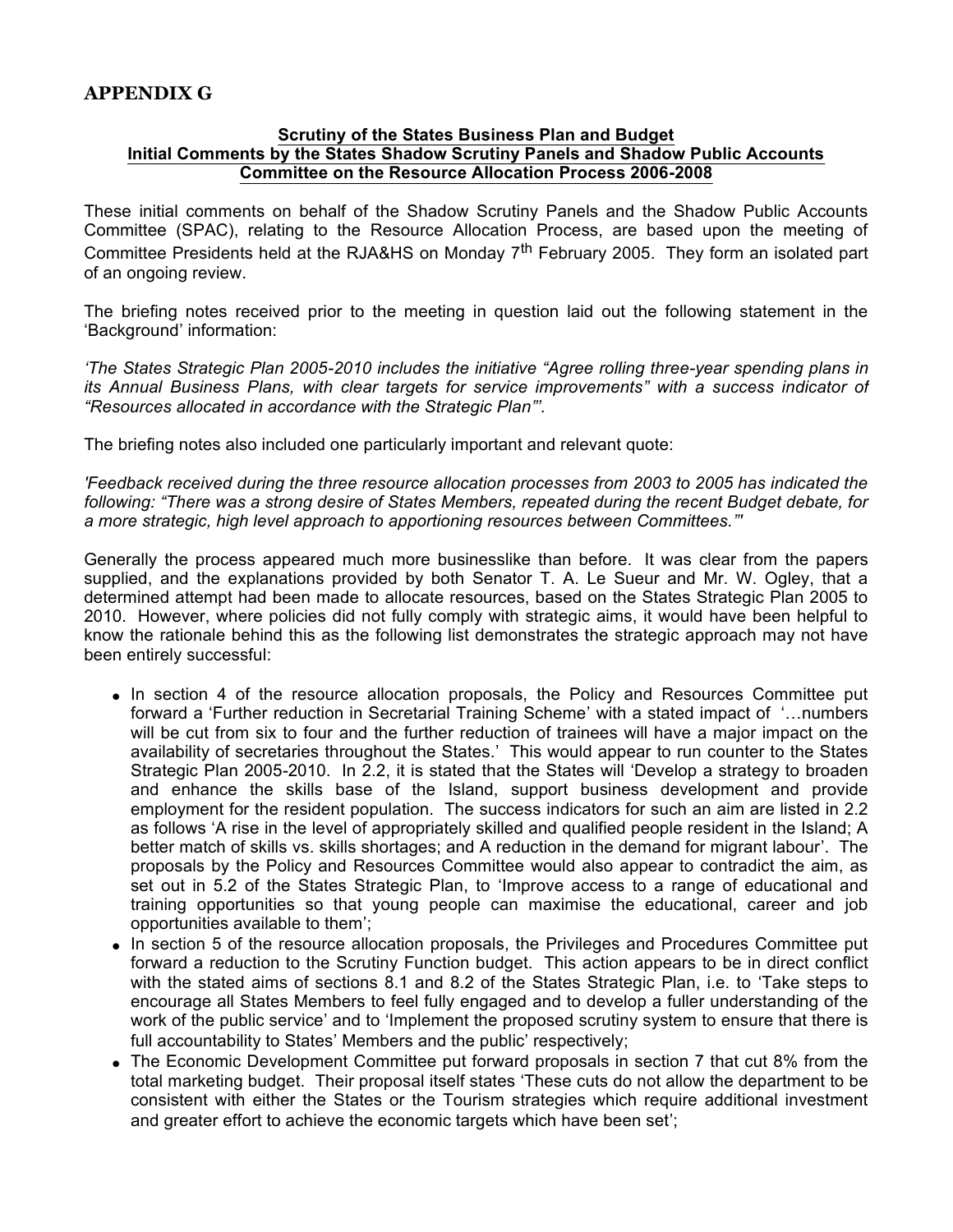- In section 8, the proposals from the Environment and Public Services Committee, includes a cut to their Building Control Trainee Scheme about which they state 'A reduction in the Building Control Trainee Scheme will reduce the Department's ability to plan for future succession'. It would seem that this proposal also contradicts the stated aims of 5.2 in the States Strategic Plan 2005-2010;
- In section 12, the proposals don't appear to have taken into account the possible effects of the proposed Goods and Services Tax and its impact on those with a low income or claiming transport allowance as set out in section 3.4 of the States Strategic Plan; and
- Section 13, the Housing Committee proposals, outlines service reductions '...to come from Maintenance and Operations. There is no where else'. The proposal further states that the impact will be as follows 'Further dilapidations & more homes not meeting basic homes standard. Cleaning and grounds maintenance on estates will be further reduced. The estates will become dirty and untidy'. This appears to run counter to the States' stated aim as set out in 3.2 of the States Strategic Plan 2005-2010 i.e. Enable the provision of good standard, secure and affordable accommodation for all. One of the 'success indicators' of 3.2 are listed as 'The availability of affordable accommodation which meets the Island's needs'.

The change to a three year cycle of allocating resources is welcome but despite the new approach to the process there are still important areas that raise some concern. It could be argued that those taking part in the process are not able to ask the right questions because they don't have all of the relevant information. There was a general lack of evidence that overall, Committees have reviewed all existing Services for savings and growth figures could be more clearly presented to explain whether they are to maintain existing services or for the introduction of new ones. The Committee Presidents don't have access to the proposed growth or savings that were not included in the final proposals. It is an important question, and as long as the focus is on individual proposals rather than taking a high level view, the question is unlikely to be answered to anyone's satisfaction, and allow continued accusations of gamesmanship and shroud-waving.

The process, however simplified and strategic this time, still doesn't allow for full, fair comparison across Committees. The only Committee almost exposed to a proper scrutiny of its whole budget examined was the Privileges & Procedures Committee (PPC), but that discussion appeared somewhat chaotic and it seemed less than clear what was actually being proposed and what the implications would be to those participating in the discussion. All other Committees only had a very narrow selection of their current activities examined, which begs the question of whether these proposed savings were more appropriate than others unmentioned (as Senator S. Syvret said, "Why secretaries and not 'spin doctors'?"). The same principle obviously applies to growth proposals, which cannot be assessed rationally unless you have a chance to look at what else the Committee in question is doing. There should, perhaps, also be greater consideration and discussion given to the manpower implications, on both savings and growth proposals, as they do not appear to be of great concern in the present process.

During the discussions it became evident that a number of proposals required greater explanation and/or understanding before a decision could be made. This included a dispute over a £400,000 discrepancy in the Health & Social Services proposals and the issue of the required levels of manpower in the Education, Sport & Culture proposals. During the course of the discussions it was questionable whether all Committee Presidents were able to demonstrate a complete understanding of the proposals contained in their Committee submissions. This may be due to their disconnection with the earlier part of the process undertaken by the Chief Officers, without political input, in which the various proposals were considered according to the aims as set out in the States Strategic Plan 2005-2010.

Within the context of overall spending it doesn't matter where Committees spend money within their whole area of responsibility – what matters is how much they spend, and whether the allocation of resources to that Committee represents better value for money than would be gained by applying the same resources to a different sector. However, the limitations of the process exposed the superficial nature of discussions in this area.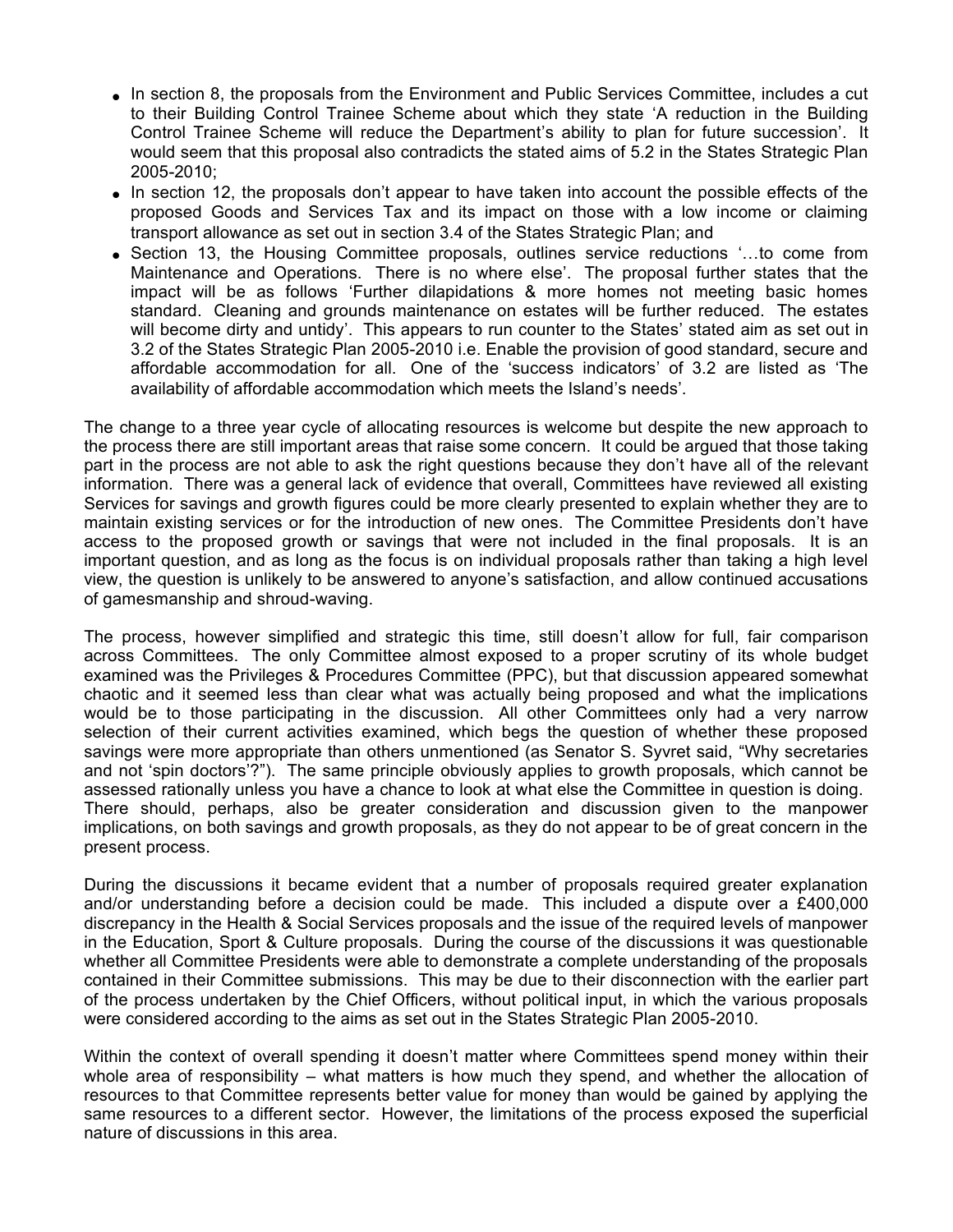A further area of concern relates to the lack of backbench involvement in the process. Apart from an invitation to make comments at the end of the deliberations, they had no involvement. It is arguable that they should be accorded the opportunity to contribute in some way.

#### *Shadow Public Accounts Committee (SPAC) comments*

It appeared that some of the Presidents were not fully au fait with the corporate approach to doing business, nor yet even the necessity to produce a spoken factual rather than emotive analysis. The written analyses were, on the whole, factual rather than emotive but some tended to be somewhat verbose.

It would be helpful to develop a standardised approach to setting out service reductions and growth proposals. It is to be hoped that this will be addressed by the Corporate Management Board in due course.

Not all Departments made proposals for service reductions or efficiencies in operation of services. Others appeared to have chosen easily identified and discrete blocks of spending. There were also cases where strategies involved the allocation of resources to particular plans where an overlap with the private sector occurs. There was also mention of cases where it seemed that there was a reluctance to address difficult issues on the premise that this would be difficult and complex.

There is perhaps scope for an executive course for Presidents which could give them grounding in finance, budgets and other intricacies of public business. Warwick Business School appear to have researched this area of political life. It is possible some Chief Officers might well find such a course useful.

The discussion underlines the importance of Departments having qualified financial officers with line management to their Chief Officer but with reporting lines to the Treasury. This will be a necessary development following the introduction of accountability of Chief Officers.

There were also indications that Presidents were not always sure what the costs of operations in their departments were. This, added to their reluctance to contemplate savings, underlined the necessity for tighter accounting.

It appeared probable that certain of the States policies may have to be shelved for the immediate future if financial rigour is to be maintained – e.g. Hansard. This underlined the necessity for States Members to be more sensitive to the financial results of their propositions particularly in the overall context of States spending. There are still decisions in the States that are attractive short term/pre-election, but not in the context of the overall budget.

It appears that the corporate approach to preparation of the budget has eliminated, so far, much of the horse trading over different projects and services which took up so much time in previous years. This would seem to be an improvement in the efficiency of the process. The success of this depends on all the Presidents developing a corporate approach as well as the Corporate Board;

It was also not clear as to whether the various commitments and carry-forwards were taken into account as part of the Corporate Board discussions and it was also not clear as to the use made of the benchmarking report in the overall analysis of the allocation of resources. There was also no mention of the mechanism to be employed to ensure that service programs discussed by the Corporate Board would not be changed once the cash limits were decided.

It is vital that the progress of the efficiency savings is monitored and the proposals put forward by the Chief Officers seem sound. It would be helpful if SPAC can review these arrangements, including the results of the efficiency savings, as part of their review of the Visioning Process.

#### *Methodology of approach*

The decision to delegate the responsibility of developing a methodology for a high level approach to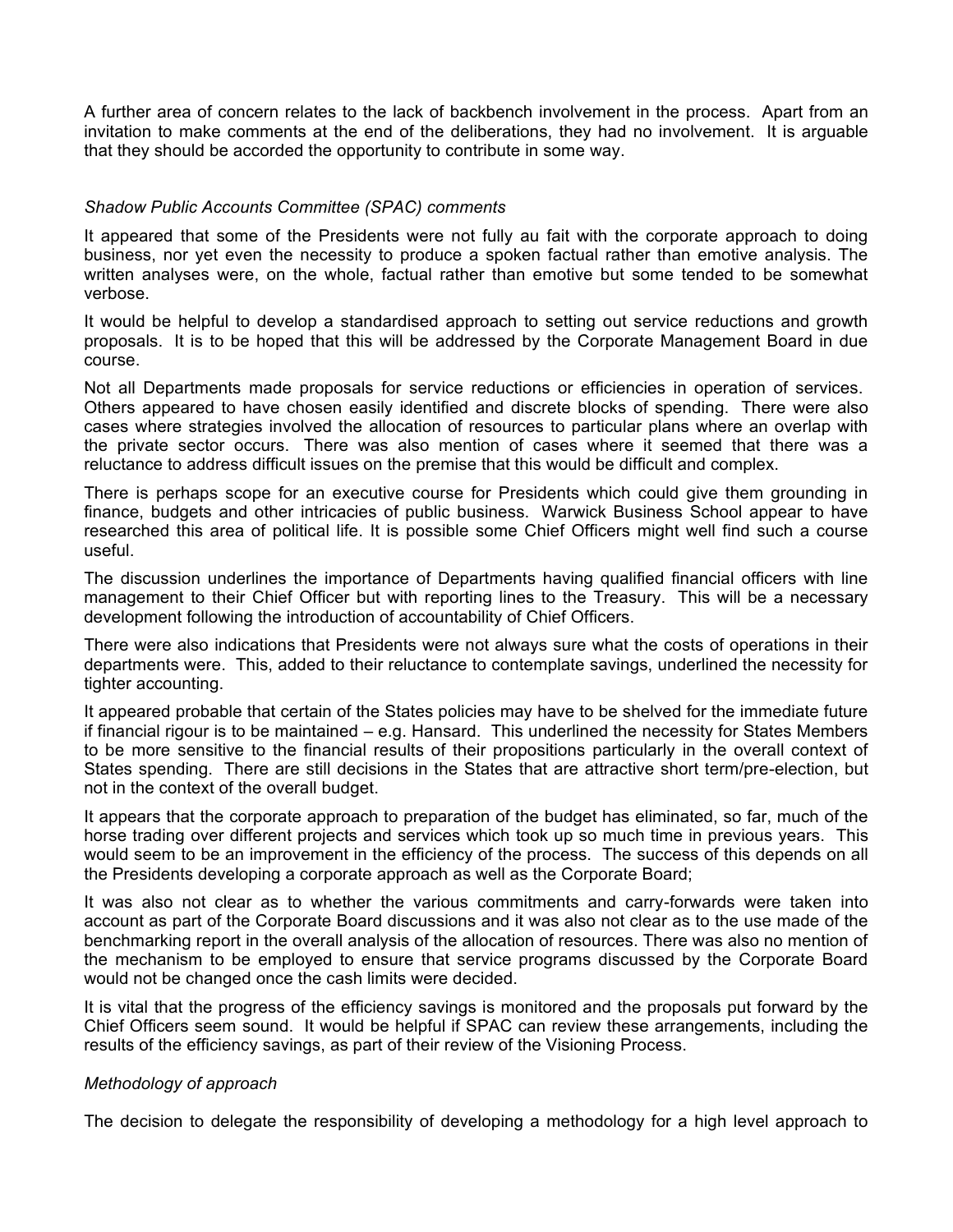resource allocation is in itself a good idea. However, it is not clear what specific guidance was given by the Presidents or the Finance and Economics Committee to create an efficient methodology which would meet the requirements of Government.

Did the agreed principals of the decision making recognise the fact that the Fiscal Strategy states total expenditure growth should be at 1% below the underlying RPI,

the Resource plan specifies 2.5% for net revenue expenditure, the Strategic Plan lays out the need for balanced budgets or that the States agreed to reduce the Capital programme from £50 million to £45 million.

It follows that if the criteria used to make any decisions are not clearly defined how can the methodology produce the desired result.

There are a number of specific areas of concern raised by this initial meeting:

- Were Chief Officers told to ensure that all States strategies and Polices should be reflected in any proposals made;
- Were they also instructed to separate out provision for existing services and any new proposed expenditure or growth;
- Was the Benchmarking information used to determine the need or otherwise of further or existing expenditure;
- Where is the detailed information not only to support the £4 million pound efficiency savings as proposed but future efficiencies allowing monitoring to take place;
- What instructions were the Chief Officers given regarding manpower levels and overall manpower costs;
- Were they told to ensure that the end result should produce a balanced budget;
- Were the Chief Officers asked to consider Gross revenue expenditure against net revenue expenditure, in other words taking account of Individual Departmental income streams when looking at the prioritisation and allocation of resources.

# *Ongoing areas of concern:*

Whilst the process attempted to make decisions on a strategic basis there remains some significant questions left unanswered, such as;

- How are essential capital infrastructure projects to be funded i.e. roads, the Prison, the Airport, waste disposal, property maintenance, drains;
- Should we be increasing total manpower levels without identifying the ongoing effects that this will have on our overall expenditure;
- $\bullet$  How do we fund new proposals such as the Economic Development plan;
- How do we address the general failure to identify all costs relating to new legislation and regulation proposed and accepted by the States;
- There are still concerns over carry forwards and commitments and how these should be addressed in the future;
- Neither of the options, A and B, included retaining the Capital expenditure to the agreed £45 million;
- Equally both options showed a projected deficit when it has been agreed that we should have a balanced budget.

Both the Shadow Scrutiny Panels and the Shadow Public Accounts Committee will continue to review the Resource Allocation Process with a view to addressing areas of concern and to suggesting improvements.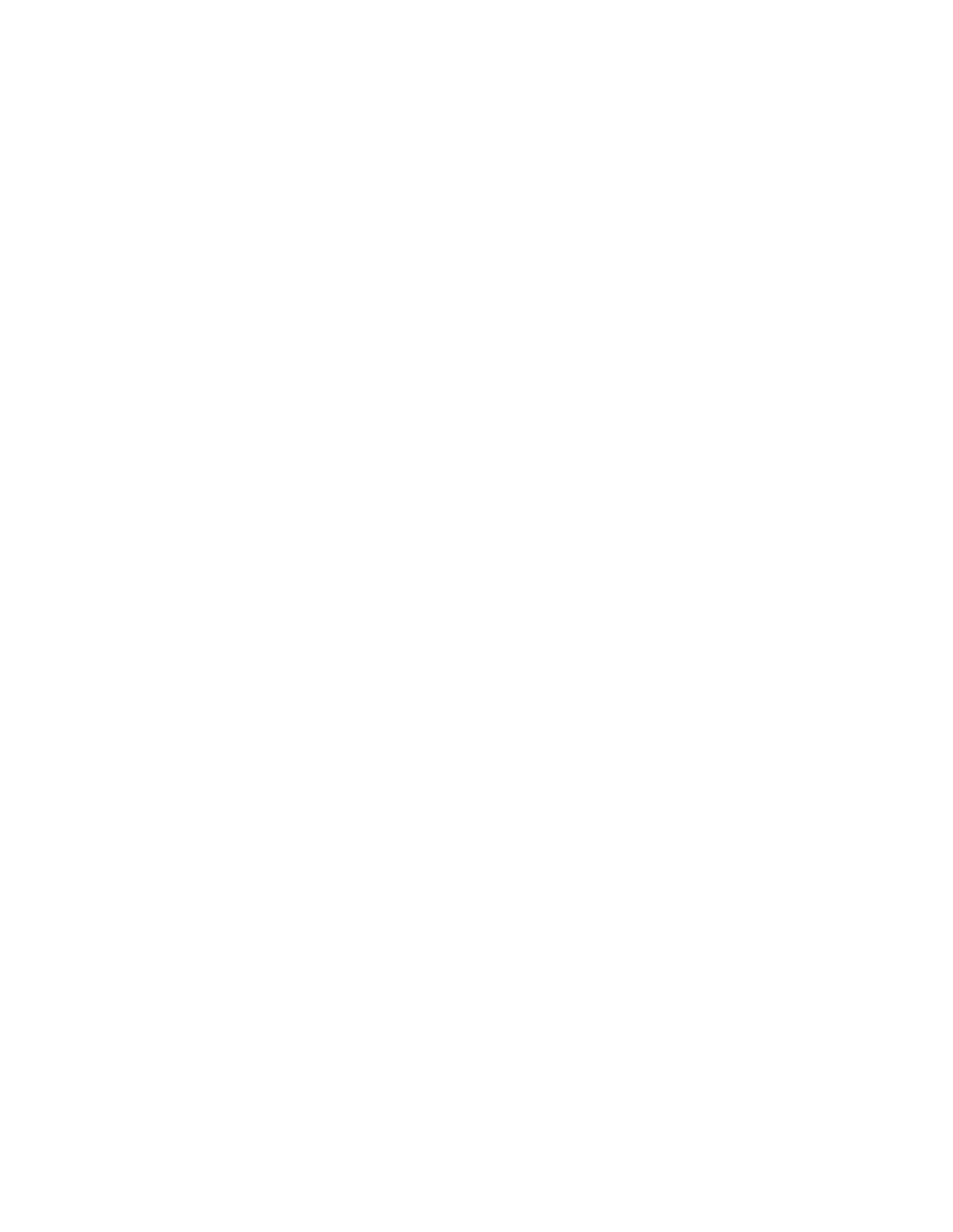# **Budget Resource Allocation 2006-2008 28th February 2005 at Societe Jersiaise**

At the previous meeting on the  $7<sup>th</sup>$  February a number of Committees had been requested to provide greater detail in respect of their proposed growth and/or savings packages. An additional meeting was scheduled at the Societe Jersiaise meeting room in order for the Committee of Presidents to consider these revised bids within the overall context of the Resource Allocation Process.

Each Committee in turn presented the additional information that had been requested. The Committee of Presidents discussed the proposals and their relative priority. Some Committee Presidents were uneasy about the artificial timescales for Presidents to speak and one President commented upon the lack of political input into the proposals going on to say that there had been no instruction on the amount of political input required in the process.

There is some discussion between Presidents on the content and validity of the respective proposals. At frequent intervals Chief Officers are consulted or questioned directly. A considerable amount of time is spent debating the validity of the proposals put forward by the Education, Sport and Culture Committee. Senator P. F. C. Ozouf queries the size of their carry forward and asks why this sum could not offset some of the Department's growth bid. There is further discussion amongst the Committee Presidents about the possibility of saving posts in the primary schools now that the population bulge has moved through into the secondary schools.

Senator T. A. Le Sueur expressed his concerns about the non-executive departments sitting within the process. Following on from this statement the Attorney-General set out the proposals concerning his departments. There was considerable discussion about the use of monies contained within the Criminal Offences Confiscation Fund and the Drugs Trafficking Confiscation Fund to fund these proposals.

There is considerable debate between the President of Environment & Public Services Committee and the Deputy of St. Peter (representative of the Harbours & Airport Committee) about which should have responsibility for the oversight and funding of the Meteorological Department.

The Presidents further discussed the States commitment to increasing the Overseas Aid Budget. The President of the Housing Department pointed out that the President of Overseas Aid had not been invited to the Committee of Presidents meeting. Senator T. A. Le Sueur explained that he had not anticipated that the Presidents would consider freezing or in another way altering the Overseas Aid budget and hence the President of Overseas Aid would not be required.

Following the conclusion of discussions on the Committee proposals Senator Le T. A. Sueur did a recalculation of the growth and savings proposals. As part of the calculations a reference was made to 'creative accounting' as a solution to the funding required by the Economic Development Committee for their efforts to 'grow the economy'.

The Presidents subsequently decided that funding for non-executive departments would be forthcoming from the Criminal Offences Confiscation Fund though they acknowledge that this is not a sustainable arrangement.

The Presidents also agreed that to the proposal that the Overseas Aid budget be frozen and acknowledged that this would need to be agreed in the States as the rate of growth had been a States approved decision.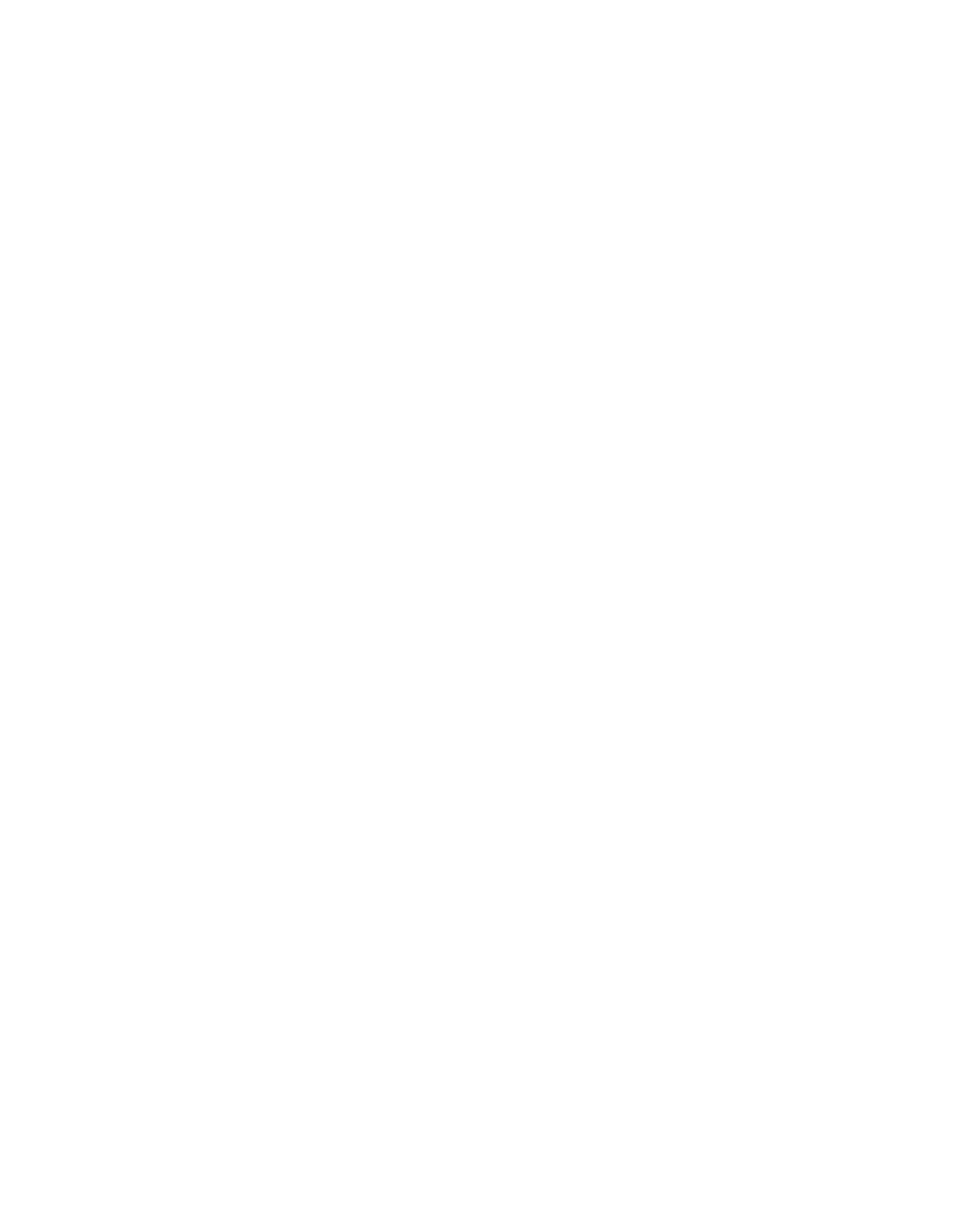# **Capital Resource Allocation Process 5 th May 2005 at The Royal Jersey Agricultural & Horticultural Society Headquarters**

Senator T. A. Le Sueur acted as facilitator, explaining the format of the day and the money available for Capital projects based upon the decisions made in the earlier Budget Allocation process. He went on to explain that the bids would have to be ranked in order of priority.

The Presidents started to consider the growth proposals:

Senator M. E. Vibert asked why the proposed funding for the Waste Management Strategy was now being included in the process when it was previously going to be funded from outside the capital programme. The President of the Environment and Public Services Committee explained that the funding for the Strategy was now unlikely to be forthcoming from 'user pays' proposals and, as such, it was now necessary for the funding to come from the capital budget.

Senator M. E. Vibert went on to state that the decision to fund the waste strategy should not be made on a strategy that has not yet been approved by the States. He further stated that there had yet to be a feasibility study made and this study was part of the criteria for the process of resource allocation the other Committee Presidents were following. As such he questioned the planning that had been undertaken in this instance. Senator P. F. C. Ozouf explained that if they waited for the States debate on the strategy the funding would not be available in this cycle of Capital Resource Allocation and the delay to the strategy would be unacceptable.

Senator S. Syvret commented that this situation exemplified the lack of forward planning in budgeting for large scale replacement capital projects. He contended that there should be a fund set aside for future replacements. At this point he suggested inviting a representative of the Scrutiny Panel investigating the Draft Waste Management Strategy to comment. Senator T. A. Le Sueur agreed to this request. Deputy R. C. Duhamel set out the findings of the Scrutiny Panel. It was agreed that regardless of the option chosen by the States there was a residual amount of between £20 and £30m required. Senator W. Kinnard expressed concern that once a rough figure (which was all that was being proposed at present) was included in the process there was no incentive to reduce this amount at a later stage as that funding was already guaranteed. There was general discussion around the issues raised, the health implications of continuing to run the incinerator and the legitimacy of the bid within the framework agreed. As a result of discussions the Presidents accepted that the initial £20m bid must be included in the process but that the reference to £88m be taken out until the States have agreed the Waste Strategy.

The Presidents continued to discuss the other bids in turn. Amongst the issues discussed were value for money, iconic and historic value of projects, the impact of decisions made upon the construction industry.

The Presidents discussed the amount set aside for the 2010 essential new bids and its impact upon the construction industry. There was a divergence of opinion as to whether a keynesian approach to management of the construction industry was effective.

The President of the Housing Committee stated that there would also be massive implications for the capital programme if the States rejected their corporatisation proposal. This could potentially cost £88m. The Presidents discussed the Housing Development Fund repayments and the consequences of any postponement.

The Presidents went on to consider the proposed reductions:

Each of the proposed reductions were discussed and ranked. Senator P. F. C. Ozouf questioned the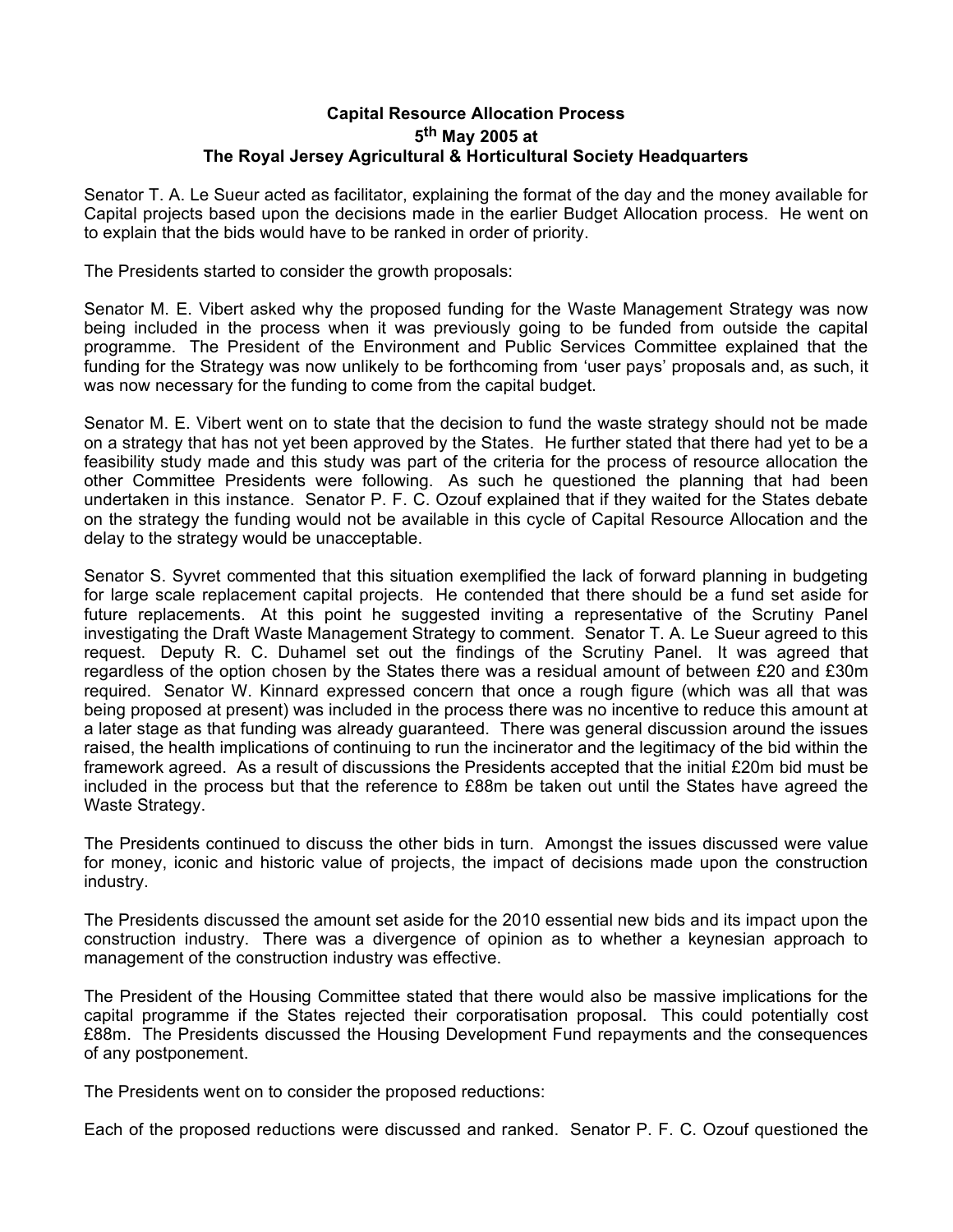commitment of the States to urban renewal if the E&PSC bid of £0.4m in this respect was rejected. There was also significant discussion regarding the bids by the Education, Sport and Culture Committee for replacing temporary classrooms at St. Martin's Primary school and repairs and refurbishment at Mont a L'Abbe school. The Presidents went on to discuss the proposals for a sheltered employment training unit. The President of the Employment & Social Security Committee confirmed that he would bring an amendment in the States if the proposals were left out. Senator T. A. Le Sueur pointed out that there were ongoing revenue costs associated with this proposal.

The Presidents considered the new bids scheduled for the 2010 programme. The discussion assessed whether or not the any of the bids scheduled for the 2010 programme were deemed to be more essential than the current agreed or put forward. As part of the discussions it was agreed that 'user pays' measures be introduced to fund road infrastructure measures.

Having concluded their discussions of the individual proposals the Presidents assessed the rankings attributed to each proposal and selected those of greatest importance which could be accommodated within the funds available.

Following the conclusion of discussions between the Committee of Presidents Senator T. A. Le Sueur invited comments from the observers.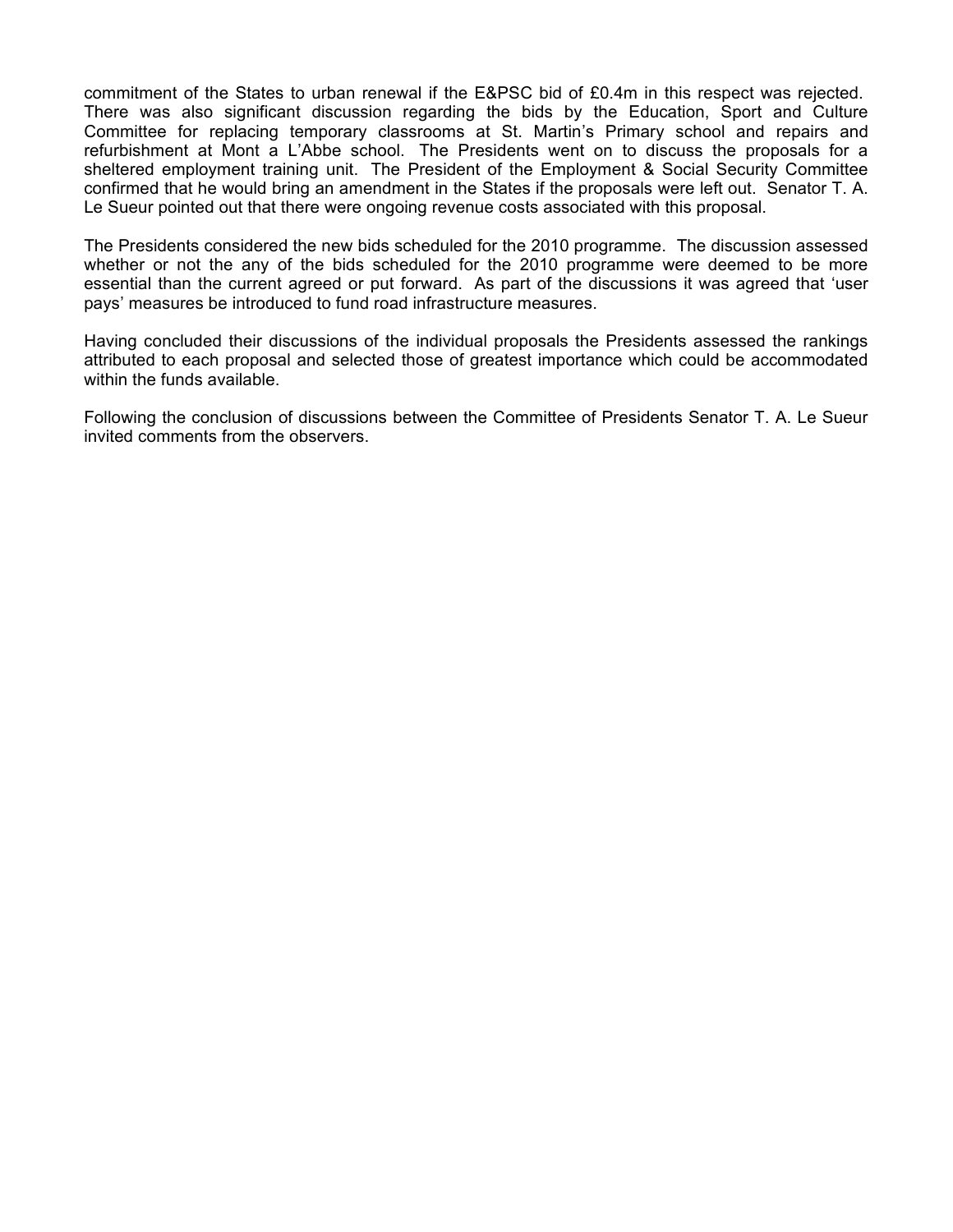### **Shadow Scrutiny Panels Scrutiny of the Dummy States Business Plan**

Scrutiny of the Budget and the States Business Plan was proposed as part of the original proposition setting up the Shadow Scrutiny Phase. During this phase it has proved very difficult for the Scrutiny Panels to undertake a comprehensive review of this area due to both time and resource constraints.

As such, an ad-hoc sub-panel was convened at various stages of the process and the following States members have participated at various times over the course of the review:

- Deputy R. C. Duhamel
- Deputy R. Le Herissier
- Deputy S. C. Ferguson
- Deputy G. Southern
- Deputy J. Dorey
- Deputy J. Reed

In respect of the dummy States Business Plan, Deputy R. C. Duhamel Chaired a sub-panel comprising Deputy S. C. Ferguson and Deputy R. Le Herissier. The Panel appreciate the help given by the Finance & Economics Committee and their officers and the speedy dissemination of information. The following key points were noted as a result of the review:

- i. There were insufficient qualitative measures in the States Business Plan. The link between quantitative aims and qualitative outcomes was also seen to be insufficient;
- ii. The Panel commented that they didn't want to see Key Performance Targets, such as literacy and numeracy rates in the prison, written in stone;
- iii. The Panel recognise the significant difficulties in a complicated process with broad objectives. However, the members believe that the high level aims contained in the States' Strategic Plan are too wide and as such it is difficult to hold Departments or in future, under the Ministerial system of Government, Ministers to account;
- iv. In future, in order to properly evaluate the States Business Plan it would be helpful if Scrutiny were able to examine how the Departments took their decisions. It would assist understanding if Scrutiny were aware which savings and growth packages were considered and why;
- v. The Panel are concerned that States members will not have the opportunity to influence the distribution of monies at an early stage in the process under the new system;
- vi. The Panel believe that the States Business Plan should include a rationale for the savings on each page and how those savings were worked out;
- vii. No States members, other than Ministers, will have a detailed knowledge of Ministries and their objectives. As such, it will fall to Scrutiny Panels to examine the business plans of individual Ministries and inform the States and relevant debates. There needs to be an assurance that States members will have the opportunity to examine Ministries' priorities in good time and prior to the Business Plan being finalised;
- viii. Capital expenditure: The Panel believes that there is some attempt to link Strategic aims to the States Business Plan but that this needs to be tightened up. However, currently there doesn't appear to be any indication how savings will be measured, affected or tracked;
- ix. Revenue Expenditure: The Panel are satisfied that sound forecasts have been used to inform budgets. However, there is concern that under the new Ministerial system there will not be the opportunity to have philosophical debates on the priorities for the Budget at a meaningful stage of the process;
- x. The Panel would like to see the policy basis for decisions included in the Business Plan;
- xi. The Panel would also like to see the unsuccessful departmental bids included in the Business Plan as well as the revenue and manpower implications;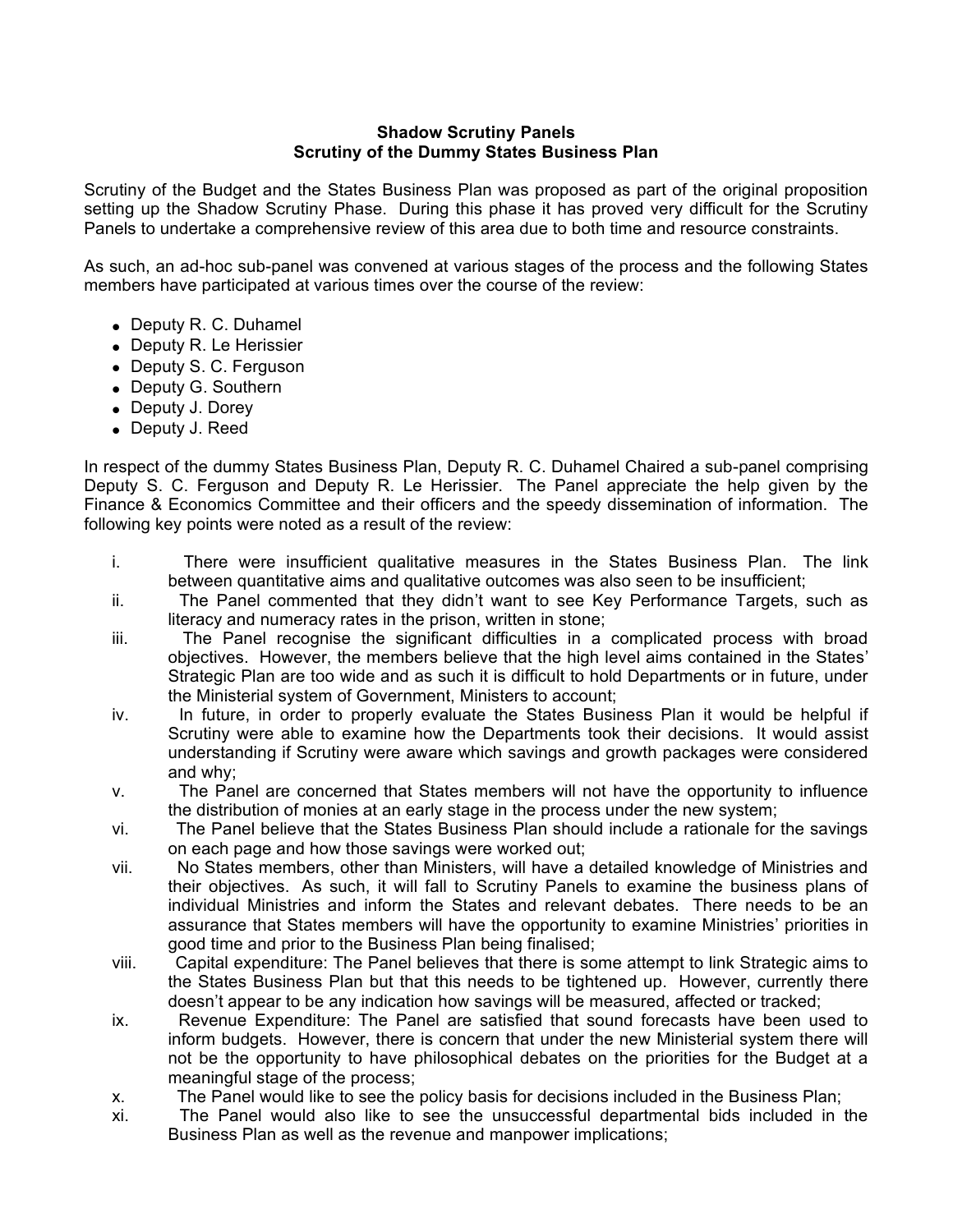- xii. Further detail is required in relation to whether or not the savings listed are real or simply re-distributed;
- xiii. Legislation: The Panel noted that financial implications are included and view this as helpful. It would also be helpful to have some indication of the breakdown of legislation in relation to socially related areas and finance. The Panel also believe that all major policy initiatives should be disclosed with all manpower and financial implications;
- xiv. The Panel members believe that it is unclear how meaningful scrutiny will be applied to the States Business Plan under the Ministerial system of Government. They believe that a great deal of work still needs to be done in establishing a framework for meaningful scrutiny;
- xv. The Panel also have concerns as to how the backbench States members will be able to properly evaluate the Strategic Plan brought forward by the Council of Ministers without associated costs also being presented;
- xvi. The Panel are also concerned that although Scrutiny may be able to examine policies in isolation, a micro level debate alone will not be enough and a macro level debate is essential. However, as there will be a cyclical review of all major policy areas by Scrutiny Panels under the proposed dedicated panel structure this may alleviate these concerns.
- xvii. There is an implicit assumption that all items in the budget have undergone a value for money assessment. However, a cursory examination shows that considerable more work has to be done in this area. There is no evidence apparent that this has been done. It should also be emphasised that value for money is not done post hoc, but that relevant analysis should be ongoing from the earliest stage.

- [2] An evaluation of the work of the Shadow Public Accounts Committee is included at the end of this report.
- [3] Senator Vibert was appointed Panel Chairman but the Panel agreed that each member should have chairmanship experience and consequently rotated this rôle for different reviews.

- [5] Senator Le Claire was reappointed to Scrutiny on 19.01.05 when the States approved members of the Privileges and Procedures Committee to serve on Scrutiny Panels.
- <sup>[6]</sup> This is due to the draft Waste Strategy Review being extended under the Chairmanship of Senator Vibert until 31st March 2005 restricting the Duhamel Panel from starting a new review whilst this was ongoing.
- $\frac{[7]}{[7]}$  Two additional fact-finding visits to Guernsey were undertaken.
- [8] Ongoing research was undertaken throughout the process
- $[9]$  HoC Annual Report 2003 2004 446, para68

<sup>[1]</sup> Correspondence from Privileges and Procedures Committee 11th May 2005

 $[4]$  Mr. T. Dunningham remained as Chairman with Deputy Ferguson as Shadow Chairman

 $[10]$  The Dorey Panel undertook an evaluation of its specific review but not of the overall process in the terms of P.79 or P.186/2003